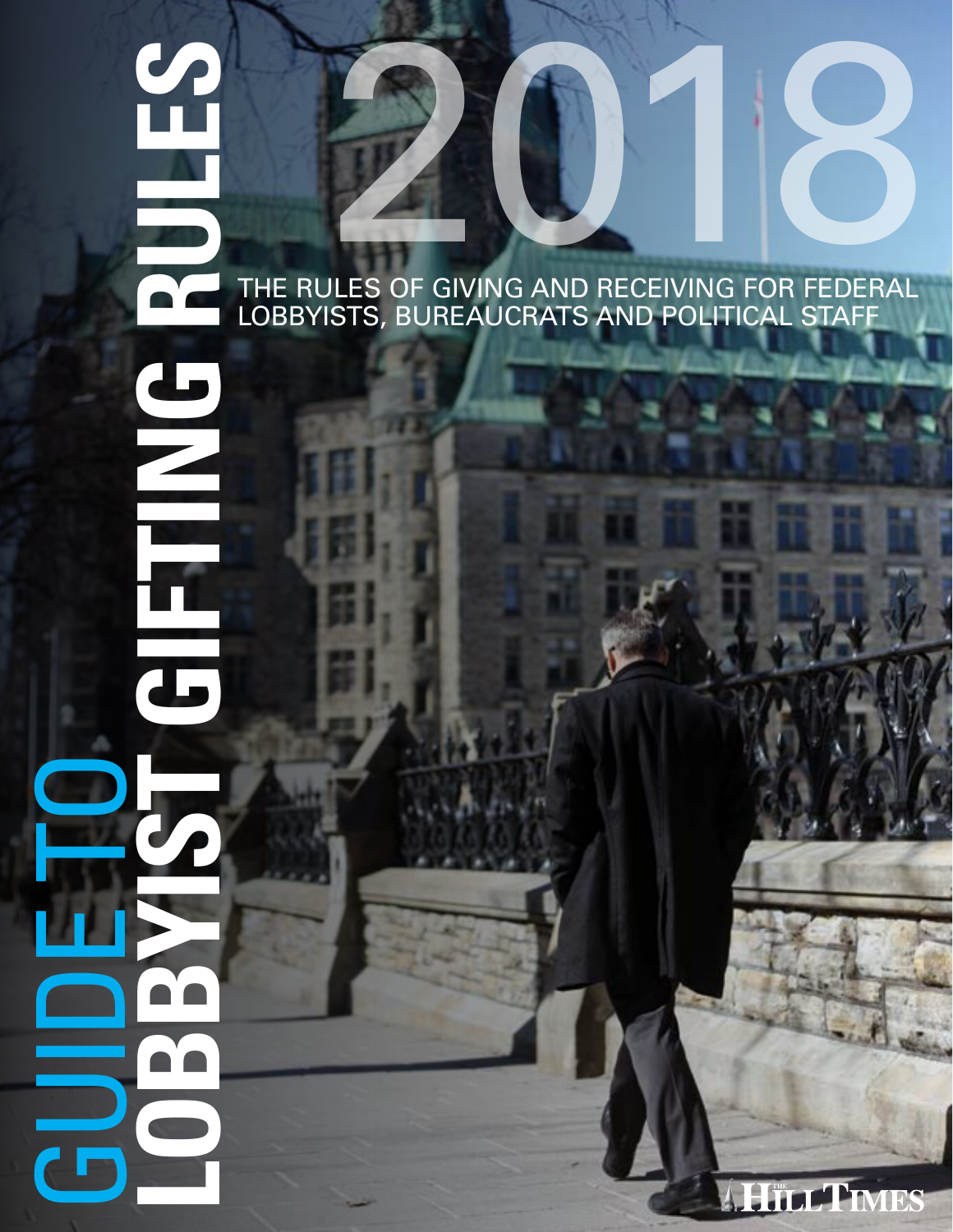#### **Hill Times Books**

An imprint of Hill Times Publishing Inc. Published at 246 Queen Street, Ottawa, ON, K1P 5E4

Second edition, published 2018

Copyright © Hill Times Publishing Inc.

All rights reserved. Without limiting the rights under copyright reserved above, no part of this publication may be reproduced, stored in or introduced into a retrieval system, or transmitted in any form or by any means without the prior written permission of both the copyright owner and the above publisher of this book.

The Lobby Monitor, a division of Hill Times Publishing Inc.

A Guide to Lobbyist Gifting: Rules of Giving and Receiving for Federal Lobbyists, Bureaucrats and Political Staff

Editors: Beatrice Paez and Tessie Sanci

Copy editing: Beatrice Paez and Tessie Sanci

Cover and interior text design: Benoit Deneault, Serena Masonde and Joey Sabourin

Cover photo: Andrew Meade

The author and publisher have made every attempt to locate the sources of written excerpts. Should there be errors or omissions, please contact the author and publisher for correction in future editions.

Visit The Hill Times at www.hilltimes.com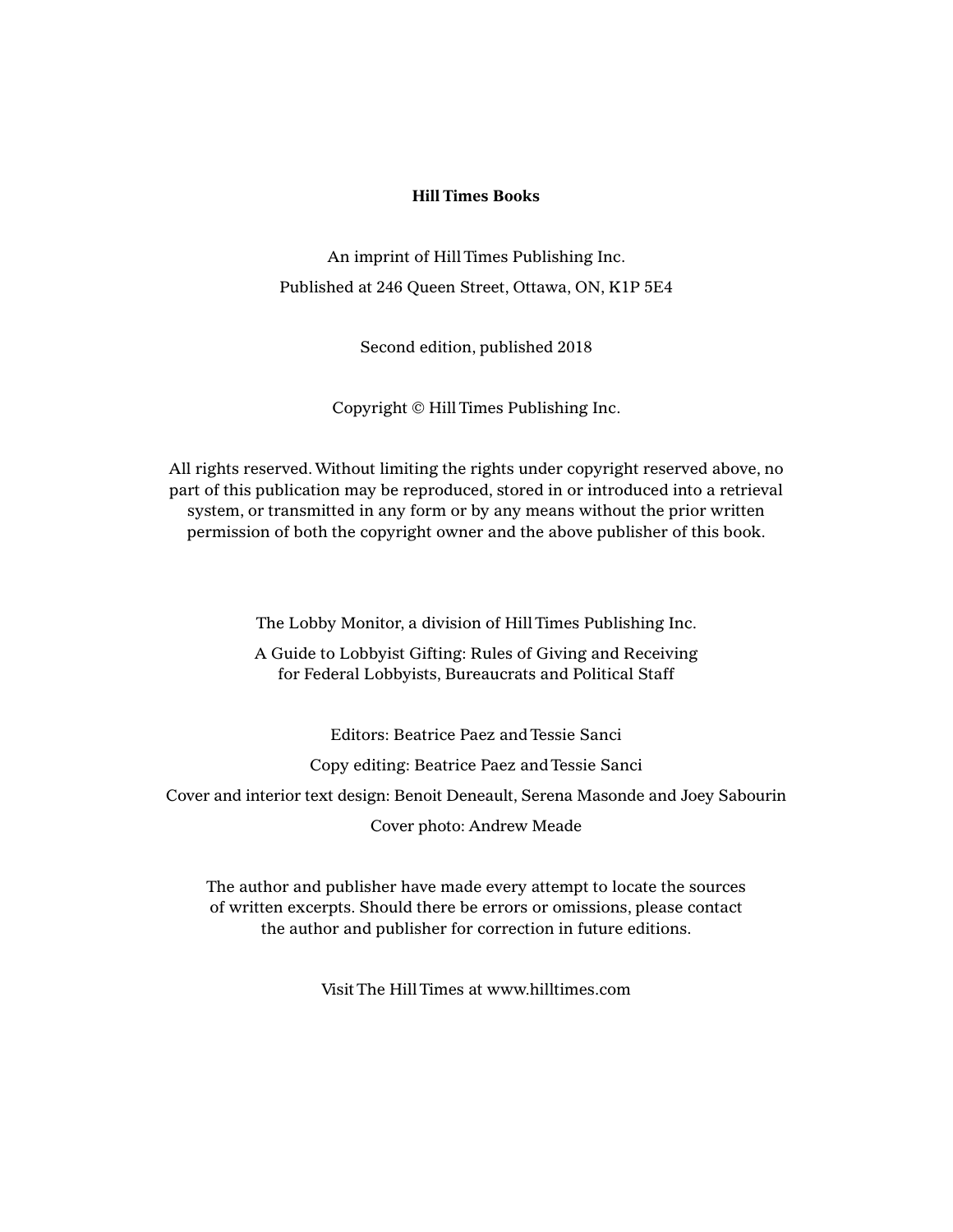# TABLE OF CONTENTS

| ${\bf Lobbyist~gifting: An ~ overview.} \hspace{0.06in} {\bf \dots 0}$                                                                                       |
|--------------------------------------------------------------------------------------------------------------------------------------------------------------|
| <b>Guide to Gifting Rules</b>                                                                                                                                |
|                                                                                                                                                              |
| Three things lobbyists should keep in mind when socializing with public                                                                                      |
|                                                                                                                                                              |
| A summary of gifting rules in the Conflict of Interest Code for Members                                                                                      |
|                                                                                                                                                              |
|                                                                                                                                                              |
| Guidance on gifts from the Conflict of Interest<br>and Ethics Commissioner and Lobbying Commissioner<br><u> 1989 - Johann Stoff, Amerikaansk politiker (</u> |
|                                                                                                                                                              |
| Updated guidance from the Office of the Commissioner of Lobbying  11                                                                                         |
| Commissioner's guidance for lobbyists regarding the application                                                                                              |
| Conflict of interest commissioner's guidance on invitations and receptions 14                                                                                |
|                                                                                                                                                              |
| Conflict of interest commissioner's advisory opinion on public disclosure                                                                                    |
|                                                                                                                                                              |

| Past recommendations on the Lobbying Act and the Conflict of Interest Act 32 |  |
|------------------------------------------------------------------------------|--|
|                                                                              |  |
|                                                                              |  |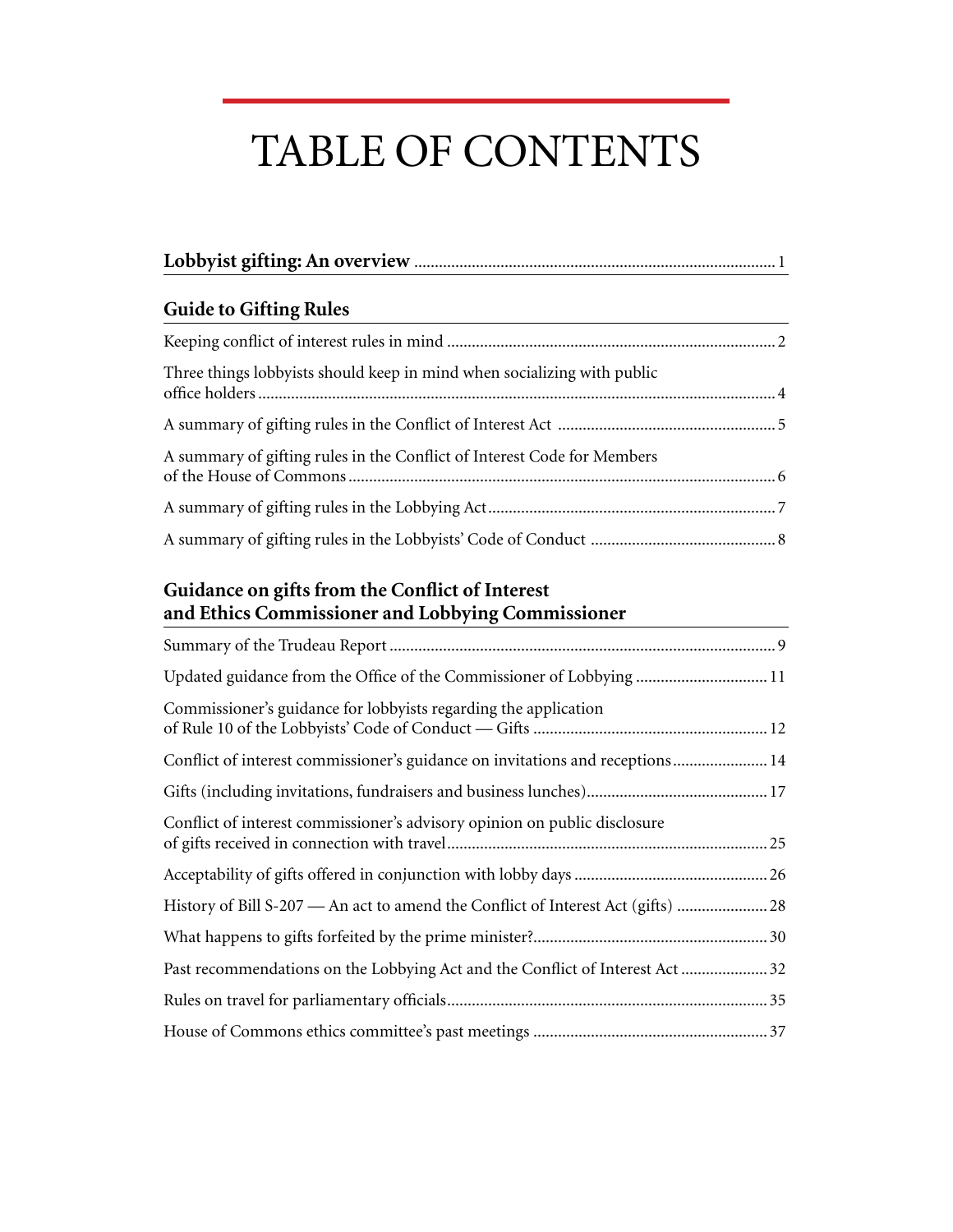#### **Resource guide**

| List of useful web links to other government department rules and codes 41 |  |  |
|----------------------------------------------------------------------------|--|--|
|----------------------------------------------------------------------------|--|--|

#### **Archives**

| Dion appeals to ethics committee for broader powers, de minimis for gifts 44          |
|---------------------------------------------------------------------------------------|
| Ask the Lobby Monitor: Can lobby groups hand out campaign materials                   |
| Ethics czar in talks with lobbying commissioner to clarify advice on gifts 47         |
| New lobby watchdog in 'learning mode,' waiting to hear from lobbyists                 |
| 'Tight' timeline for Lobbying Act review, all rules on the table: new lobbying czar52 |
| New ethics czar Dion says he 'has no IOUs,' not looking for another promotion,        |
| Trudeau's holiday retreat renews attention on how conflict-of-interest                |
| Committee to explore removing 'friend' exception from ethics rules 61                 |
| Trudeau won't appear before ethics committee to testify on Bahamas trip 63            |
| Lobbying commissioner's office to move forward with Aga Khan probe:                   |
| Trudeau broke ethics rules in accepting holiday trip to Aga Khan's retreat,           |
| New lobbying watchdog could help bridge gap between her office and                    |
| Penalties could be in cards if nominee for lobbying watchdog confirmed 72             |
| Trudeau's nominee for lobby watchdog sought other post, committee hears74             |
|                                                                                       |
|                                                                                       |
| Ask the Lobby Monitor: Cocktail break shifts conversation to shop talk  81            |
| Dawson tables final annual report, says requests to understand act increased 83       |
| Democracy Watch files complaint with Ethics Commish over Aga Khan 'gifts' 87          |
|                                                                                       |
|                                                                                       |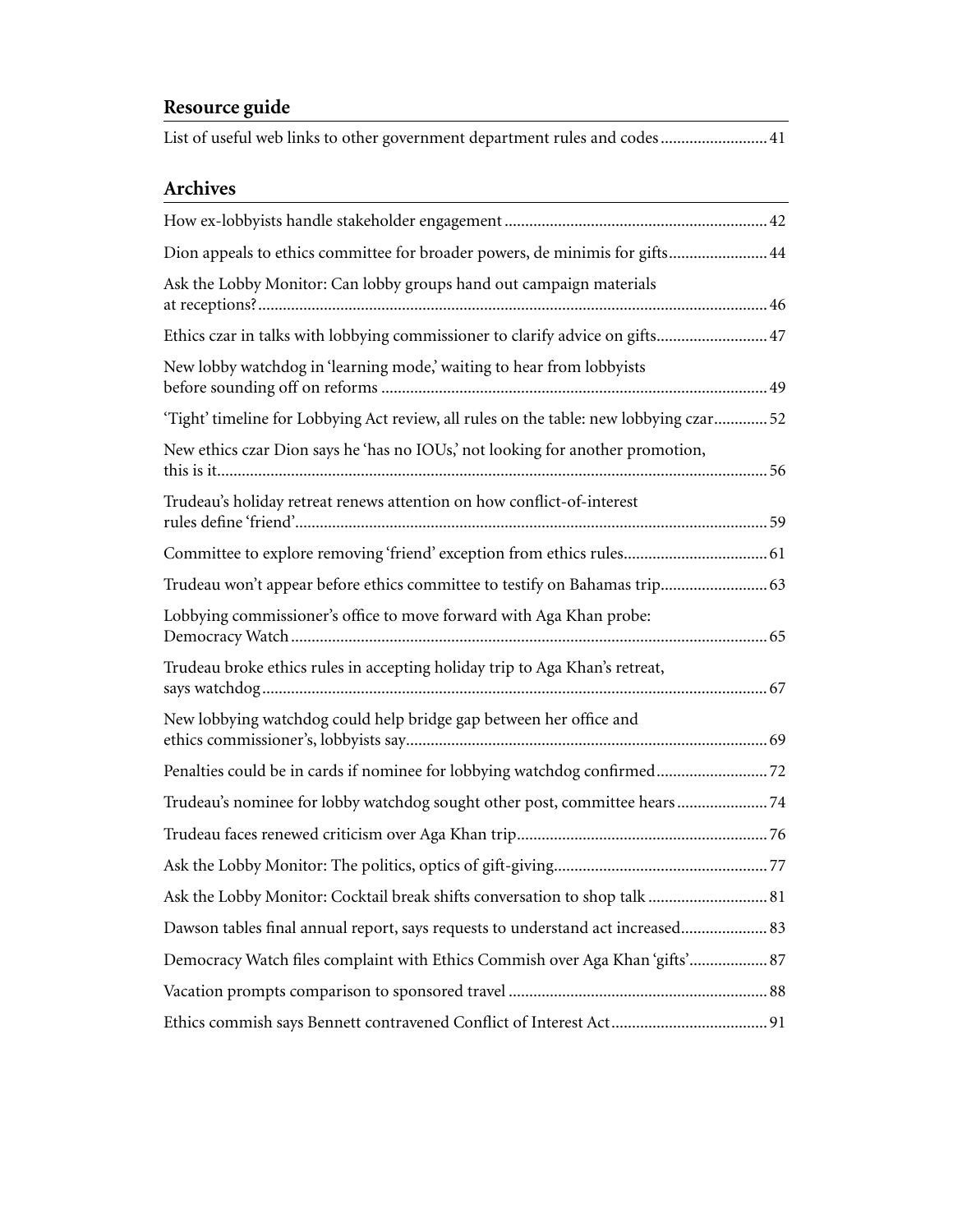| 'I think it's a legitimate question for them to pose,' says CIJA's Fogel of watchdog call<br>for ruling on lobbyist-paid travel, noting confidence in the group's program 93 |  |
|------------------------------------------------------------------------------------------------------------------------------------------------------------------------------|--|
| Careful what you share at lobby day events and parliamentary receptions,                                                                                                     |  |
| Confusion on gifting rules, 'conflicting advice' from watchdogs, getting 'ridiculous,'                                                                                       |  |
| Those who engage in certain political activities can't lobby candidates they                                                                                                 |  |
| Ethics proponents see grounds for investigation into whether Hyder breached                                                                                                  |  |
| New Lobbyists' Code of Conduct strongly worded, more prohibitive with                                                                                                        |  |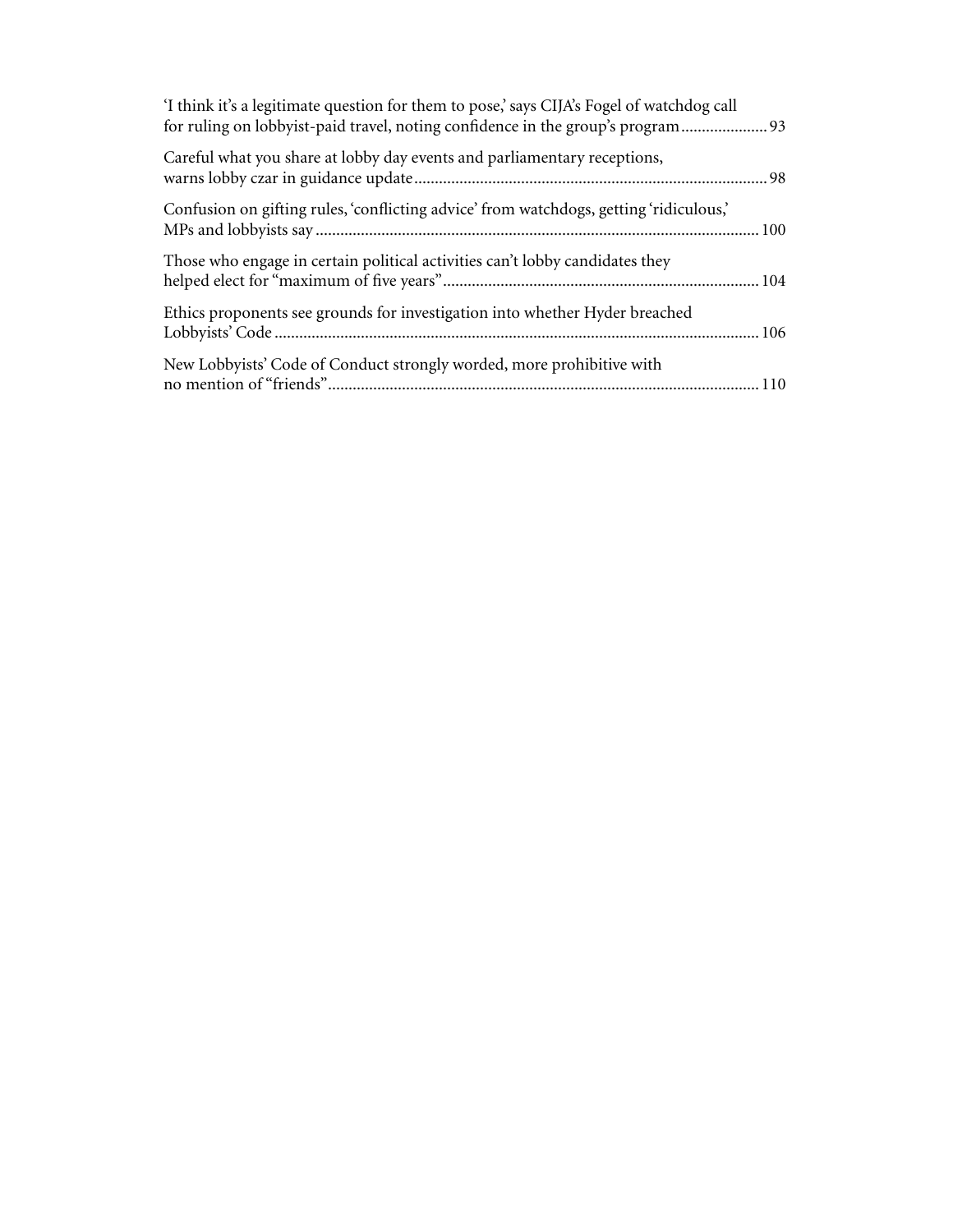## <span id="page-5-0"></span>LOBBYIST GIFTING: AN OVERVIEW

## **Political creatures of the Ottawa bubble have to navigate complex dynamics that underpin their interactions.**

 $\blacksquare$  Ex-staffers-turned-lobbyists must tread carefully when socializing with former colleagues, regardless of whether the cooling-off period is still in effect. Government officials, likewise, have to continuously assess if a gift, favour or benefit, even one offered by a friend, carries a whiff of influence peddling.

With different sets of rules governing the relationships between lobbyists and government officials, figuring out where the lines are drawn can feel like walking a tightrope.

Through this gift guide, The Lobby Monitor seeks to outline the rules and interpretations surrounding the issue of gifts released by the lobbying and ethics commissioners in recent years. We also provide a summary of the latest developments around gifts that are shaping conversations on the Hill and influencing the government's agenda.

We pulled together references relating to gifts from sections in the Conflict of Interest Act and the Conflict of Interest Code for Members of the House of Commons. We also reviewed the Lobbying Act and the Lobbyists' Code of Conduct to see what it has to say about improper influence.

The previous edition of A Guide to Lobbyist Gifting Rules was in 2015, and Ottawa looks a bit different now. New commissioners in the lobbying and ethics offices are setting their agendas for their first year in office, and the prime minister is a Liberal whose personal vacation choices have helped to revive the debate on gifts.

Readers will find a summary of the Trudeau Report, which has cast renewed scrutiny on the "friend" exemption in the Conflict of Interest Act. Former ethics commissioner Mary Dawson found Prime Minister Justin Trudeau violated some provisions in the Conflict of Interest Act when he accepted the Aga Khan's invitation to spend time at the spiritual leader's Bahamas retreat.

Under conflict-of-interest rules, it may be acceptable for government officials to receive gifts offered by friends or family. But Dawson overruled Trudeau's assertions that he and the Aga Khan qualify as friends.

We also revisit past recommendations to reform the rules on gifts and what has changed since those were raised. The guide also features a piece on what happens to gifts forfeited by the prime minister.

As the debate on gifts continues, a statutory review of the Conflict of Interest Act is underway and one for the Lobbying Act looms. The previous reviews did not result in any changes to gift rules within those acts, and it remains to be seen whether the upcoming reviews will change the dynamics.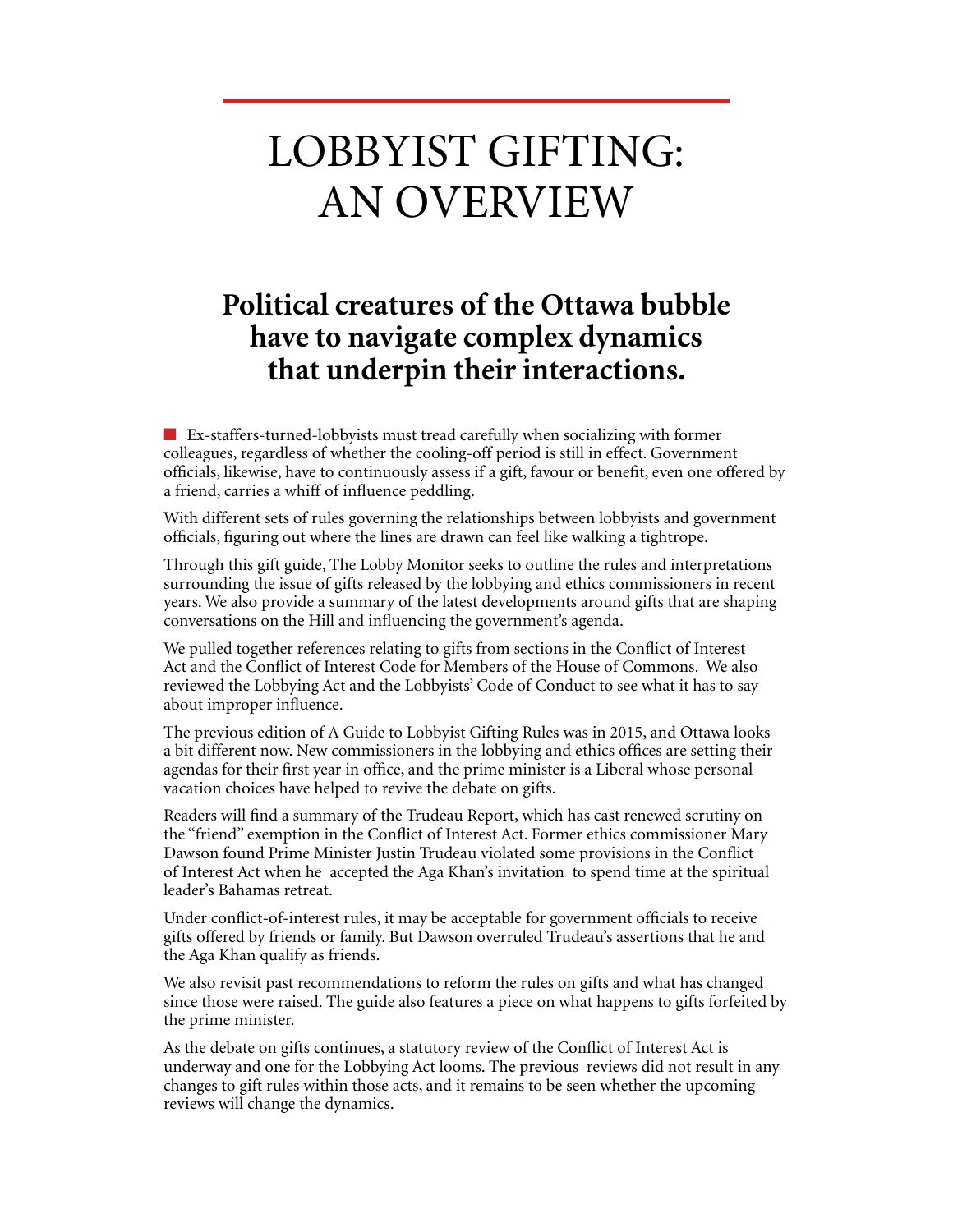# <span id="page-6-0"></span>Guide to Gifting Rules

## **Keeping conflict of interest rules in mind**

by Mario Dion, Conflict of Interest and Ethics Commissioner

**n** Ministers, parliamentary secretaries, ministerial staff and other public office holders are subject to the Conflict of Interest Act. Elected Members of Parliament are subject to the Conflict of Interest Code for Members of the House of Commons.

When socializing with lobbyists or other stakeholders, it is the responsibility of individual public office holders and Members to ensure they meet their obligations under these regimes. Here are some of the things I believe they should keep in mind.

#### **Gift Rules**

The Act and the Code prohibit public office holders and Members and their family members from accepting any gift that might reasonably be seen to have been given to influence the public office holders or Members in the exercise of their duties or functions.

This acceptability test applies to all gifts, including event invitations, regardless of their value. The test is not whether the donor intended to influence the recipient or whether the recipient was influenced, but whether it might reasonably be seen that the gift or other advantage was given for that reason.

In cases where a gift was accepted but should not have been, my Office recommends that it be returned to the donor. When returning the gift is impossible given its nature, we have allowed recipients to pay the donor its fair market value.

The best practice for public office holders and Members is to decline offers made by stakeholders, including lobbyists, to avoid any perceptions of influence.

#### **Proper Channels**

When going to events attended by lobbyists, public office holders, in particular, should refer all lobbying activities to their offices through proper channels.

This will ensure they meet the Act's requirement to arrange their private affairs in a manner that will prevent them from being in a conflict of interest. It will also ensure that any lobbying that does take place is transparent.

#### **Friends and Relatives**

In order to avoid the perception of preferential treatment and, ultimately, to avoid improperly furthering private interests, public office holders cannot engage in an official capacity with friends or relatives.

While the term "friend" is not defined in the Act, it has been interpreted to mean a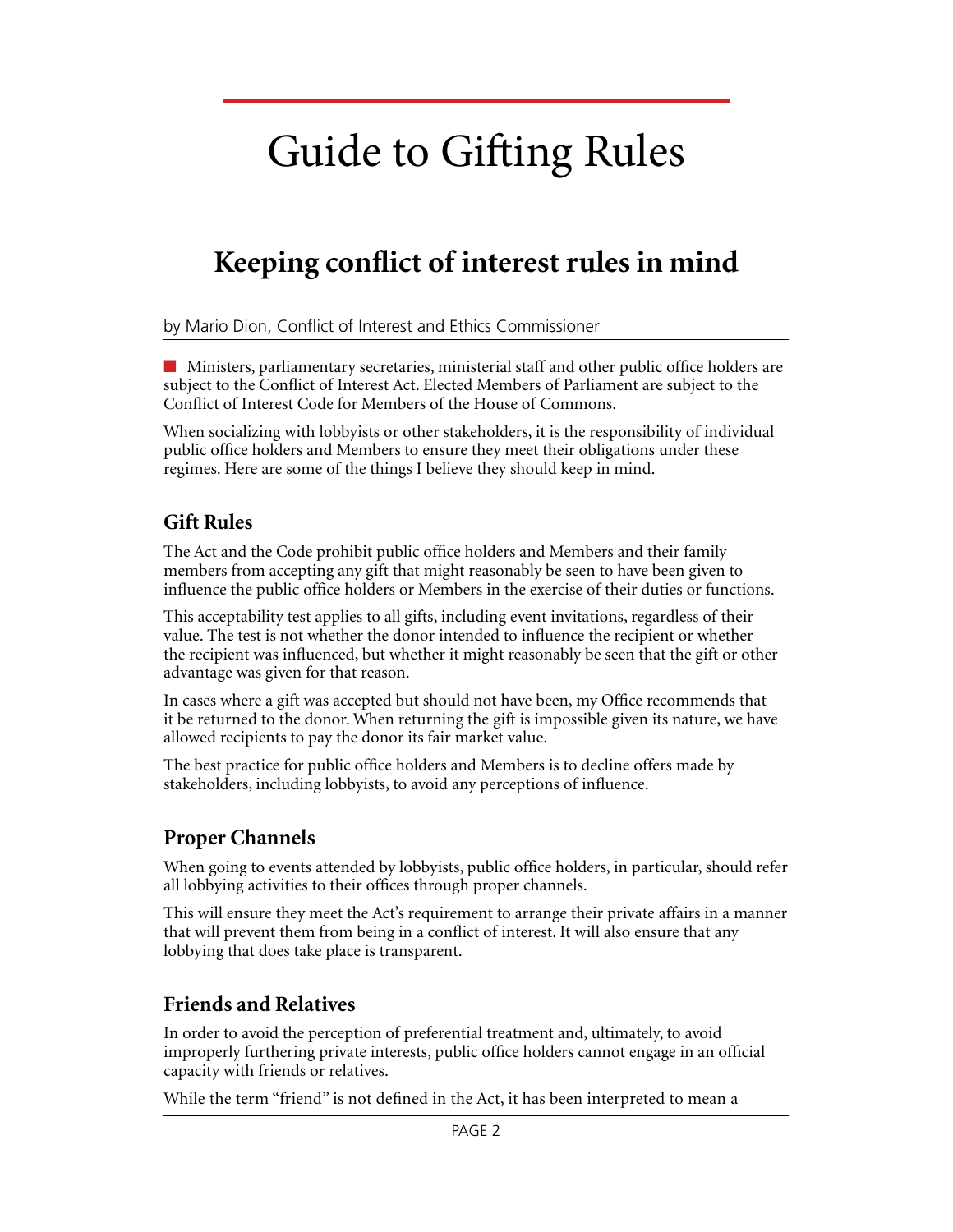person with whom one has some history of mutual personal regard beyond simple association. While acquaintances can become friends, they do not do so simply because of frequent interaction.

If a friend or relative is also a lobbyist and it is likely that lobbying will be done with the public office holder's office or organization, a conflict of interest screen may be necessary to avoid a conflict of interest.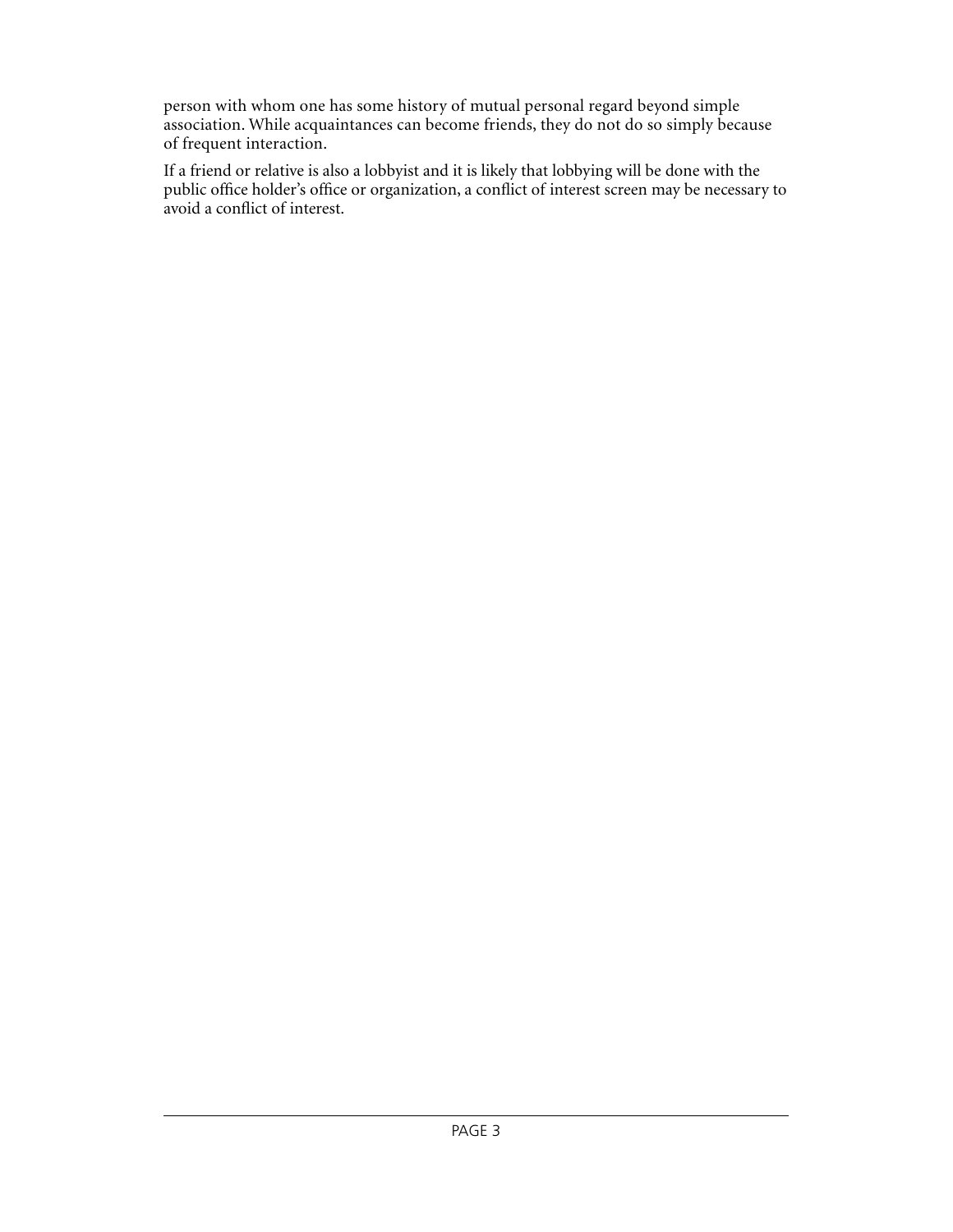## <span id="page-8-0"></span>**Three things lobbyists should keep in mind when socializing with public office holders**

 $\blacksquare$  The best way to avoid a conflict of interest, or the perception of one, is to not offer a gift at all.

Events such as lobby days, talks and non-political fundraisers are arranged in advance. Any registrable matter discussed at the event must be reported, as required by the Lobbying Act.

Lobbyists should be mindful that perception matters when engaging with public office holders at events, especially when gifts may be involved.

*Source: Office of the Commissioner of Lobbying*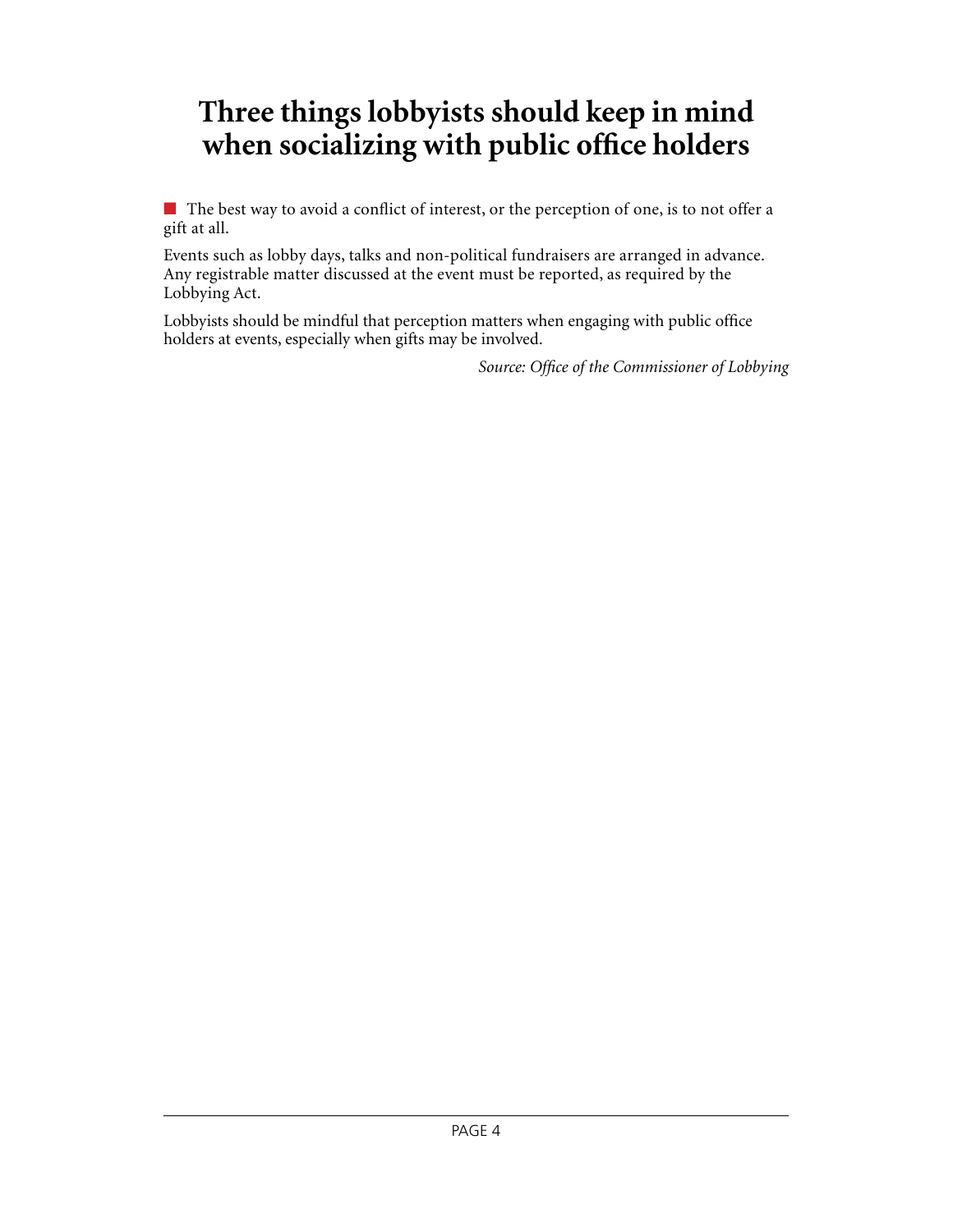## **A summary of gifting rules in the Conflict of Interest Act**

<span id="page-9-0"></span>n The Conflict of Interest Act defines "gift or other advantage" in Section 2 of the act:

"gift or other advantage" means

(a)an amount of money if there is no obligation to repay it; and

(b)a service or property, or the use of property or money that is provided without charge or at less than its commercial value.

• Section 11 of the act outlines the prohibitions for public officeholders on accepting gifts:

11. (1) No public office holder or member of his or her family shall accept any gift or other advantage, including from a trust, that might reasonably be seen to have been given to influence the public office holder in the exercise of an official power, duty or function.

#### **Exception**

(2) Despite subsection (1), a public office holder or member of his or her family may accept a gift or other advantage

(a) that is permitted under the Canada Elections Act;

(b) that is given by a relative or friend; or

(c) that is received as a normal expression of courtesy or protocol, or is within the customary standards that normally accompany the public office holder's position.

### **Forfeiture**

(3) When a public office holder or a member of his or her family accepts a gift or other advantage referred to in paragraph  $(2)(c)$  that has a value of \$1,000 or more, the gift or other advantage is, unless otherwise determined by the Commissioner, forfeited to Her Majesty in right of Canada.

Section 23 of the act outlines the requirement that public office holders publicly declare gifts with a value of \$200 or more:

If the total value of all gifts or other advantages accepted by a reporting public office holder or a member of his or her family exceeds \$200 from any one source other than relatives and friends in a 12-month period, the reporting public office holder shall disclose the gifts or other advantages to the Commissioner within 30 days after the day on which the value exceeds \$200.

Section 25 of the act deals with the public disclosure of gifts valued at \$200 or more that a public office holder or a member of his or her family has decided to accept:

If a reporting public office holder or a member of his or her family accepts any single gift or other advantage that has a value of \$200 or more, other than one from a relative or friend, the reporting public office holder shall, within 30 days after accepting the gift or other advantage, make a public declaration that provides sufficient detail to identify the gift or other advantage accepted, the donor and the circumstances under which it was accepted.

Section 51 of the act stipulates that the commissioner shall maintain a registry that includes the following documents for public disclosure:

c) notes of every gift or advantage forfeited under subsection 11(3)

*Source: [Conflict of Interest Act](http://laws-lois.justice.gc.ca/PDF/C-36.65.pdf)*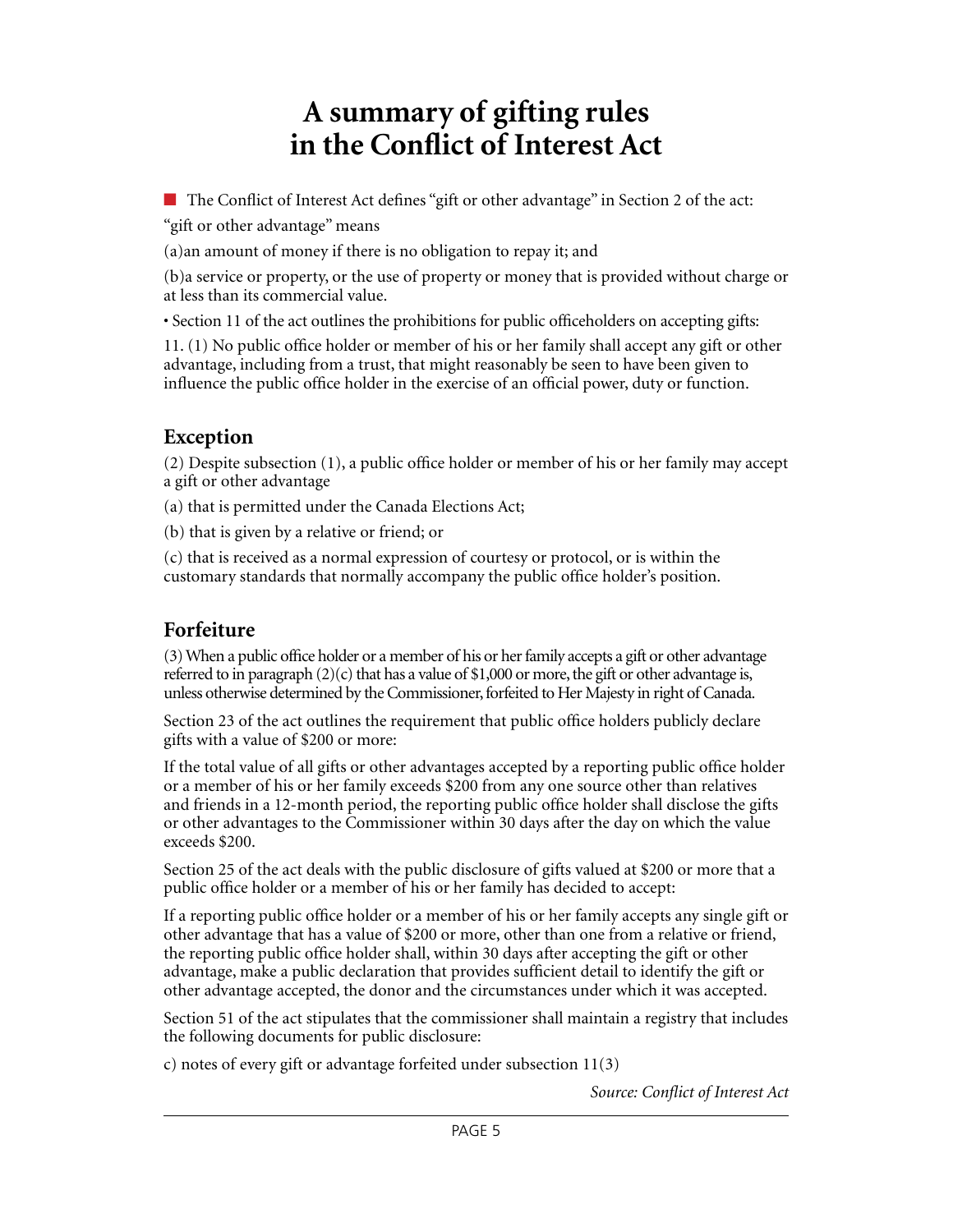## <span id="page-10-0"></span>**A summary of gifting rules in the Conflict of Interest Code for Members of the House of Commons**

n There are 11 references to gifts in the Conflict of Interest Code for Members of the House of Commons. The code was last amended in 2015.

• One of the main principles of the code states that:

2.Given that service in Parliament is a public trust, the House of Commons recognizes and declares that Members are expected

(e)not to accept any gift or benefit connected with their position that might reasonably be seen to compromise their personal judgment or integrity except in accordance with the provisions of this Code.

In the Rules of Conduct for MPs, Rule 14 states that:

"Neither a Member nor any member of a Member's family shall accept, directly or indirectly, any gift or other benefit, except compensation authorized by law, that might reasonably be seen to have been given to influence the Member in the exercise of a duty or function of his or her office."

This rule applies to gifts

a) related to attendance at a charitable or political event; and

b) received from an all-party caucus established in relation to a particular subject or interest.

There are exceptions to Rule 14.

"Despite subsection (1), a Member or a member of a Member's family may accept gifts or other benefits received as a normal expression of courtesy or protocol, or within the customary standards of hospitality that normally accompany the Member's position."

"If gifts or other benefits that are related to the Member's position are accepted under this section and have a value of \$200 or more, or if the total value of all such gifts or benefits received from one source in a 12-month period is \$200 or more, the Member shall, within 60 days after receiving the gifts or other benefits, or after that total value is exceeded, file with the Commissioner a statement disclosing the nature of the gifts or other benefits, their source and the circumstances under which they were given."

*— Source: [Conflict of Interest Code for Members of the House of Commons](http://ciec-ccie.parl.gc.ca/EN/Pages/ConflictOfInterestCode.aspx)*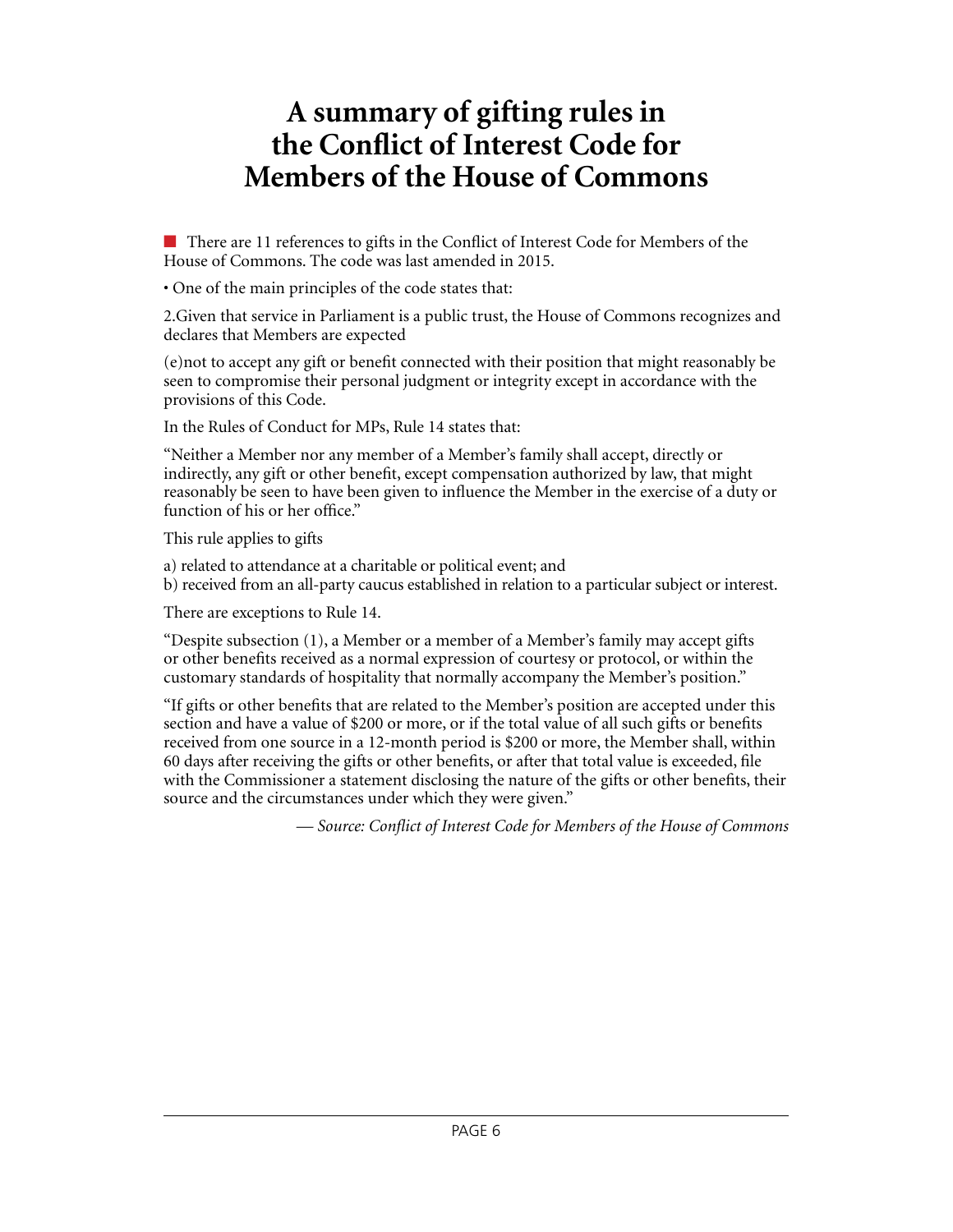## <span id="page-11-0"></span>**A summary of gifting rules in the Lobbying Act**

**n** A summary of gifting rules in the Lobbying Act

The Lobbying Act makes no direct mention of gifts or other benefits.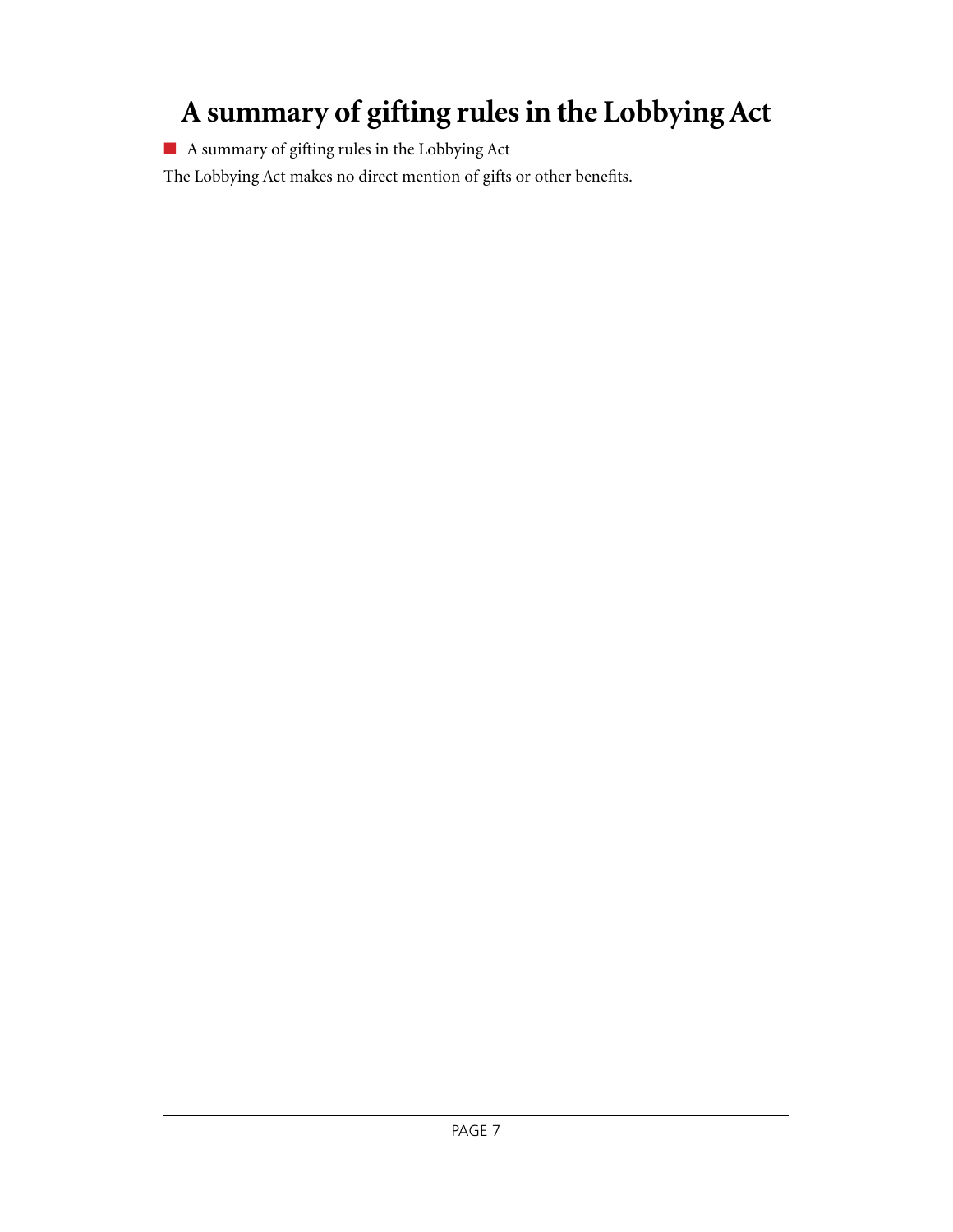## **A summary of gifting rules in the Lobbyists' Code of Conduct**

<span id="page-12-0"></span>n Rule 6 of the Lobbyists' Code of Conduct deals broadly with conflict of interest and states that:

"A lobbyist shall not propose or undertake any action that would place a public office holder in a real or apparent conflict of interest."

Under the umbrella of Rule 6, the code outlines rules for specific conflict-of-interest issues:

10. Gifts, favours and advantages

Rule 10 directly addresses the issue of gifts. It states that a lobbyist shall not provide or promise a gift, favour, or other benefit to a public office holder whom they are lobbying or expect to lobby that the official is not in a position to accept, because it could create a sense of obligation.

The new Lobbyists' Code of Conduct went into effect on Dec. 1, 2015, and has not been amended since.

*Source: [Lobbyists' Code of Conduct](https://lobbycanada.gc.ca/eic/site/012.nsf/eng/h_00013.html)*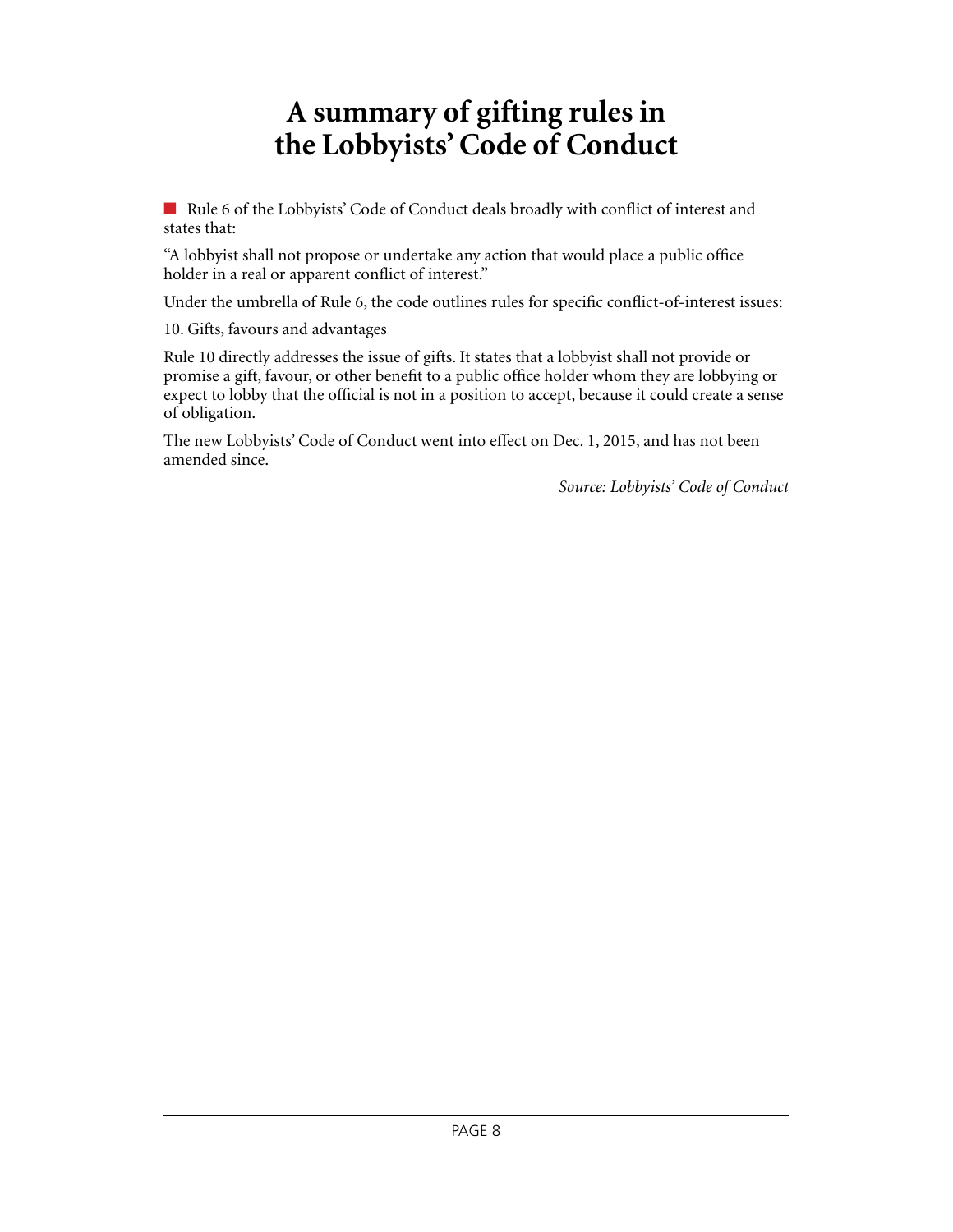# <span id="page-13-0"></span>GUIDANCE ON GIFTS FROM THE CONFLICT OF INTEREST AND ETHICS COMMISSIONER AND LOBBYING COMMISSIONER

## **Summary of the Trudeau Report**

■ Faced with the looming deadline of her departure, days before Christmas, Mary Dawson dropped a scathing report that found Prime Minister Justin Trudeau violated four provisions of the Conflict of Interest Act.

On Dec. 20, 2017, the ethics commissioner released the 75-page report, titled "the Trudeau Report," which delved into the ethical implications surrounding vacations that Trudeau or his family took to the private Caribbean island of the Aga Khan, the spiritual leader of the Ismaili branch of Shia Islam.

Dawson found that, on three separate occasions, the Trudeaus were invited to spend time at the Aga Khan's retreat at no expense to themselves.

In the report, Dawson accounted for a holiday that Trudeau and his family took in 2016, a stay in December 2014 and a trip in March 2016 that his wife, Sophie Grégoire Trudeau, took with her friends and children in tow.

While the Aga Khan is not a registered lobbyist, the Aga Khan Foundation Canada, for which he is a board member, has long-running business ties with the federal government. His foundation lobbies for support for its international development projects.

In rendering her decision, Dawson determined that Trudeau broke four provisions in the Conflict of Interest Act:

Section 5: an obligation to arrange his or her private affairs to prevent the public office holder (POH) from being in a conflict of interest;

Subsection 11(1): POHs or his or her family members are prohibited from accepting a gift or advantage that might reasonably be seen to have been given to influence the POH in the exercise of an official power, duty or function;

Section 12: ministers, parliamentary secretaries, family members, ministerial advisers or staffers shall not accept travel on non-commercial chartered or private aircraft for any purpose unless the commissioner has signed off prior to the departure;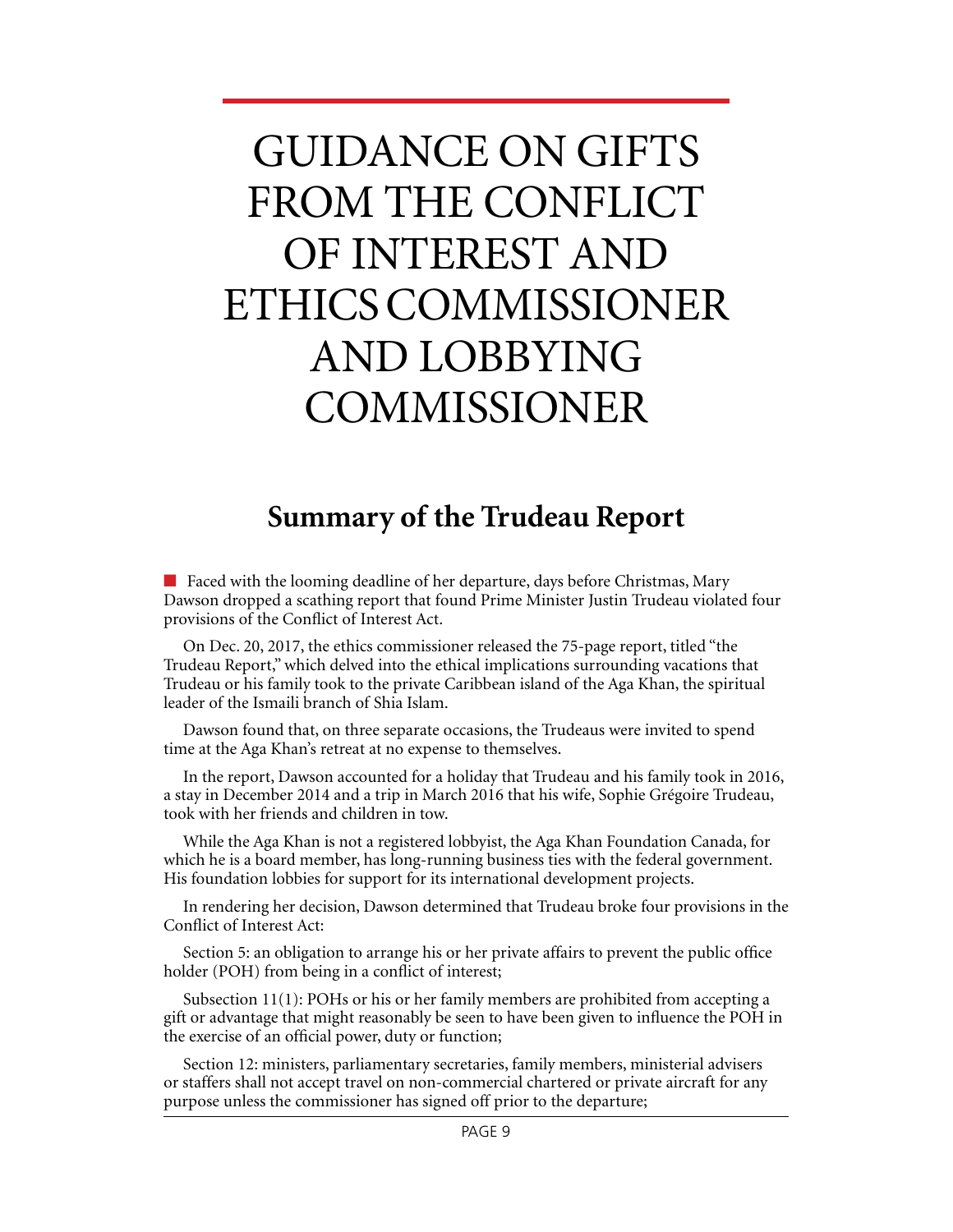Section 21: a POH has a duty to recuse himself or herself from participating in any discussion, debate or vote in which he or she could be in a conflict of interest.

Trudeau's position has long been that he considers the Aga Khan to be a longtime family friend. Under section 11(2) of the Conflict of Interest Act, a POH and his or her family members may accept a gift from a friend or relative.

In his account to Dawson, Trudeau said that his friendship with the spiritual leader deepened as his public stature grew while he was leader of the third-party Liberals and then running for prime minister. He felt he could engage the Aga Khan as an equal, as they had similar values, and not simply as a family friend. Trudeau also characterized the relationship as one that "comes in and out depending on life circumstances."

But Dawson ruled that the Aga Khan did not qualify as a friend, as the two had not had "personal or private interactions" for 30 years, with the exception of seeing each other at the funeral for Trudeau's father in 2000.

Dawson did not dispute that the Aga Khan and Trudeau have a "warm relationship," built on family ties and shared principles. However, she ruled that it was "unlikely that invitations would have been given" had Trudeau not gained prominence on the political scene.

In defending his acceptance of the invitations, Trudeau also said that the Aga Khan is not a registered lobbyist and "there was no ongoing or foreseeable business relationship" between the government and the Aga Khan.

But Dawson's report concluded there were two occasions during which Trudeau should have recused himself.

Those discussions surrounded the issue of an outstanding \$15-million grant to the endowment fund of the Global Centre of Pluralism, a not-for-profit corporation that the Aga Khan founded, which had been promised under the previous Conservative government in 2015. The ethics commissioner said that Trudeau was in a position to "improperly further the private interests" of the centre, and should have avoided participating in those discussions.

At the same time, Dawson cleared Trudeau of other allegations. She ruled, for example, that there is no evidence he "ever gave instructions to advance any projects of the Aga Khan's institutions" or helped arrange meetings with government officials, and as a result, Trudeau did not violate section seven of the act.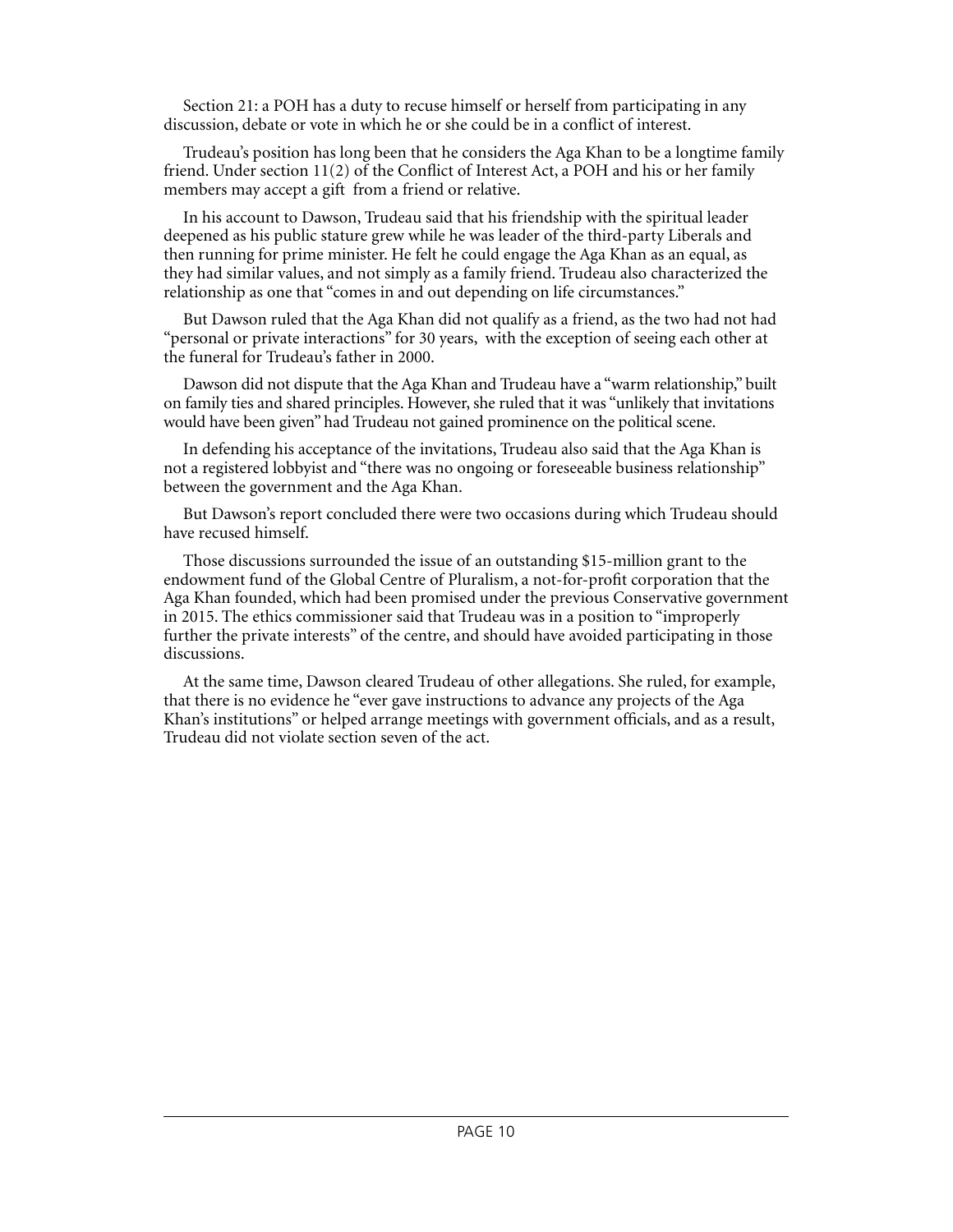## **Updated guidance from the Office of Commissioner of Lobbying**

<span id="page-15-0"></span>n In 2016, the Office of the Commissioner of Lobbying (OCL) updated its guidance on gift-giving to provide a directive to lobbyists on how to handle inviting parliamentarians to receptions.

The office stated that three conditions must be present in order to mitigate the risk of creating a sense of obligation:

All members of Parliament and/or the Senate are invited.

The total cost of any gifts (including food, beverages and any other objects offered to attendees) provided or promised is reasonable.

The invitation is not accompanied by any information related to lobbying activity nor is there lobbying at the event.

Lobbyists are also advised in the guidance to "exercise caution" in deciding whether to invite a parliamentarian who they are lobbying to a reception.

In an email in February, the OCL told The Lobby Monitor that a lobbyist considering inviting public office holders (POH) to events should ask these questions: "Am I lobbying or will I lobby this public office holder? Would a reasonable person see this gift as creating a sense of obligation?"

If the answers are yes, then the gift of food or drinks at the reception should not be offered.

Industry leaders representing the interests of the government-relations community have a similar strategy in advising their members whether the hospitality provided through a reception is reasonable.

"The rule of thumb is that if we have any questions or doubts [regarding an event], we put the scenario over to the [lobbying] commissioner's office and get a response back," said Philip Cartwright, president of Government Relations Institute of Canada and senior vicepresident of Global Public Affairs in Ottawa, in an interview with The Lobby Monitor. He noted that this is a practice encouraged within his firm.

John Capobianco, president of Public Affairs Association of Canada and national publicaffairs lead for FleishmanHillard HighRoad, agreed with Cartwright in a separate interview. "If ever in doubt, call and find out," he said. "[The OCL] encourages it."

Both consultants say that the focus on the possibility that an MP could be placed in a conflict of interest by attending a reception has definitely changed the way these events are organized.

"The days of big fancy receptions are, maybe not over, but those kinds of events are far fewer, and organizations that do want to do receptions are making it much more modest. That isn't to say that you can't have food and a bar setup, but people are aware of optics, and I think are managing events accordingly," Cartwright said.

Capobianco is noticing less swag being given out at receptions. In the past, companies would give out swag to POHs on their way out, he said, but most companies have shied away from that. "Given the rules and a chill [around receptions], nobody wants to do something that would inadvertently put an office holder in a position [of conflict of interest]."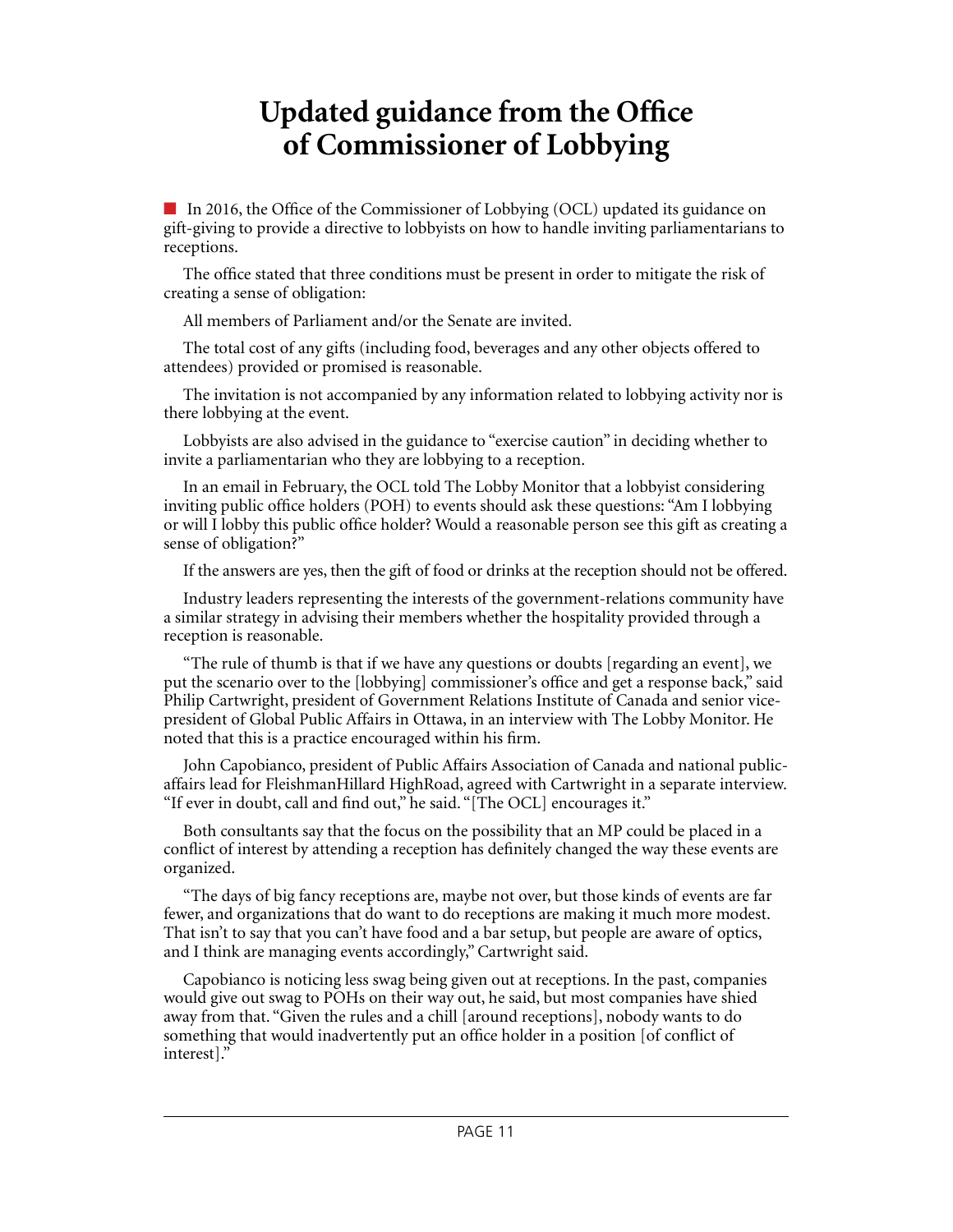## <span id="page-16-0"></span>**Commissioner's guidance for lobbyists regarding the application of rule 10 of the Lobbyists' Code of Conduct — gifts**

#### **Purpose of Commissioner's Guidance**

 $\blacksquare$  Federal public office holders are required to make decisions in the public interest. When public office holders are placed in a conflict of interest, public confidence in the integrity of their decision making is diminished.

The purpose of this document is to provide guidance for lobbyists in the area of gifts, so that they may avoid placing a public office holder in a real or apparent conflict of interest. Public office holders should always consult the appropriate authority when they have questions about the acceptability of a gift from a lobbyist, be that the Conflict of Interest and Ethics Commissioner, the Senate Ethics Officer, or their departmental Values and Ethics Officer.

#### **Conflict of Interest**

A conflict of interest is a situation where an individual's judgment is influenced, or might be influenced, from making decisions in an organization's best interest due to a competing sense of obligation. A conflict of interest is created when there is a perception that a public office holder's private interests may influence their performance when carrying out their duties.

Rule 6 of the Lobbyists' Code of Conduct states:

A lobbyist shall not propose or undertake any action that would place a public office holder in a real or apparent conflict of interest.

Providing or promising a gift, favour, or other benefit to a public office holder could create a sense of obligation, or the appearance of one. This could in turn generate a tension between the public office holder's primary duty to the public interest and their private interest.

To prevent such a situation, Rule 10 of the Lobbyists' Code of Conduct states:

To avoid the creation of a sense of obligation, a lobbyist shall not provide or promise a gift, favour, or other benefit to a public office holder whom they are lobbying or will lobby, which the public office holder is not allowed to accept.

#### **Definition of "gift"**

The Commissioner defines "gift" to include anything of value, given for free or at a reduced rate, when there is no obligation to repay.

#### **Documents that set out acceptability of gifts for public office holders**

Examples of documents that lobbyists could consult include:

[Conflict of Interest Act](http://laws-lois.justice.gc.ca/eng/acts/c-36.65/) (applies to Ministers, Ministers of State, Parliamentary Secretaries, their staff, and GIC appointees, including Deputy Ministers[\)](https://lobbycanada.gc.ca/eic/site/012.nsf/eng/01183.html#ftn3)

[Conflict of Interest Code for Members](http://www.parl.gc.ca/About/House/StandingOrders/appa1-e.htm) (applies to Members of Parliament[\)](https://lobbycanada.gc.ca/eic/site/012.nsf/eng/01183.html#ftn4)

[Ethics and Conflict of Interest Code for Senators](http://sen.parl.gc.ca/seo-cse/Eng/Code-e.html)

[Values and Ethics Code for the Public Sector](http://www.tbs-sct.gc.ca/pol/doc-eng.aspx?id=25049)

Organizational Values and Ethics Code[s](https://lobbycanada.gc.ca/eic/site/012.nsf/eng/01183.html#ftn5)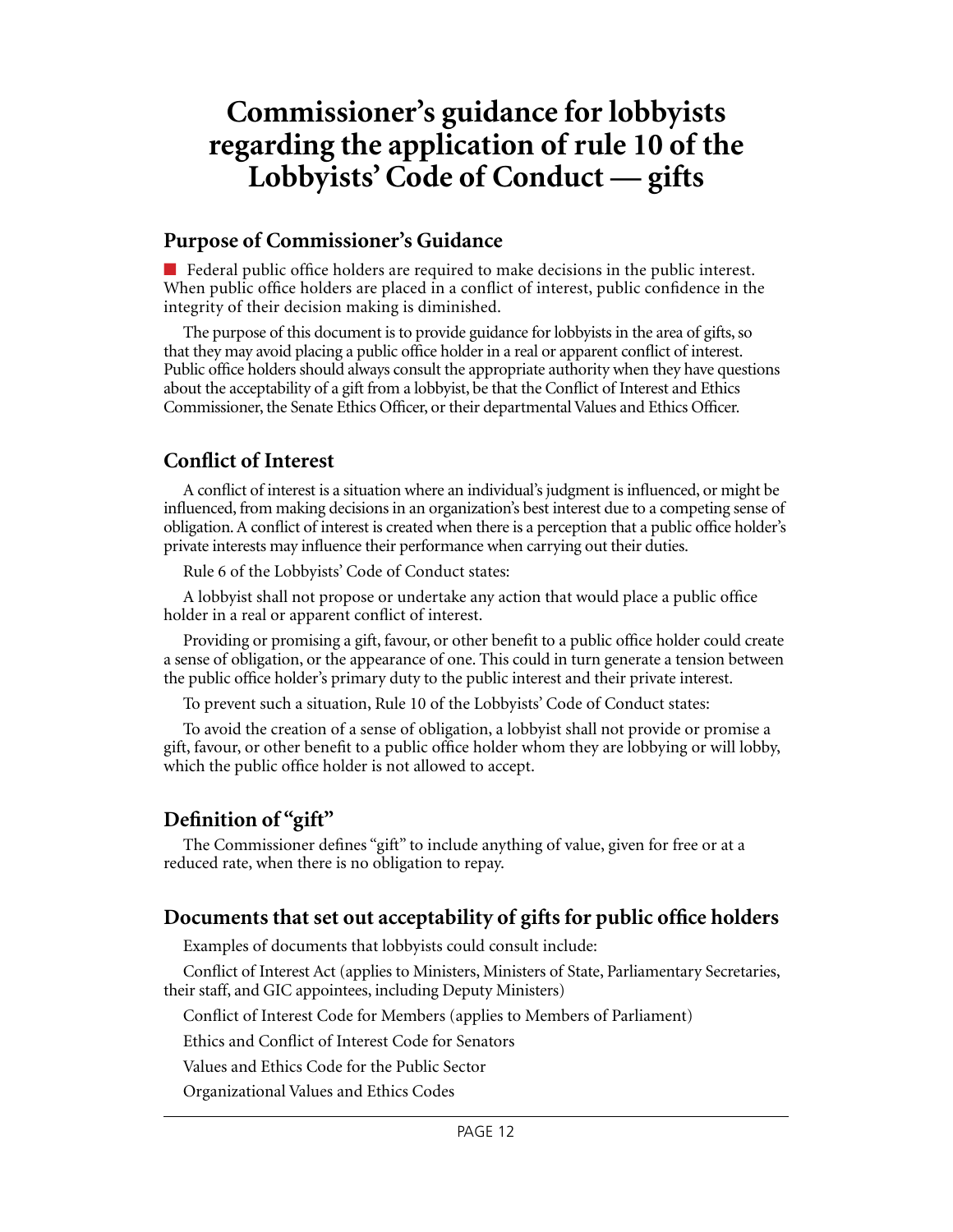#### **When is a gift allowed?**

Given the rules in place governing the acceptability of gifts, there are some exceptions when gifts would be acceptable. These exceptions are typically when gifts are expressions of courtesy, protocol or hospitality provided when a public office holder is carrying out jobrelated duties. Examples include:

Refreshments/meals served at an event where the public office holder has a role to play. These circumstances could include ceremonial or presentational roles, or active participation by a public office holder as a representative of the government, or a federal department or agency.

Tickets to a public event such as a community event or charitable fundraiser given by event organizers to a Member of Parliament for events in their riding or region.

A gift given following an appearance, speech, or presentation as a token of thanks or appreciation.

#### **Gifts that are not allowed**

If a lobbyist is actively lobbying or will lobby a public office holder, gifts, including meals and tickets to events, other than the exceptions listed above, are most likely unacceptable.

Lobbyists are cautioned against providing public office holders whom they are lobbying or will lobby with tickets to charitable or other events, when these tickets are at a reduced cost or no cost. The provision of such a ticket may reasonably be viewed as creating a sense of obligation on the part of a public office holder, and therefore risks creating a conflict of interest for the public office holder.

Charging the public office holder the actual cost of the ticket (i.e., the cost the lobbyist paid for the ticket or, if the cost of the ticket price included a charitable receipt, the cost of the ticket minus the amount of the charitable receipt) means that no gift has been offered, and therefore no sense of obligation has been created.

The Commissioner of Lobbying recognizes that the rules governing the acceptability of gifts for public office holders may not always be clear. When in doubt as to the acceptability of a gift, the lobbyist should ask the public office holder if the gift is something the public office holder can accept.

#### **Commissioner's advice regarding receptions for Parliamentarians**

If a lobbyist or a corporation or organization organizes a reception to which Parliamentarians (members of Parliament and Senators) are invited, they should consider the risk posed by inviting Parliamentarians they are lobbying, or will lobby. It is the Commissioner of Lobbying's view that meeting all three conditions listed below when inviting Parliamentarians will mitigate the risk of creating a sense of obligation, or the appearance of one:

All members of Parliament and/or the Senate are invited;

The total cost of any gifts provided or promised is reasonable (including food, beverages, and any other objects offered to the attendees); and

The invitation is not accompanied by any information related to lobbying activity nor is there lobbying at the event.

In determining whether to invite Parliamentarians that a lobbyist, corporation, or organization is lobbying, the Commissioner encourages lobbyists to exercise caution.

*Source: Office of the Commissioner of Lobbying*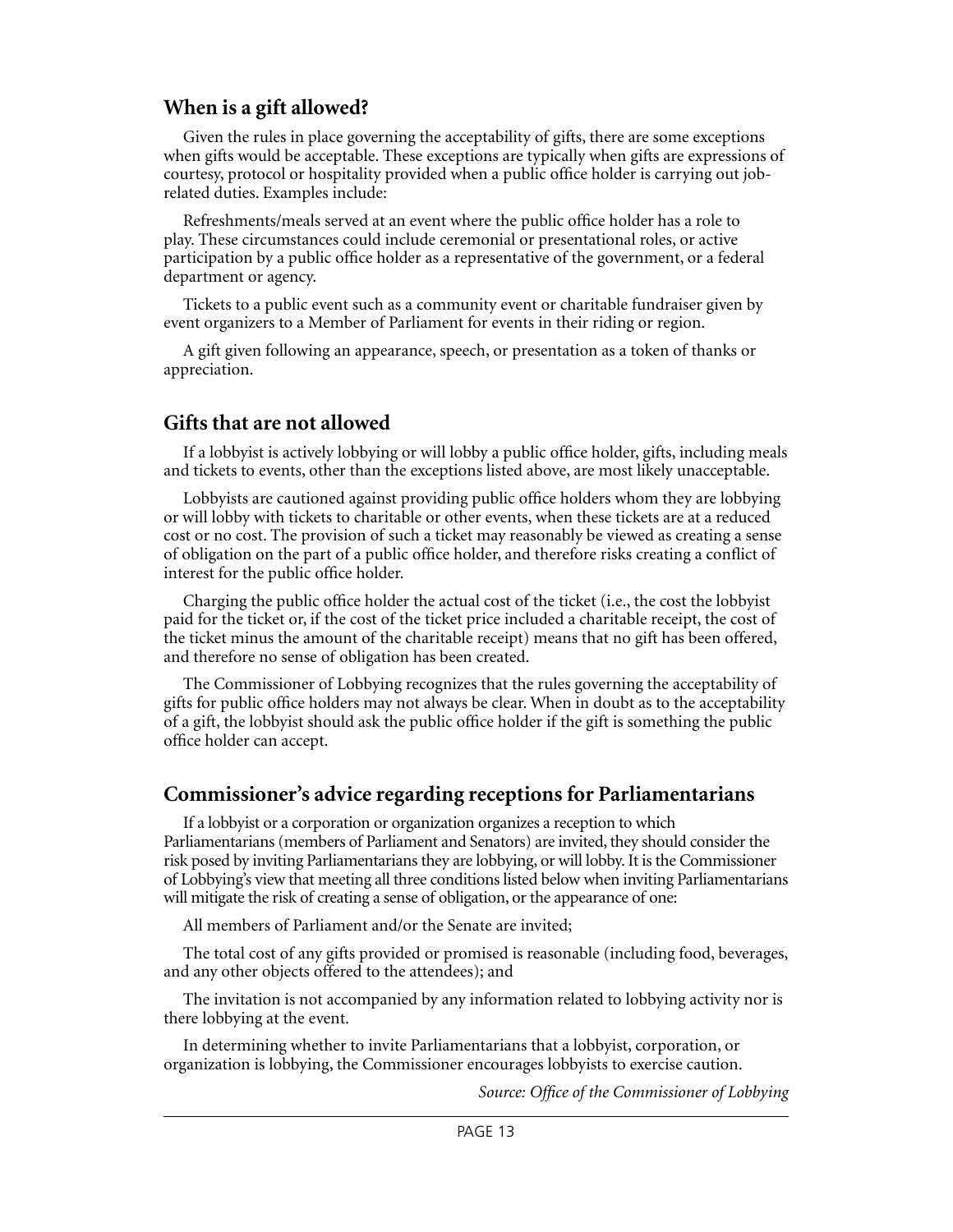## <span id="page-18-0"></span>**Conflict of interest commissioner's guidance on invitations and receptions**

n In March 2016, the Office of the Conflict of Interest and Ethics Commissioner issued an advisory opinion to public office holders in an effort to address questions that have been frequently posed.

Below is the advisory opinion, which outlines responses to those questions.

I have interpreted gifts and other benefits to include:

- Money, including cash or cheques, other than a bona fide loan;
- Consumer goods, such as books, flowers, artwork, furniture or wine;
- Property such as furniture, computers or television monitors;

• The use of property or facilities, such as vehicles, offices, houses, cottages or sports facilities, at a reduced rate or no cost;

• Membership in a club or other organization, such as a golf or tennis club, at a reduced rate or no cost;

- Services, such as dry cleaning or a haircut, at a reduced rate or no cost;
- Meals paid for by another individual or organization; or

• Invitations or tickets to attend an event, such as a dinner, reception, sports match, gala, concert, play or fundraiser, at a reduced rate or no cost.

Invitations or tickets to attend an event at which your attendance is considered to fulfil an official duty or function would automatically be deemed acceptable as they would be received as a normal expression of courtesy or protocol, or within the customary standards of hospitality that normally accompany a Member's position. This would also extend to a ticket offered to your guest.

In other circumstances, however, events to which you may be invited do fall within the definition of benefit and are therefore subject to the acceptability test set out in subsection  $14(1)$  of the Code, namely whether the invitation might reasonably be seen to have been given to influence the Member in the exercise of a duty or function of his or her office. The aims of the donor and the worthiness of the cause that it represents are not factors in deciding whether or not a gift is acceptable under the Code. Most relevant is whether the donor is seeking or may in future seek your support in the exercise of a duty or function of your office.

When you are offered event invitations and other gifts, it is your responsibility as a Member to ensure that you meet your obligations under the Code and caution should be taken when such offers are extended by stakeholders who may appear before a Standing Committee on which you are a member. Those Members who are also ministers or parliamentary secretaries must also meet their obligations under the Conflict of Interest Act.

I encourage you to contact your advisor in my Office for guidance on specific gifts or other benefits that you are offered.

The following is a series of questions and answers based on the issues that have been raised with me.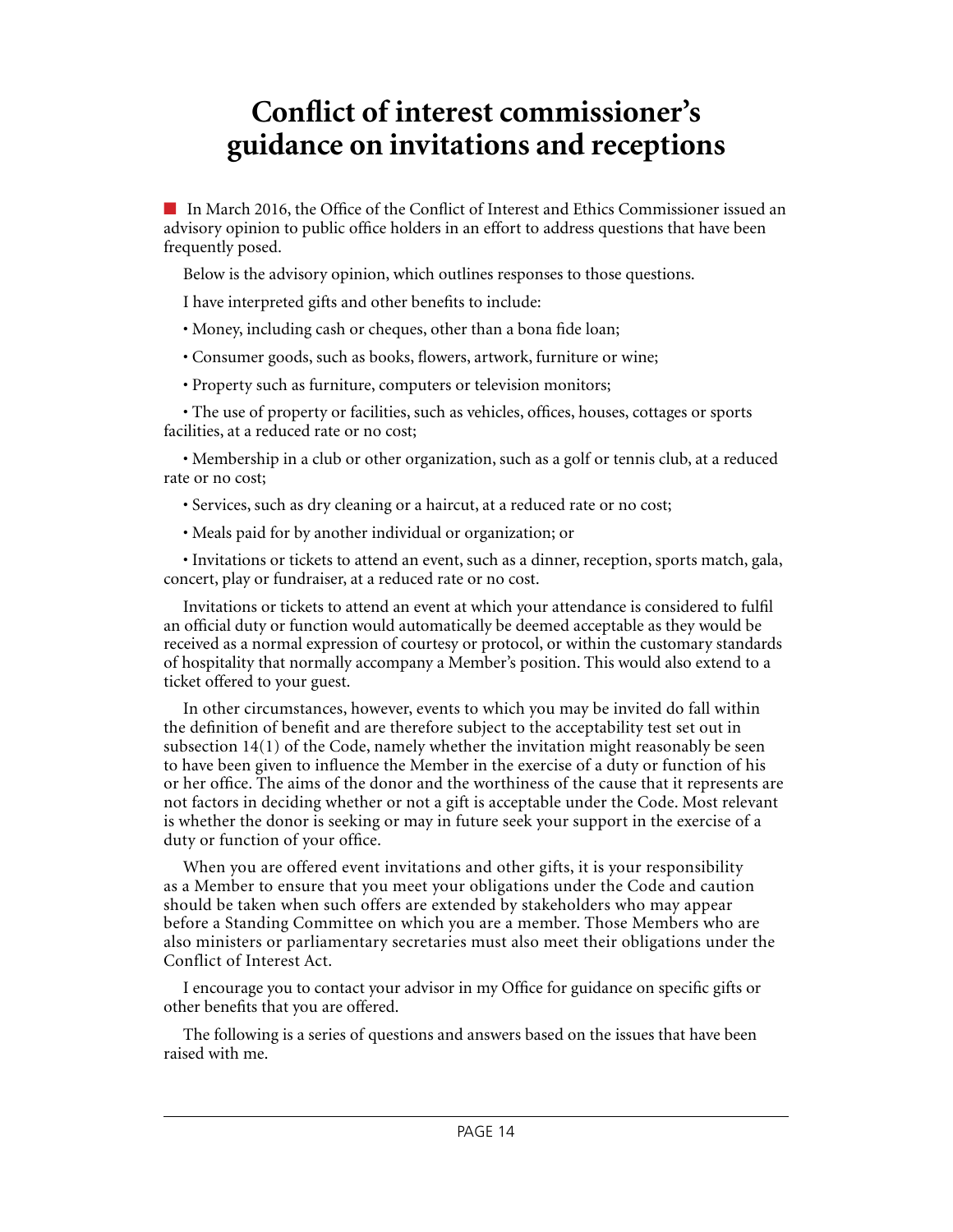#### **Can I accept reception invitations from stakeholders?**

Invitations to receptions offered by stakeholders, including lobbyists, are subject to the acceptability test set out in subsection 14(1) of the Code for gifts and other benefits. If such an invitation might reasonably be seen to have been given to influence you, then you may not accept it.

For example, an invitation to an event organized by a person or organization that has an interest in legislation that is before a committee on which you sit could reasonably be seen to be an attempt to influence you and must be refused. An invitation to an event at which you could expect to be lobbied in relation to a current issue that is before you, as opposed to an information session offered to all Members to provide general information on a matter, must also be declined.

Invitations to events intended to raise awareness of issues that are widely attended and where you have not been targeted are less likely to be problematic.

The location of an event—whether it is held on or off Parliament Hill, for example—is not necessarily a factor in determining whether an invitation to attend it is acceptable.

Can I accept invitations to events where I will perform an official role?

If your attendance at an event fulfils an official duty or function, then the invitation is expressly acceptable under the exception for courtesy and hospitality. It must also be publicly declared if the value of the ticket to the event is \$200 or more.

For example, you would be considered to be fulfilling a duty or function if you give a speech or presentation at an event, or if you perform a representational role by attending an event in your riding.

#### **Can I accept invitations to charity events?**

The purpose of inviting Members to attend charity events free of charge is to get them to lend their names to charitable undertakings in order to promote charitable goals. As a general rule, such invitations directly from the charitable organization could not reasonably be seen to have been given to influence you in the exercise of a duty or function of your office and are therefore acceptable.

When the invitation to such an event comes from a stakeholder or a charity that has a live interest in a matter that may come before you in your official capacity as a Member, rather than from a charitable entity that has no interest at stake with you, the invitation should not be accepted.

#### **Are there any cases in which the acceptability test does not apply?**

You and members of your family may accept "gifts or other benefits received as a normal expression of courtesy or protocol, or within the customary standards of hospitality that normally accompany a Member's position." (subsection  $14(2)$ ). Gifts that fall within this exception are not subject to the acceptability test.

I consider a normal expression of courtesy or protocol to be a token expression of appreciation received in the context of some official interaction. This exception could apply, for example, to an invitation to attend an event, which could include a meal, at which you are expected to perform an organizational, ceremonial or representational role in your capacity as a Member.

What is considered to be within the "customary standards of hospitality" accompanying your position depends on the circumstances. For example, a gift given by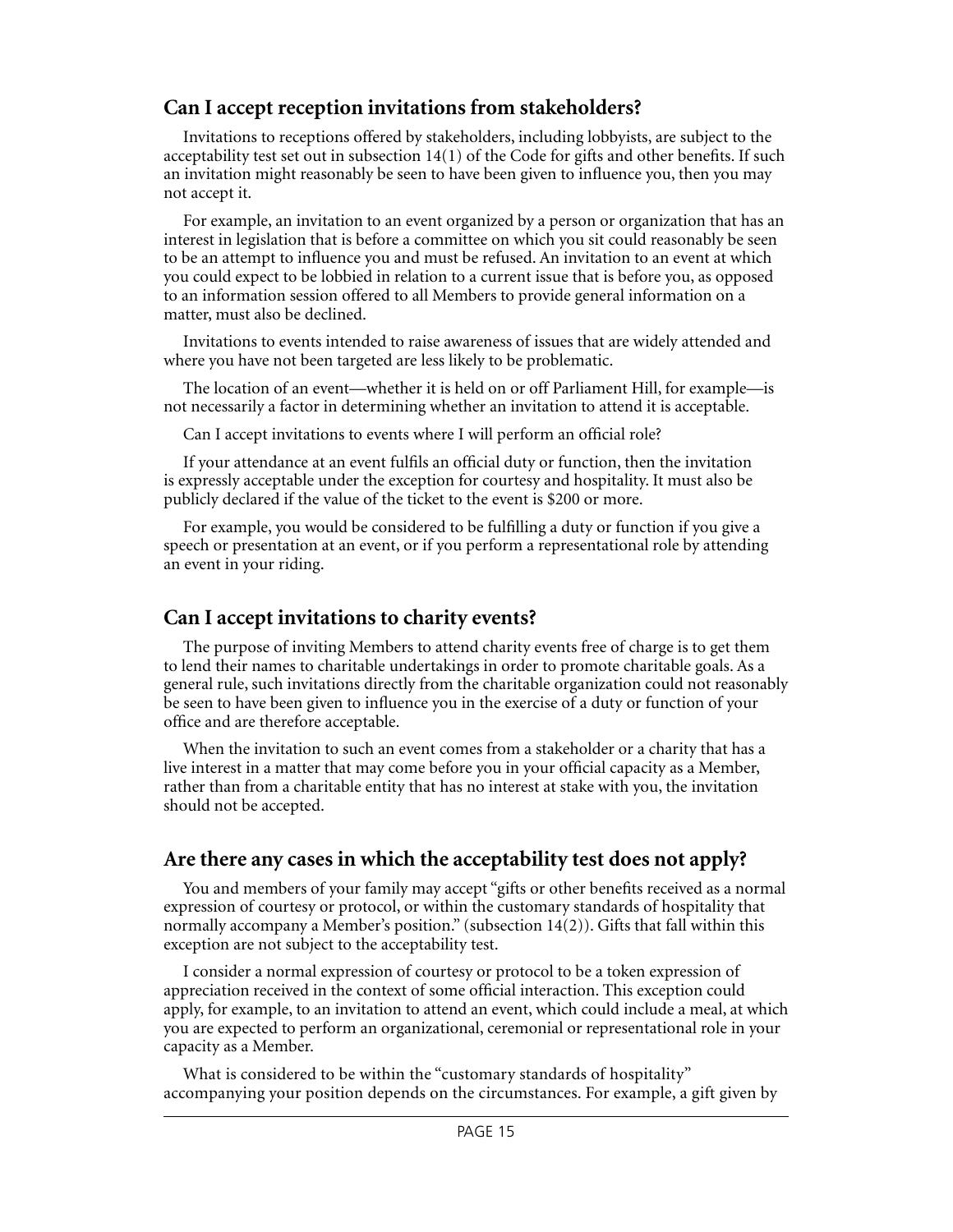a visiting official from a foreign or international organization would normally be covered by this exception. Similarly, a token thank-you gift following an appearance, speech or presentation is acceptable.

You may accept gifts that are not related to your position from family and friends. For example, a colleague or friend may buy you a meal in a restaurant.

The acceptability test does not apply to sponsored travel because it is expressly excepted under section 15 of the Code.

#### **What should I do if I have attended a reception that I shouldn't have?**

If you have accepted an event invitation or ticket that you should not have accepted and have already attended the event, you must reimburse the donor for its market value, that is, the cost that someone else, such as a member of the public, would have had to pay to attend the event.

*Source: Office of the Conflict of Interest and Ethics Commissioner*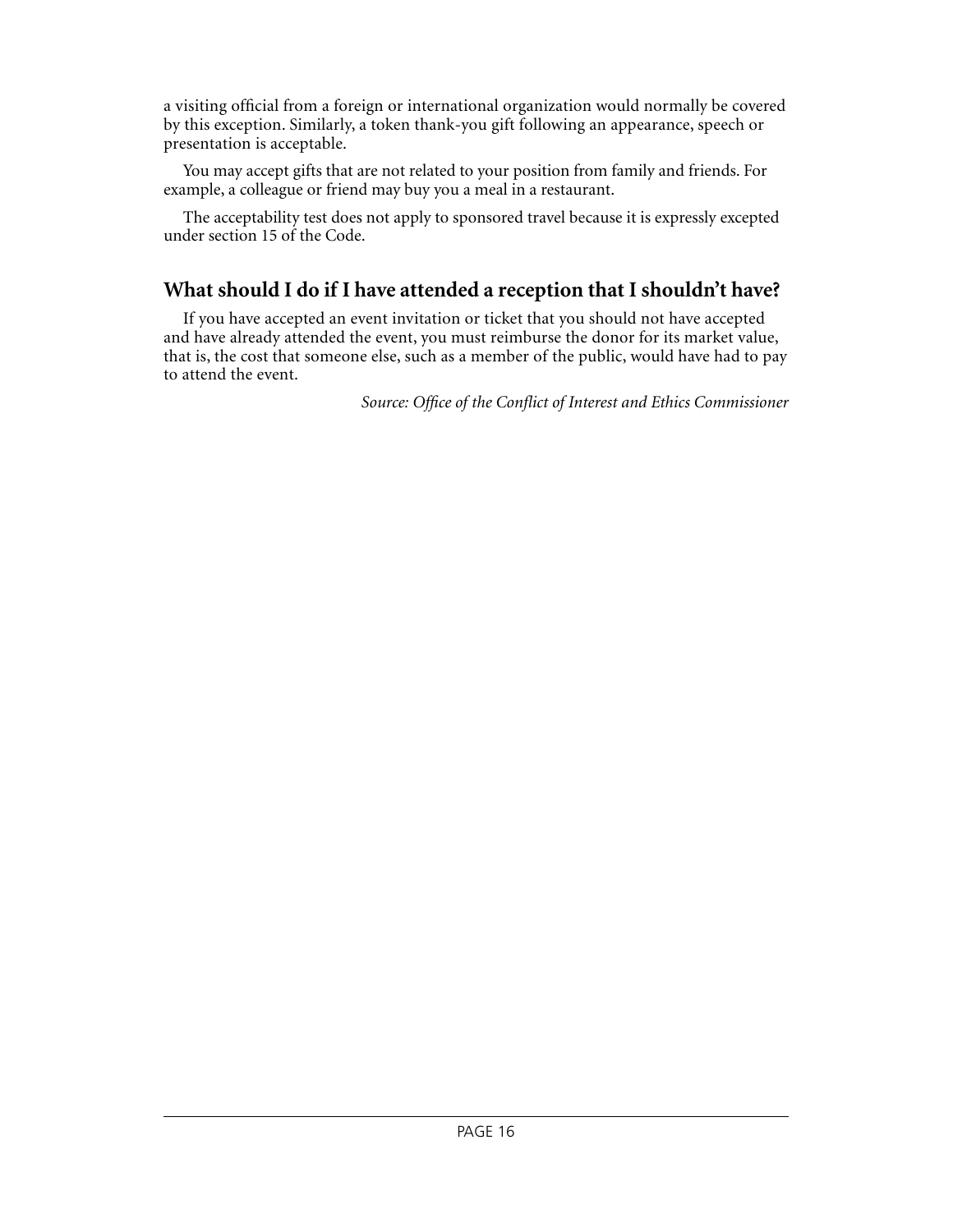## **Gifts (including invitations, fundraisers and business lunches)**

<span id="page-21-0"></span>The Conflict of Interest Act prohibits public office holders and members of their families from accepting "any gift or other advantage [...] that might reasonably be seen to have been given to influence the public office holder in the exercise of an official power, duty or function." This guideline seeks to help public office holders better understand their obligations in this regard.

NOTE: Throughout this guideline, the term "gift" is used to refer to a "gift or other advantage" as defined in the Conflict of Interest Act and the term "Office" is used to refer to the Office of the Conflict of Interest and Ethics Commissioner.

1. Relevant provisions of the Conflict of Interest Act

2.(1) The following definitions apply in this Act.

"Commissioner" means the Conflict of Interest and Ethics Commissioner appointed under section 81 of the Parliament of Canada Act.

#### **"gift or other advantage" means**

(a) an amount of money if there is no obligation to repay it; and

(b) a service or property, or the use of property or money that is provided without charge or at less than its commercial value.

"public sector entity" means a department or agency of the Government of Canada, a Crown corporation established by or under an Act of Parliament or any other entity to which the Governor in Council may appoint a person, but does not include the Senate or House of Commons.

#### **"reporting public office holder" means**

(a) a public office holder who is a minister of the Crown, minister of state or parliamentary secretary;

(b) a member of ministerial staff who works on average 15 hours or more a week;

(c) a ministerial advisor;

(d) a Governor in Council appointee, or a ministerial appointee whose appointment is approved by the Governor in Council, who exercises his or her official duties and functions on a part-time basis but receives an annual salary and benefits;

(e) a Governor in Council appointee, or a ministerial appointee whose appointment is approved by the Governor in Council, who exercises his or her official duties and functions on a full-time basis; or

(f) a full-time ministerial appointee designated by the appropriate minister of the Crown as a reporting public office holder.

2.(2) The following are the members of a public office holder's family for the purposes of the Act:

(a) his or her spouse or common-law partner; and

(b) his or her dependent children and the dependent children of his or her spouse or common-law partner.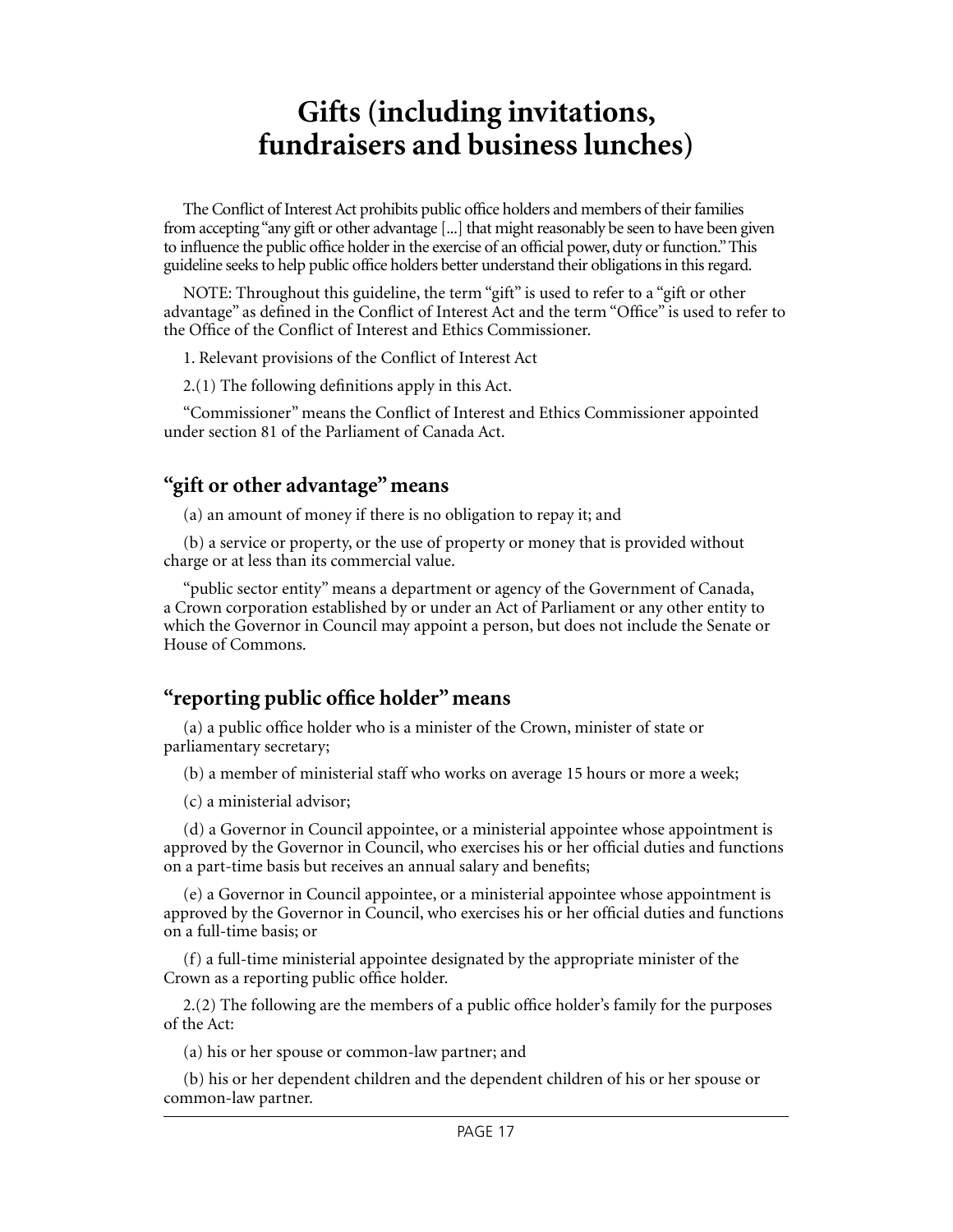2.(3) Persons who are related to a public office holder by birth, marriage, common-law partnership, adoption or affinity are the public office holder's relatives for the purposes of this Act unless the Commissioner determines, either generally or in relation to a particular public office holder, that it is not necessary for the purposes of this Act that a person or a class of persons be considered a relative of a public office holder.

11.(1) No public office holder or member of his or her family shall accept any gift or other advantage, including from a trust, that might reasonably be seen to have been given to influence the public office holder in the exercise of an official power, duty or function.

11.(2) Despite subsection (1), a public office holder or member of his or her family may accept a gift or other advantage

(a) that is permitted under the Canada Elections Act;

(b) that is given by a relative or friend; or

(c) that is received as a normal expression of courtesy or protocol, or is within the customary standards that normally accompany the public office holder's position.

11.(3) When a public office holder or a member of his or her family accepts a gift or other advantage referred to in paragraph  $(2)(c)$  that has a value of \$1,000 or more, the gift or other advantage is, unless otherwise determined by the Commissioner, forfeited to Her Majesty in right of Canada.

12. No minister of the Crown, minister of state or parliamentary secretary, or member of his or her family and no ministerial advisor or ministerial staff shall accept travel on non-commercial chartered or private aircraft for any purpose unless required in his or her capacity as a public office holder or in exceptional circumstances or with the prior approval of the Commissioner.

23. If the total value of all gifts or other advantages accepted by a reporting public office holder or a member of his or her family exceeds \$200 from any one source other than relatives and friends in a 12-month period, the reporting public office holder shall disclose the gifts or other advantages to the Commissioner within 30 days after the day on which the value exceeds \$200.

25.(5) If a reporting public office holder or a member of his or her family accepts any single gift or other advantage that has a value of \$200 or more, other than one from a relative or friend, the reporting public office holder shall, within 30 days after accepting the gift or other advantage, make a public declaration that provides sufficient detail to identify the gift or other advantage accepted, the donor and the circumstances under which it was accepted.

25.(6) If travel has been accepted in accordance with section 12, from any source, the minister of the Crown, minister of state or parliamentary secretary concerned shall, within 30 days after the acceptance, make a public declaration that provides sufficient detail to identify the source and the circumstances under which the travel was accepted.

#### **2. When a gift is prohibited**

The relevant provisions of the Conflict of Interest Act are:

11.(1) No public office holder or member of his or her family shall accept any gift or other advantage, including from a trust, that might reasonably be seen to have been given to influence the public office holder in the exercise of an official power, duty or function. (emphasis added)

2.(1) The following definitions apply in this Act.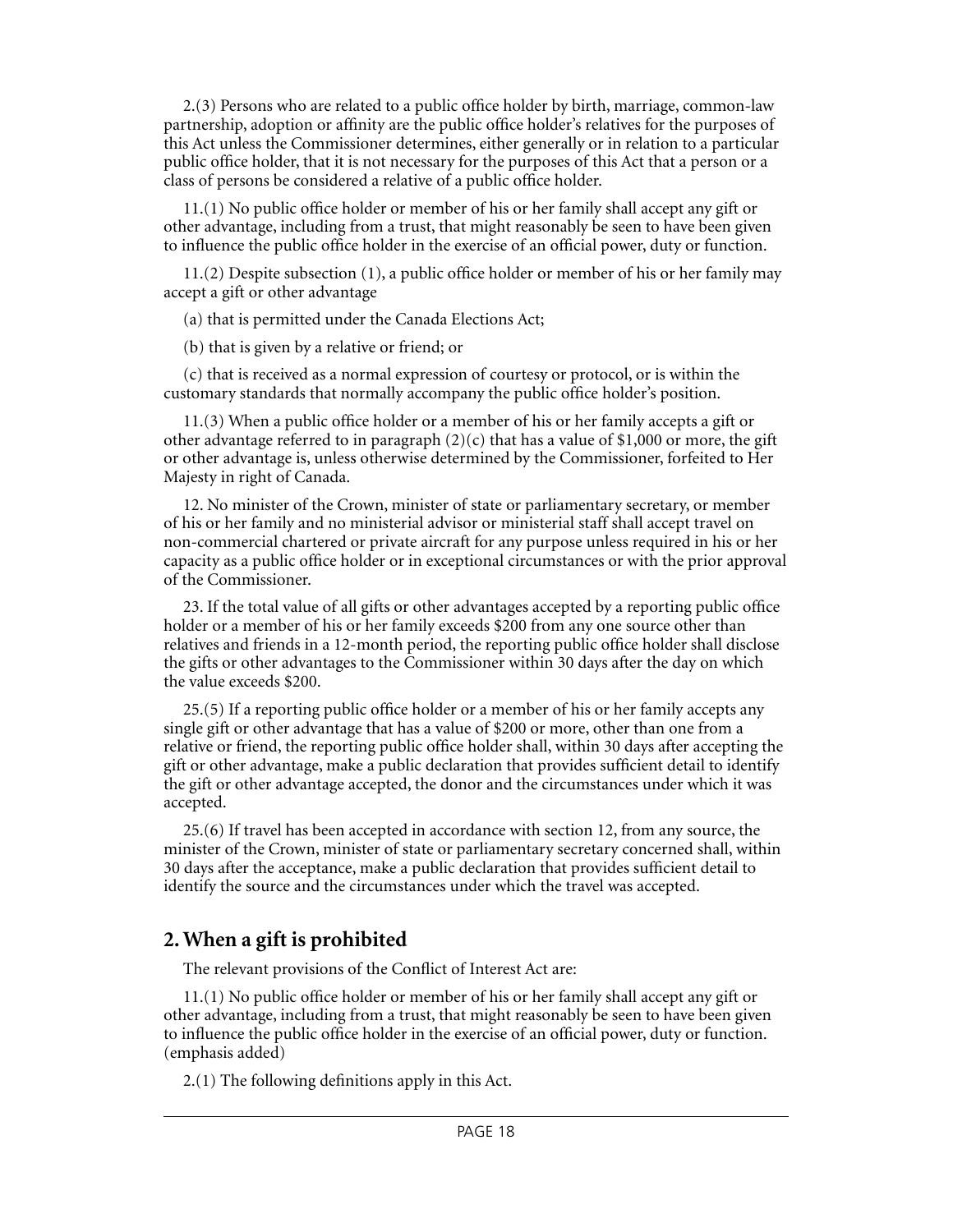#### **"gift or other advantage" means**

(a) an amount of money if there is no obligation to repay it; and

(b) a service or property, or the use of property or money that is provided without charge or at less than its commercial value.

"public sector entity"' means a department or agency of the Government of Canada, a Crown corporation established by or under an Act of Parliament or any other entity to which the Governor in Council may appoint a person, but does not include the Senate or House of Commons.

2.(2) The following are the members of a public office holder's family for the purposes of the Act:

(a) his or her spouse or common-law partner; and

(b) his or her dependent children and the dependent children of his or her spouse or common-law partner.

Gifts can be many types of things. The Office has interpreted the definition to include such things as:

money, other than a bona fide loan, regardless of format (cash, cheques, etc.);

property (a book, flowers, a painting or sculpture, a car, a house, furniture, wine, etc.);

use of property or facilities (a vehicle, an office, a house or cottage, a sports facility, a golf course, etc.) at a reduced rate or at no cost;

membership in a club or other organization (a golf club, a tennis club, etc.) at a reduced rate or at no cost;

a service (dry cleaning, haircut, etc.) at a reduced rate or at no cost; a meal paid for by another individual (see Specific guidance on business lunches);

an invitation to and/or tickets to attend an event (a game, a concert, a play, etc.) at a reduced rate or at no cost (see Specific guidance on invitations and fundraisers);

or an invitation to attend a gala or fundraising event at a reduced rate or at no cost (see Specific guidance on invitations and fundraisers).

The purpose of prohibiting public office holders or their family members from receiving gifts is to preserve confidence in the integrity of public decision-making.

The determining factor is whether the gift might reasonably be seen to have been given to influence the public office holder's decision-making.

In order to determine whether a gift is being offered inappropriately, all the circumstances surrounding that gift must be considered; hence, no specific rule exists as to which gifts can be accepted by public office holders. The value of a gift is NOT a criterion of acceptability; it is a threshold for the purpose of disclosure to the Office and the public.

It is important to consider who is offering the gift and why it is being offered. The donor's existing or future relationship to the public office holder is of particular relevance.

In the following examples, the identity of the donor might reasonably be seen to suggest that the gift was given to influence the public office holder's decision-making:

The donor or the donor's client or firm has or may, in the future, have dealings with the public sector entity of the public office holder.

The donor or the donor's client or firm is or may, in the future, be affected by programs, policies or regulations reviewed or controlled by the public sector entity of the public office holder.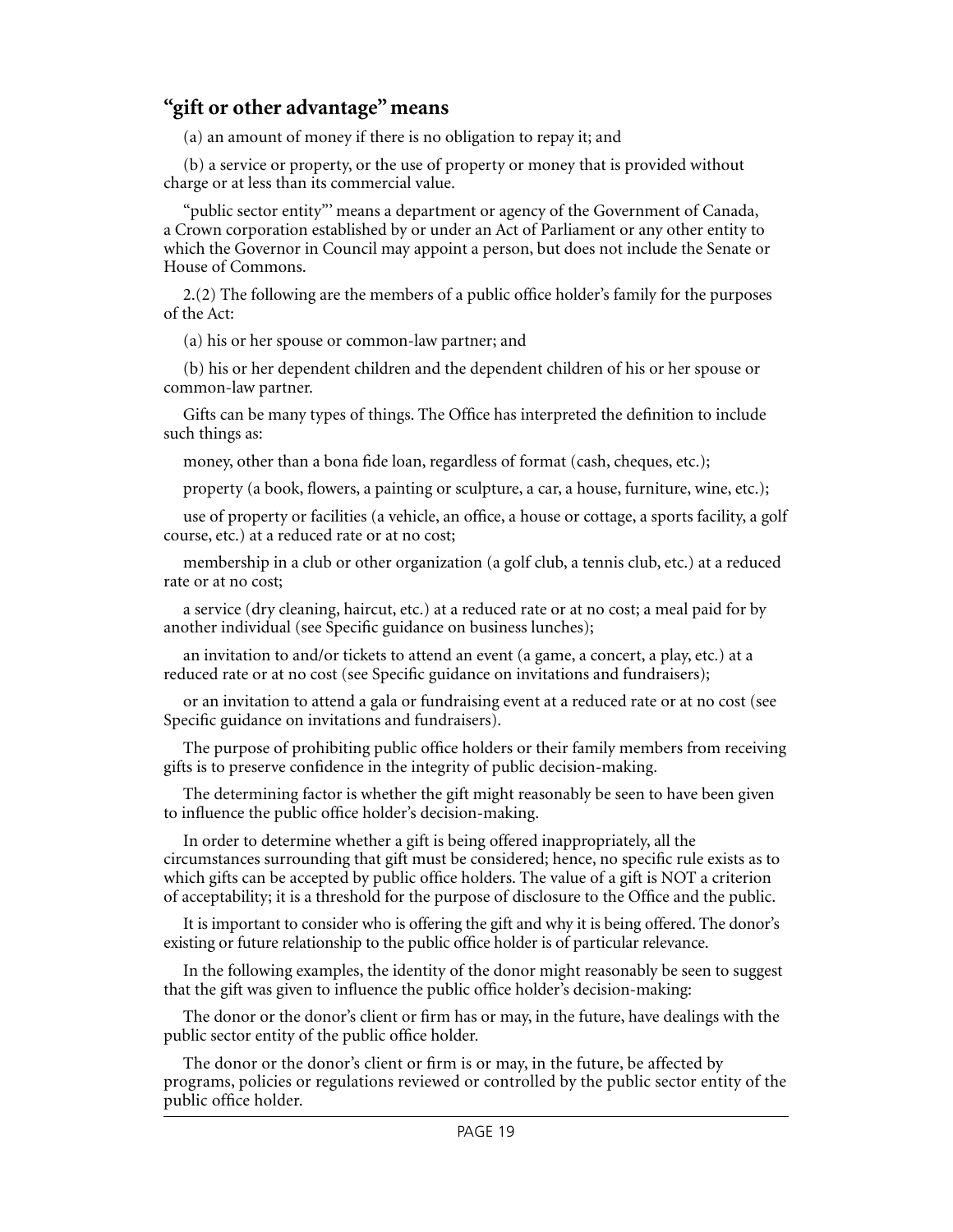The donor or the donor's firm is a registered lobbyist or has hired a registered lobbyist to lobby the public office holder or the public sector entity of the public office holder.

The donor or the donor's client or firm has or may, in the future, have a contract with the public sector entity of the public office holder.

The donor or the donor's client or firm could submit a bid in respect of a request for proposals that the public sector entity of the public office holder has issued or may issue in the future.

A public office holder or family member should consider why a gift is being offered. If a gift is being offered by someone whose interests could be affected by a decision the public office holder may be called upon to make, then the Act will likely apply and prohibit its acceptance.

Trinkets or favours of relatively little value such as pens, notepads, key chains, t-shirts or inexpensive carrying cases provided to attendees at a convention or similar event would generally not reasonably be seen to have been given to influence the public office holder's decision-making. However, depending on the public office holder's role or the public sector entity of the public office holder, it may still be inadvisable to possess an article that clearly advertises a particular donor.

Advisors in the Office are available to provide guidance on specific situations. They can be reached at 613-995-0721.

#### **3. When a gift is allowed**

The relevant provisions of the Conflict of Interest Act are:

11.(2) Despite subsection (1), a public office holder or member of his or her family may accept a gift or other advantage

(a) that is permitted under the Canada Elections Act;

(b) that is given by a relative or friend; or

(c) that is received as a normal expression of courtesy or protocol, or is within the customary standards that normally accompany the public office holder's position.

11.(3) When a public office holder or a member of his or her family accepts a gift or other advantage referred to in paragraph  $(2)(c)$  that has a value of \$1,000 or more, the gift or other advantage is, unless otherwise determined by the Commissioner, forfeited to Her Majesty in right of Canada.

2.(2) The following are the members of a public office holder's family for the purposes of the Act:

a. his or her spouse or common-law partner; and

b. his or her dependent children and the dependent children of his or her spouse or common-law partner.

2.(3) Persons who are related to a public office holder by birth, marriage, common- law partnership, adoption or affinity are the public office holder's relatives for the purposes of this Act unless the Commissioner determines, either generally or in relation to a particular public office holder, that it is not necessary for the purposes of this Act that a person or a class of persons be considered a relative of a public office holder.

There are three situations in which the general prohibition does not apply and a gift may be accepted even though it might reasonably be seen to have been given to influence the public office holder: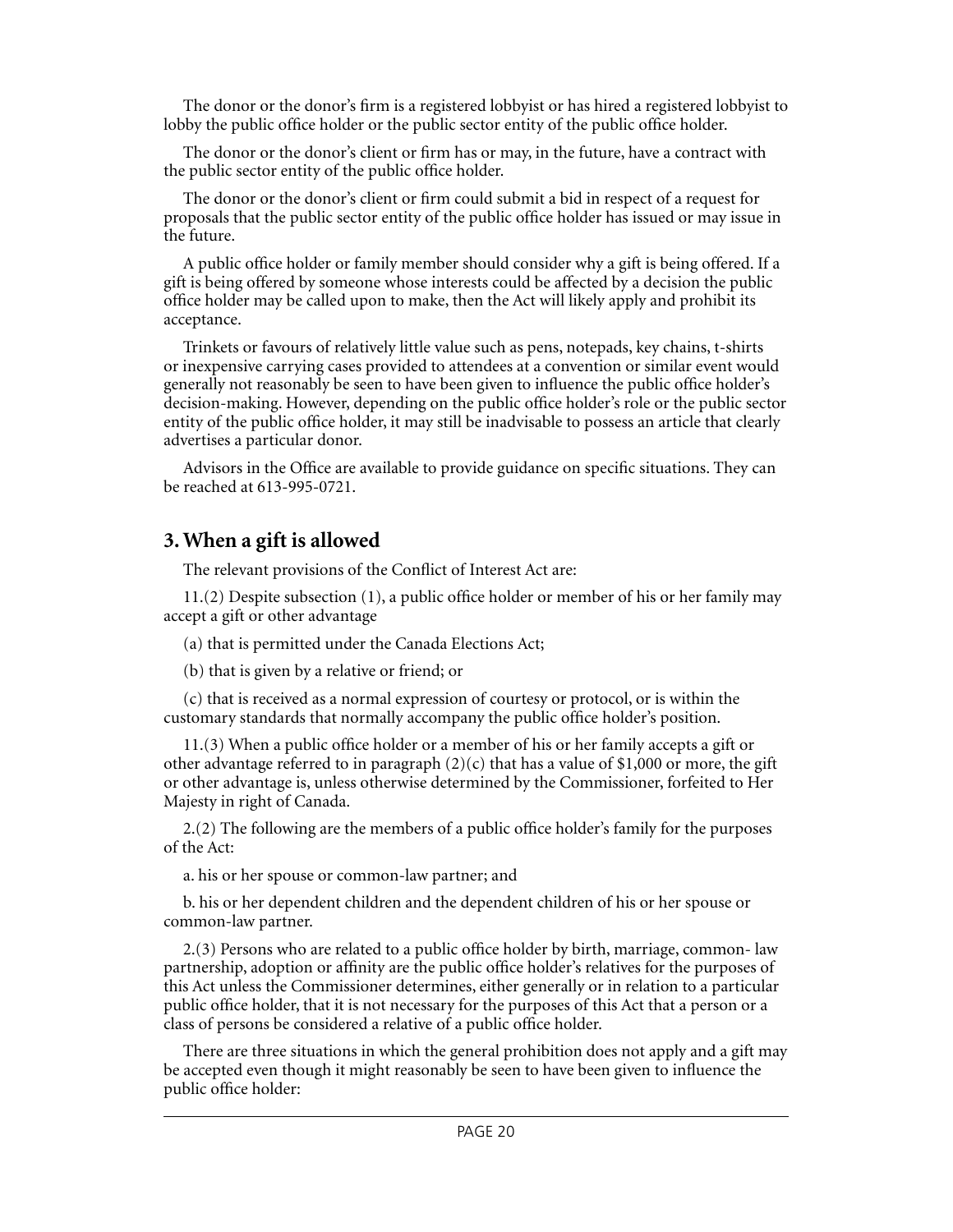Gifts that are permitted under the Canada Elections Act are acceptable under the Conflict of Interest Act. The Canada Elections Act applies to electoral candidates during an election period.

Gifts from a relative or friend. While there is a definition of "relatives" in subsection 2(3) of the Conflict of Interest Act ("persons who are related […] by birth, marriage, commonlaw partnership, adoption or affinity […]"), there is no definition of "friend". The Office has interpreted "friend" to mean a person with whom one has some history of mutual personal regard beyond simple association. While acquaintances can become friends, they do not do so simply because of frequent interactions.

When a gift is given by a relative or friend, one does not usually expect it to have been given with a view to influencing public decision-making. In that sense, the rule reinforces this reasonable expectation. However, sometimes there can be both friendship or family connections, and a business relationship between a public office holder and a person offering a gift. If a friend is offering a gift in a context not normally associated with giftgiving and the friend is also doing or likely to do business directly or indirectly with the public service entity of the public office holder, then the gift should not be accepted. Similarly, the Office takes the view that the nature or substance of a gift may suggest that a gift is being given in a business context rather than between friends.

3. Gifts are acceptable if they are received as a normal expression of courtesy or protocol, or are within the customary standards that normally accompany the public office holder's position. The Office considers a normal expression of "courtesy or protocol" to be a token expression of appreciation in the context of some official interaction. What is considered to be within the "customary standards" of a position depends on the circumstances.

History, tradition, the context of events, as well as the nature of the public office holder's position (either by virtue of rank or because of the nature of the public sector entity represented) must be considered. For example, a gift given by an official from a foreign or international organization who is visiting a public office holder would normally be covered by this exception. Similarly, a token thank you gift following an appearance, speech or presentation is usually acceptable.

It is important to remember that, even if a gift is permissible because it is an expression of courtesy or protocol or is within the customary standards of the office, a public office holder will have to forfeit a gift valued at over \$1,000. Such gifts must be forfeited into the inventory of the public office holder's public sector entity or of the government at large.

Where a gift accepted by a reporting public office holder or a member of his or her family exceeds a value of \$200 from any one source other than from family and friends, or several gifts from one source in a 12-month period have a total value of more than \$200, specific disclosure provisions apply (see section entitled When to disclose a gift to the Commissioner and when to publicly declare it).

Where a minister or parliamentary secretary, or a member of his or her family, or a ministerial advisor or ministerial staff member, is offered travel on non-commercial, chartered or private aircraft, specific provisions apply (see section entitled Travel on noncommercial chartered or private aircraft).

Advisors in the Office are available to provide guidance on specific situations. They can be reached at 613-995-0721.

#### **4. Specific guidance on invitations and fundraisers**

An invitation to attend a function where the invitation is duty-related (i.e. for which the public office holder had or has an organizational, ceremonial, presentational or representational role) is not considered to be a gift. Attendance is considered to be the fulfillment of an official function or duty.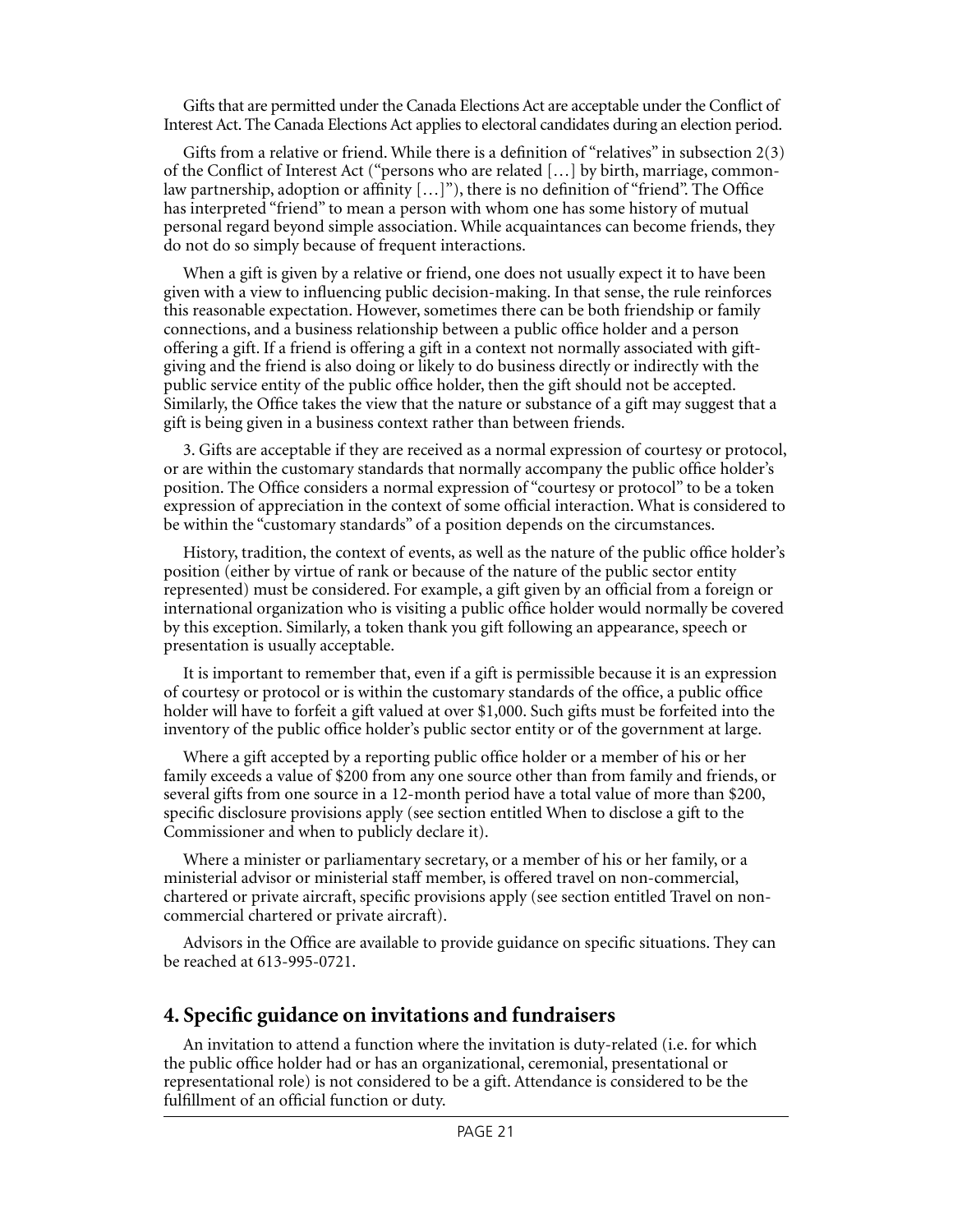However, many events to which public office holders and their family members are invited fall within the definition of a gift. In that regard, the question of whether the invitation "might reasonably be seen to have been given to influence the public office holder in the exercise of an official power, duty or function" must be addressed. It is important for the public office holder to consider the reason for the invitation in the context of the office held. Exceptions may apply if the invitation is:

from a friend or relative; or

offered as a normal expression of courtesy or protocol; or

within the customary standards that normally apply to the public office holder's position.

Where there are official dealings, either current or anticipated, between the public sector entity of the public office holder and the organizers or sponsors of the event, the public office holder should pay the normal price to attend the event rather than accept a free invitation. For example, where a public office holder is part of a public sector entity that regulates the sponsor or organizer of the event or the public office holder has quasi-judicial jurisdiction in respect of the sponsor or organizer of the event, the public office holder should pay to attend the event.

Sometimes public office holders are invited to attend fundraising events as the guests of an individual or organization that has purchased tickets or a table at the event from the organizers or sponsors of the event. Where there are official dealings, either current or anticipated, or a regulatory or quasi-judicial relationship with the individual or organization, the public office holder should pay to attend the event.

Where there are no official dealings and there is no other reason to be concerned about a perception of trying to influence decision-making, then the Office does not consider it a contravention to accept the invitation (gift); however, reporting public office holders are still subject to the disclosure requirements and public declaration requirements of the Conflict of Interest Act (see section entitled When to disclose a gift to the Commissioner and when to publicly declare it).

Advisors in the Office are available to provide guidance on specific situations. They can be reached at 613-995-0721.

#### **5. Specific guidance on business lunches**

Accepting a free business lunch could fall under the general prohibition against gifts if it might reasonably be seen to have been given to influence the public office holder. The nature and venue of the lunch as well as the business relationship to the payer are relevant factors to be considered. While a single business lunch may not give rise to such a perception, a series of free business lunches might reasonably be seen to have been given to influence the public office holder.

The Conflict of Interest Act provides a specific exception for situations where a free lunch (gift) would be considered to be a normal expression of courtesy or protocol or where it would be within the customary standards that normally accompany the public office holder's position. Where such an exception is not applicable, the public office holder should pay for the lunch.

Advisors in the Office are available to provide guidance on specific situations. They can be reached at 613-995-0721.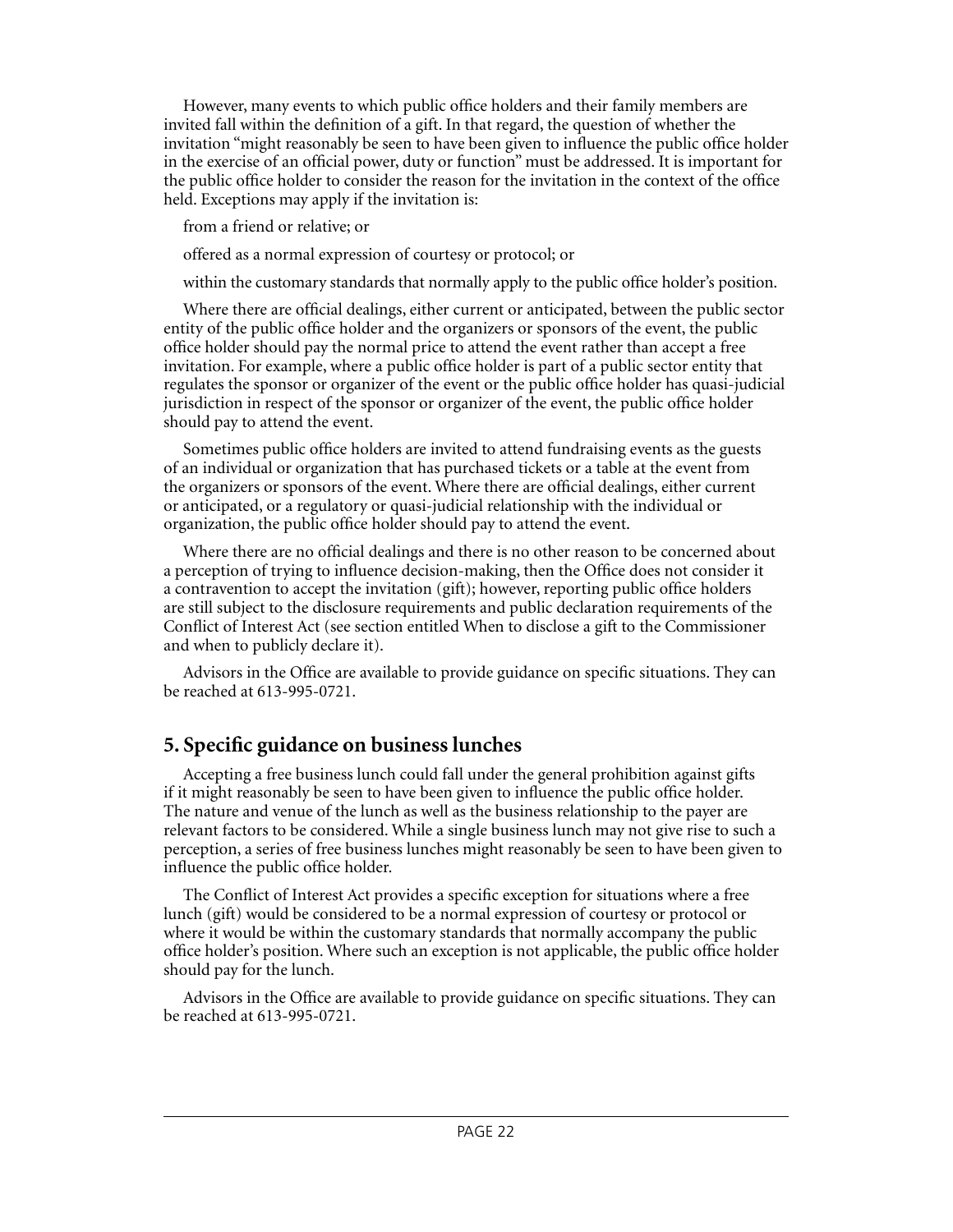#### **6. Travel on non-commercial or chartered aircraft (ministers, parliamentary secretaries, ministerial staff**

The relevant provisions of the Conflict of Interest Act are:

12. No minister of the Crown, minister of state or parliamentary secretary, or member of his or her family and no ministerial advisor or ministerial staff shall accept travel on non-commercial chartered or private aircraft for any purpose unless required in his or her capacity as a public office holder or in exceptional circumstances or with the prior approval of the Commissioner.

25.(6) If travel has been accepted in accordance with section 12, from any source, the minister of the Crown, minister of state or parliamentary secretary concerned shall, within 30 days after the acceptance, make a public declaration that provides sufficient detail to identify the source and the circumstances under which the travel was accepted.

The Office interprets the prohibition against the acceptance of certain air travel as referring to an offer of a flight at a reduced rate or at no cost. No minister or any other person referred to in section 12 of the Act is permitted to travel on non-commercial or private aircraft at a reduced rate or at no cost at any time unless one of the following three conditions applies:

The flight is required in his or her capacity as a public office holder. An example might be where there is a need to visit a remote business or corporate facility and the only means of travel would be on the business or company aircraft.

There are exceptional circumstances such as an emergency or commercial aircraft breakdown and no other commercial flight is reasonable in the circumstances.

The prior approval of the Commissioner has been sought and granted.

Advisors in the Office are available to provide guidance on specific situations. They can be reached at 613-995-0721.

#### **7. When to disclose a gift to the Commissioner and when to publicly report it**

The relevant provisions of the Conflict of Interest Act are:

23.If the total value of all gifts or other advantages accepted by a reporting public office holder or a member of his or her family exceeds \$200 from any one source other than relatives and friends in a 12 month period, the reporting public office holder shall disclose the gifts or other advantages to the Commissioner within 30 days after the day on which the value exceeds \$200.

25.(5) If a reporting public office holder or a member of his or her family accepts any single gift or other advantage that has a value of \$200 or more, other than one from a relative or friend, the reporting public office holder shall, within 30 days after accepting the gift or other advantage, make a public declaration that provides sufficient detail to identify the gift or other advantage accepted, the donor and the circumstances under which it was accepted. (emphasis added)

2.(1) "reporting public office holder" means a public office holder who is

- (a) a minister of the Crown, minister of state or parliamentary secretary;
- (b) a member of ministerial staff who works on average 15 hours or more a week;
- (c) a ministerial advisor;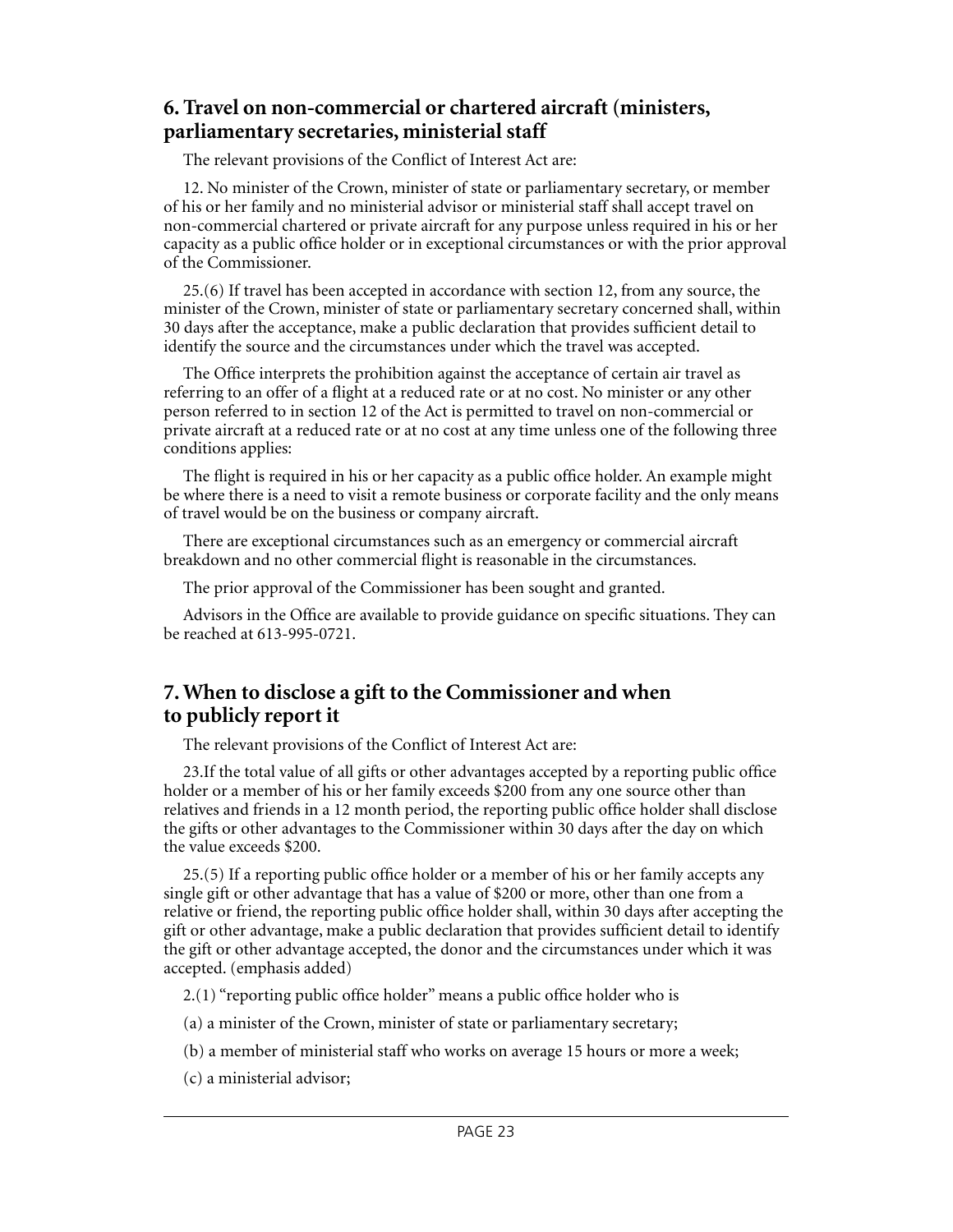(d) a Governor in Council appointee, or a ministerial appointee whose appointment is approved by the Governor in Council, who exercises his or her official duties and functions on a part-time basis but receives an annual salary and benefits;

(e) a Governor in Council appointee, or a ministerial appointee whose appointment is approved by the Governor in Council, who exercises his or her official duties and functions on a full-time basis; or

(f) a full-time ministerial appointee designated by the appropriate minister of the Crown as a reporting public office holder.

Section 23 and subsection 25(5) of the Act establish rules for reporting public office holders on disclosing gifts to the Commissioner and publicly declaring their receipt. These rules do not apply to gifts or other advantages received from family or friends.

Gifts received by a reporting public office holder or by a member of his or her family must be disclosed to the Commissioner if the value of an individual gift exceeds \$200 or the total value of all gifts from one source exceeds \$200 in a 12-month period. Disclosure is required within 30 days of receiving a gift exceeding \$200 or within 30 days of the time when the total value of all gifts from one source exceeds \$200 in a 12-month period.

In addition to the disclosure to the Commissioner, a public declaration must also be made within 30 days of receipt each time a single gift exceeds \$200 in value. The declaration of the gift must provide sufficient detail to identify the gift, the donor and the circumstances in which the gift was accepted.

By way of example, in the case of gifts from one source that exceed the total value of \$200 in a 12 month period, a series of four gifts valued at \$51 each received from one source in a 12 month period would have to be disclosed to the Commissioner within 30 days of receipt of the fourth gift, but no public declaration would be required. On the other hand, the receipt of a single gift valued at more than \$200 would have to be both disclosed to the Commissioner and publicly declared within 30 days of receipt.

Advisors in the Office are available to provide guidance on specific situations. They can be reached at 613-995-0721.

#### **8. Determining the value of a gift for the purpose of disclosure and declaration**

The Office is frequently asked how to determine the value of a gift. All gifts are covered by the Conflict of Interest Act regardless of value. The value of a gift is NOT a criterion of acceptability; it is a threshold for the purpose of disclosure to the Office and the public.

The value for declaration is based on the commercial value of the gift, that is, the amount one would have to pay to purchase a similar gift. Although abstract external factors may appear to increase the value of a gift, the Office does not generally consider them in determining the value of a gift. The Office does not provide reimbursement for the cost of evaluation of a gift's commercial value.

Advisors in the Office are available to provide guidance on specific situations. They can be reached at 613-995-0721.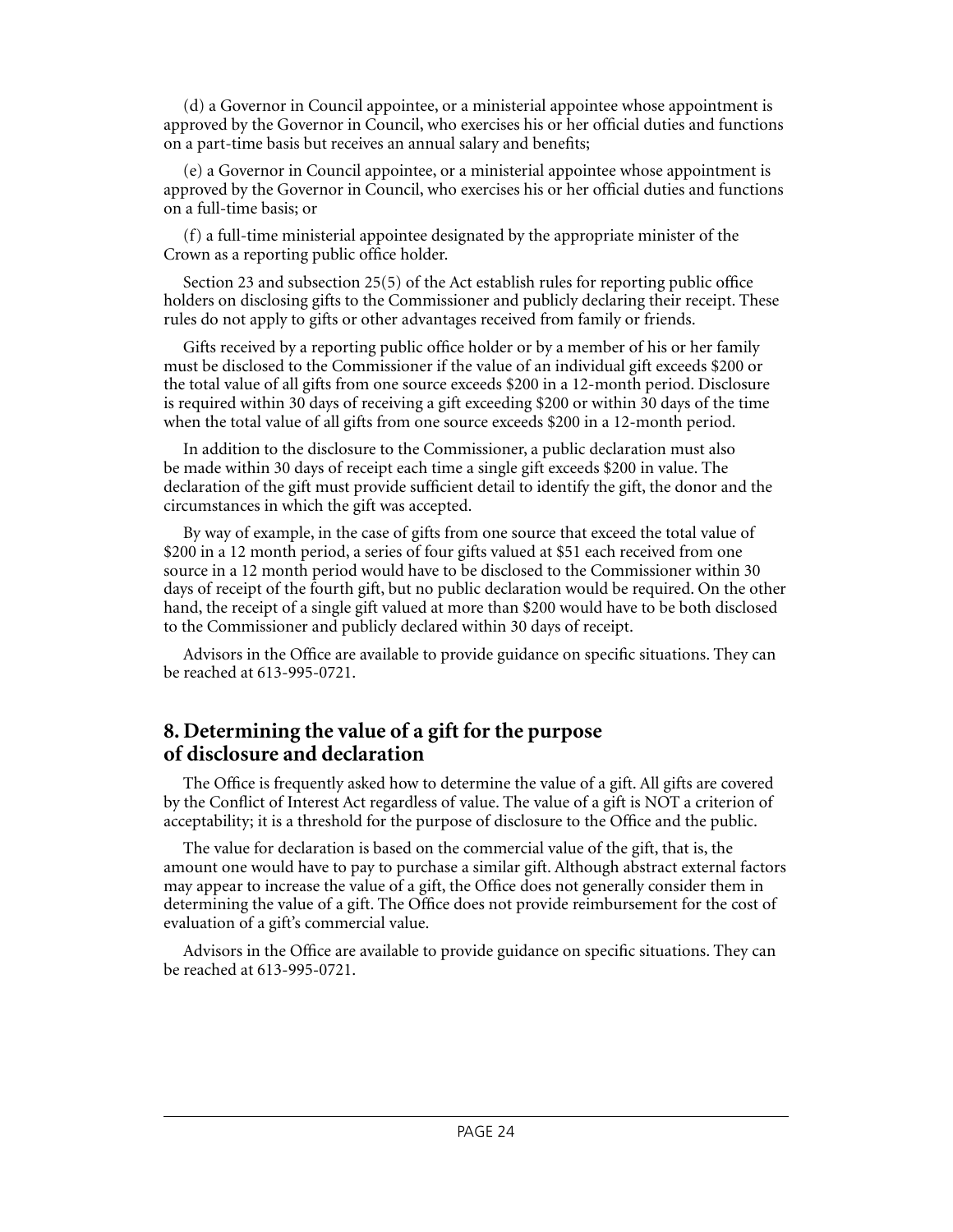## <span id="page-29-0"></span>**Conflict of interest commissioner's advisory opinion on public disclosure of gifts received in connection with travel**

 $\blacksquare$  As you may know, I made several recommendations to the House of Commons Standing Committee on Procedure and House Affairs, in the context of the five-year review of the Code, regarding changes to the gift rules under the Conflict of Interest Code for Members of the House of Commons. While those recommendations were being considered, I issued this advisory opinion to clarify the rules as they applied to gifts received in connection with travel and address ongoing confusion about them.

I remind all Members of your obligation to publicly declare, under section 14 of the Code, all gifts with a value of \$200 or more. You are required to file with my Office a [Public](http://ciec-ccie.parl.gc.ca/Documents/English/Members%20of%20the%20House%20of%20Commons/Public%20Statement%20of%20Gifts%20or%20Other%20Benefits.pdf)  [Statement of Gifts or other Benefits](http://ciec-ccie.parl.gc.ca/Documents/English/Members%20of%20the%20House%20of%20Commons/Public%20Statement%20of%20Gifts%20or%20Other%20Benefits.pdf) for all such gifts.

These include gifts received as a result of any domestic and international travel in which you participate in your role as a Member of the House of Commons. Travel includes official parliamentary exchanges, which are visits abroad by delegations of Members, led by the Speaker of the House of Commons and organized at the official invitation of the speakers of other countries' national parliaments. Please note that gifts received in connection with sponsored travel must be declared under section 15 as part of the statement of sponsored travel; you do not need to declare them under section 14.

All gifts that you may be offered, whether in connection with travel or in any other situation, are subject to the acceptability test set out in subsection 14(1) of the Code, which prohibits Members and their families from accepting gifts that might reasonably be seen to have been given to influence them in the exercise of a duty or function of office.

Subsection 14(2) provides an exception for "gifts or other benefits received as a normal expression of courtesy or protocol, or within customary standards of hospitality that normally accompany a Member's position." Gifts offered to Members participating in international delegations and those offered subsequent to a speech or presentation made by a Member would normally meet this exception and therefore be acceptable, even if they could reasonably be seen to have been given to influence. Such gifts are, however, still subject to the Code's public disclosure requirements.

Under subsection 14(3), you must, within 60 days after acceptance, publicly disclose all gifts that have a value of \$200 or more, and all gifts received from one source in a 12-month period if their total value is \$200 or more.

Members who are ministers or parliamentary secretaries are also subject to the gift provisions of the [Conflict of Interest Act](http://ciec-ccie.parl.gc.ca/EN/Pages/ConflictOfInterestAct.aspx), under which all gifts with a value of \$200 or more must be publicly disclosed. A [guideline](http://ciec-ccie.parl.gc.ca/EN/ReportsAndPublications/Pages/GiftsGuideline.aspx?PageView=Shared&InitialTabId=Ribbon.WebPartPage&VisibilityContext=WSSWebPartPage&) on gifts under the Act is available on the Office website.

I invite you to contact my Office if you have any questions, by telephone at 613-995 0721 or by email at [ciec-ccie@parl.gc.ca.](mailto:ciec-ccie@parl.gc.ca)

> *Mary Dawson Conflict of Interest and Ethics Commissioner Source: Office of the Conflict of Interest and Ethics Commissioner; updated July 2016*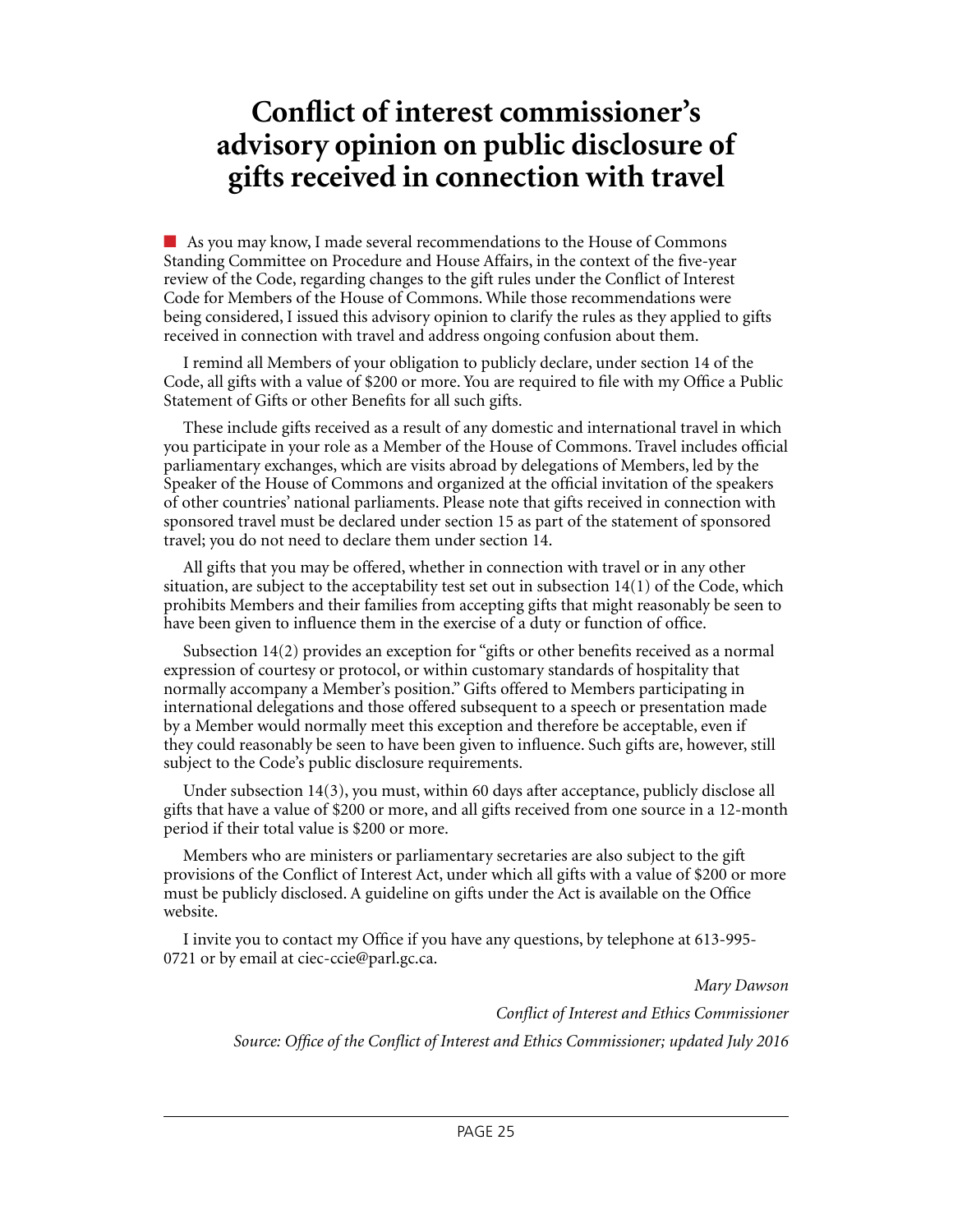## **Acceptability of gifts offered in conjunction with lobby days**

<span id="page-30-0"></span>n This advisory opinion from the Office of the Conflict of Interest and Ethics Commissioner was last updated in October 2015.

A number of organizations hold lobby days on Parliament Hill, and I have been made aware of several such events. Organizations hold lobby days in order to raise awareness of various causes and gain support for them, identify champions, issue calls for action and put forward key messages to advance their agenda—in short, to lobby Members of Parliament in their role as legislators and policy makers.

You may be offered gifts or benefits in conjunction with lobby days. I remind you that you are prohibited under the [Conflict of Interest Code for Members of the House](http://ciec-ccie.parl.gc.ca/EN/Pages/ConflictOfInterestCode.aspx)  [of Commons](http://ciec-ccie.parl.gc.ca/EN/Pages/ConflictOfInterestCode.aspx) from accepting a gift that might reasonably be seen to have been given to influence you. An acceptability test is set out in subsection 14(1) of the Members' Code:

14. (1) Neither a Member nor any member of a Member's family shall accept, directly or indirectly, any gift or other benefit, except compensation authorized by law, that might reasonably be seen to have been given to influence the Member in the exercise of a duty or function of his or her office.

Under the Code, Members are not allowed to accept any gift or benefit that might reasonably be seen to have been given to influence them. I remind you that the \$200 threshold at which acceptable gifts or benefits must be publicly declared (subsection 14(3)) is not a threshold for their acceptability.

If the person or entity offering the gift is seeking or is likely in the future to seek your support in the exercise of a duty or function of your office, then you must refuse it. This applies to all organizations, including non-profit and charitable organizations. Given that organizations that hold lobby days on Parliament Hill are clearly seeking your support as a Member, you are prohibited from accepting gifts from them.

You are prohibited not only from accepting such gifts directly, but also indirectly. This means, for example, that gifts that do not pass the acceptability test cannot be accepted by your staff on your behalf or in your stead. Nor may you accept a gift offered on behalf of an organization seeking to lobby you, even if the individual actually giving you the gift is not registered to lobby.

This prohibition is not affected by the ultimate disposition of a gift that might reasonably be seen to have been given to influence you: you cannot accept such a gift even if you plan to donate it to charity or give it to someone else.

Trinkets or favours of token value, such as pins, pens, notepads or keychains, would generally not reasonably be seen to have been given to influence you and would therefore usually be acceptable. However, depending on your role and whether the gift is being offered by someone whose interests could be affected by a decision that you may be called upon to make, it may still be inadvisable to possess an article that clearly advertises a particular donor.

In addition, the Code provides an exception for "gifts or other benefits received as a normal expression of courtesy or protocol, or within the customary standards of hospitality that normally accompany a Member's position" (subsection  $14(2)$ ). A token expression of appreciation in the context of an official interaction with a lobbyist would be considered a normal expression of courtesy or protocol, or within the customary standards of hospitality that normally accompany a Member's position. For example, light refreshments offered in the context of a lobby day would likely be covered by this exception. Advisors in my Office are available to provide guidance on specific situations.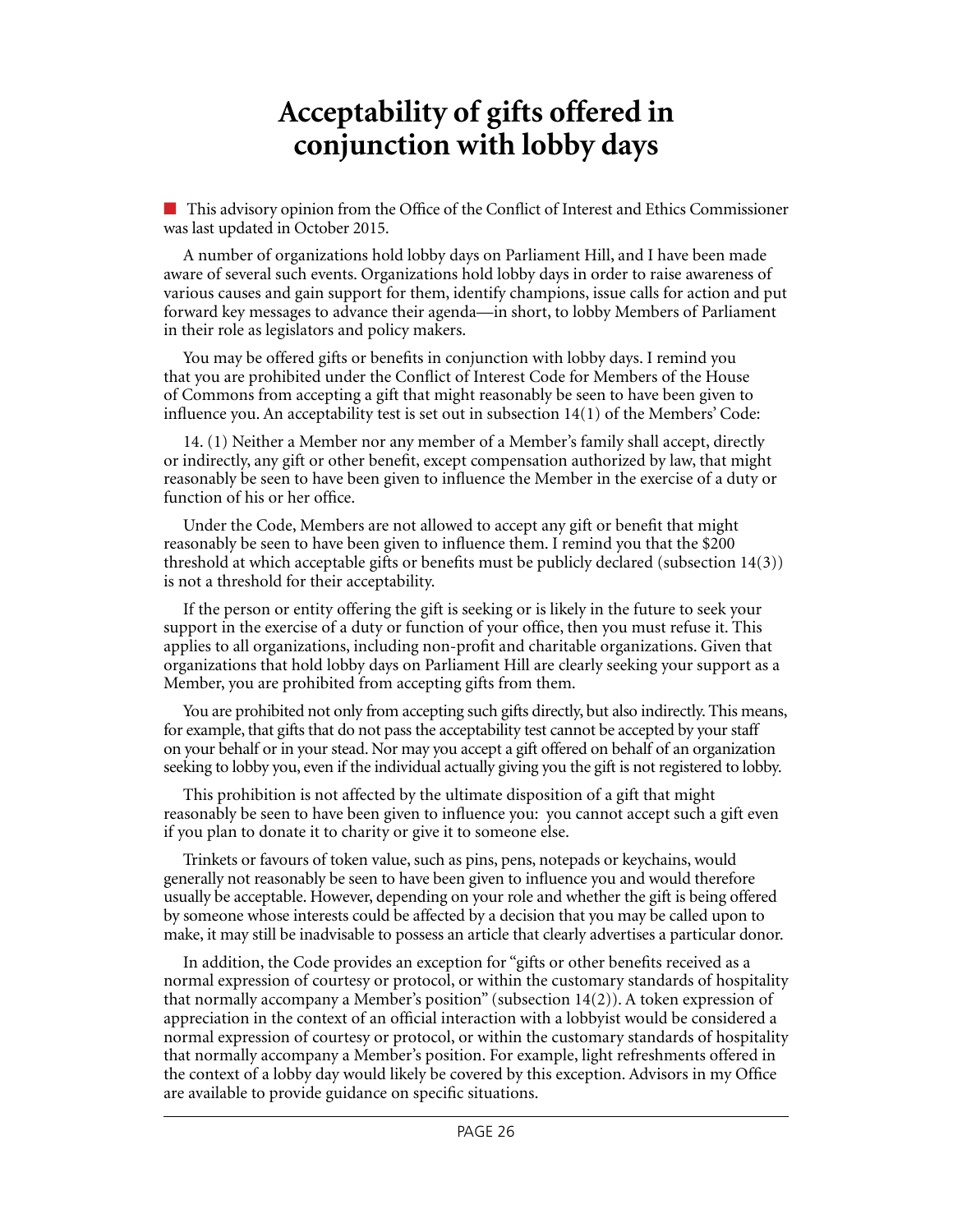Members who are ministers or parliamentary secretaries are also subject to the gift provisions of the Conflict of Interest Act. A [guideline](http://ciec-ccie.parl.gc.ca/EN/ReportsAndPublications/Pages/GiftsGuideline.aspx?PageView=Shared&InitialTabId=Ribbon.WebPartPage&VisibilityContext=WSSWebPartPage&) on gifts is available on my Office website.

Members who have any questions are invited to contact my Office by telephone at 613- 995-0721 or by email at ciec-ccie@parl.gc.ca.

*Source: Office of the Conflict of Interest and Ethics Commissioner*

*Conflict of interest commissioner's guidance on gifts (including invitations, fundraisers and business lunches)*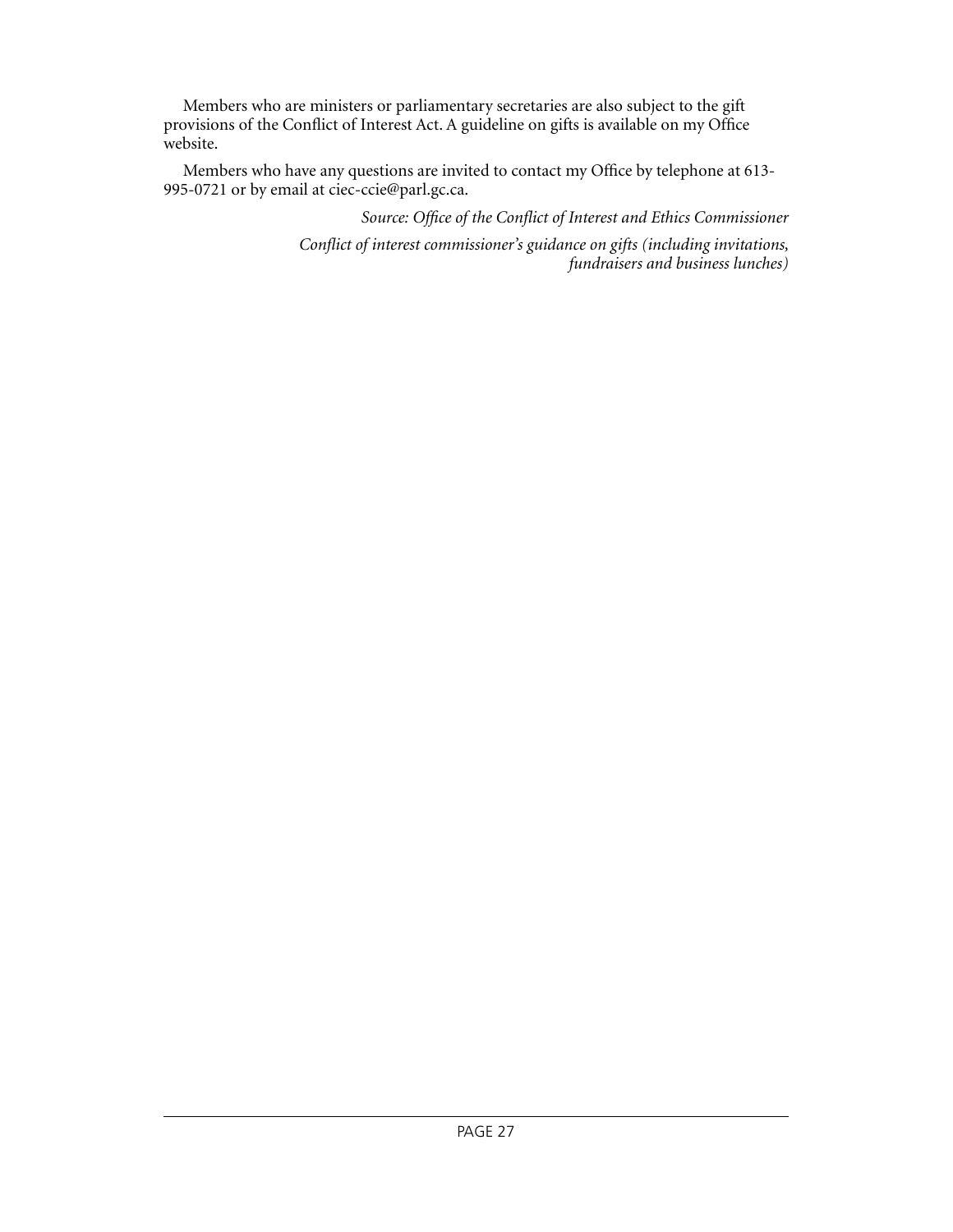## <span id="page-32-0"></span>**History of Bill S-207 — An act to amend the Conflict of Interest Act (gifts)**

 $\blacksquare$  There have been five legislative attempts to limit the acceptance of gifts. The first effort stretches back to Stephen Harper's tenure as prime minister while the Conservatives were shepherding the Federal Accountability Act in 2006.

Senate Liberals proposed three amendments — 7, 10 and 14 — that would remove the exception in the Conflict of Interest Act, which allows public office holders (POH) and their family members to accept gifts from friends, even possibly in the face of a potential conflict of interest. The proposed changes would have also required them to disclose all gifts, save for those from family members, worth \$200 or more.

The Conflict of Interest Act's exception for receiving gifts from relatives would remain.

The Harper administration rejected the Senate committee's amendments, saying they would be "an inappropriate [intrusion](http://www.ourcommons.ca/DocumentViewer/en/39-1/house/sitting-83/journals) into the lives of public office holders and their families."

Liberal Sen. Joseph Day, who had been the opposition critic on the accountability bill, saw the friend exemption as a "major loophole," as he put it during his testimony in 2013, because the act is silent on who qualifies as a friend.

In October 2013, Day revived the effort, with his introduction of Bill S-207. Like the first effort, the bill took aim at the friend exemption.

If Bill S-207 had been adopted, it would have narrowed "the circumstances in which public office holders and their families may accept gifts," and expanded disclosure requirements for those gifts.

Bill S-207 made its way through the Senate committee, but it failed to reach the House floor for debate.

Day, speaking about how nebulous the word "friend" can be, noted at the time that a friend can mean virtually everyone in the Facebook era. "If the courts were looking to a public, general understanding of what a friend is, and they looked at Facebook, there are thousands, if not millions of people who are on Facebook and social media. They have thousands of friends," Day said during a Senate [committee meeting](https://sencanada.ca/en/Content/SEN/Committee/412/rprd/03ev-51674-e) in 2014.

As it stands, POHs and family members can accept gifts from friends without having to disclose those benefits, even if they are worth \$200 or more.

During the last review of the Conflict of Interest Act, removing the exception for friends was not among the recommendations proposed by Mary Dawson, the ethics commissioner at the time.

Dawson changed her mind following her report in December 2017 on whether Prime Minister Justin Trudeau violated ethics rules by accepting free trips to the island of the Aga Khan, whose foundation is registered to lobby. Dawson, speaking as the former commissioner, told the House ethics committee in January 2018 she supports scrapping the friend exemption.

With the House committee expected to revisit the act this year, calls for limits on acceptable gifts could resurface again.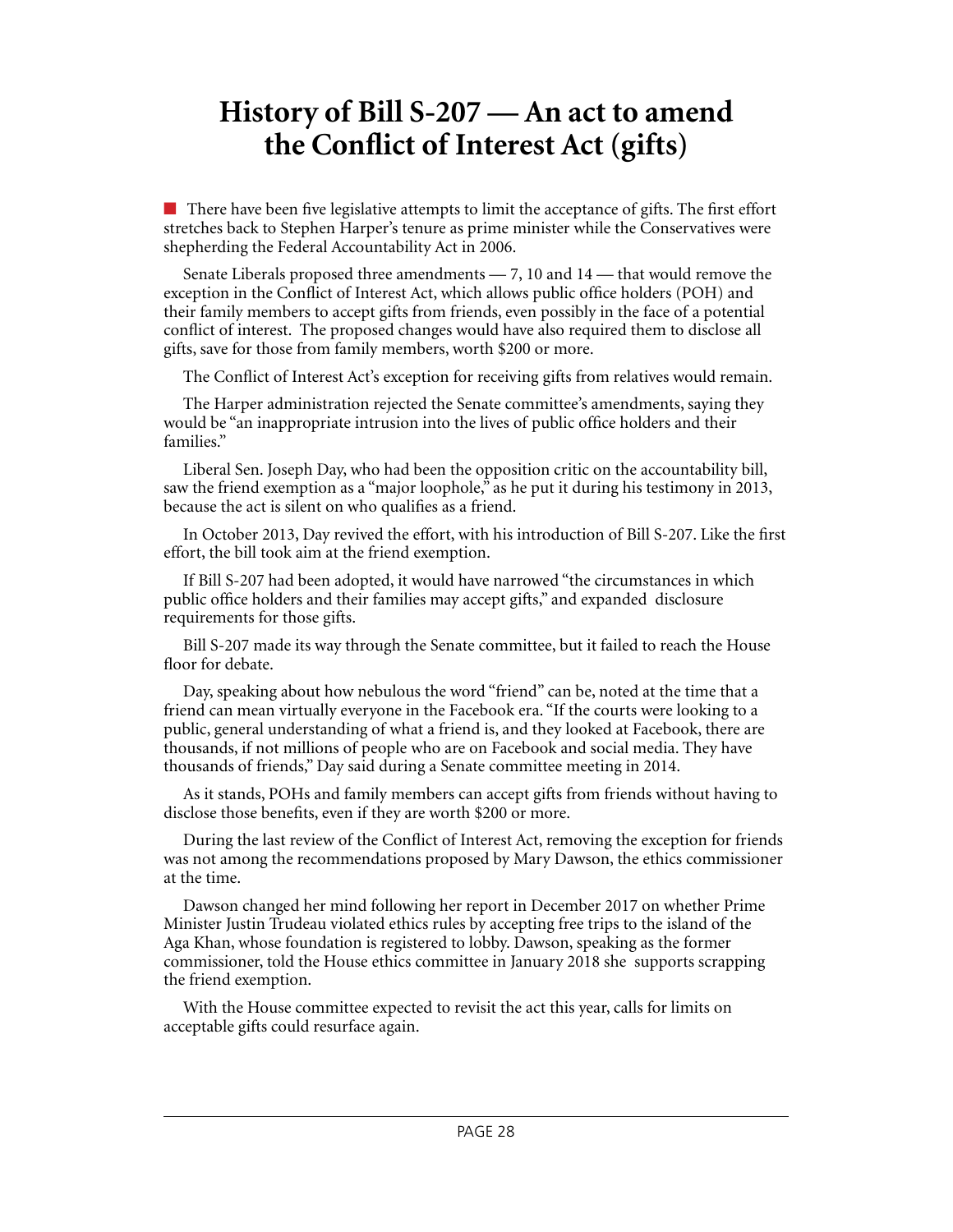#### **Similar Bills Introduced in Previous Sessions**

Note: The following bills did not progress past second reading stage in the Senate 41st Parliament, 1st Session S-222, An Act to amend the Conflict of Interest Act (gifts)(Sponsor: Sen. Day)

40th Parliament, 3rd Session

S-208, An Act to amend the Conflict of Interest Act (gifts)(Sponsor: Sen. Day)

40th Parliament, 2nd Session

S-239, Act to amend the Conflict of Interest Act (gifts) (Sponsor: Sen. James Cowan)

#### **Timeline:**

#### **October 31, 2013:**

Liberal Sen. Joseph Day, who represents New Brunswick, introduced An Act to amend the Conflict of Interest Act (gifts) in the Senate Chamber. Bill S-207 was read a first time.

#### **December 5, 2013:**

Bill S-207, an act to amend the Conflict of Interest Act (gifts), was debated at second reading.

#### **March 5, 2014:**

Bill S-207, an act to amend the Conflict of Interest Act (gifts), continued to be debated at second reading.

#### **May 8, 2014:**

Bill S-207, an act to amend the Conflict of Interest Act (gifts), continued to be debated at second reading, was read a second time and referred to the Senate standing committee on rules, procedures and the rights of Parliament.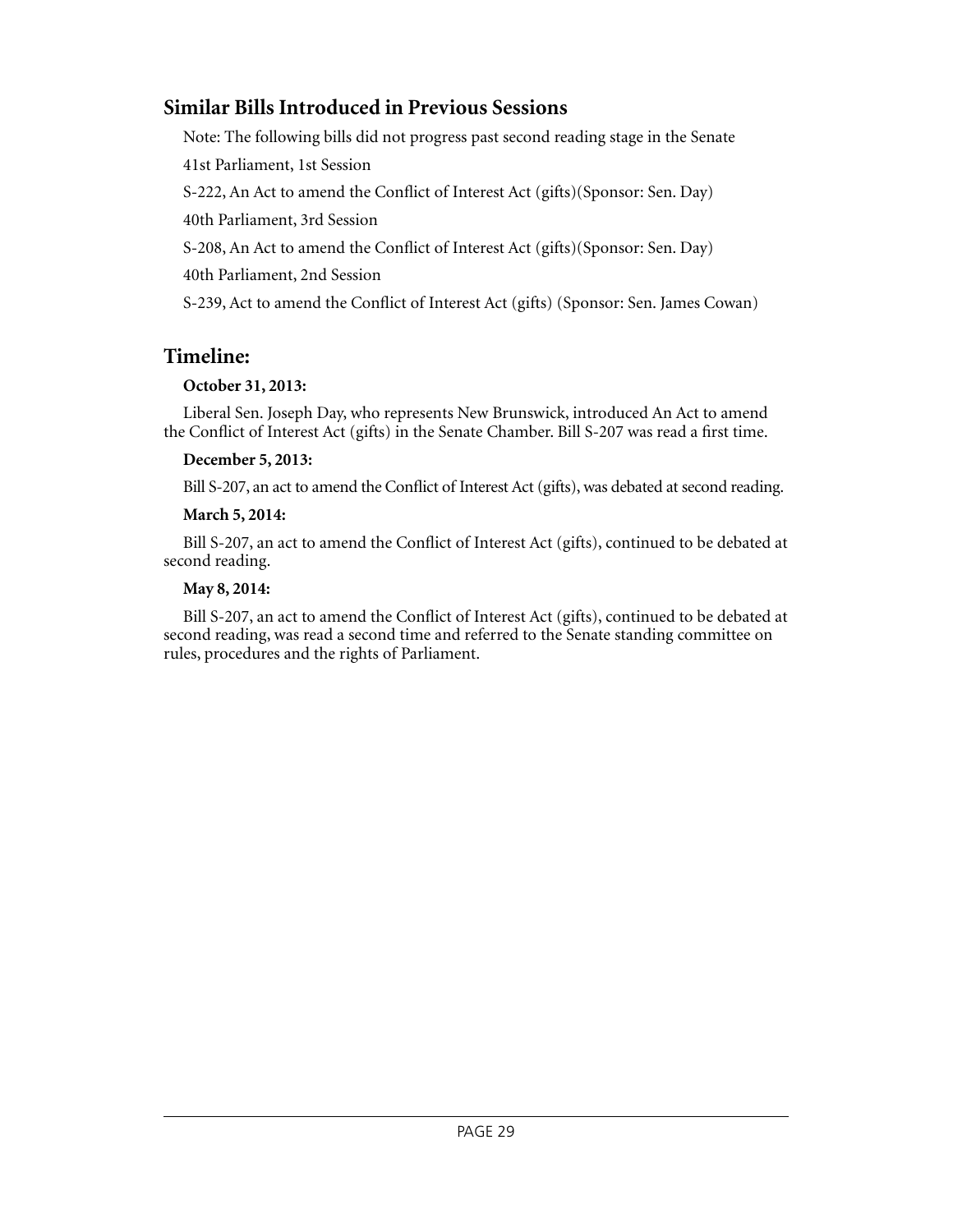## **What happens to gifts forfeited by the prime minister?**

<span id="page-34-0"></span> $\blacksquare$  The gifts given to Prime Minister Justin Trudeau — and wife, Sophie Grégoire Trudeau — come from all over the map. There's the handmade Bedouin leather saddle bequeathed to him by Jordan's King Abdullah II Ibn Al Hussein, boxes of dates from Algeria's president, Abdelaziz Bouteflika, and a cashmere "resistance" sweater from Lingua Franca, an American fashion line, to name a few.

It is customary for heads of state and other ranking officials to exchange gifts. But even those received during diplomatic engagements are not always for keeps.

Though the Trudeaus presumably kept the US\$285 bottle of Tequila Casa Dragones Joven from Mexican President Enrique Peña Nieto, they couldn't bring home the pants designed by local fashion designer Alejandro Carlín and a pure silver coin featuring the Aztec calendar from Peña Nieto and his wife, Angélica Rivera.

Because of federal conflict-of-interest rules, gifts or advantages worth \$1,000 or more have to be surrendered to the Crown. That rule, outlined in the Conflict of Interest Act, applies "unless otherwise determined by the Commissioner." Gifts from friends and relatives are not captured by disclosure rules.

The commissioner can, however, make exceptions. In an email in March 2018, the Office of the Conflict of Interest Commissioner said: "These determinations are made in exceptional circumstances and on a case-by-case basis, in communication with the individual public office holder, not the gift donor."

Forfeited gifts and other gifts with a value of \$200 or more have to be publicly declared on the public registry that the ethics commissioner maintains. Records are updated regularly.

Despite the rules surrounding gifts, public office holders are not required to clear acceptance of a gift with the commissioner beforehand, but are encouraged to seek advice from the office "specifically tailored to their situation," the office noted in the email.

What the registry lacks in detail about the exact value of these gifts , it does provide a glimpse of what some countries consider to be the nation's treasures.

Take the gift that Trudeau received from Chinese Premier Li Keqiang during his trip to Beijing. Keqiang gave Trudeau the Huawei Mate 10 Pro Android phone, which retails for more than \$1,000 and represents part of China's effort to rival the U.S. in the telecommunications space.

Then there's the wooden humidor containing Cohiba Cigars from Cuban President Raúl Castro and given to Trudeau during his visit to Cuba in 2016, which marked Canada's first state visit to Cuba in two decades. That particular brand of cigars — each is worth roughly \$70 apiece — was traditionally reserved for diplomatic purposes, according to the [New York Observer.](http://observer.com/2014/12/6-cuban-cigars-youll-want-to-buy-when-the-embargo-lifts/) Because the gift was valued at \$1,000 or more, it's in the inventory of forfeited goods.

Where do forfeited gifts go? Each department, according to the ethics commissioner's office, has its own established procedures for handling those gifts.

Stewardship of gifts forfeited by the prime minister are in the hands of the National Capital Commission (NCC). Since January 2012, the federal agency has been responsible for holding onto the gifts until they can be transferred to a new home, said Jean Wolff, senior manager of communications at NCC, in a email sent in March 2018.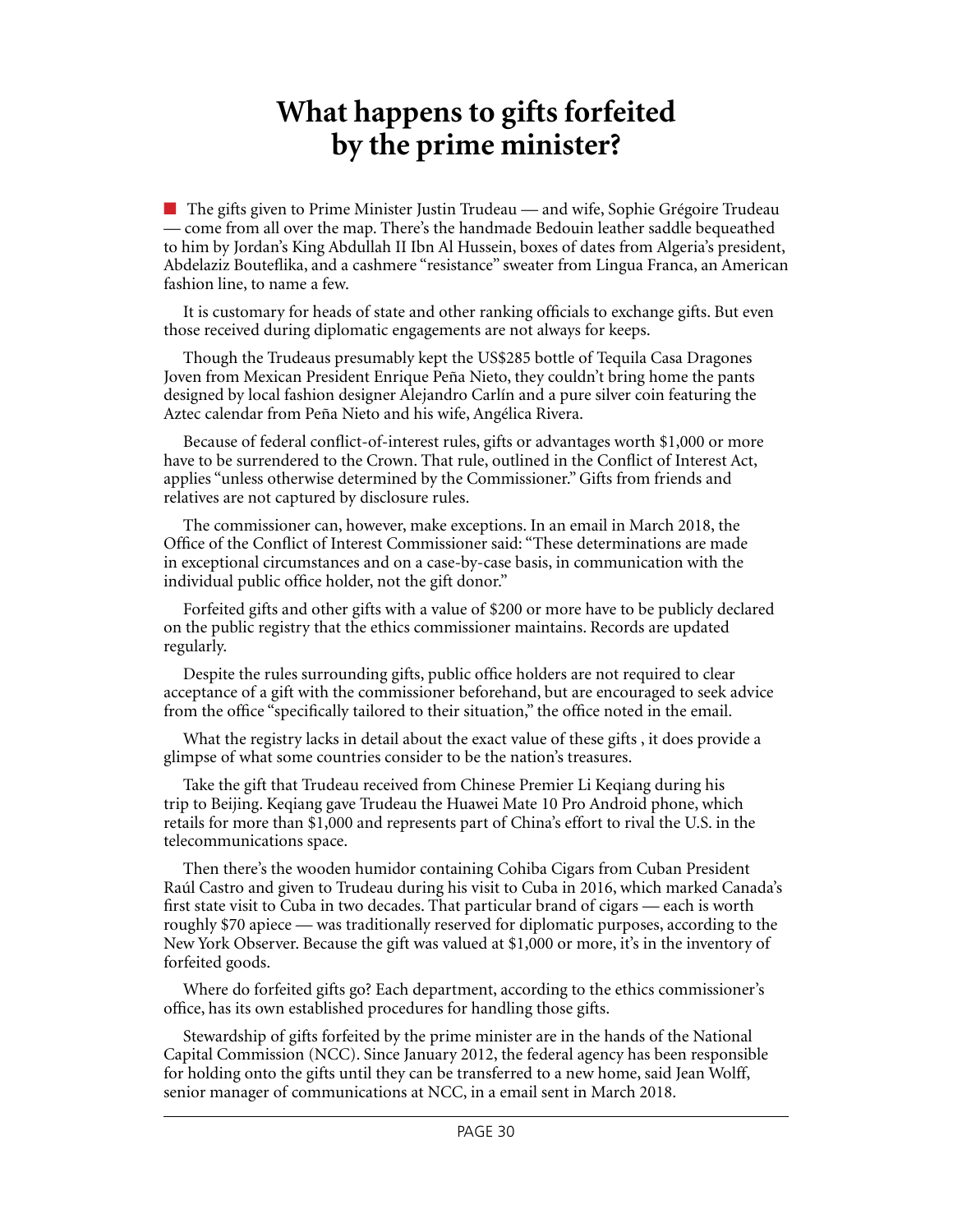A dossier on each forfeited gift is prepared by a gift co-ordinator at the Prime Minister's Office before it is transferred to the NCC. Each file includes the item's registration, photograph, description, provenance, any press clippings, correspondence or event details. All of this information helps the agency determine the gift's "significance and commemorative value."

As of March 2018, 17 of the 60 forfeited gifts in its inventory were given to Trudeau or a member of his family, according to the NCC.

Some items may find a home at an "appropriate federal institution," likely a museum, which has the "mandate or capacity to preserve such items," Wolff added.

Since the forfeited gifts are considered Crown property, they are destined to remain in the custody of a federal institution, unless individual arrangements are made by the museums to loan them to another institution.

Nine gifts — all of which were given to Stephen Harper during his time as prime minister — are now a part of the Canada Science and Technology Museum's collection in Ottawa.

That museum received three luxury watches, including a Swiss watch made by Hublot, courtesy of forfeiture rules. (Some of Hublot's watches can retail for upwards of \$40,000.) It also received a Louis Vuitton computer bag, monogrammed with Harper's initials, "SH."

#### **But what happens to gifts that are hard to place in a museum?**

Those Cuban cigars from Castro are still in the NCC's possession, Wolff said, because the agency does not have an official policy on perishable goods. He added that the NCC is "still working on appropriate guidelines to address this matter."

However, the NCC does have guidelines for perishable delicacies that carry no health concerns. Those goods are offered to the Government of Canada Workplace Charitable Campaign, a charitable-giving arm developed for federal public servants and federal retirees, to help with its fundraising.

Other gifts with a limited shelf life, including perfumes or computers, might be auctioned off through Public Workers and Government Services Canada, as long as they haven't been engraved or don't carry a commemorative intent.

#### **Rules under the Conflict of Interest Code for Members of the House of Commons**

The members' code has similar provisions that require disclosure of any gift or benefit received that has a value of \$200 or more, or if the total of the benefits received from one source in a 12-month period is within that threshold. Those subject to the code have 60 days after receiving the gift or benefit to file a statement with the commissioner. The exemption that applies to gifts from friends or relatives is also in the code.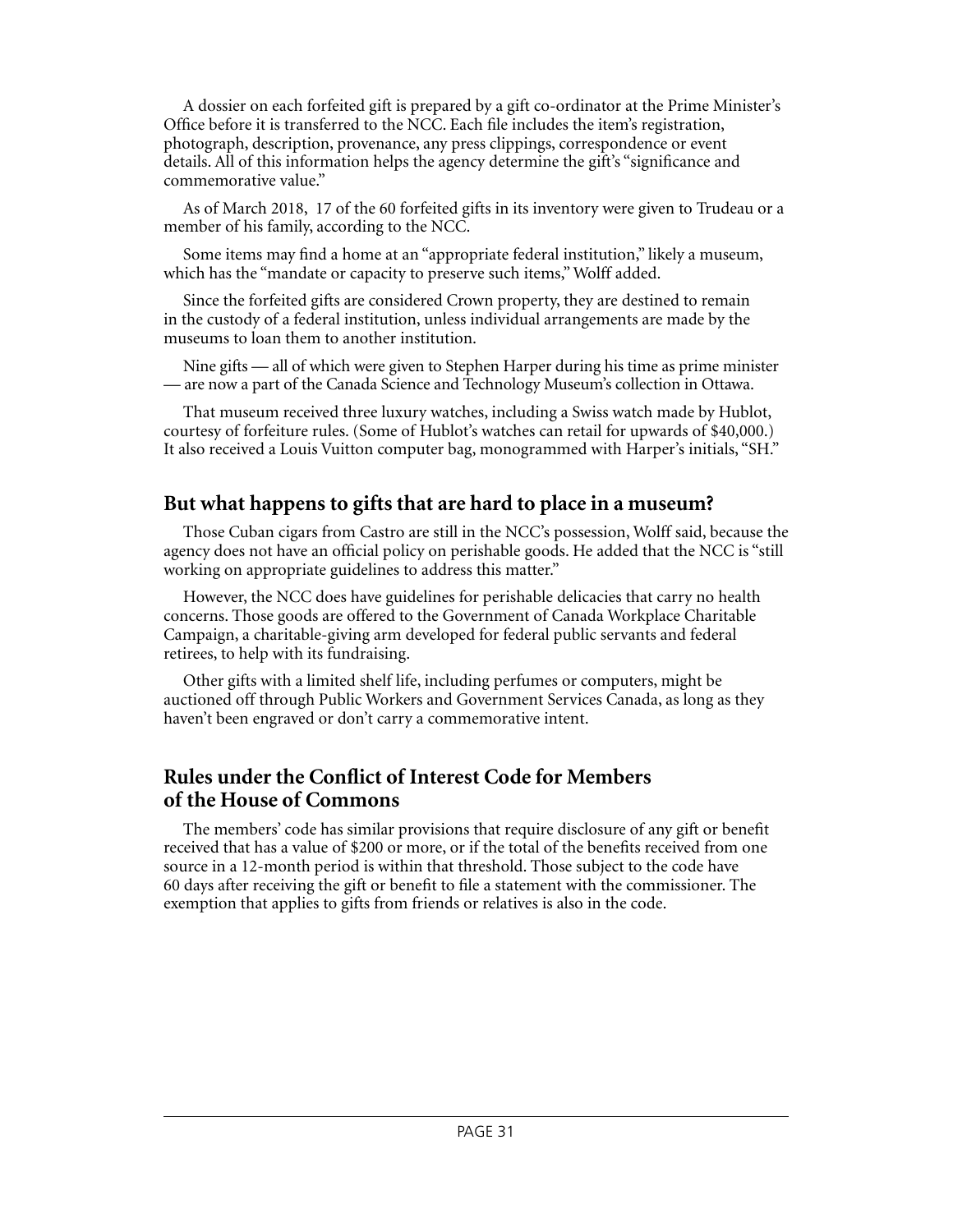# **Past recommendations on the lobbying act and the conflict of interest act**

 $\blacksquare$  As lobbyists and parliamentarians await the upcoming review of the Lobbying Act, and with the review of the Conflict of Interest Act underway, The Lobby Monitor has produced a guide to the gift-related recommendations produced in the previous studies. Although the vast majority were not implemented, they could play a part in the pending studies of both acts.

# **The Lobbying Act**

The Office of the Commissioner of Lobbying of Canada produced a report with its recommendations for possible amendments to the Lobbying Act in March 2011. Between January and February 2012, the ethics committee heard testimony from various witnesses, including Karen Shepherd, the lobbying commissioner at the time. The committee produced a report with its own recommendations in May 2012.

# **Karen Shepherd's recommendations**

The former commissioner made [nine recommendations](https://lobbycanada.gc.ca/eic/site/012.nsf/vwapj/Administering_LA_2011-12-13-en.pdf/%24FILE/Administering_LA_2011-12-13-en.pdf) regarding possible changes to the Lobbying Act. Not one recommendation concerned the issue of gift-giving.

### **The ethics committee's recommendations**

Of its 11 [recommendations](http://publications.gc.ca/collections/collection_2012/parl/XC73-1-411-02-eng.pdf) for possible amendments to the Lobbying Act, one centred on the giving of gifts. Recommendation seven said that the act should include "an explicit ban on the receipt of gifts by lobbyists."

# **The government's response**

In his role as president of the Treasury Board, Conservative MP Tony Clement indicated in a [letter](http://www.ourcommons.ca/DocumentViewer/en/41-1/ETHI/report-3/response-8512-411-97) to the ethics committee that it would consider an explicit ban on gifts.

"The Government will therefore consider making it more explicit to lobbyists that they must not place public office holders in a real or perceived conflict of interest. Specifically, the Government will prohibit, under the Lobbying Act, lobbyists from giving gifts to public office holders," Clement wrote. "This will include providing clarity regarding the nature and value of gifts such that lobbyists will know the standards they will be expected to meet."

### **Result**

The current version of the Lobbying Act still does not include any reference to the provision of gifts from lobbyists to public office holders. The [1997 version](https://lobbycanada.gc.ca/eic/site/012.nsf/eng/01195.html) of the Lobbyists' Code of Conduct, which had no explicit reference to gifts, was amended on Dec. 1, 2015, and is still in effect. The [2015 version o](https://lobbycanada.gc.ca/eic/site/012.nsf/vwapj/LobbyistsCodeofConduct2015_En.pdf/%24FILE/LobbyistsCodeofConduct2015_En.pdf)f the code added Rule 10: "To avoid the creation of a sense of obligation, a lobbyist shall not provide or promise a gift, favour, or other benefit to a public office holder, whom they are lobbying or will lobby, which the public office holder is not allowed to accept."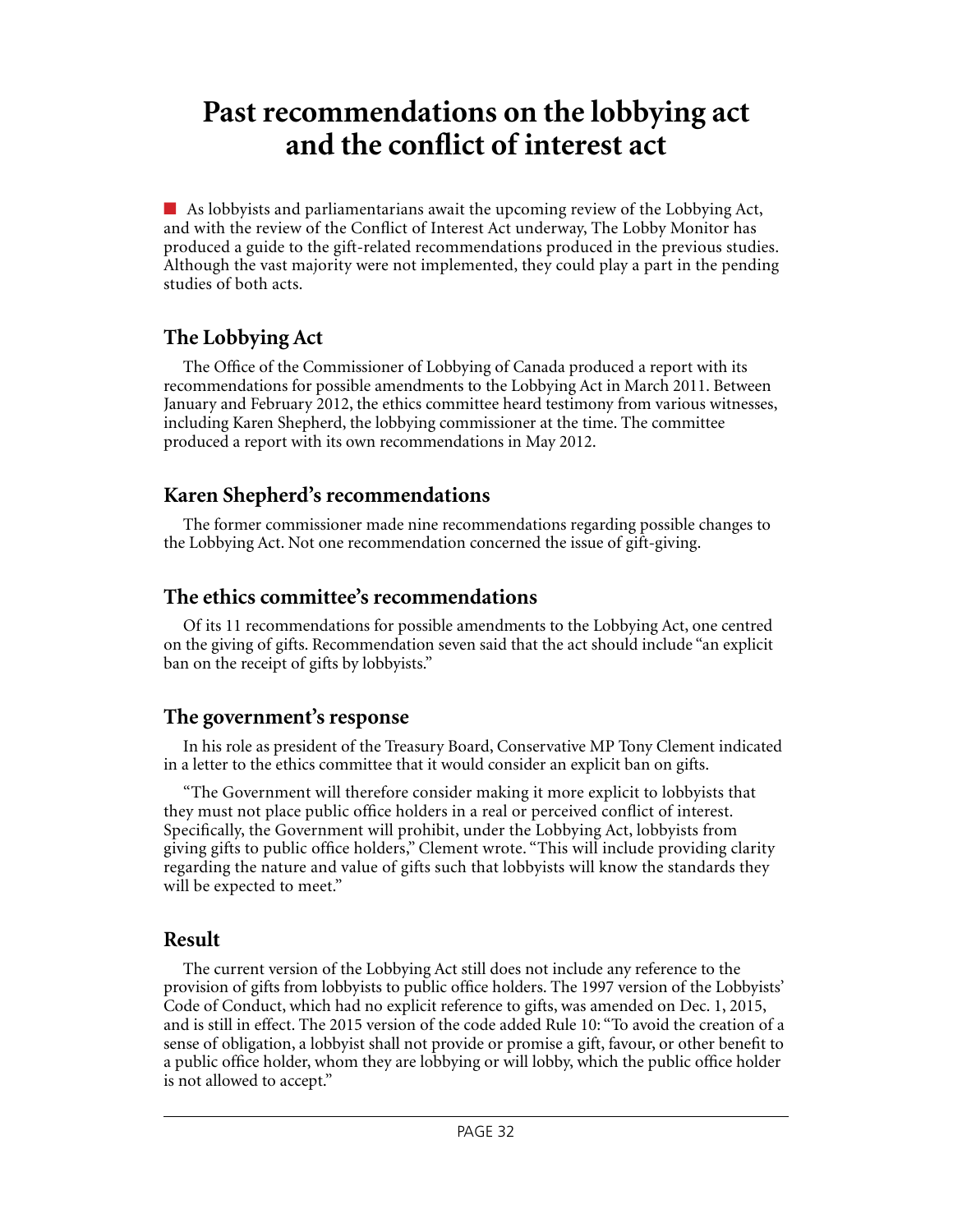### **The Conflict of Interest Act**

The review of the Conflict of Interest Act took place between January and June 2013. Mary Dawson, ethics commissioner at the time, submitted a report with 75 recommendations in January and spoke before the committee on four separate occasions. The ethics committee released a report with its own recommendations for possible amendments in February 2014.

#### **Mary Dawson**

The now-former ethics commissioner submitted [seven recommendations](http://ciec-ccie.parl.gc.ca/Documents/English/Public%20Reports/Special%20Publications/Five-Year%20Review%20Act.pdf) related to public office holders' responsibilities when receiving gifts:

Recommendation 1-1: "That the Act be amended to establish certain disclosure and public reporting requirements for non-reporting public office holders in relation to outside activities, recusals and gifts or other advantages."

Recommendation 3-6: "That section 11 include references to the other provisions relating to gifts, namely section 23 and subsection 25(5)."

Recommendation 4-8: "That the threshold for disclosing gifts or other advantages accepted from any one source be reduced to a minimal amount (such as \$30, individually or cumulatively)."

Recommendation 4-13: "That subsection 25(5) be amended to reduce the value of \$200 to a lower amount, if a lower amount is established pursuant to Recommendation 4-8."

Recommendation 4-26: "That section 23 of the Act, relating to the disclosure to the Commissioner of gifts or other advantages, be amended to apply to all public office holders."

Recommendation 4-27: "That subsection 25(5), relating to the public declaration of gifts or other advantages, be extended to apply to all public office holders, where the gifts or other advantages relate to their duties as public office holders."

Recommendation 6-13: "That section 52 be amended to provide for penalties for substantive contraventions of the Act where an examination is not warranted because it is clear that a contravention has occurred. These could be applied, for example, in relation to gifts (section 11), prohibited activities (section 15), holding controlled assets (section 17) and failures to recuse (section 21). Penalties relating to sections 11 and 21 should apply to non-reporting public office holders as well as reporting public office holders."

#### **The ethics committee**

The [committee](http://www.ourcommons.ca/Content/Committee/412/ETHI/Reports/RP6365946/ethirp01/ethirp01-e.pdf) noted Dawson's recommendations and the testimony of various witnesses on the matter, but did not endorse those ideas or put forward any of its own regarding gifts in its 16 recommendations. The NDP put forward a dissenting report with its own recommendations for amendments to the Conflict of Interest Act. Of its 10 recommendations, the NDP proposed that the ethics commissioner have the power to administer financial penalties and other penalties for breaching the act, which could include the reimbursement of the value of a received gift, hospitality or benefit and that the value of a gift requiring disclosure be reduced to \$100 from \$200.

#### **The government's response**

Clement [responded](https://www.ourcommons.ca/DocumentViewer/en/41-2/ETHI/report-1/response-8512-412-34) to the committee's report, thanking it for its work, but did not respond to any specific recommendations made by the committee or the NDP in its dissenting report.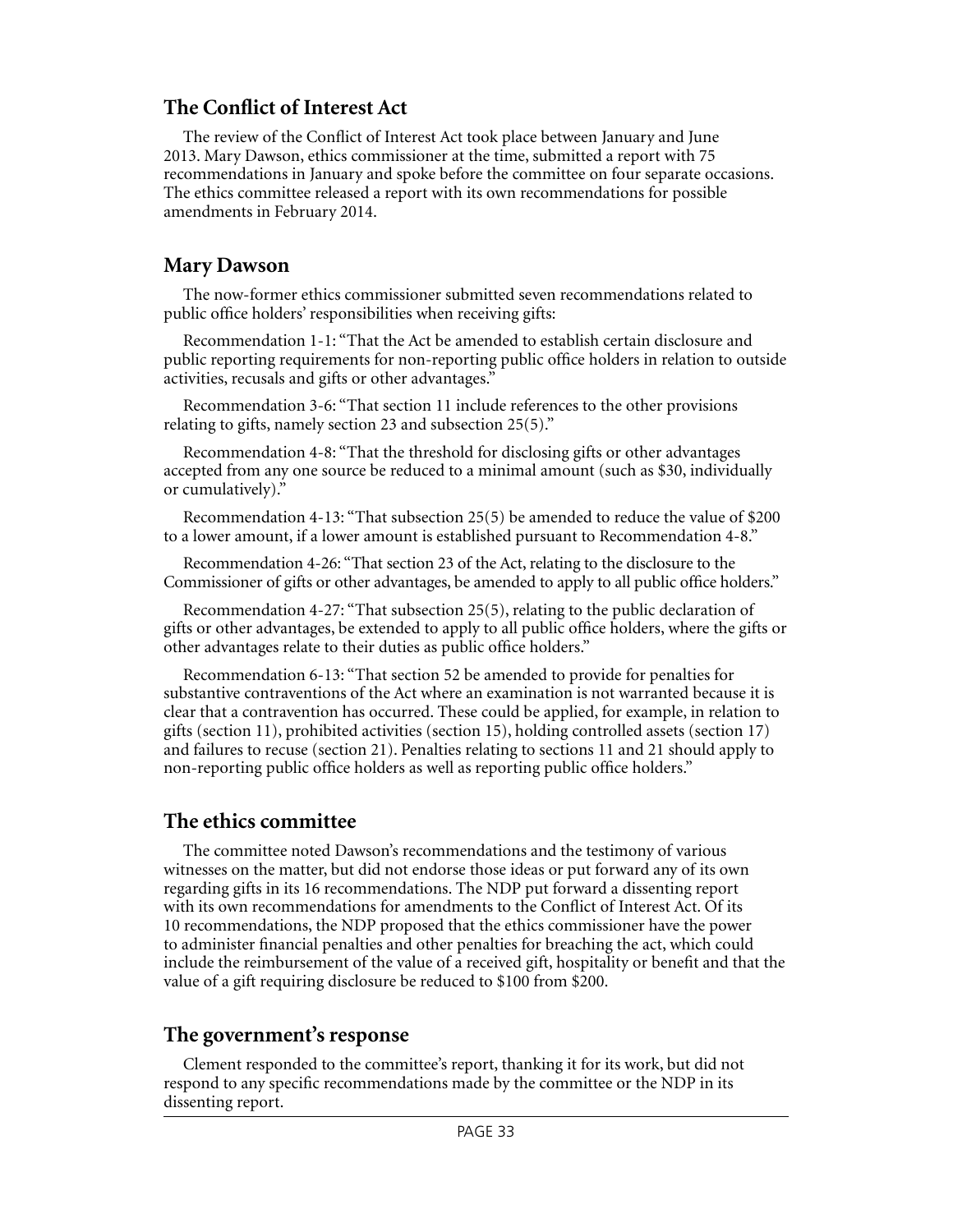"The Government welcomes and supports the sixteen recommendations outlined in the Committee's report and agrees with the intended improvements to the COIA. The Government will consider how best to implement these improvements in a manner that furthers the purposes of the Act," the letter reads.

### **Results**

The only notable change to the Conflict of Interest Act in connection with the receipt of gifts is a slight modification to the definition of reporting public office holder. The [current](http://laws-lois.justice.gc.ca/PDF/C-36.65.pdf)  [edition](http://laws-lois.justice.gc.ca/PDF/C-36.65.pdf) of the act explicitly states that the chief electoral officer and parliamentary budget officer are reporting public office holders while the [2013 version](http://laws-lois.justice.gc.ca/eng/acts/C-36.65/20130626/P1TT3xt3.html) of the act did not outright name these officials in that definition.

# **The Conflict of Interest Code for Members of the House of Commons**

The last review of the Conflict of Interest Code initially began on May 15, 2012, but was not officially completed. Instead, it resumed on Feb. 19, 2015. Dawson submitted a list of [recommendations](http://ciec-ccie.parl.gc.ca/Documents/English/Public%20Reports/Special%20Publications/2015%20Review%20of%20the%20Code.pdf) to the procedure committee that same month.

# **Mary Dawson's recommendations**

Two recommendations were made in connection with the receipt of gifts:

Recommendation 3: "That the Code be amended to require Members to disclose to the Office of the Conflict of Interest and Ethics Commissioner and publicly declare all gifts valued at a significantly lower threshold than the current \$500."

Recommendation 4: "That the Code be amended to explicitly exclude from the gift rules attendance at any reception or event to which all Members of the House of Commons are invited. Invitations extended to individual Members, committees or caucuses would not fall within this exception, nor would gifts received at such events other than meals or refreshments offered to all Members."

# **The procedure committee's recommendations**

The [committee](https://www.ourcommons.ca/DocumentViewer/en/41-2/PROC/report-39/) agreed that threshold for disclosure of gifts accepted under section 14 of the Code be lowered from \$500 to \$200.

# **The government's response**

There was no documented government response to the procedure committee's report.

# **Results**

Later that year, the [code](http://www.ourcommons.ca/About/StandingOrders/appa1-e.htm) was updated to bring it in line with the rules under the Conflict of Interest Act. Members are now required to file a statement with the commissioner, disclosing the circumstances in which they accept a gift or benefit if it has a value of \$200 or more, or "if the total value of all such gifts or benefits received from one source in a 12-month period is \$200 or more."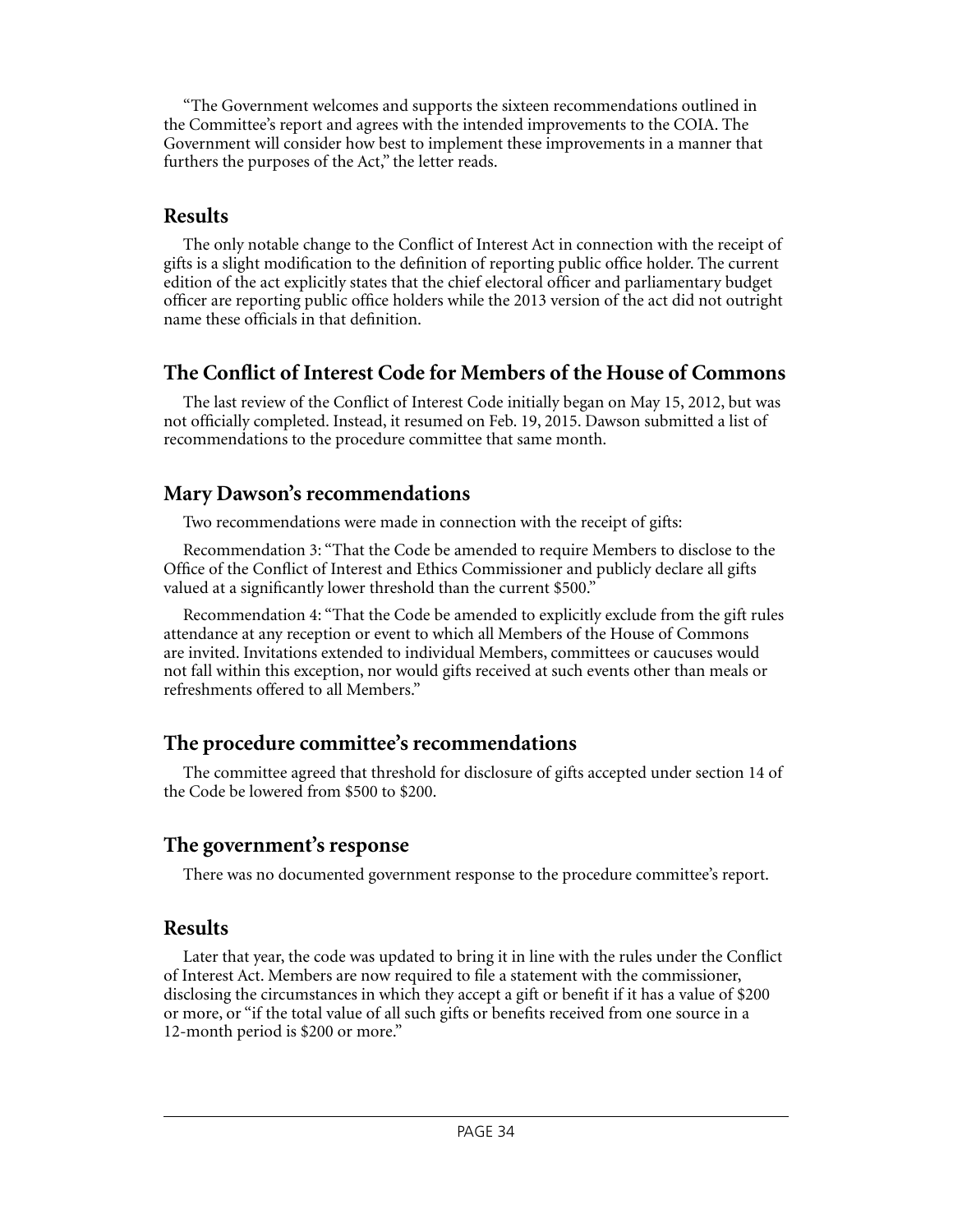# **Rules on travel for parliamentary officials**

 $\blacksquare$  There are no explicit rules around expectations for lobbyists regarding the issue of sponsored travel. However, individuals who are subject to the Conflict of Interest Act and Conflict of Interest Code for Members of the House of Commons can refer to standalone sections on the topic.

There is a lack of clarity around the rules lobbyists must follow when offering travel opportunities to MPs, said Duff Conacher, co-founder of Democracy Watch, in a phone interview in March 2018.

Rule 10 of the Lobbyists' Code of Conduct says that lobbyists are not to provide or promise gifts, favours or benefits that a public office holder (POH) they are lobbying or will lobby "is not allowed to accept."

"MPs are allowed to accept gifts of sponsored travel, so does that mean it's not a violation of the Lobbyists' Code to give that gift?" Conacher said.

The Office of the Commissioner of Lobbying (OCL) did confirm to The Lobby Monitor in March 2018 that Rule 10 would apply to any lobbyist looking to provide travel to a POH, but would not clarify whether travel provided by a lobbyist is allowed if the POH in question is able to accept it.

Instead, the email statement from the OCL to The Lobby Monitor reads, "Lobbyists can always contact our Office for guidance on a specific situation. We can be reached at questionslobbying@ocl-cal.gc.ca or 613-957-2760."

Conacher's concern about the trips offered to MPs by lobbying organizations is why he requested an investigation into all trips taken by MPs and paid for by lobbyists from March 2009 to May 2016, when he filed his request. During the interview in March, Donacher said he had not received any information about possible rulings on the individual trips listed on the complaint.

The OCL has yet to issue a decision on any of the cases. In an email to The Lobby Monitor, the office said: "Each allegation is given the time necessary based on its complexity. In this case, the information received is related to over 15 corporations and organizations. Due process is being followed."

Even if Rule 10 were interpreted in a way that would allow lobbyists to pay for MPs' excursions, Conacher's interpretation of the code suggests that sponsored travel violates Rule 6 of that same code. "You would still violate rule 6 because you would have undertaken an action that would place a public office holder in a real or apparent conflict of interest," he said.

### **Travel rules under the Conflict of Interest Act**

Section 12: No minister of the Crown, minister of state or parliamentary secretary, no member of his or her family and no ministerial adviser or ministerial staff shall accept travel on non-commercial chartered or private aircraft for any purpose unless required in his or her capacity as a public office holder or in exceptional circumstances or with the prior approval of the Commissioner.

Section 25(6): If travel has been accepted in accordance with section 12, from any source, the minister of the Crown, minister of state or parliamentary secretary concerned shall, within 30 days after the acceptance, make a public declaration that provides sufficient detail to identify the source and the circumstances under which the travel was accepted.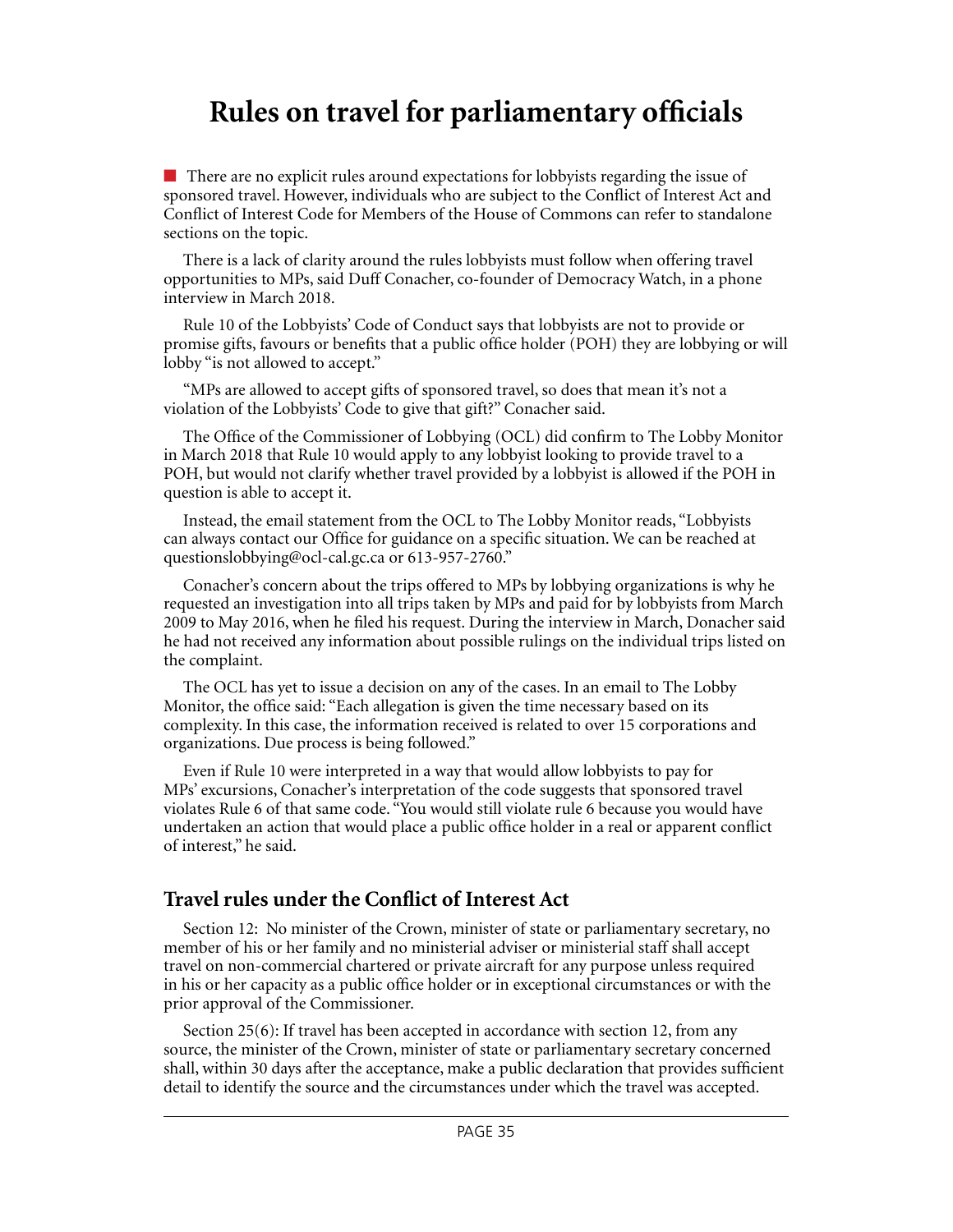# **Travel rules in the Conflict of Interest Code for Members of the House of Commons**

Section 15: Sponsored travel.

(0.1) Despite subsection 14(1), a Member may accept, for the Member and guests of the Member, sponsored travel that arises from or relates to his or her position.

Statement: sponsored travel.

(1) If travel costs exceed \$200 and those costs are not wholly paid from the Consolidated Revenue Fund or by the Member personally, his or her political party or any parliamentary association recognized by the House, the Member shall, within 60 days after the end of the trip, file a statement with the Commissioner disclosing the trip.

# **Content of statement.**

(2) The statement shall disclose the name of the person or organization paying the travel costs, the name of any person accompanying the Member, the destination or destinations, the purpose and length of the trip, the nature of the benefits received and the value, including supporting documents for transportation and accommodation.

# **Publication.**

(3) By March 31 of each year, the Commissioner shall prepare a list of all sponsored travel for the previous calendar year, including the details set out in subsection (2), and the Speaker shall lay the list upon the Table when the House next sits.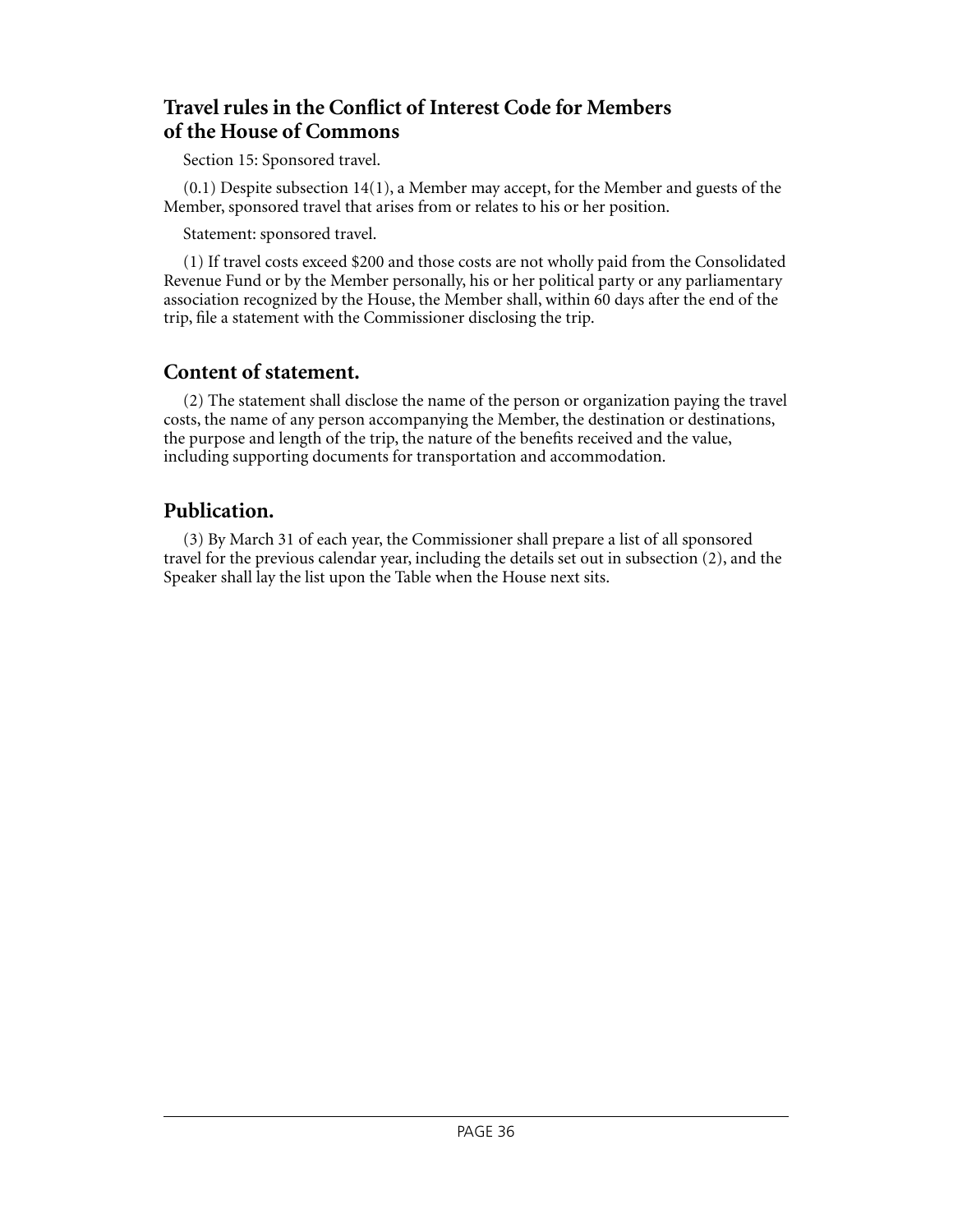# **House of commons ethics committee's past meetings**

### **n** Latest meetings:

#### **FEB. 8, 2018**

Feb. 8 – Review of the Conflict of Interest Act

#### **Witnesses:**

Office of the Conflict of Interest and Ethics Commissioner

- Mario Dion, Conflict of Interest and Ethics Commissioner
- Martine Richard, Senior General Counsel
- Lyne Robinson-Dalpé, Director, Advisory and Compliance

**Committee members present:** Frank Baylis, Nathaniel Erskine-Smith, Mona Fortier, Michel Picard, Raj Saini, Anita Vandenbeld, Jacques Gourde and Peter Kent

**Acting member present:** Irene Mathyssen for Charlie Angus

**Minutes:** Pursuant to Standing Order 108(3)(h)(vi) and the motion adopted by the Committee on Monday, October 30, 2017, the Committee commenced its review of the Conflict of Interest Act.

Mario Dion made a statement and, with Lyne Robinson-Dalpé and Martine Richard, answered questions.

At 10:06 a.m., the sitting was suspended.

At 10:19 a.m., the sitting resumed in camera.

#### **JAN. 10, 2018**

Jan. 10 – Subject matter of the Report entitled "The Trudeau Report"

#### **Witness:**

Mary Dawson, as an individual

**Committee members present:** Nathaniel Erskine-Smith, Mona Fortier, Michel Picard, Raj Saini, Jacques Gourde, Bob Zimmer, Peter Kent and Nathan Cullen

**Acting members:** Chris Bittle for Emmanuel Dubourg; Greg Fergus for Frank Baylis

**Minutes:** Pursuant to Standing Order 108(3)(h)(vii), the Committee commenced its study of the Subject matter of the Report of the Conflict of Interest and Ethics Commissioner entitled "The Trudeau Report".

Mary Dawson made a statement and answered questions.

At 12:07 p.m., the sitting was suspended.

At 12:17 p.m., the sitting resumed.

Questioning of the witness resumed.

#### **Motion**

Peter Kent moved, — That the Committee invite the Prime Minister to discuss the findings of the Ethics' Commissioner contained in "The Trudeau Report" released in December as well as her testimony before this Committee today.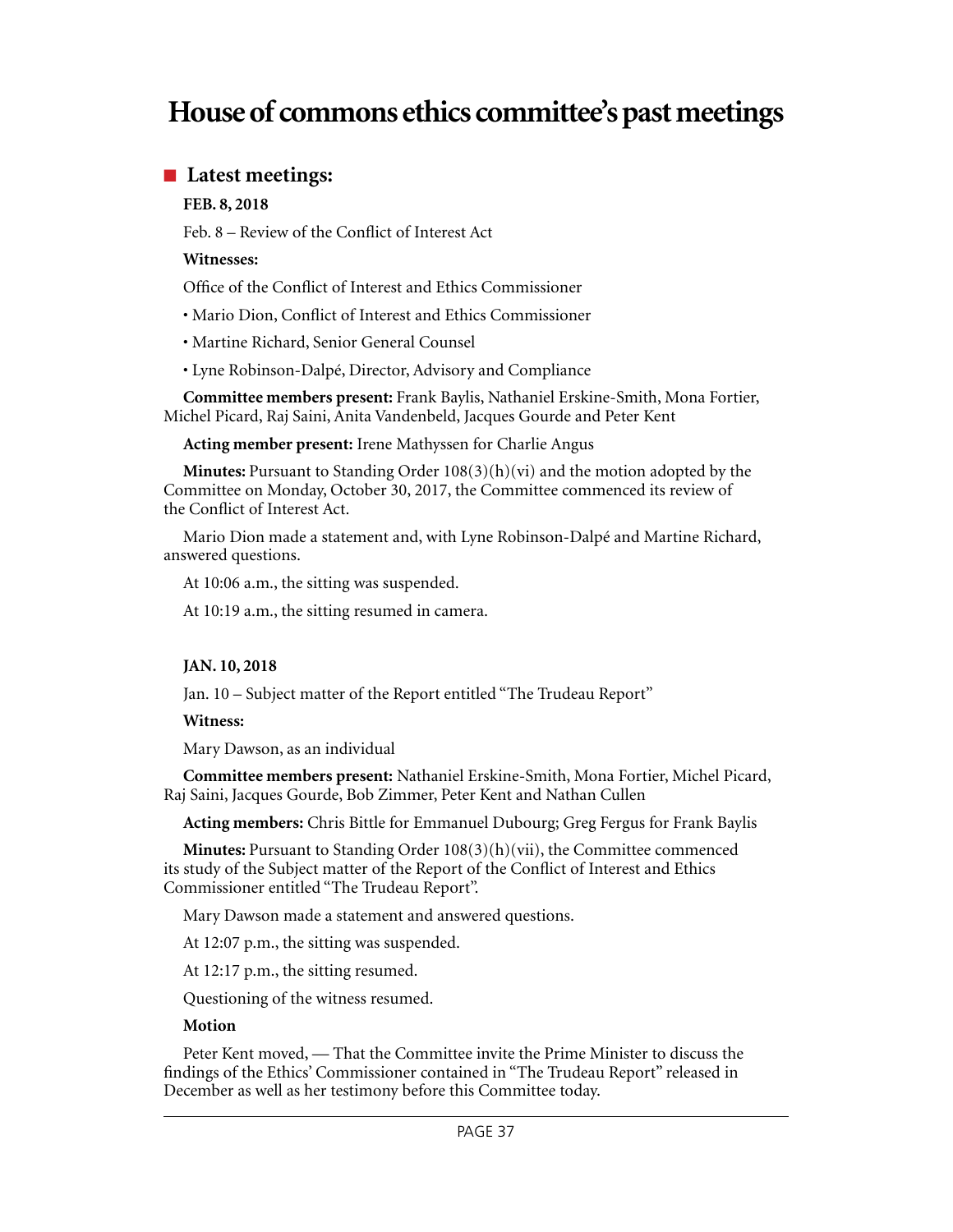After debate, the question was put on the motion and it was negatived on the following recorded division:

**YEAS:** Nathan Cullen, Jacques Gourde, Peter Kent — 3;

**NAYS:** Chris Bittle, Nathaniel Erskine-Smith, Greg Fergus, Mona Fortier, Michel Picard, Raj Saini — 6.

#### **JAN. 9**

Jan. 9 - Committee business: Letter from the Hon. Peter Kent

#### **No witnesses**

**Committee members present:** Nathaniel Erskine-Smith, Mona Fortier, Michel Picard, Raj Saini, Jacques Gourde, Bob Zimmer, Peter Kent and Nathan Cullen

**Acting members present:** Chris Bittle for Emmanuel Dubourg; Greg Fergus for Frank Baylis

**Minutes:** The Committee proceeded to the consideration of matters related to Committee business.

#### **Motion**

Peter Kent moved, — That, the Committee invite the Prime Minister to discuss Commissioner Dawson's findings in "The Trudeau Report" released by the Commissioner's office on December 20th, 2017, and that this meeting take place either on January 17th or January 18th, 2018.

After debate, the question was put on the motion and it was negatived on the following recorded division:

**YEAS:** Nathan Cullen, Jacques Gourde, Peter Kent — 3;

**NAYS:** Chris Bittle, Nathaniel Erskine-Smith, Greg Fergus, Mona Fortier, Michel Picard, Raj Saini — 6.

At 4:13 p.m., the Committee adjourned to the call of the Chair.

#### **DEC. 12, 2017**

Dec. 12 – Certification of the Nomination of Mario Dion to the Position of the Conflict of Interest and Ethics Commissioner

#### **Witness:**

Mario Dion, nominee for the position

**Committee members present:** Frank Baylis, Nathaniel Erskine-Smith, Mona Fortier, Michel Picard, Raj Saini, Jacques Gourde, Peter Kent, Bob Zimmer and Nathan Cullen

**Acting member present:** Sherry Romanado for Emmanuel Dubourg

**Minutes:** Pursuant to Standing Order 111.1(1) and the motion adopted by the Committee on Monday, December 11, 2017, the Committee commenced consideration of the certificate of nomination of Mario Dion to the position of Conflict of Interest and Ethics Commissioner, referred to the Committee on Monday, December 11, 2017.

The witness made a statement and answered questions.

#### **Motion**

Nathaniel Erskine-Smith moved, — That the Committee report the following to the House: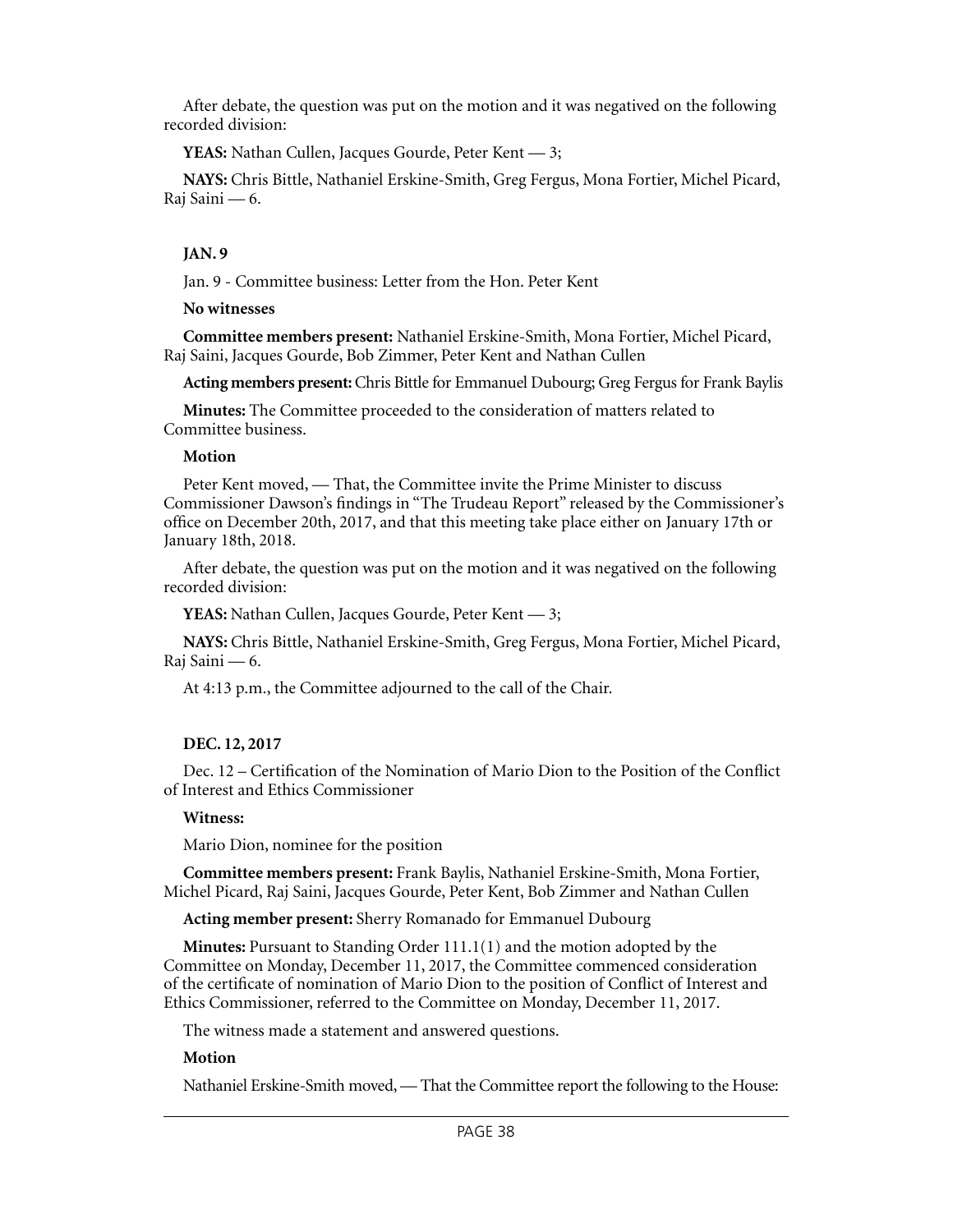Your Committee has considered the Certificate of Nomination of Mario Dion, nominee for the position of Conflict of Interest and Ethics Commissioner, referred on Monday, December 11, 2017, pursuant to Standing Order 111.1(1).

Your Committee has considered the proposed appointment of Mario Dion as Conflict of Interest and Ethics Commissioner and reports its recommendation that he be confirmed by the House of Commons as Conflict of Interest and Ethics Commissioner.

Debate arose thereon.

The question was put on the motion and it was agreed to, by a show of hands:

**YEAS:** 8;

**NAYS:** 0.

At 4:48 p.m., the Committee adjourned to the call of the Chair.

#### **DEC. 6, 2017**

Dec. 6 – Certification of Nomination of Nancy Bélanger to the Position of Commissioner of Lobbying

**Witness:** Nancy Bélanger, nominee for the position

**Committee members present:** Frank Baylis, Nathaniel Erskine-Smith, Mona Fortier, Joyce Murray (non-voting member), Peter Kent, Bob Zimmer and Nathan Cullen

**Acting members present:** Paul Lefebvre for Michel Picard; Brenda Shanahan for Raj Saini; David Tilson for Jacques Gourde

**Minutes:** Pursuant to Standing Order 111.1(1) and the motion adopted on Monday, December 4, 2017, the Committee commenced consideration of the certificate of nomination of Nancy Bélanger to the position of Commissioner of Lobbying, referred to the Committee on Thursday, November 30, 2017.

Nancy Bélanger made a statement and answered questions.

#### **Motion**

Nathaniel Erskine-Smith moved, — That the Committee report the following to the House:

Your Committee has considered the Certificate of Nomination of Nancy Bélanger, nominee for the position of Commissioner of Lobbying of Canada, referred on Thursday, November 30, 2017, pursuant to Standing Order 111.1(1).

Your Committee has considered the proposed appointment of Nancy Bélanger as Commissioner of Lobbying of Canada and reports its recommendation that she be confirmed by the House of Commons as Canada's Commissioner of Lobbying.

Debate arose thereon.

After debate, the question was put on the motion and it was agreed to, by a show of hands:

**YEAS:** 7;

**NAYS:** 0.

At 4:34 p.m., the sitting was suspended.

At 4:39 p.m., the sitting resumed.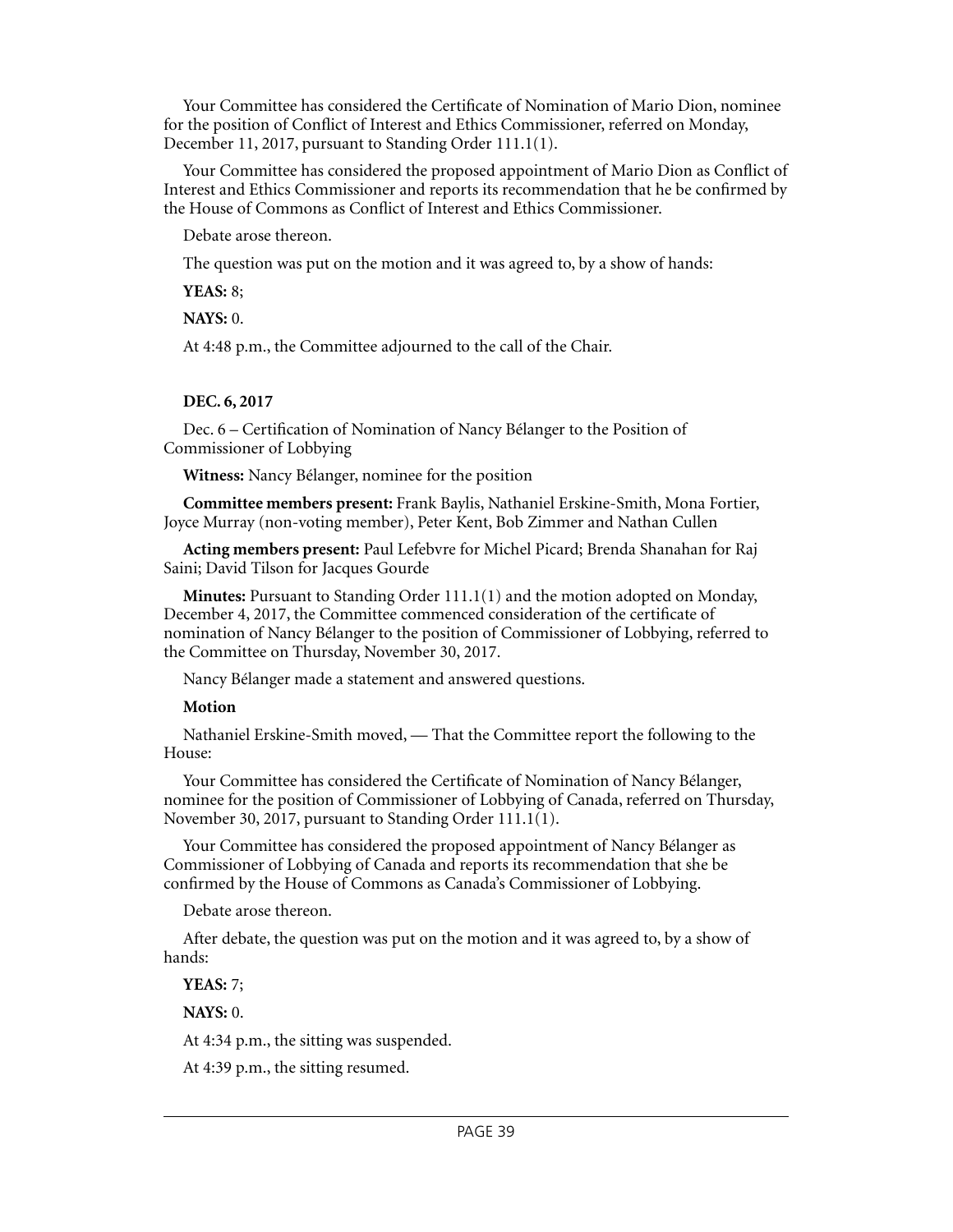# **Contact information**

#### **Clerk of the committee:**

Jean-Denis Kusion Phone: 613-992-1240

#### **Mailing address:**

Sixth floor, 131 Queen St. House of Commons Ottawa, ON K1A 0A6 Canada

Fax: 613-947-3089 Email: ethi@parl.gc.ca

# **Membership:**

**Chairman:** Bob Zimmer

**Vice-chairs:** Nathaniel Erskine-Smith, Charlie Angus

#### **Members:**

Frank Baylis Mona Fortier Joyce Murray (non-voting member) Michel Picard Raj Saini Anita Vandenbeld Jacques Gourde Peter Kent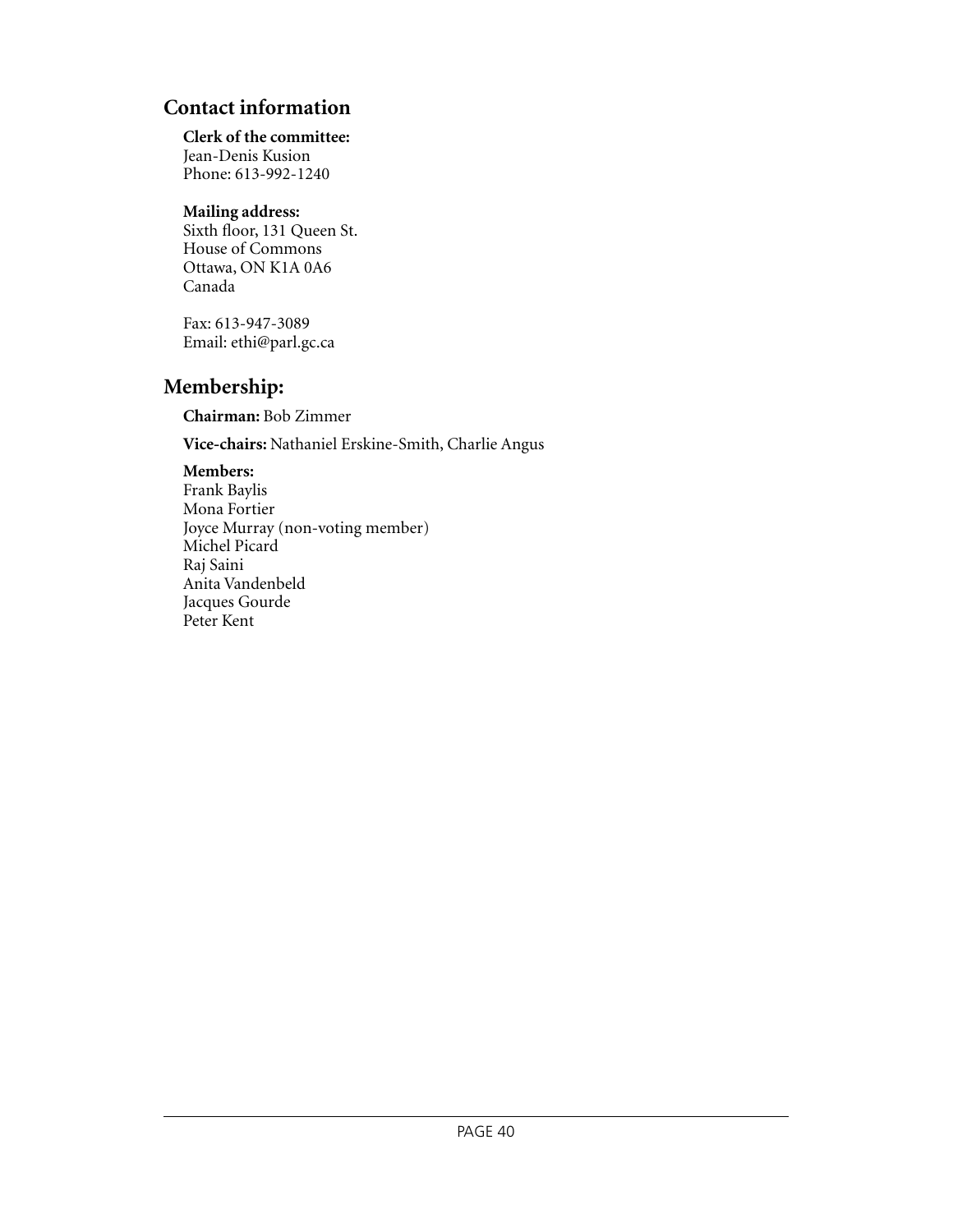# RESOURCE GUIDE

[Conflict of Interest Act](http://laws-lois.justice.gc.ca/eng/acts/C-36.65/)

[Conflict of Interest Code for Members of the House of Commons](http://www.ourcommons.ca/About/StandingOrders/appa1-e.htm)

[Lobbying Act](http://laws.justice.gc.ca/eng/acts/L-12.4/) 

[Lobbyists' Code of Conduct](https://lobbycanada.gc.ca/eic/site/012.nsf/eng/h_00014.html)

[Open and Accountable Government: A Guide for Ministers 2015](https://pm.gc.ca/eng/news/2015/11/27/open-and-accountable-government)

[Ethics and Conflict of Interest Code for Senators](http://sen.parl.gc.ca/seo-cse/PDF/CodeJune2014.pdf)

[Ethics and Conflict of Interest Code for Senators Directive 2015-01](http://sen.parl.gc.ca/seo-cse/PDF/Directive2015-1-e.pdf)

[Ethics and Conflict of Interest Code for Senators Directive 2015-02](http://sen.parl.gc.ca/seo-cse/PDF/Directive2015-2-e.pdf)

[Defence Administrative Orders and Directives 7021,](http://www.forces.gc.ca/en/about-policies-standards-defence-admin-orders-directives-7000/7021-3.page)  [Conflict of Interest rules and other related rules](http://www.forces.gc.ca/en/about-policies-standards-defence-admin-orders-directives-7000/7021-3.page)

[Public Servants Disclosure Protection Act](http://laws-lois.justice.gc.ca/eng/acts/P-31.9/)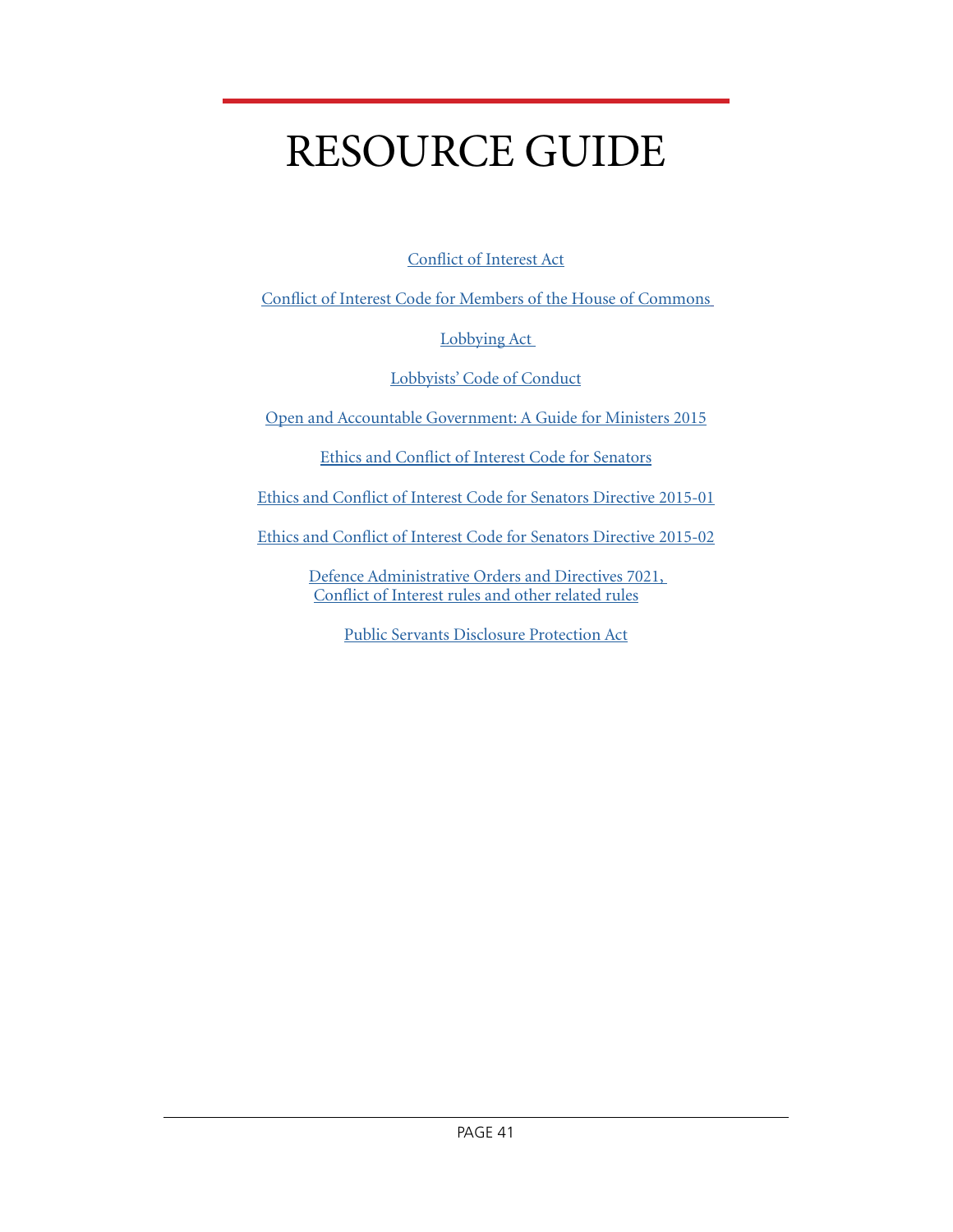# ARCHIVES

# **How ex-lobbyists handle stakeholder engagement**

NEWS | BEATRICE PAEZ PUBLISHED: Wednesday, March 14

 $\blacksquare$  Political insiders within the Ottawa bubble are hemmed in by a series of regulations, governing their interactions with one another.

Ex-staffers-turned-lobbyists ousted through a change in a government may find themselves outside the inner circle while still influencing public policy from an office on Queen Street. Lobbyists-turned-politicians, on the other hand, have to maintain a measure of professional distance from old colleagues and former clients.

Liberal MP Francis Drouin was a former consultant lobbyist at Capital Hill Group before he beat the incumbent Conservative in his riding in 2015. "I am being careful in terms of whom I meet with, with regards to former clients, the ones I've represented," said Drouin in a phone interview. "That's a relationship I'm aware of."

In an environment where cocktail circuits, conventions and lobby days are a constant feature on the Hill, public office holders (POH) have to be cognizant of rules surrounding those relationships to avoid finding themselves in a conflict of interest, or even the perception of one.

For Drouin, that means buying his own beer when he's out with lobbyist friends and avoiding shop talk. "They don't lobby me," he said. "Perception is important."

Perception of a conflict of interest has been a hot topic on the Hill. There has been renewed scrutiny on the ties that bind government officials and lobbyists following thenethics-commissioner Mary Dawson's blistering report that found Prime Minister Justin Trudeau broke rules when he stayed at the private island of the Aga Khan at no cost.

A review of the Conflict of Interest Act, which applies to ministers and other highranking officials, has begun, confirmed Jean-Denis Kusion, the House ethics committee clerk, to The Lobby Monitor. And there's a debate brewing on the rules around gifts, including whether to remove the exemption that allows POHs to accept gifts or advantages from relatives and friends.

Sen. Dennis Dawson, a member of the dwindling Liberal caucus, was once a lobbyist before he returned to public office as a senator in 2005. He said in a phone interview that he doesn't see a need to remove the friend exemption.

"If it was an issue, and we were overwhelmed with gifts, let's put a cap on it," Sen. Dawson said.

Drouin, for his part, said he has not done a "deep dive" on which aspects of the Conflict of Interest Act are in need of reform and could not comment.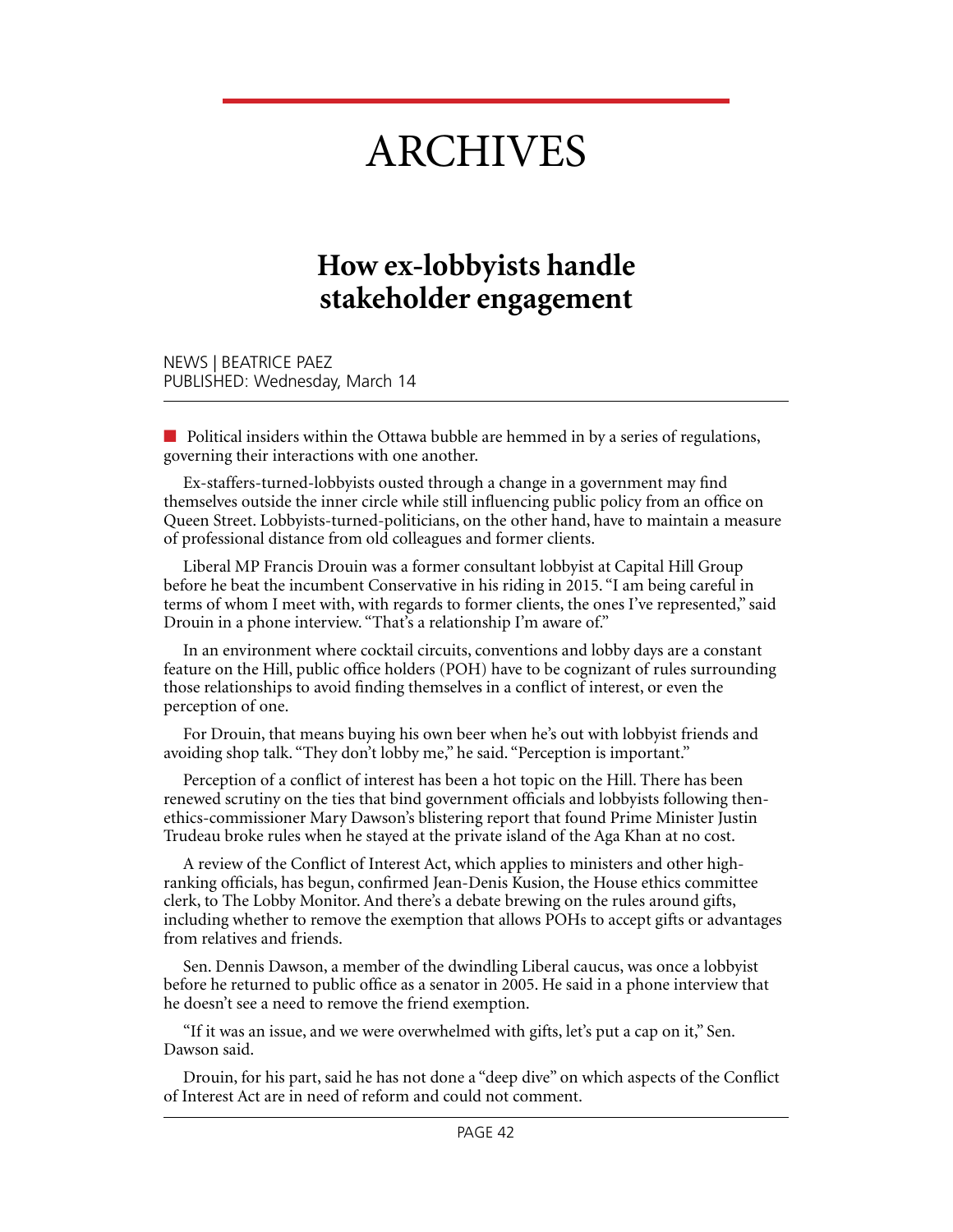Senators are bound by a different set of ethics rules, so tinkering with the Conflict of Interest Act wouldn't directly affect them. Instead, they are obligated to follow the Ethics and Conflict of Interest Code, which stipulates that they are only allowed to accept gifts or benefits received as an expression of courtesy or protocol or hospitality. There is no exception allowing them to accept gifts from friends in the code.

Because schmoozing and developing a dialogue with stakeholders is seen as an extension of a politician's official duties, Dawson and Drouin often have to turn down a lot of invitations to meet or attend functions.

In deciding which engagements to prioritize, Drouin said he makes time for stakeholders with a direct link to the issues in his eastern Ontario riding, Glengarry—Prescott—Russell. Drouin sits on three committees, including agriculture, and emerged as the [most-lobbied](https://www.hilltimes.com/2018/01/31/backbench-mp-lobbied-more-than-most-ministers/132655)  [backbencher](https://www.hilltimes.com/2018/01/31/backbench-mp-lobbied-more-than-most-ministers/132655) last year, the Hill Times reported.

"If you look at the registrations, it's mostly [with] agriculture [groups]," he noted.

He explained that those meetings offer an opportunity to dive deeper into pressing issues beyond the seven minutes he gets at committee to pose questions. "[The associations] pick local people, and I happen to have a riding that's close to Ottawa."

Given that Sen. Dawson has occupied both worlds, and has friendships with people who might lobby him, he said he does "draw a line" on those relationships. When lobbyist friends visit his office to discuss files, he doesn't "shy away from" asking them if they're registered on specific files. (MPs and senators alike may be approached by the lobbying commissioner's office to verify meetings with lobbyists.)

Like Drouin, he prioritizes engaging with stakeholders who have issues that speak to his "geographic responsibility" and committee work, but at the same time, he tries not to "overthink" decisions about which functions to attend. "Some of my colleagues will say, 'I don't want to accept any of [the invitations],' but you want to know what's going on."

"I've always encouraged players on different issues to not come to Ottawa when they're in a crisis," he said, noting that lobby days help officials develop a working understanding of issues. "So, that of there is a crisis or [if] legislation comes down the pipeline, we're not playing out of ignorance. We're playing with people we know."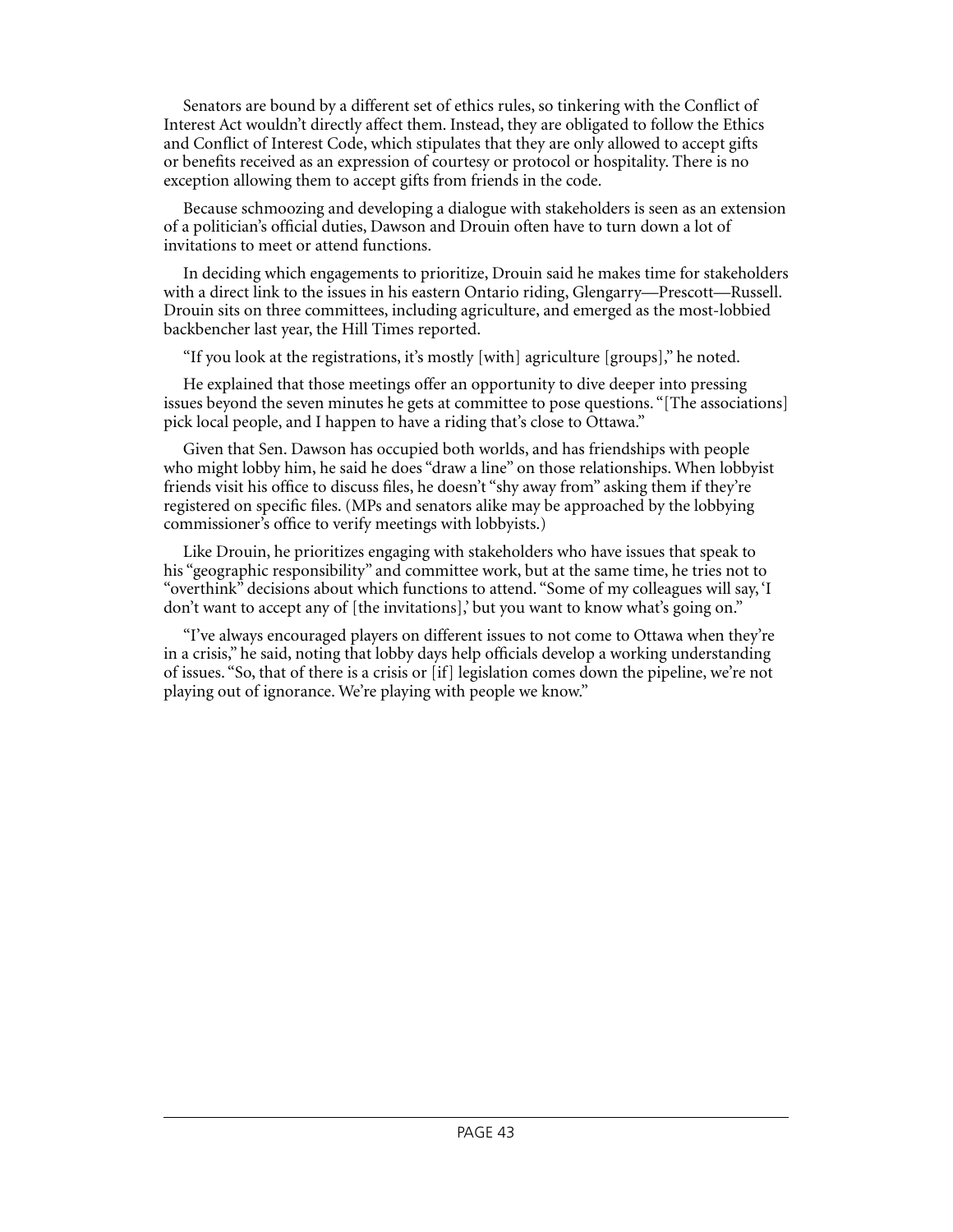# **Dion appeals to ethics committee for broader powers, de minimis for gifts**

#### NEWS | BEATRICE PAEZ PUBLISHED: TUESDAY, 03/13/2018 3:01 PM EDT

■ Should ranking government officials who wrongly accepted a gift be forced to repay that gift?

Ethics Commissioner Mario Dion is asking the parliamentary ethics committee to consider giving that power to his office as the committee studies the Conflict of Interest Act. The request was made public through a [letter](https://t.co/X8t0yJEmN2) from Dion to Conservative MP Bob Zimmer, chairman of the committee.

Dion's letter comes after his appearance before the committee in February.

During his appearance before the committee, Dion was asked about potential reforms to the act. He made appeals for sweeping powers, including the authority to impose steeper sanctions for serious breaches, while also committing to produce a written response to outstanding questions at the request of Liberal MP Nathaniel Erskine-Smith.

Erskine-Smith asked Dion at the hearing whether the commissioner should have the authority to require repayment of the value of an improper gift. Dion used his follow-up letter to provide a response.

"As suggested during my appearance before the Committee, I believe that the Committee should consider giving me the power to make relevant recommendations in my reports," Dion wrote. "Such recommendations would be specific to each situation, including recommending that individuals reimburse the value of gifts improperly accepted."

Dion's testimony in February followed his predecessor's report that found Prime Minister Justin Trudeau violated the act when he and his family accepted trips to the Aga Khan's private retreat in the Bahamas.

Conservative MP Peter Kent avoided directly referring to Trudeau's trips during that meeting, but asked if government officials should repay the public in a "situation where a violation of the act or the code might have improperly generated a significant cost to public funds." (At the time, Kent was campaigning to get Trudeau to reimburse taxpayers for all the costs associated with his rule-breaking trips to the Aga Khan's island.)

Dion said it was outside his purview to decide. The Prime Minister's Office said that Trudeau has already reimbursed the cost of the commercial flights, according to [a CBC report.](http://www.cbc.ca/news/politics/ethics-committee-trudeau-aga-khan-1.4478903)

Other recommendations in relation to gifts were raised in Dion's response. He proposed establishing a de minimis amount for acceptable gifts, or a threshold that would indicate that gifts of a certain value could not be seen to influence a public office holder. Former ethics commissioner Mary Dawson suggested setting the de minimis at \$30, while Dion declined to specify an amount, leaving it to the committee to consider the reform.

Whereas Dawson was in favour of requiring POHs to declare the receipt of gifts above the de minimis, Dion said it "would represent an unreasonable administrative burden" for reporting POHs. POHs already report gifts received that are valued at \$200 or more. Dion also noted that that \$200 reporting threshold hasn't been adjusted for inflation over the years.

In the letter, Dion expanded on his recommendation made at the committee meeting, giving the office the authority to impose sanctions for "substantive breaches." As it stands, the commissioner only has the power to enforce administrative monetary penalties when POHs fail to meet reporting deadlines, including declaring assets.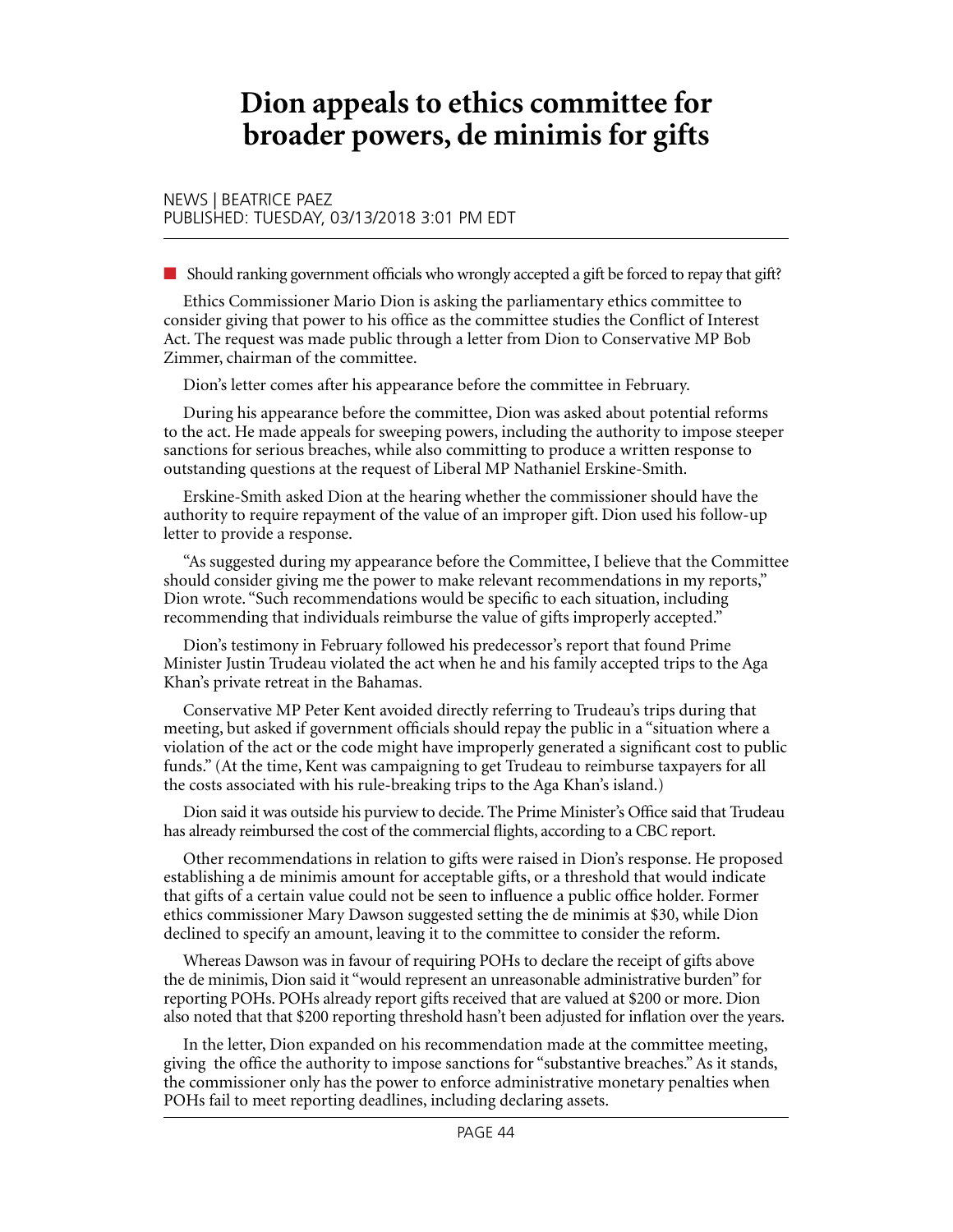He proposed creating a criteria for sanctions that would, among other factors, account for the severity of the breach.

Dion also settled the issue of his stance on controlled assets. He intends to uphold Dawson's interpretation that there is a distinction between indirectly and directly controlled assets. POHs are currently under no legal obligation to put indirectly controlled assets in a blind trust. Dawson saw that distinction as a loophole and recommended the act be amended to cover "cases where controlled assets are held indirectly as well as directly."

The issue received renewed attention when reports broke last year that Finance Minister Bill Morneau was holding substantial assets outside a blind trust because those assets were considered indirectly held. Facing pressure and concerns about potential conflicts of interest, Morneau decided in November to [sell](http://www.cbc.ca/news/politics/morneau-sells-morneau-shepell-shares-1.4410729) all his shares in Morneau Shepell, which was founded by his father.

A separate investigation into Morneau's sponsorship of pension legislation is still underway.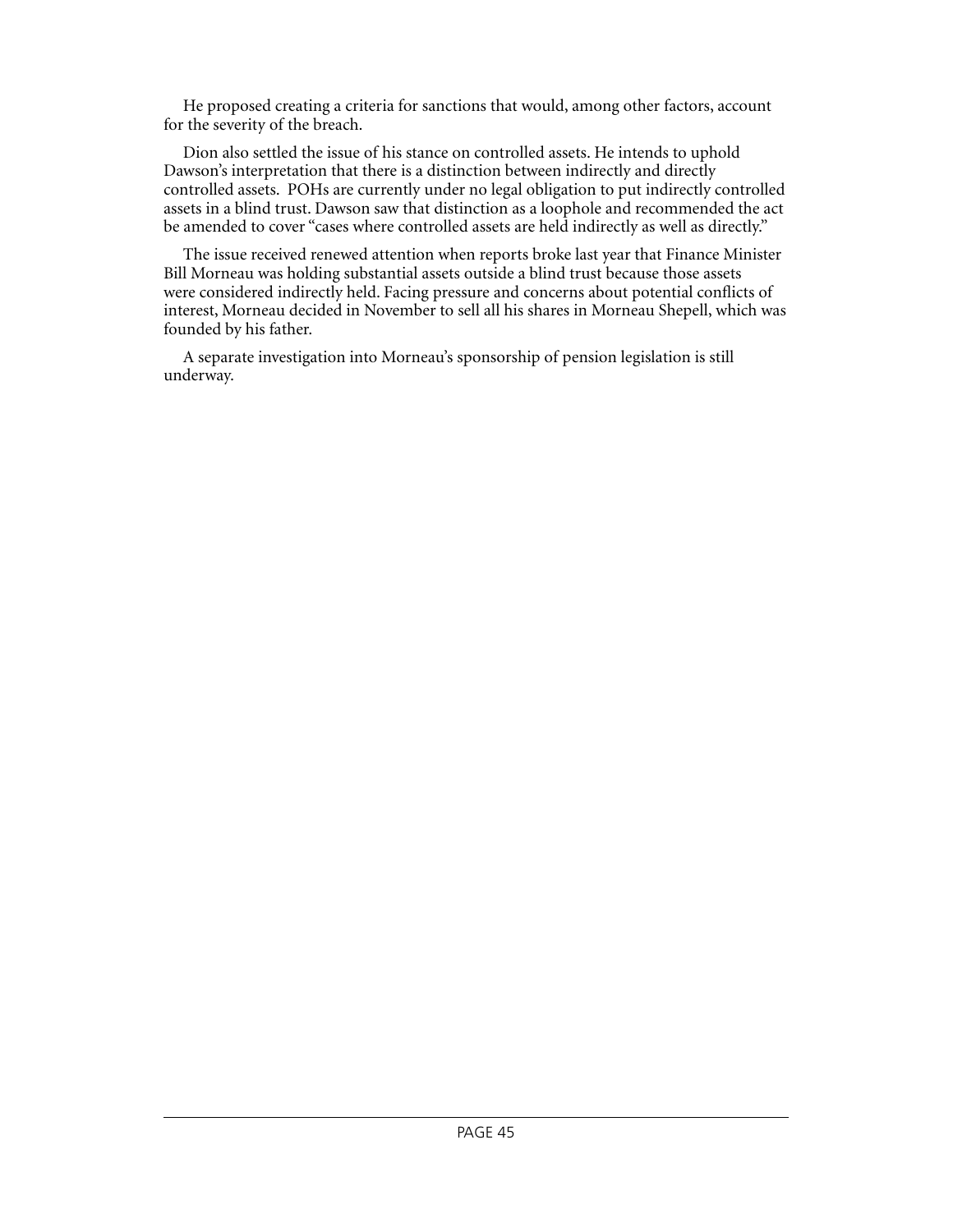# **Ask the Lobby Monitor: Can lobby groups hand out campaign materials at receptions?**

NEWS | BEATRICE PAEZ PUBLISHED: FRIDAY, 03/09/2018 3:10 PM EST LAST UPDATED: FRIDAY, 03/09/2018 3:51 PM EST

 $\blacksquare$  Ask the Lobby Monitor is a new column that offers guidance for confusing situations lobbyists might encounter. We ask for input, as indicated, from a variety of sources, including the Office of the Lobbying Commissioner of Canada, lobbyists, lawyers and ethics groups.

(All proposed scenarios are fictional or adapted.)

Scenario: A not-for-profit organization is hosting a reception open to all parliamentarians and their staffers to mark International Women's Day. The group is registered to lobby on issues related to pay equity and international development. For the past year, it has been running a social-media campaign aimed at raising awareness about closing the pay-equity gap in federally regulated sectors. Part of the campaign involves motivating individuals to contact their local representative.

Though the group does not intend to lobby government officials at the reception, it wants to hand out branded buttons, tagged with its message and social-media handle that refers people to their online campaign.

The commissioner's guidance for [receptions](https://lobbycanada.gc.ca/eic/site/012.nsf/eng/01183.html) says that, to mitigate any risk of creating a sense of obligation or the appearance of one, an invitation to a reception should not be "accompanied by any information related to lobbying activity" and there should not be any lobbying at the event.

Given this guidance, should the group refrain from handing out its campaign buttons because it refers to information related to their lobbying activity?

### **Response**

Lobby days and cocktail receptions are regular features on the Hill. For public office holders, attending such functions is seen as a chance to mingle with stakeholders. Stakeholders, likewise, view those gatherings as an opportunity to build a working relationship with the government.

Lobbyists should not be engaged in lobbying during those events, according to the commissioner's guidance. That includes distributing material related to an organization's lobbying efforts.

"Offering branded buttons tagged with the organizations' message and social media handle pointing to their lobbying campaign is information related to lobbying activities," said Manon Dion, spokeswoman at the Office of the Commissioner of Lobbying, in an email statement. "Handing out such buttons to public office holders who are guests at a reception hosted by the lobbying organization goes against the guidance pertaining to gifts. The buttons with branded messages should not be offered."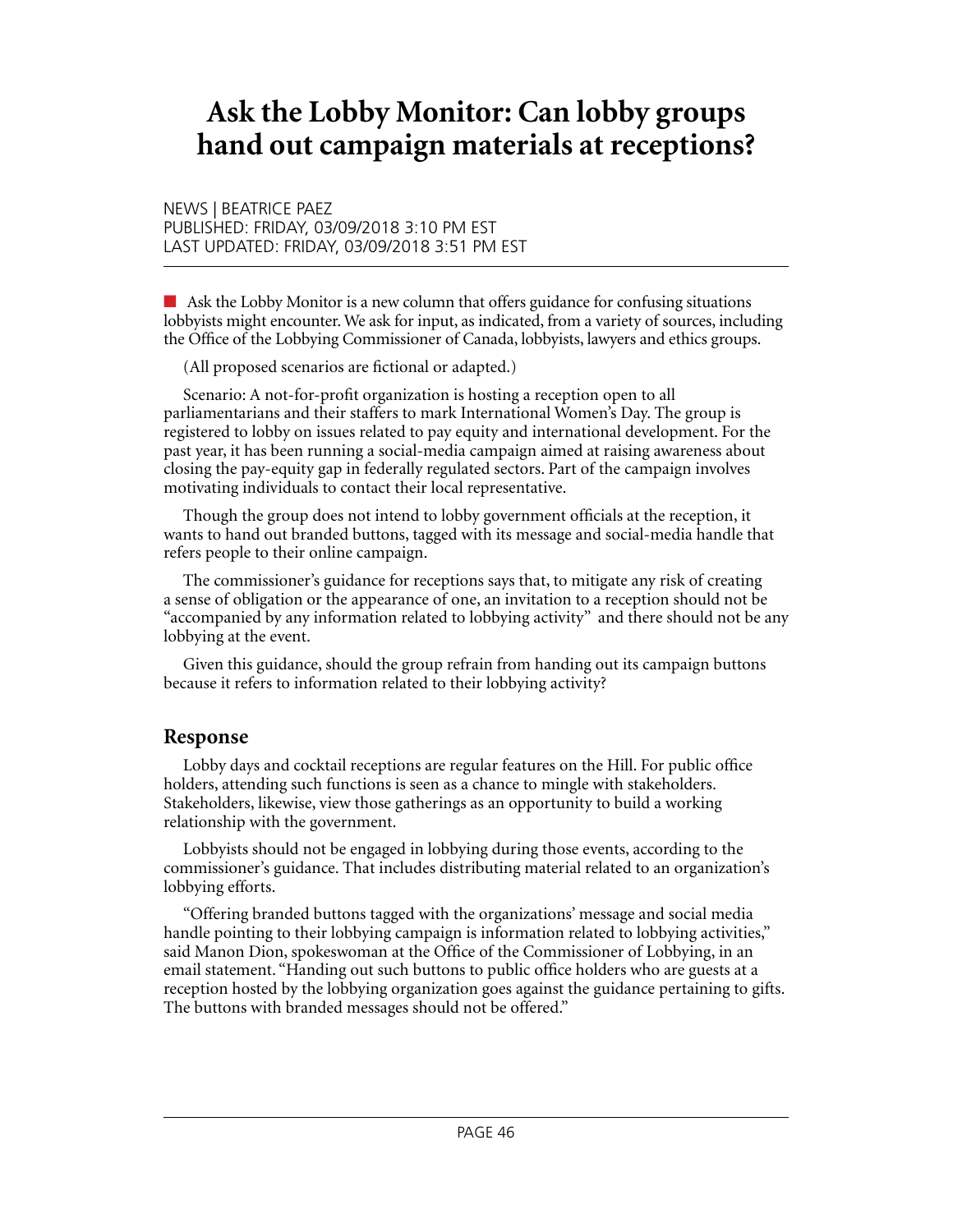# **Ethics czar in talks with lobbying commissioner to clarify advice on gifts**

#### NEWS | BEATRICE PAEZ PUBLISHED: THURSDAY, 02/01/2018 3:42 PM EST

■ Ethics Commissioner Mario Dion says there is little to gain from merging the ethics and lobbying offices, though both watchdogs are working together to clarify rules that affect lobbyists and government officials.

"There are a few important areas of intersection where we will work together," said Dion in an interview with The Lobby Monitor on Jan. 31. "Our role is to implement the law as it is, not how we wish it to be."

Both offices often encounter similar issues and cases, but Dion said putting the two offices under one roof risks disrupting their operations. Some MPs, including Conservative ethics critic Peter Kent have long raised the prospect of combining those mandates as a way to reduce confusion around the rules.

Dion, who assumed office on Jan. 9, said he met with Lobbying Commissioner Nancy Bélanger last week to examine issues where there is some overlap and much confusion.

Each office has its own set of rules and systems in place that govern what is acceptable or not. Where possible, he said, the offices plan to exchange information on their processes.

Dion cited the issue of gifts as one area that he and Bélanger have agreed requires more guidance, which will be jointly developed by the two watchdogs.

"We want to explain [the rules] in the same way, so they hear the same things," he said.

Since Mary Dawson, the ethics commissioner at the time, released her December report on Prime Minister Justin Trudeau's trip to the Aga Khan's Bahamas retreat, there has been renewed scrutiny on the perceived shortfalls of the Conflict of Interest Act's rules on gifts. Trudeau, operating on the belief that he and the Aga Khan are friends, thought he and his family could accept the spiritual leader's offer.

As it is written, the act does not define who qualifies as a friend.

"It's not very precise [as to] what is a friend. It depends on your generation, your cultural background, your family story," said Dion.

He added it's important that, "when people are punished" for breaking a rule, there is a clear definition in place around the rule in question.

Lobbyists have also called for more guidance on sponsored travel, with some saying that, when advocacy groups offer to host MPs on a trip aimed at promoting their work abroad, they risk inviting [negative press coverage.](http://lobbymonitor.ca/2013/04/04/sponsoring-mp-travel-a-risky-proposition-consultants/11650)

Dawson had proposed the idea of developing an acceptability test for sponsored travel, similar to what exists for gifts that public office holders receive. Dion, for his part, said he has not formed an opinion on the subject yet. He is open to visiting the issue if, and when, it comes up in discussions with parliamentarians.

With the Conflict of Interest Act and the Lobbying Act due for statutory reviews in 2018, Dion and Bélanger are in a position to push for reforms that clarify the obligations of lobbyists and public office holders under those rules.

Dion has yet to hear from the House ethics committee on when he is expected to appear before its members to discuss possible amendments.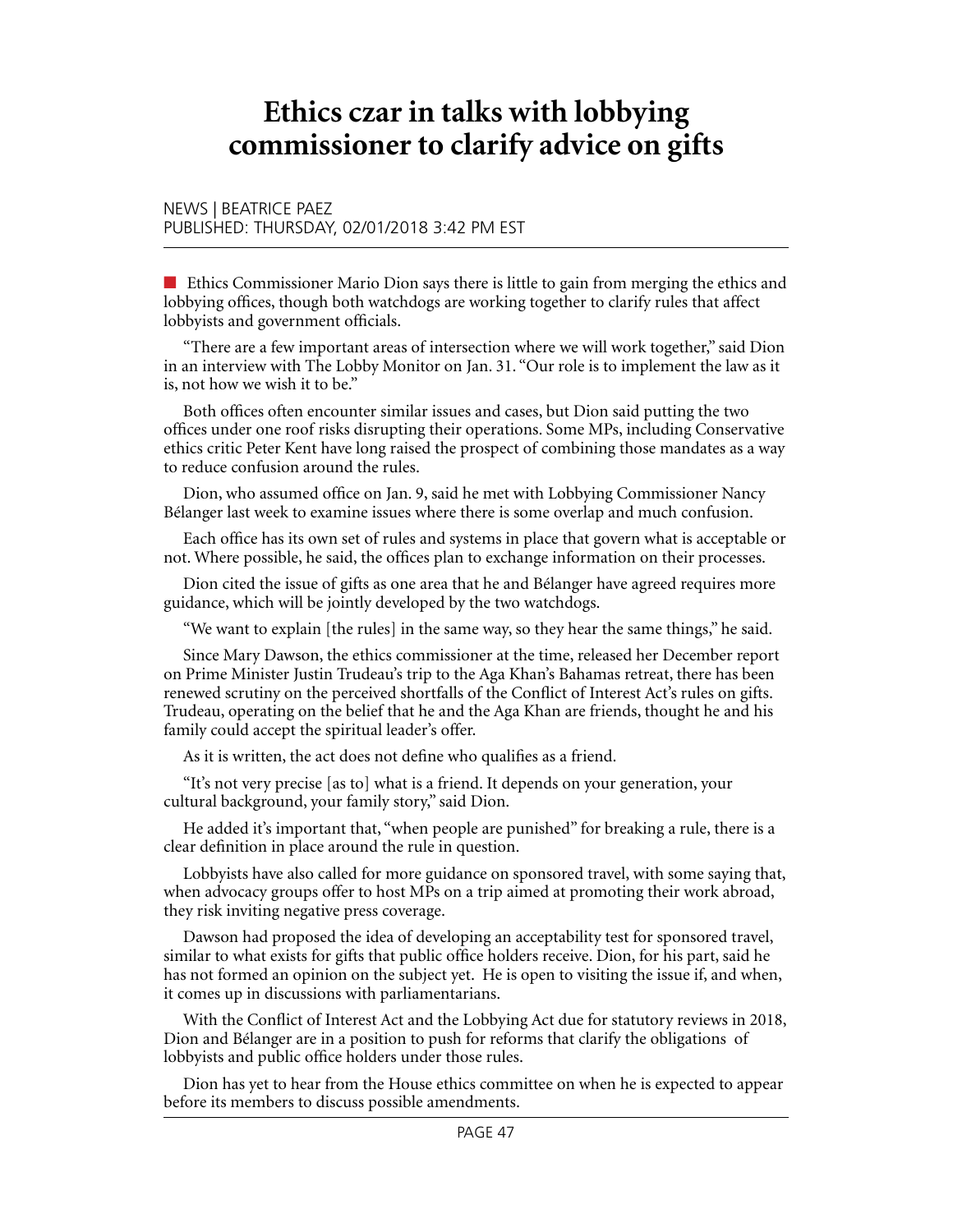### **Setting internal deadlines for investigations**

Dion immediately drew criticism after his confirmation hearing in December for not making an airtight pledge to complete unfinished investigations started under Dawson. Now that he is in office, Dion has been unequivocal about his intention to complete those ongoing probes.

He expects to release a ruling on Finance Minister Bill Morneau's sponsorship of pension legislation in late spring. Opposition parties allege that Morneau broke conflictof-interest rules, saying the legislation stands to benefit Morneau Shepell, the company his family built.

"I put that timeline out there … to appear to be making the best-possible effort to do it," Dion said. "Of course, this [deadline] is subject to the availability of people being interviewed."

When it is in the public interest in a case already reported on, he said, the office intends to communicate the deadline it has in mind.

"Each time we decide to launch an investigation, we should have, internally, an estimate of the time," he said. "It should not be open-ended. If you think it's possible to do it in nine months, then that becomes your deadline….I don't know if Mary Dawson did it, whether she had a notional deadline, but I intend to have that."

# **Addressing critics**

A veteran public servant, Dion has faced scrutiny over his track record.

During his tenure as public-sector integrity commissioner, two [reports](http://www.oag-bvg.gc.ca/internet/English/parl_oag_201404_e_39215.html) from the Auditor General in 2014 found there was "gross mismanagement" of two whistleblower cases being investigated by the office.

Dion said he inherits a much different situation, given that the Dawson left the office "well structured."

"Two of those cases were found to be inadequately dealt with. I accept that," he said. "Here, we have an office that is much more organized. We have a caseload that's much lower than what I was facing in 2014. I'm very confident that we will not have this type of experience here."

Asked if he feels he has to prove himself, he said: "You always have to prove yourself. We're under constant scrutiny."

### **Focusing on deterrence**

Dion plans to place more emphasis on educating government officials about their obligations.

Given the revolving door of staffers and MPs who come and go, he said it's important that people are aware of the requirements in the act and the members' code of conduct.

"After an election, there's a lot of movement," he noted. "It's not a static cohort at all."

The 2015 election that brought the Liberals back in power, for example, saw [136](http://www.cbc.ca/news/politics/new-mps-class-of-2015-1.3281771)  [rookies](http://www.cbc.ca/news/politics/new-mps-class-of-2015-1.3281771) join the ranks of MPs.

With more than 2,700 people subject to the act or the code, Dion said his focus will be to increase the number of information sessions available to Hill staffers and use social media and webcasts to reach more people.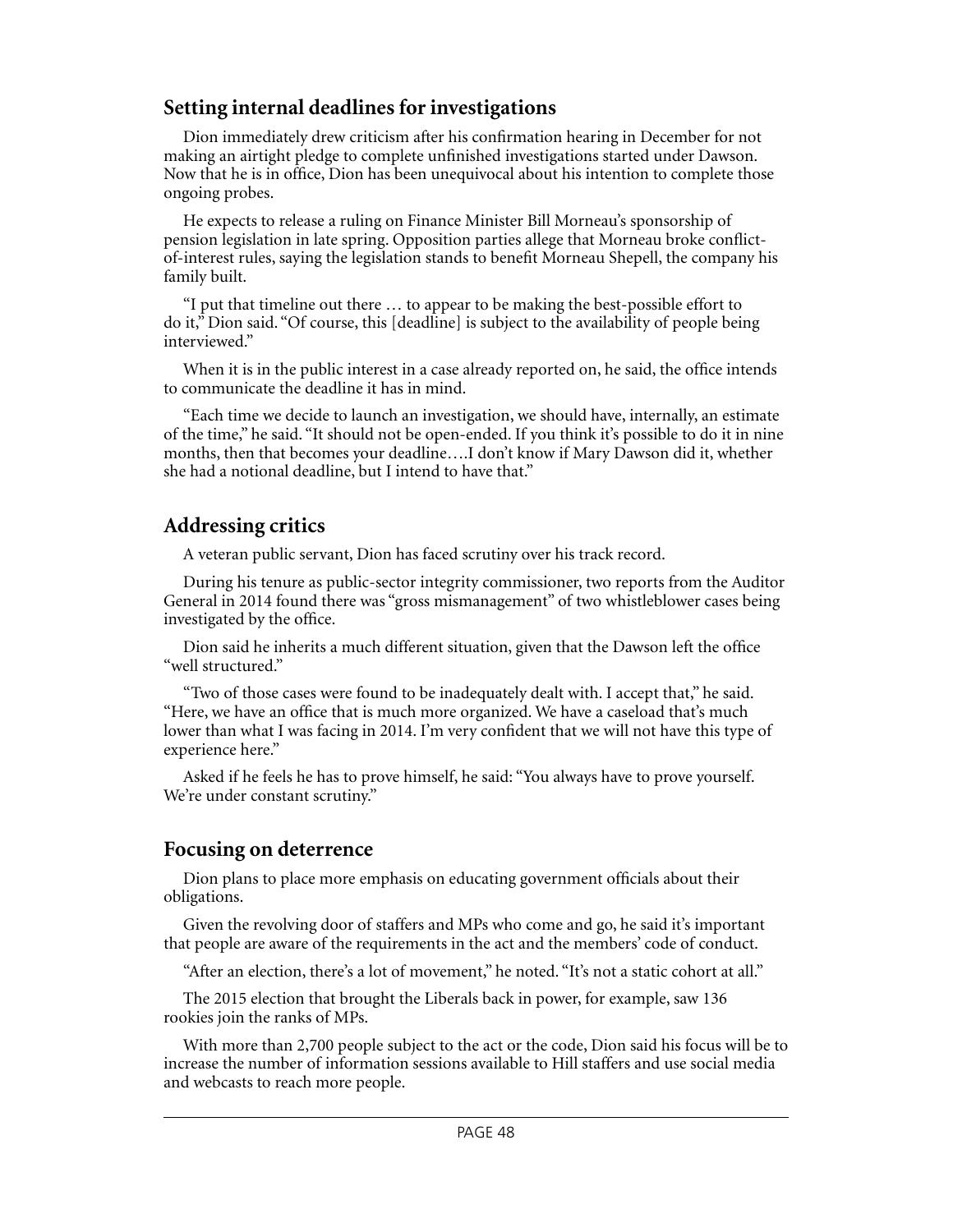# **New lobby watchdog in 'learning mode,' waiting to hear from lobbyists before sounding off on reforms**

NEWS | BEATRICE PAEZ PUBLISHED: FRIDAY, 01/19/2018 3:50 PM EST

**n** Lobbying Commissioner Nancy Bélanger intends to establish a dialogue with lobbyists before forming opinions on which reforms to push for in the upcoming review of the regulations.

In a sit-down interview on Friday, the new commissioner told The Lobby Monitor that outreach and her own education on how the industry operates would shape her priorities early into her tenure.

Bélanger, who is now two weeks into the role, said she wants to build on what her predecessor has accomplished so far.

"What I envision for down the road is an enhanced profile for this organization," she said, "mainly because the act does require that the commissioner go out there and make lobbyists aware of the rules."

At committee, the commissioner said that the legacy she would work towards is one that broadens awareness of the Office of the Commissioner of Lobbying's (OCL) mandate. She has not plotted out what form a new program would take, but wants to engage public office holders and potential lobbyists about the rules lobbyists are bound to.

"I suspect there are a lot of public office holders who don't know the obligations of lobbyists," she said. "I may go out to the public office holder and say, 'Did this meeting really happen?'"

The office has already reached out to the new ethics commissioner, Mario Dion, to explore opportunities to collaborate in its outreach.

In the weeks ahead, Bélanger is scheduled to meet with her provincial counterparts for a biannual gathering and the Government Relations Institute of Canada (GRIC), which speaks for the influence industry.

Without specifying which areas she wants to seek insights on from the other regulators, Bélanger said she hopes to gain perspective on their personal experiences, advice on "what works, what doesn't work" and how they educate and network with stakeholders. She wants to get up to speed with how the rules vary under each regime.

#### **On management style, experience**

During her nomination hearing in December, Bélanger said she would not "shake things up" if she assumed office.

When asked why it was important to strike that tone at the outset, Bélanger said that it speaks to her experience as a jurist, a role that demands commitment to transparency, impartiality, integrity and fairness.

"I've never made a recommendation or made a decision that has not been well thought out," she said. "I don't want to walk in here pretending I know it all."

When the opportunity to apply for the post came up, she knew she had the experience for the job, thanks to stints at the ethics and information commissioners' offices.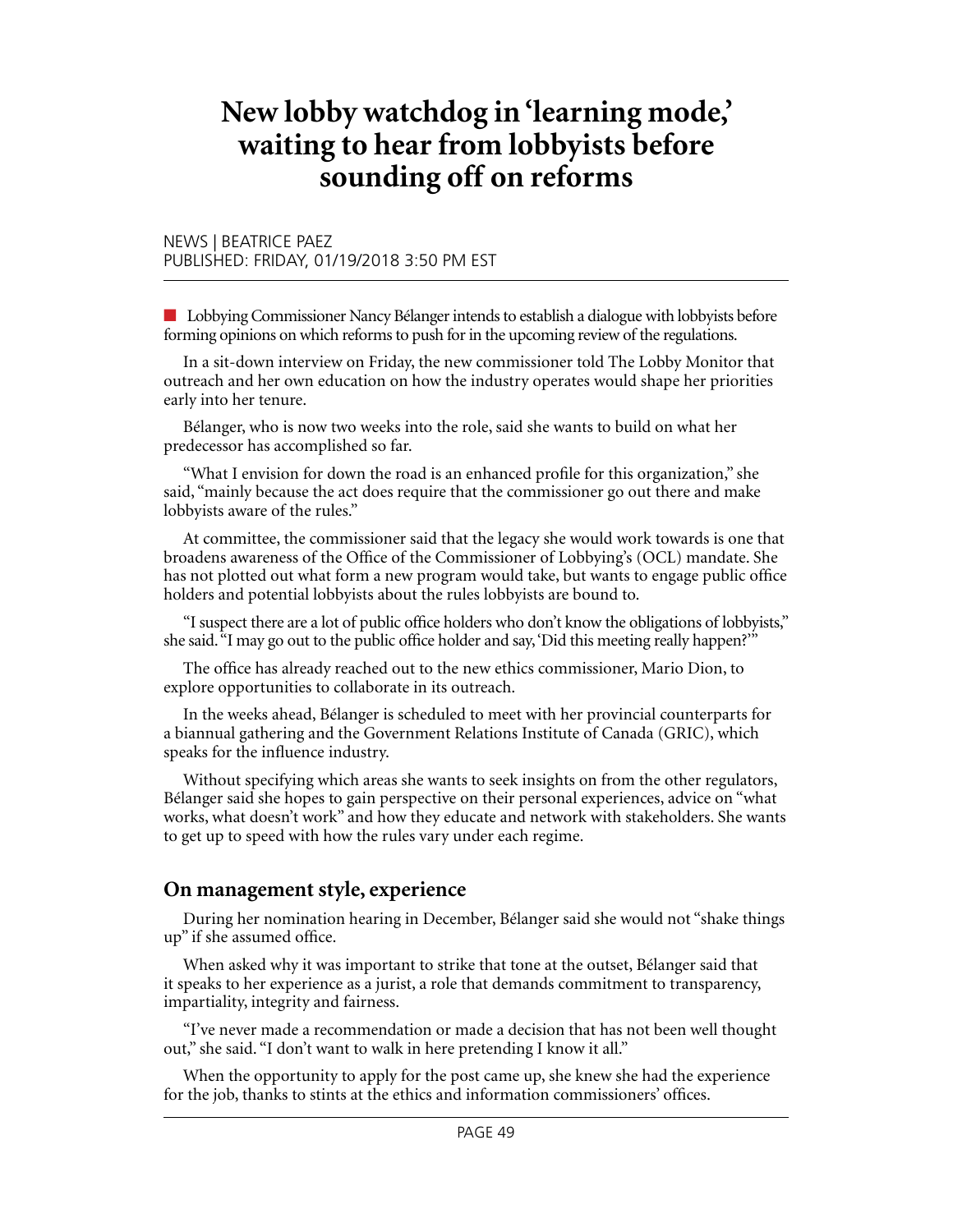Her fear of appearing intent on securing a title as an agent of Parliament "at all costs" motivated Bélanger to hold off on applying as lobby czar. At the time, she was deputy commissioner at the information commissioner's office and felt it was "logical" to apply to succeed her boss, whose term was set to end. (A search for a new information commissioner remains underway.)

"I was extremely excited, because I know I'm going to learn," she said, referring to the call asking if she was interested in the job overseeing the federal lobbying scene.

"[With] the other position, it might not have been that much of a learning curve. This was an opportunity to grow."

### **On revisiting guidance on political activities, upcoming Lobbying Act review**

With the federal elections coming up, lobbyists are likely to broach the issue of political activities during the Lobbying Act review.

The former lobbying commissioner's guidelines outlining which political activities are considered risky have been a contentious issue for lobbyists. For example, the guidance advises against lobbying a public office holder if one is simultaneously serving as a campaign chair or organizing a campaign fundraiser because it poses the risk of creating a sense of obligation.

Many contend that some of the rules are too restrictive and infringe on their rights to participate in the electoral process.

On whether those guidelines need to be revisited, Bélanger is reserving her judgment. "I haven't educated myself enough to know what their concerns are, but I will. … Whether or not they will need revisiting, I can't tell you that right now."

While Bélanger has yet to hear from the House ethics committee about the review, she is preparing for an appearance in the spring — a timeline raised during her hearing.

"I can tell you that that's the deadline I have in my mind," she said. "I need to meet with the team to see if there's anything new. I want to possibly go out and meet some of the groups subject to the Lobbying Act to see their perspective and make my own opinion about some recommendations we want to make."

### **On the office's operating budget**

At committee, Karen Shepherd, the former lobbying watchdog, said the office was forced to press pause on certain projects to defend its authority to carry out investigations.

Bélanger has inherited leftover case files from her predecessor. Among them, a probe into a Liberal fundraiser in 2015, hosted by Barry Sherman, Apotex's now-deceased chairman, a registered lobbyist at the time. Justin Trudeau, then running as third-party leader, was the guest of honour at the event.

Apotex filed a lawsuit in federal court to quash the investigation. Sherman's death has called the fate of the investigation — and the lawsuit — in question. [Maclean's](http://www.macleans.ca/politics/barry-shermans-death-is-forcing-the-lobbying-commissioner-to-make-a-tough-decision/) reported on Friday that the OCL is expected to issue a decision on the probe by Feb. 2.

In the face of financial pressures, including the pending legal challenge and the costs of maintaining the registry, Bélanger said, "it would probably make sense that we would ask for more."

The OCL's budget has remained the same — about \$4 million—for the past several years and is not projected to increase.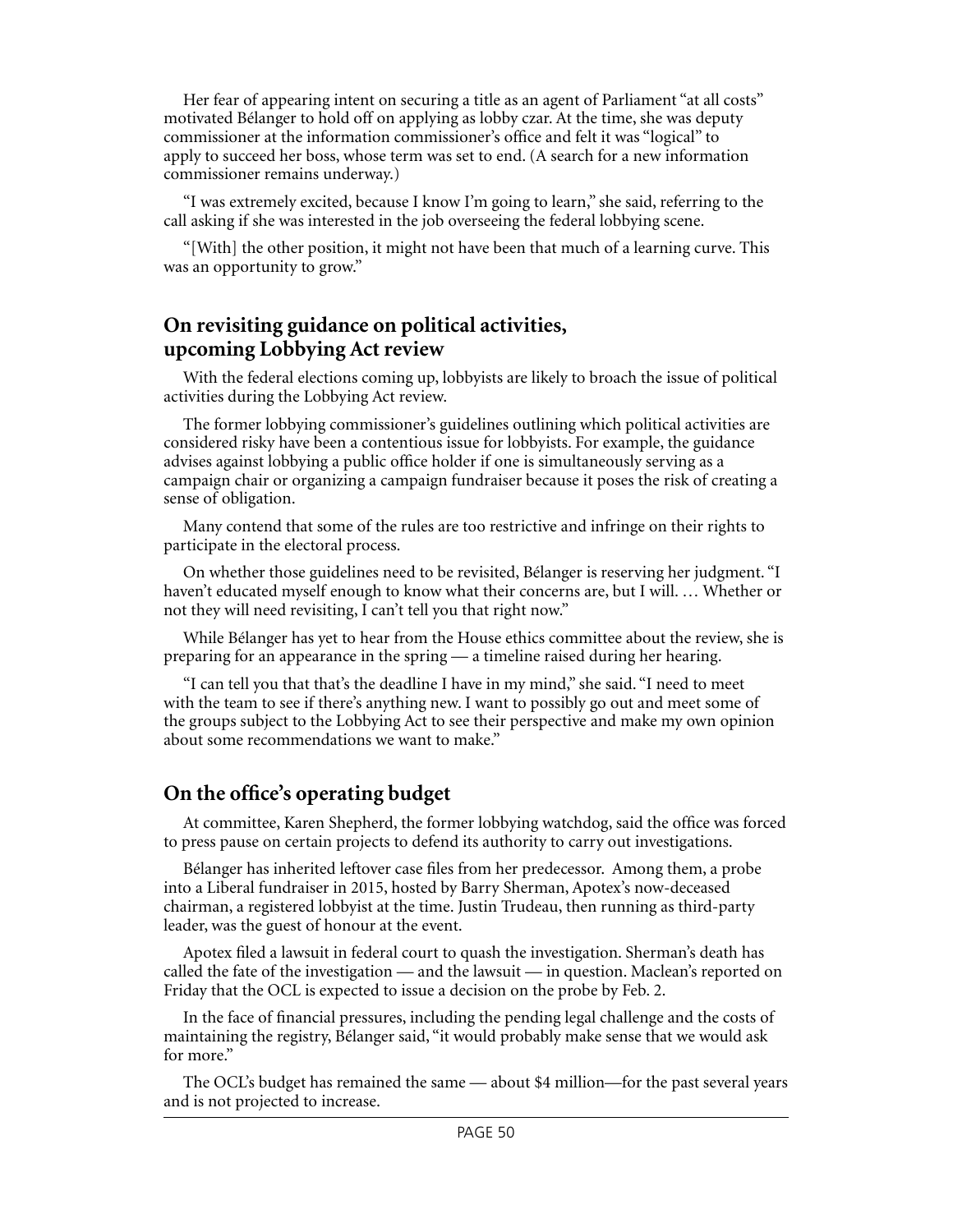According to the office's disclosure records, it spent \$226,000 in legal costs to fight a lawsuit filed by Apotex. Last year, the government approved a transfer of \$400,000 to help cover those expenses.

Bélanger is at the stage of assessing if her office needs to ask Parliament for a funding boost.

### **On transparency**

Asked if, with greater knowledge of federal lobbying laws, Canadians would, feel that the current system meets increasing expectations for transparency, Bélanger said that it has earned a reputation as a model to follow internationally.

"We can always strive for better," she said. "I would say that Canadians are well served, and whether or not it can be improved, that will be the exercise during the five-year review coming up shortly."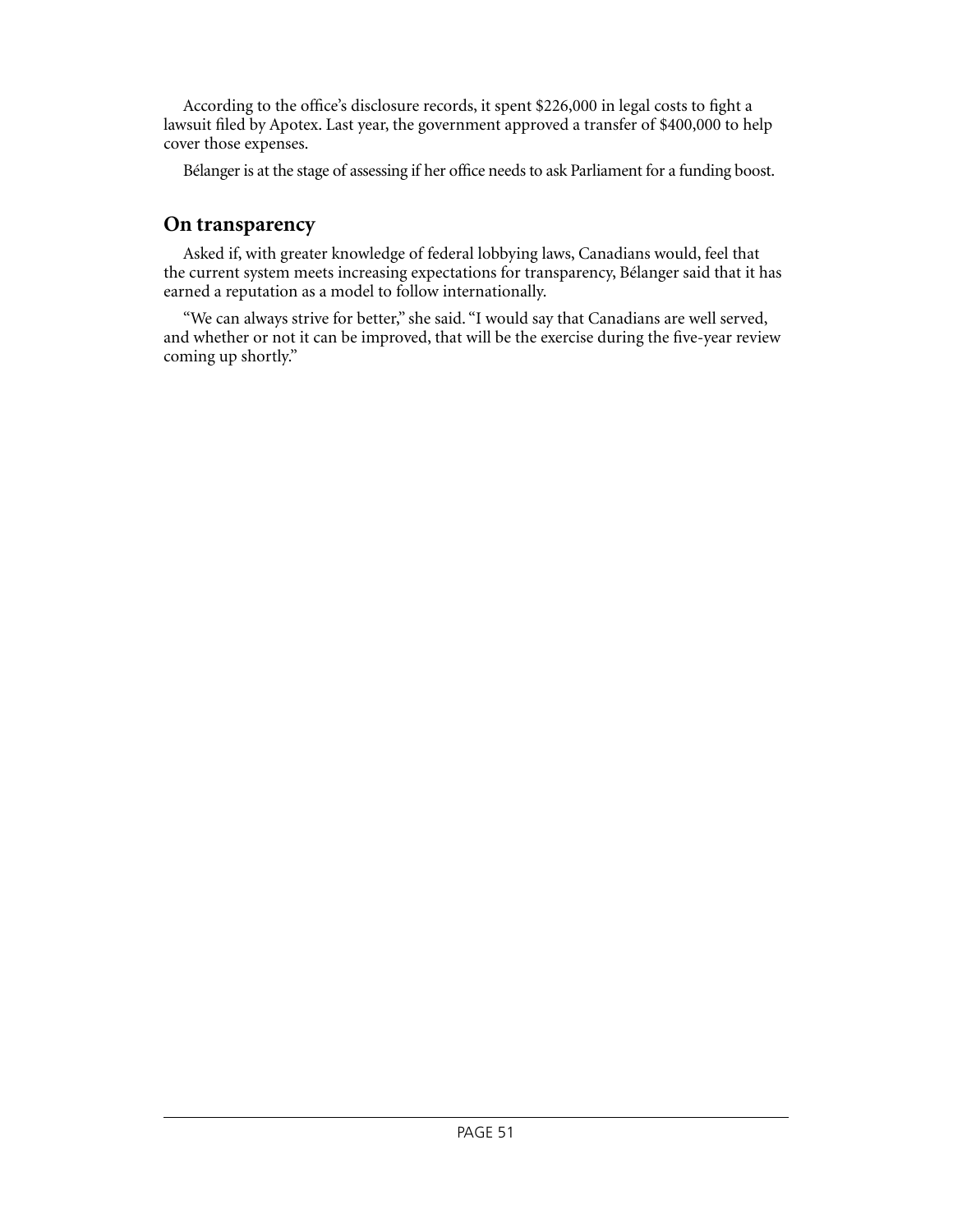# **'Tight' timeline for Lobbying Act review, all rules on the table: new lobbying czar**

By [SHRUTI SHEKAR](https://www.hilltimes.com/author/shruti-shekar)

Canada's new lobbying commissioner says the timeframe to begin a five-year review of the Lobbying Act this spring is "tight," but doable, and that everything will be studied including restricting the political activities of lobbyists, making the registry more transparent, and overlapping rules in the Lobbying and Conflict of Interest acts.

"I need to do my own analysis," said Nancy Bélanger, during an interview with The Hill Times on Jan. 17 in her office on Albert Street in Ottawa.

Now that five years have passed, Ms. Bélanger said it's time to look at the act with a fresh set of eyes. This will be the second five-year review of the Lobbying Act, which was brought into force in 2008.

Liberal MP Nathaniel Erskine-Smith (Beaches-East York, Ont.) asked Ms. Bélanger during her testimony before the House Ethics Committee last month if it would be possible to begin the review by the spring. Ms. Bélanger said she thought there was enough time, but last week told The Hill Times that it would take a lot of work to prepare in that time.

Ms. Bélanger told The Hill Times the five-year-old recommendations from the last review by former lobby commissioner Karen Shepherd will be used for her preparation but noted that a lot has changed since then so more research will be required.

"Of course, every day, every case, you will learn and so it is a matter of consulting with my team, and consulting with lobbyists. But it's going to be a tight exercise," said Ms. Bélanger, who grew up in New Brunswick, and is married with two children.

The last statutory review was conducted in 2012. The House Ethics Committee issued a report on the review in May 2012, which followed the House tabling a response on Sept. 12, 2012, that supported some recommendations and noted others would continue to be studied.

According to the Office of the Commissioner of Lobbying's website, a government's response does not change any rules in the act. The only way changes are enacted is through an approval process by the governor in council.

Amendments recommended in 2012 weren't followed through, which Conservative MP Peter Kent (Thornhill, Ont.), his party's ethics critic, said was probably because it wasn't a priority for the Conservative government of the time under prime minister Stephen Harper, which was dealing with issues such as coming out of an economic recession.

### **Bélanger weighs in on what lobbyists say about next review**

When Ms. Bélanger was first nominated, former Liberal cabinet minister Don Boudria, now a lobbyist at Hill & Knowlton,said her ethics background meant she could bring with her insight into how to fix overlapping rules between the Lobbying Act and the Conflict of Interest Act. The ethics commissioner, who is now Mario Dion, administers the Conflict of Interest Act.

"She's going to be able to look at [her role] and say, 'Wait a minute, there are two sets of rules here. Let's coordinate our approach so that we don't say two different things to the same people,' which has happened so many times in the past," Mr. Boudria said.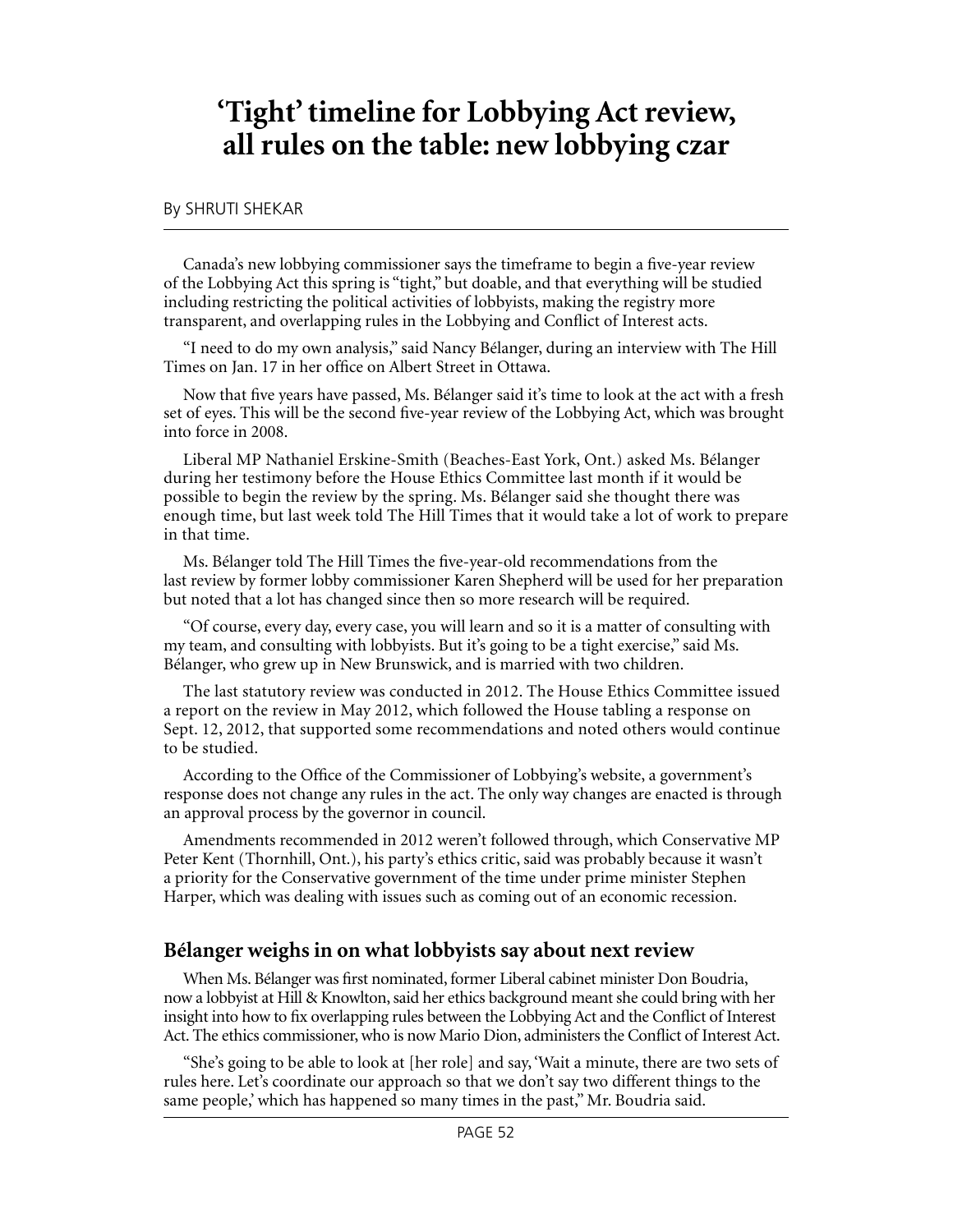Ms. Bélanger brings to the lobbying watchdog role six years of experience as general counsel with the Conflict of Interest and Ethics Commissioner's Office, between 2007 and 2013.

The term "designated public office holder" in the Lobbying Act has a broader definition than that of the similar "public office holder" term in the Conflict of Interest Act.

Each commissioner's office has also developed its own rules on giving gifts related to receptions and lobby events.

"We've already started communication. I've worked in that office so I know how that works and I know Mr. Dion," Ms. Bélanger said. "We have said we need to get together and look at opportunities to maybe fill in the gaps of understanding [for] the rules that overlap, and possibly looking at education programs [to help lobbyists and others understand the rules]."

Former Liberal MP Joe Jordan, a senior associate with Ottawa's Bluesky Strategy Group, said they think the five-year ban on former designated public office holders from lobbying—the so-called "cooling-off period"—after they leave office should be reduced.

"I think we have to be careful with blanket restrictions that limit employment options," Mr. Jordan said.

Lobbyists in Ottawa also note, for example, if a staffer was working for the Harper Conservatives, they should have the ability to lobby the Trudeau Liberals because the government they worked for is no longer in charge.

In the past, lobbyists have also complained about their inability to perform in political activities and elections campaigns because it could create a sense of obligation to a party. This rule created a hostile relationship between lobbyists and Ms. Shepherd, who strictly limited lobbyists from performing in any extracurricular political activities.

Ms. Bélanger said she had no problem reviewing these rules, though they fall under the purview of the Lobbyists' Code of Conduct, which was established back in 2015 by Ms. Shepherd. The code also has to undergo a review after two years, which has not happened yet.

"I will not hesitate if one needs clarification to clarify, but then again there needs to be a code and I can't make everybody happy," Ms. Bélanger said. "I will look at them, but right now if you ask me what change I should make, I can't say that because I've been here for such a short time."

Ms. Bélanger joined the public service in 1993 as a Federal Court law clerk, and has taken jobs with the Department of Justice and Immigration and Refugee Board, and just before becoming the lobbying commissioner was the deputy commissioner of legal services and public affairs in the information commissioner's office, another officer of Parliament.

#### **New commissioner will look at Shepherd's recommendations**

Ms. Shepherd was in her role for seven years and was in charge of managing lobbyists communicating with the federal government, the federal lobbyist's registry, and administering the act and code of conduct.

According to the registry, there are 5,703 active lobbyists that include in-house lobbyists and consultants who are hired by associations or groups.

Ms. Shepherd was also in charge of conducting investigations when she believed lobbyists contravened the law.

High-profile cases of improper lobbying crossed Ms. Shepherd's desk, such as Bruce Carson, the former senior aide to prime minister Stephen Harper, and Jamie Carroll, the former Liberal national party director, both of which were passed on to the RCMP and led to convictions by the courts for violating the federal Lobbying Act.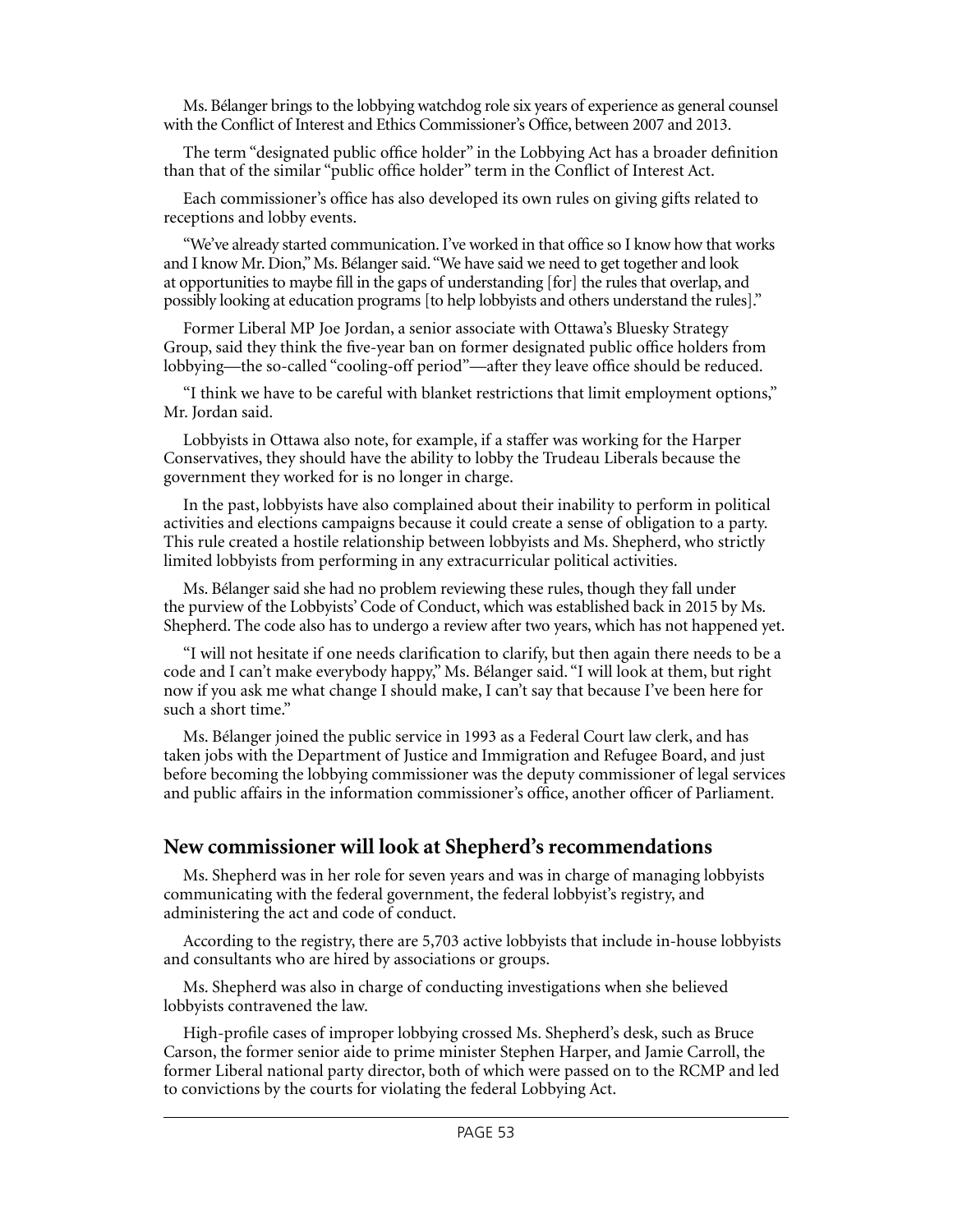In 2016, Mr. Carroll was fined \$20,000 for failing to file a return with the Office of the Commissioner of Lobbying, becoming the first person convicted after a trial for a Lobbying Act offence. Later that year, Mr. Carson was [fined](https://www.hilltimes.com/2017/11/06/supreme-court-hears-bruce-carsons-appeal-influence-peddling-conviction/124466) \$50,000 for three counts of lobbying while under the five-year ban for ex-public office holders, though the total was reduced by \$5,000 after he was acquitted of one of the charges on appeal.

During her time, Ms. Shepherd recommended that within the Act the commissioner should be allowed to give administrative monetary penalties for actions that are not criminal offences, which is not currently allowed. Ms. Bélanger said during her testimony in the House that such a penalty could be helpful.

"Right now the powers under the Lobbying Act are quite limited. It's really, at the end of the day, public shame," she said during the Dec. 6 meeting. "I would think that administrative penalties would be possibly a good thing, but maybe not just that. There might be other avenues. There might be a spectrum that could be imposed."

During the next review, Ms. Bélanger said she also plans to look at making the registry more transparent.

Right now, lobbyists do not need to disclose who attended meetings or how the "communication" was conducted, whether it was by email, over the phone, or in person.

"There is a big chance that, who is at the meeting, likely is something I will recommend," she said. "Anything to increase transparency is never a bad idea."

To prepare for an upcoming review, Ms. Bélanger said her office had already set up meetings with the Government Relations Institute of Canada and the Public Affairs Association of Canada, two groups that support and represent the work of GR and PR professionals.

"I hope they will be able to give me some advice as to how I can go out and meet [lobbyists]," she said.

"There needs to be outreach and outreach to me means building relationships and certainly from now on, it will always be an ongoing objective of mine."

Phil Cartwright, president of GRIC, said in an email that the next review will give the lobbying community a chance to look at the framework to see what needs to be improved.

"GRIC supports measures that ensure the act and related Code of Conduct are as easy to understand and abide by as possible," Mr. Cartwright said, who is also a consultant at Global Public Affairs.

Ms. Bélanger said she wants to build more educational tools for lobbyists; this would also include a more active social media presence.

For example, she said the office could use Twitter to tweet on the 15th of the month to remind lobbyists to file their communication reports.

'I'm not someone who is title-oriented': Why she didn't apply for the job

The job itself took a long time to fill, and in the process, the Liberal government extended Ms. Sheppherd's term three times over 2016 and 2017 because there wasn't anyone suitable for the job.

Even after being nominated and appointed, Ms. Bélanger did not receive unanimous support in the House.

NDP MP Nathan Cullen (Skeena-Bulkley Valley, B.C.) abstained from voting because he was not happy with the appointment process, calling it "entirely broken" when Prime Minister Justin Trudeau (Papineau, Que.) only submitted one name for the role.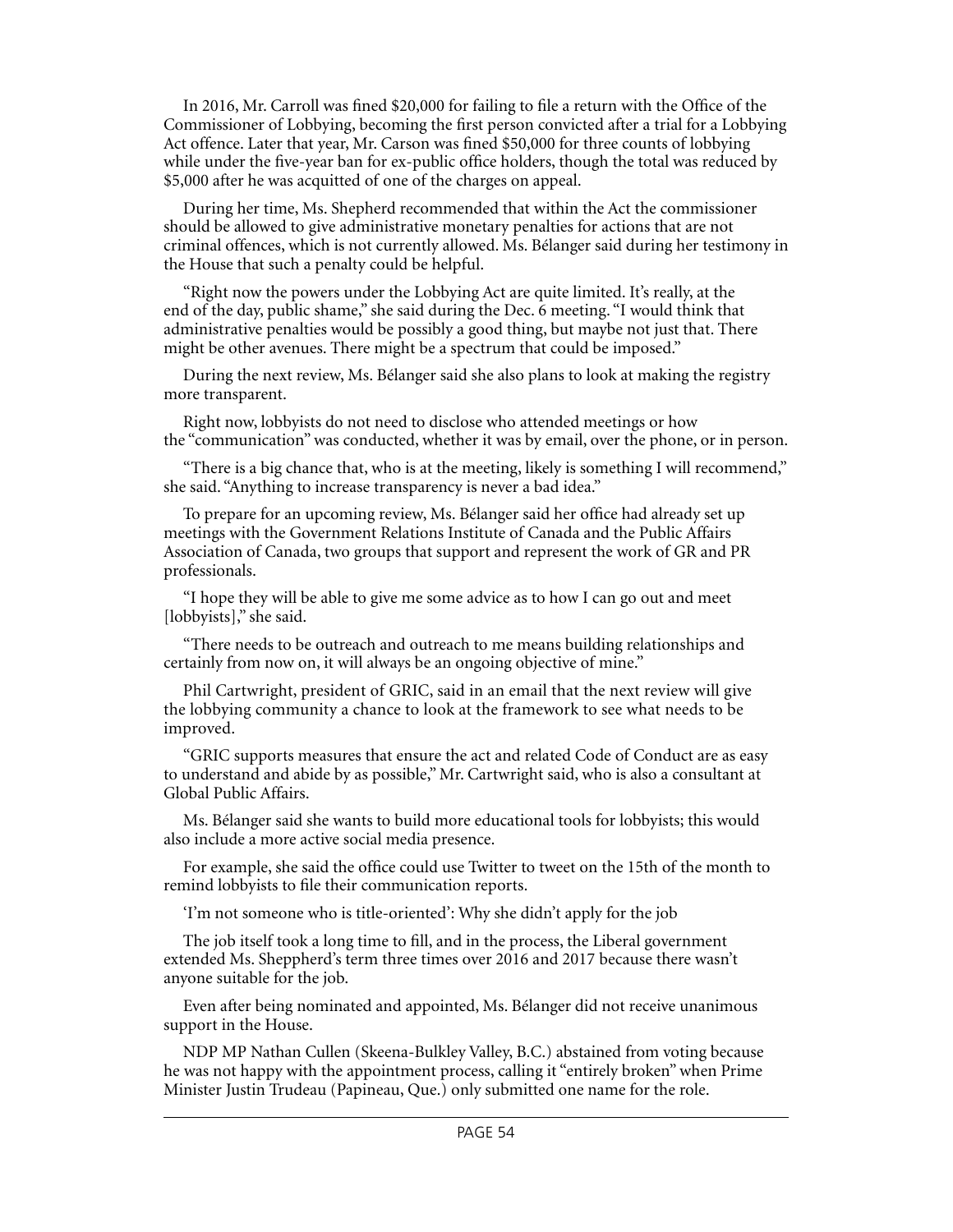"We suggested a different option forward: the Speaker of the House to chair a committee made up of the parties. We'll shortlist, and then we'll put somebody forward," Mr. Cullen said at the time of her nomination.

In the end, the House Ethics Committee recommended that Ms. Bélanger be confirmed in the job in a 7-0 vote.

In fact, she didn't even apply for the job and had been asked if she would be interested in applying for the information and lobbying commissioner roles.

The interview process, which was between June and November, involved phone calls, a psychometric test, and an in-person interview conducted by a four-person committee.

The committee included Janine Sherman, assistant secretary to the cabinet in the Privy Council Office; Yaprak Baltacıoglu, secretary of the Treasury Board; Sabina Saini, chief of staff to Treasury Board President Scott Brison; and Hilary Leftick, director of appointments in the Prime Minister's Office.

"I probably should have applied for [the job] right from the get-go, and the reason why I didn't is because I'm not someone who is titled oriented," Ms. Bélanger said. "I want to contribute where I best fit, and I thought at the time because I had been in the access-toinformation position, that the most logical step would have been to apply for that one. Had I applied for this one I thought it would look like all I wanted was to be an agent of parliament."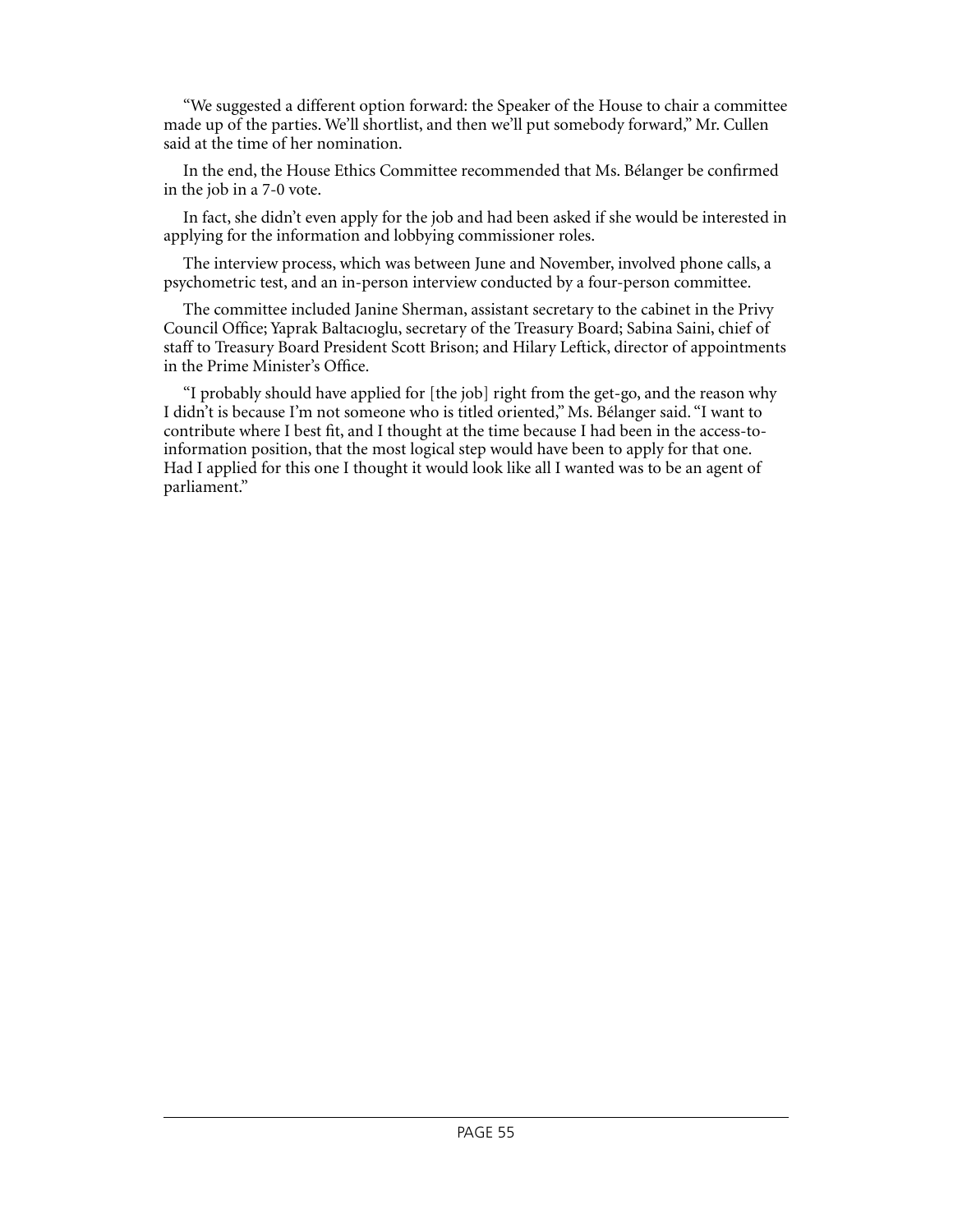# **New ethics czar Dion says he 'has no IOUs,' not looking for another promotion, this is it**

#### By [ABBAS RANA](https://www.hilltimes.com/author/abbas-rana) JAN. 22, 2018

 $\blacksquare$  Canada's new ethics commissioner, who has been criticized by government whistleblowers as a life-long bureaucrat who protects his bosses, says he is best-placed to do the job because he's not interested in pleasing higher-ups and has no IOUs.

Mario Dion, who decided to do media interviews about his new job over the last two weeks, said he's financially secure, not pursuing any future career promotions in the federal government, and that his current position is as high as he will get professionally.

"I'm probably in the best situation because I have acquired financial independence, I'm not pursuing other promotions, I'm 61 years old, I have 37 years of service," said Mr. Dion, who took over his new position on Jan. 9, in an interview with The Hill Times. "I do not have IOUs."

Mr. Dion, who was appointed to the position of conflict of interest and ethics commissioner last month for seven years, is an independent officer of the House of Commons, and will advise appointed and elected government officials on how to avoid conflicts of interest between their official duties and personal affairs. He will also investigate any complaints of conflicts of interest that arise from time to time about top appointed and elected officials. Mr. Dion has succeeded outgoing commissioner Mary Dawson, who held the position for about a decade. Prior to his current position, he served as chairperson of Immigration and Refugee Board; and before that, was the Public Service Integrity Commissioner, a position intended to protect whistleblowers that expose wrongdoing in the government.

When he was integrity commissioner, he received sharp rebukes for his performance from whistleblower groups and Auditor General Michael Ferguson.

In a report about the Public Sector Integrity Commissioner's Office released in 2014, Mr. Ferguson said that his staff found "gross mismanagement" in two separate case files of whistleblowers that they reviewed. At the time, some whistleblower groups in media interviews blasted Mr. Dion and asked for his removal, one saying he was no better than his predecessor Christiane Ouimet. "Dion has failed, in my opinion, at least as badly as Christiane Ouimet," said Allan Cutler, who heads Canadians for Accountability, in an interview with The Toronto Star.

"Now you're putting these people in a position where their job is to expose wrongdoing which will embarrass their deputy minister and departments, if it's done properly," David Hutton, executive director of the Federal Accountability Initiative for Reform, or FAIR, told The Canadian Press in April 2014.

"So you're asking them to do something that is completely against their instincts."

After Mr. Dion's appointment to the current position in December, Mr. Hutton predicted in a recent interview with The Hill Times that the commissioner will side with the government in his decisions on conflict of interest complaints.

"He'll do exactly what the government would like him to do," Mr. Hutton said, adding that he was making this prediction based on Mr. Dion's past performance as the public sector integrity commissioner. "He's a completely reliable ethics commissioner from their [the government's] point of view."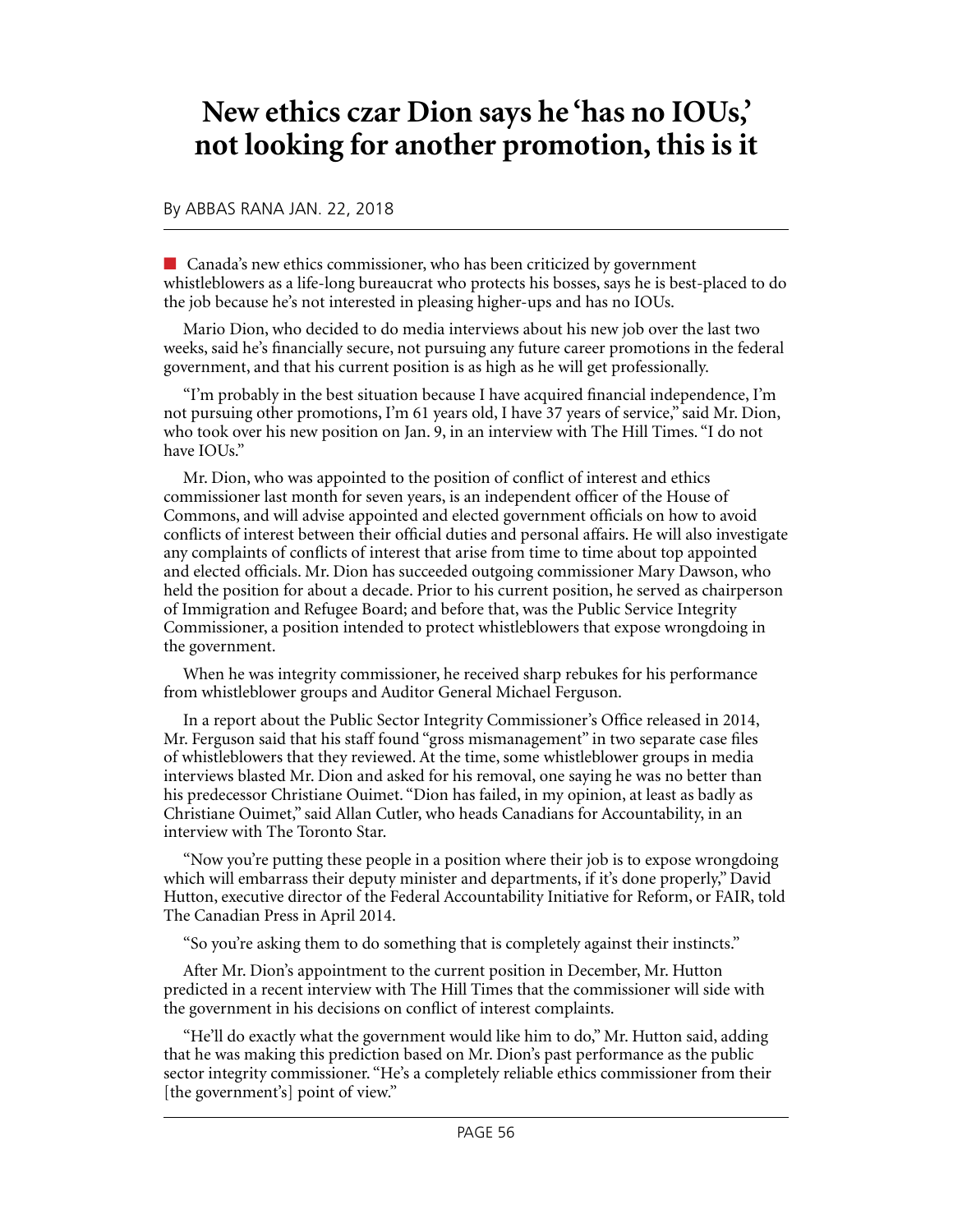But Mr. Dion told The Hill Times that his record will speak for itself, and he will perform his duties fearlessly.

"I do not fear what will happen and I'm not trying to get a higher promotion," said Mr. Dion. "It's about as high as I will get in any event."

Mr. Dion said, last week, he applied for the job online in August out of his own volition, and no one had asked him to do so. He said that to the best of his knowledge, the Prime Minister's Office had completely stayed out of the selection process, and did not know how many candidates had applied for this position.

In May, Prime Minister Justin Trudeau (Papineau, Que.) announced that he would recuse himself from appointing the new ethics commissioner. The reason was that Ms. Dawson was investigating Mr. Trudeau for his Christmas vacation in 2016 at the Aga Khan's private island in the Bahamas. In his place, Mr. Trudeau asked Government House Leader Bardish Chagger (Waterloo, Ont.) to oversee the process.

In November, the Prime Minister's Office announced that Mr. Trudeau, and four senior officials—chief of staff Katie Telford, principal secretary Gerald Butts, senior adviser and lawyer Mathieu Bouchard, and director of issues management Ryan Dunn—had recused themselves from the ethics commissioner's recruitment process. The senior staffers recused themselves because they were helping Mr. Trudeau deal with the investigation.

Last month, Ms. Dawson released her report, after a year-long investigation, finding Mr. Trudeau in contravention of the Conflict of Interest Act when he vacationed at the Aga Khan's home on Bell Island.

Mr. Dion told The Hill Times that for his new job, he was interviewed by two senior PCO officials, the comptroller general of Canada, the chief of staff to the president of the Treasury Board, and the chief of staff to the government House leader. He said there was only one interview, which lasted for about an hour. As part of the selection process, he underwent a psychometric test, and an English proficiency test, as he had misplaced the document that proved he had been granted an exemption from the language proficiency test in 1985.

On Dec. 12, Mr. Dion appeared before the House Access to Information, Privacy, and Ethics Committee to answer questions from the committee members. Following the committee appearance, his appointment was approved by a vote in the House before the Parliament adjourned for the Christmas break.

As ethics commissioner, Mr. Dion will investigate any complaints that the most powerful government officials have potentially breached federal conflict of interest rules. One of the most high-profile cases that he has inherited from Mary Dawson is an examination of whether Finance Minister Bill Morneau (Toronto Centre, Ont.) was in a conflict of interest when he introduced Bill C-27, the pension bill, in Nov. 2016, while he still owned shares in his family-owned human resources and pension management company, Morneau Shepell. Prior to the 2015 election, Mr. Morneau had worked as the company's CEO.

Before leaving her job, Ms. Dawson cleared Mr. Morneau of another investigation in which the finance minister was accused of getting a financial benefit based on the insider information, when he sold shares in Morneau Shepell after becoming a cabinet minister in 2015. The Conservatives had requested Ms. Dawson to look into the timing of the transaction of sale of shares, and whether Mr. Morneau and his father had benefited financially.

Mr. Dion told The Hill Times last week that in his first week in the new job, he received briefings from his officials about Mr. Morneau's case and had given the green light to continue the investigation. He said the investigation would start exactly where Ms. Dawson had left off. Mr. Dion said that he's hoping to file his report by the end of spring. The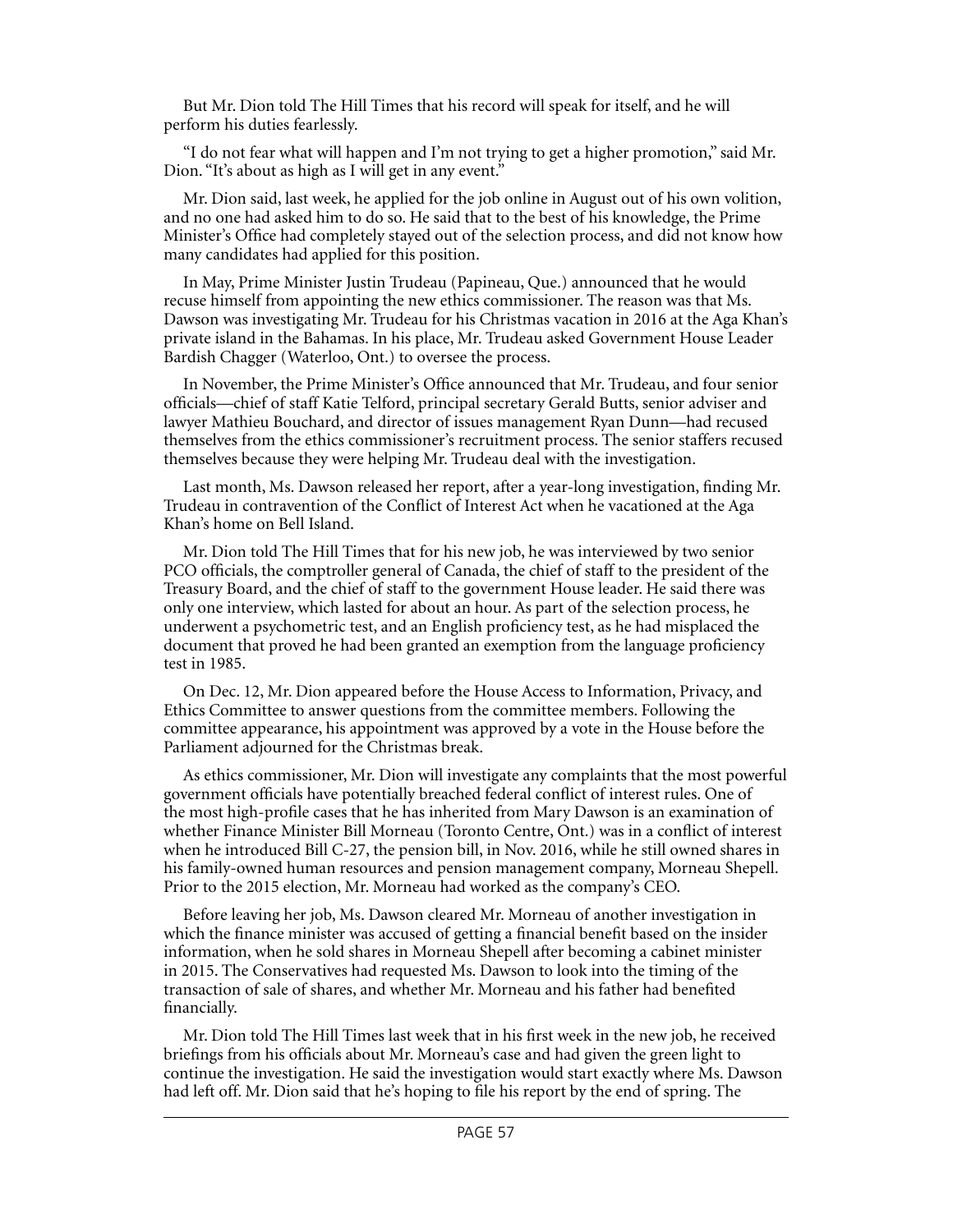House is supposed to rise for the summer recess on June 22, and the last day of spring is June 21. If all parties agree, the House could rise sooner than June 22. Mr. Dion said in the interview that he was aware of the House schedule, but that was not a factor in when the report will be issued.

"I'm quite confident that by the end of this spring this should be completed," said Mr. Dion, adding that the timing of the release of the final report depended on a number of factors, including availability of people involved for interviews, and whether Mr. Morneau was guilty of a conflict of interest or not.

Mr. Dion said that in his first two weeks in office, he had done about 10 media interviews with English and French newspapers, radio and TV networks, as he thinks media is an important player in any democratic system. He said that it was mainly his idea to do all those interviews, and his communications staff didn't "oppose this idea." Mr. Dion said that he follows news closely, and will make himself and his office available for information whenever journalists have questions.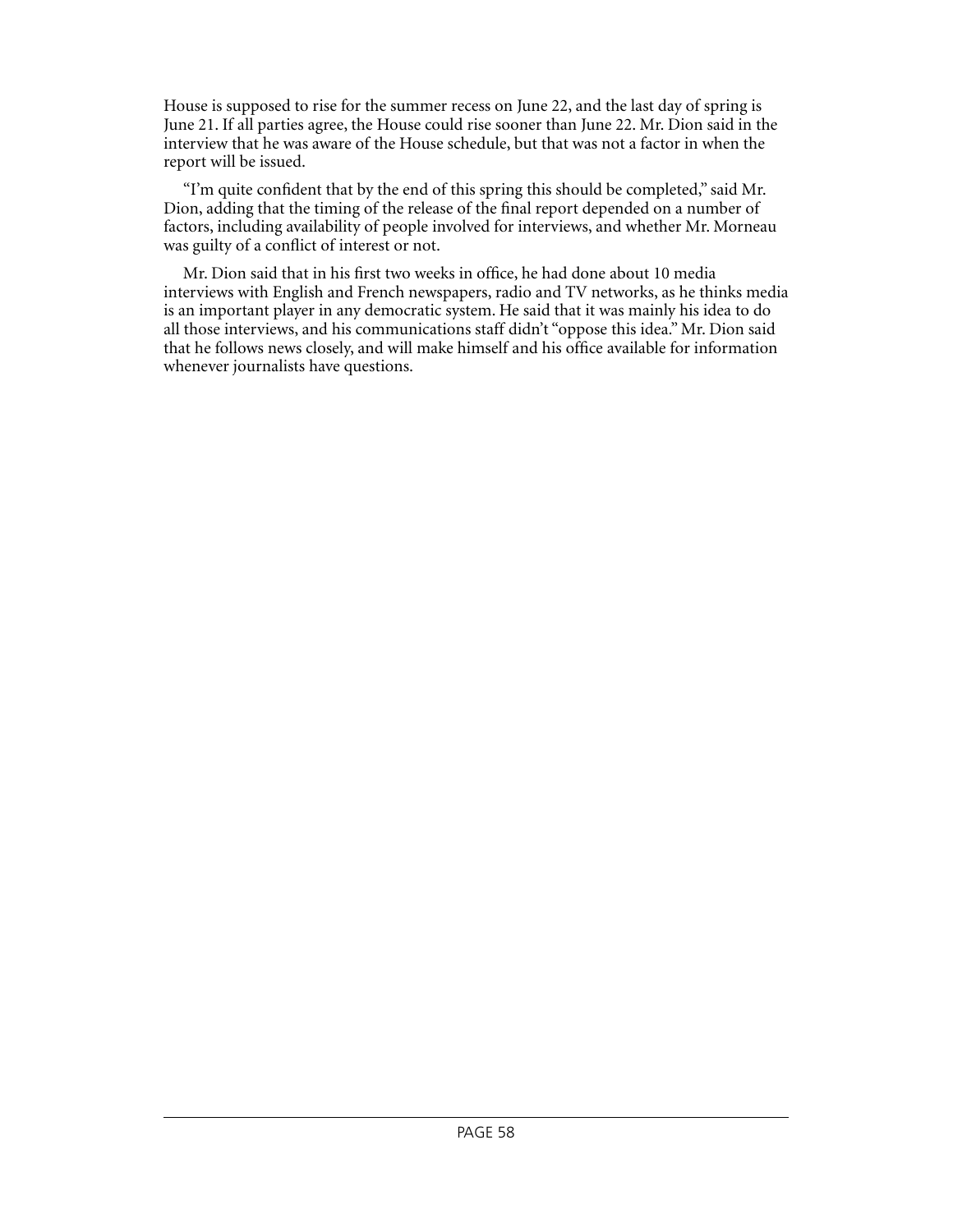# **Trudeau's holiday retreat renews attention on how conflict-of-interest rules define 'friend'**

NEWS | BEATRICE PAEZ PUBLISHED: TUESDAY, 01/09/2018 3:04 PM EST

■ Prime Minister Justin Trudeau's rule-breaking retreat to the Aga Khan's island has cast focus on the delicate dance that lobbyists have to play when interacting with elected officials they have ties with.

For such a tight-knit community, affectionately known as the "Ottawa bubble," personal and professional ties run deep. In the eyes of the law, the lines determining who might be considered a friend and not are not always easy to draw.

Trudeau's defence that he and the Aga Khan are friends, and that it was acceptable for him to take the spiritual leader up on his offer, failed to meet the ethics commissioner's understanding of what qualifies as a friendship. (Mary Dawson stepped down from her role on Monday; Mario Dion has assumed her post as of Tuesday.)

For years, lobbyists have been wrestling with the question of what constitutes a friend and consulting with regulators across the country, said John Capobianco, president of the Public Affairs Association of Canada and senior vice-president at FleishmanHillard, in a phone interview.

"Is a friend somebody who you have a day-to-day relationship with? Is a friend somebody who you talk to on a regular basis?" Capobianco said. "There are those issues that we deem to be vague in meaning."

His advice to members? Consider the optics. If there's a risk of creating a sense of obligation when you extend a gift to a public office holder (POH) who one might consider a friend, don't lobby that person.

Under the Conflict of Interest Act, public office holders are allowed to, depending on the factors at play, accept gifts from friends.

"If you can expect to lobby a POH while carrying out your duties as someone who's registered on a specific file, you're also not supposed to place [him or her] in a real or perceived conflict of interest," said Rob LeForte, director of government relations and campaigns at Impact Public Affairs, citing a rule in the Lobbyists' Code of Conduct.

He noted that those who have worked alongside POHs in the past, "would be able to make a better case that they're friends."

But, for the most part, lobbyists say that the ethics commissioner's ruling won't have much of an impact on them, though it serves as a reminder to be wary of offering gifts of any kind -- even when meeting with people they have a long-standing relationship with.

"I have people I have worked with for a number of years in government," said Jackie Choquette, vice-president at Hill + Knowlton Strategies, in a phone interview. "I have friends I can't even buy coffee for. I think those are the expectations Canadians have."

A former MP, Joe Jordan, now a senior associate at Bluesky Strategy, notes that his experience as both a lobbyist and elected official makes him an "interesting case study," saying that, while he has developed bonds with former colleagues still in office, he's conscious of handling those interactions.

"I tend to say, 'Let's meet for coffee,' as opposed to lunch — that eliminates the problem," Jordan said, noting that when he meets with friends, they'll take turns covering the cost of a coffee. "You're not going to get in trouble for a \$1.25 coffee."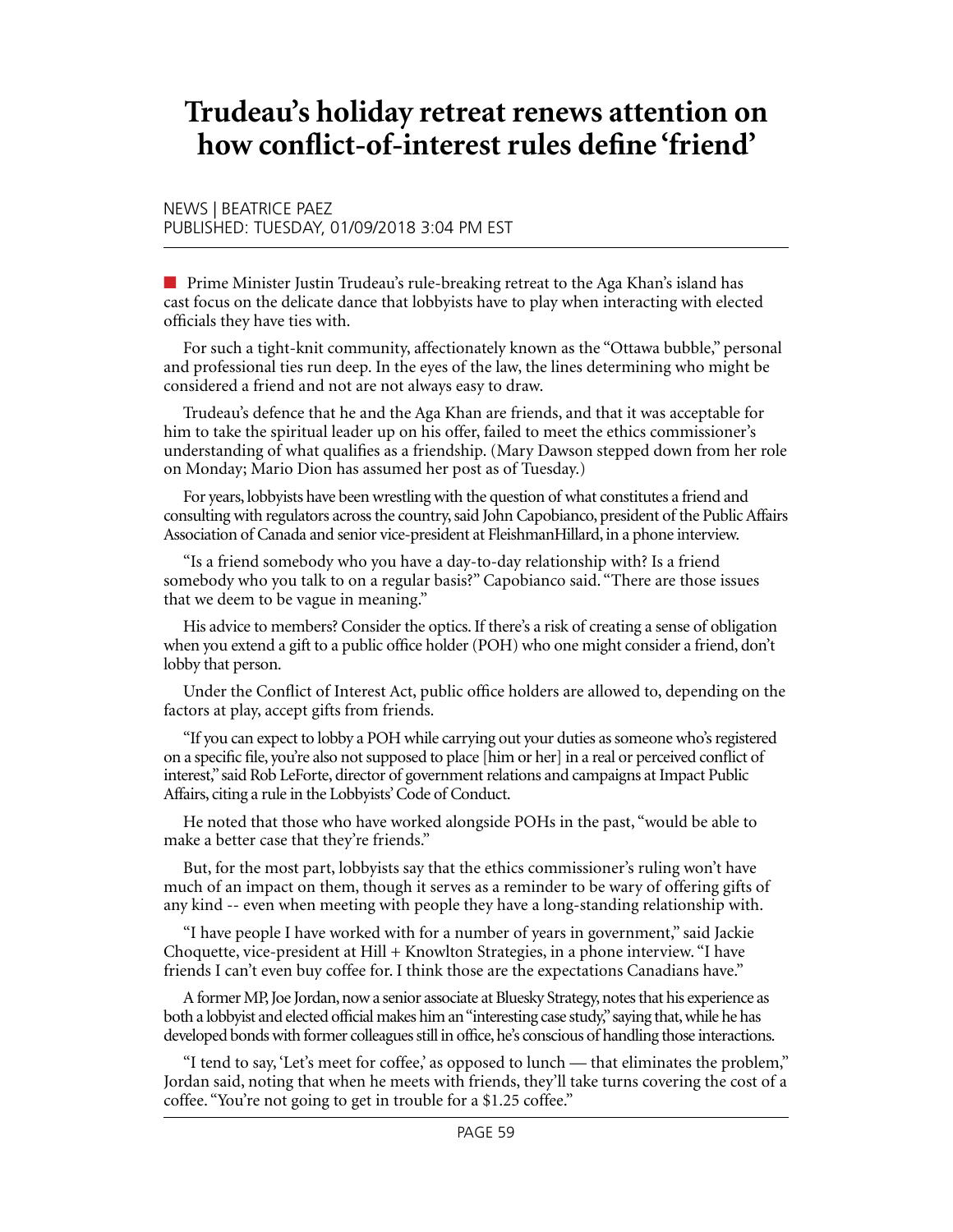In the aftermath of the report, LeForte said, POHs are also going to be more careful about accepting things. "It's probably going to sharpen awareness [of the rules] on the Hill," he added.

### **Culture shift**

Gone are the days when, apart from cocktail circuits and the occasional luncheon over a lecture, lobbyists would wine and dine government officials while talking shop.

The tradition of offering swag bags, pricey tickets to sporting events, invitations to premiere gala events to those in power ground to a halt following a series of developments, among them a report that found a senior Tory staffer — Michael Bonner — broke ethics rules when he accepted gala and reception tickets from associations that had been meeting with him.

When that ruling was released, in 2015, that had the effect of taking the option of inviting MPs and their staffers to sit-down dinners off the table, lobbyists say.

"Nowadays, most lobbyists, if they do have a meeting outside an office or outside Parliament and it involves a meal, we usually would split the bill 50-50," Capobianco said. "The whole idea of gifts and offering gifts, that paradigm has shifted a long time ago."

Jordan echoed that assertion: "There aren't hockey tickets flying around like five, six years ago. [Dawson's] decision reinforces what was already in the works in terms of how people were conducting business."

#### **Terms of Endearment**

The Conflict of Interest Act itself is silent on defining the word friend, but over the years, Dawson has elaborated on how it might apply in conflict-of-interest cases.

In guidance addressed to POHs in 2011, Dawson suggested that context matters in determining whether a gift extended by a friend might pose a conflict.

"If a friend is offering a gift in a context not normally associated with gift-giving and the friend is also doing or likely to do business directly or indirectly with the public service entity of the public office holder, then the gift should not be accepted," she wrote.

Dawson's assessment of Trudeau's dealings with the Aga Khan ultimately found it "unlikely" that, had the spiritual leader not been involved in official interactions with the Canadian government, "invitations would have been given" to Trudeau or his family to spend time on the island. In other words, according to Dawson, Trudeau's elevated stature as prime minister made it more likely that the Aga Khan would extend such a gesture.

In making his case that a family friendship exists, Trudeau asserted that he calls the dignitary "Uncle K," a term of endearment. He also cited the [2013 Paradis Report](http://ciec-ccie.parl.gc.ca/Documents/English/Public%20Reports/Inquiry%20Reports/The%20Paradis%20Report%20-%203.pdf), which contemplated the issue of friendship in a case involving the former international development minister.

In that report, Dawson ruled that Christian Paradis and Ghislain Dionne, an associate of his father's, were friends, given that his father and Dionne had worked at the same firm for years.

The difference in that case, Dawson noted in her report on Trudeau, was that the families had also "socialized together for almost a decade." Save for the Aga Khan attending his father's funeral, in Trudeau's case, Dawson found that there was a 30-year stretch of no interactions between the prime minister and the spiritual leader.

Still, frequency of interactions alone don't qualify as grounds for friendship, Dawson said in her 2011 guidance. She noted that, while there's no official definition of "friend" under the act, the office has interpreted that to "mean a person with whom one has some history of mutual personal regard beyond simple association."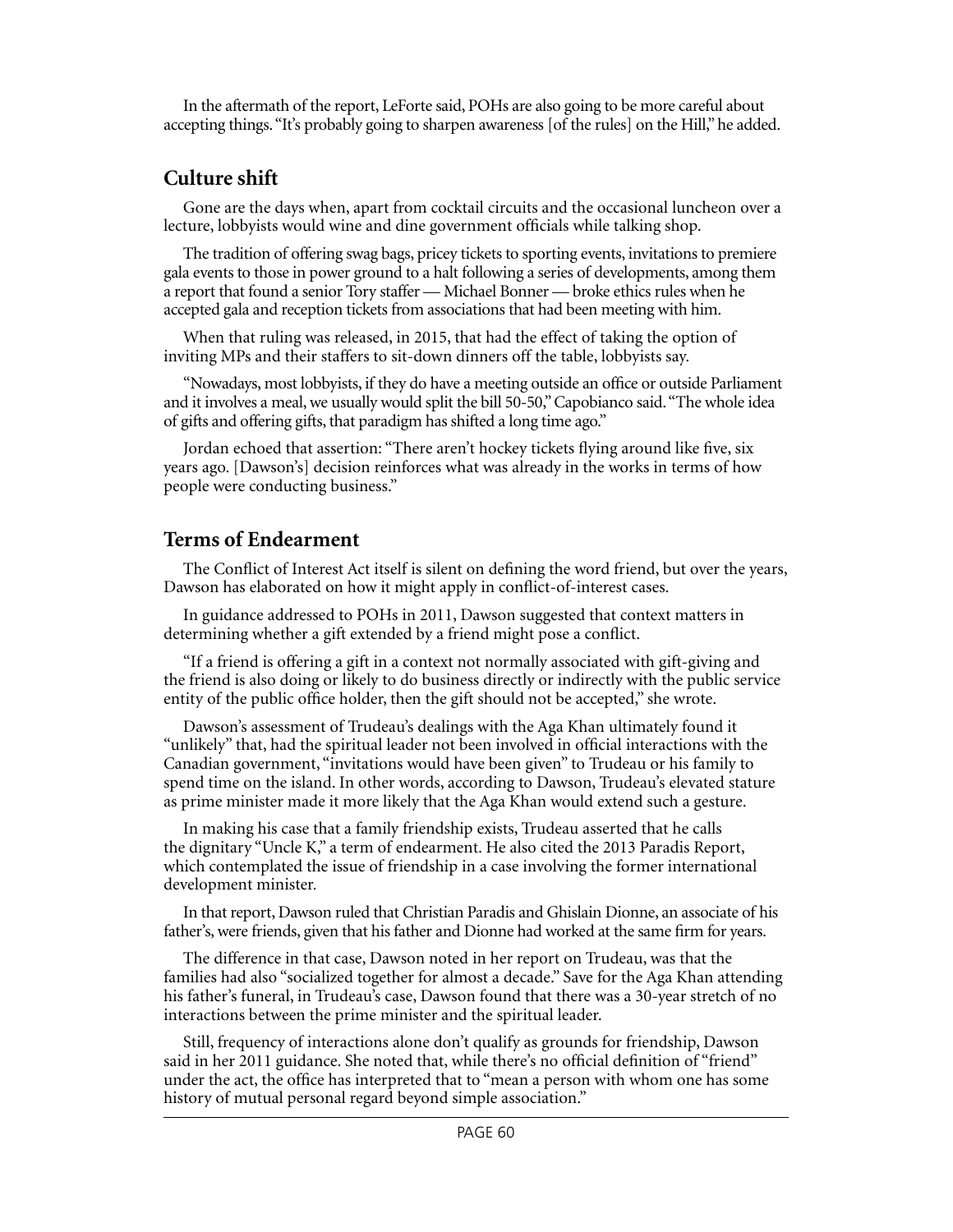# **Committee to explore removing 'friend' exception from ethics rules**

#### NEWS | BEATRICE PAEZ PUBLISHED: WEDNESDAY, 01/10/2018 1:58 PM EST

**n** Former ethics commissioner Mary Dawson said that removing the exemption that allows, depending on the circumstances, government officials to accept gifts from friends would clear up confusion around who might qualify as a friend.

"I'm not so sure it's very helpful to have the exception in the act," Dawson said during a two-hour appearance before the House ethics committee on Wednesday, two days after retiring as ethics czar.

The Conflict of Interest Act and the members' code of conduct that reporting public office holders are bound by take a different stance on the issue, with the code limiting the acceptance of gifts to those that family members offer.

Scrapping the friend exception was not among the some 75 recommendations that Dawson proposed in the last review of the act. The issue was raised following Dawson's report, released in December, which found that Prime Minister Justin Trudeau broke four provisions in the act when he took the Aga Khan up on his invitation to spend time on his private island.

Even if Trudeau and the Aga Khan were considered friends, Dawson said, the vacation would still have been problematic — and in violation of the act — because the spiritual leader still had business dealings with the government.

Although the former ethics commissioner said she reserves judgment on scenarios, she also said that had the prime minister cleared the trip with her office beforehand, the facts and circumstances would probably have led her to advise Trudeau against taking the vacation.

The committee has committed to undertake a review of the act and is expected to contemplate getting rid of the friend exception.

Peter Kent, the Conservative ethics critic, told reporters that the commissioner has made "strong arguments" for why the exception should be removed, but more views need to be heard before he takes a stance.

Liberal MP Michel Picard raised concerns about the impact that eliminating the exemption might have. "Now when we meet with a friend, as soon as something is mentioned about our work, [will] we have to say, 'I will have to bill you because that exceeds the boundaries of our friendship'?" he said.

Dawson, responding to that comment, said that there's always a "balance" — that may not be immediately apparent — that public officials have to consider when interacting with friends who also do business with the government.

When asked if it's possible for government officials to temporarily take off their political "hat," even when dealing with friends, Dawson said they should be "careful" in situations when one is in a position to advance a friend's interest.

The former watchdog has released past reports and a guideline that tackle the issue of friendship, but the act itself has not defined the word "friend."

"I don't think you can ever define it," she said. "The problem is it means very different things."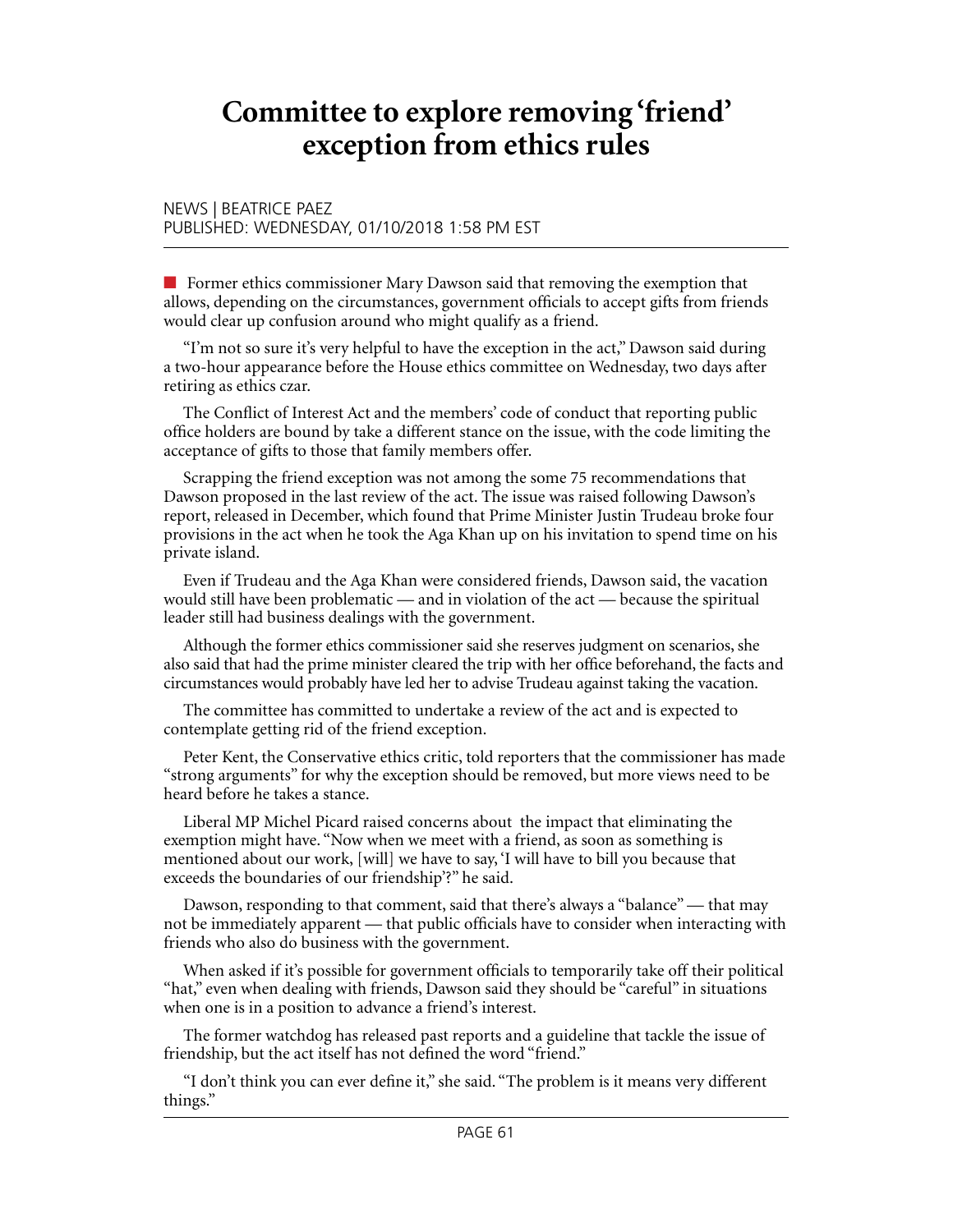In the report, the former ethics czar also ruled that Trudeau violated the act in failing to recuse himself form bilateral meetings with the Aga Khan on his foundation's petitions to the government to avoid a conflict of interest.

Dawson found that there was no evidence that Trudeau had used his power to further the Aga Khan's interests — securing a \$15-million grant that had been approved under the previous administration — but that, nonetheless, there were two occasions in which he had a "duty" to recuse.

The Aga Khan Foundation Canada is registered to lobby the government, including the Prime Minister's Office, though the Aga Khan himself is not considered a registered lobbyist.

Asked by several committee members if she thinks more stringent penalties — such as fines applying to other breaches — should be included in the act, Dawson said that the "publicity" from the report and the "test of re-election" are "sufficient to encourage compliance."

In light of the former watchdog's testimony on Wednesday, committee members also revisited a motion to have the prime minister answers questions about Dawson's report . A similar motion was quashed in a 6-3 vote on Tuesday.

The Liberal-majority committee struck down Wednesday's motion, with Grits arguing that the substance and intention behind the request was the same. The Liberals have argued that town halls and Question Period are the best forum to field questions about the Bahamas trip.

Speaking in favour of the motion, Nathan Cullen, NDP ethics critic, said that Trudeau's appearance before committee is warranted because "outstanding" questions remain.

"The prime minister admitted it was a mistake, but we don't know the specific steps his office has taken," Cullen said. "We want his firm commitment that he will fix these loopholes and these problems within our ethics code, so that future cabinet ministers cannot attempt to exploit the same loopholes."

In a press conference in December, following the release of the report, Trudeau promised to clear all vacations with the ethics commissioner's office in the future.

At a town hall event in Nova Scotia on Tuesday, the prime minister reiterated that pledge, saying that, "Every single one of my vacations will be cleared in advance with the ethics commissioner because this is really, really important to me, to highlight that we follow the rules."

Trudeau is currently on a cross-country tour; his latest stop was a gathering in Hamilton, Ont., at McMaster University.

It's not the first time that a reform to the act that would eliminate the "friend" clause has been proposed. In 2013, under the Conservative government, Liberal Sen. Joseph Day testified before the Senate to push for scrapping the exemption, which he perceived to be a "gaping hole" in the legislation.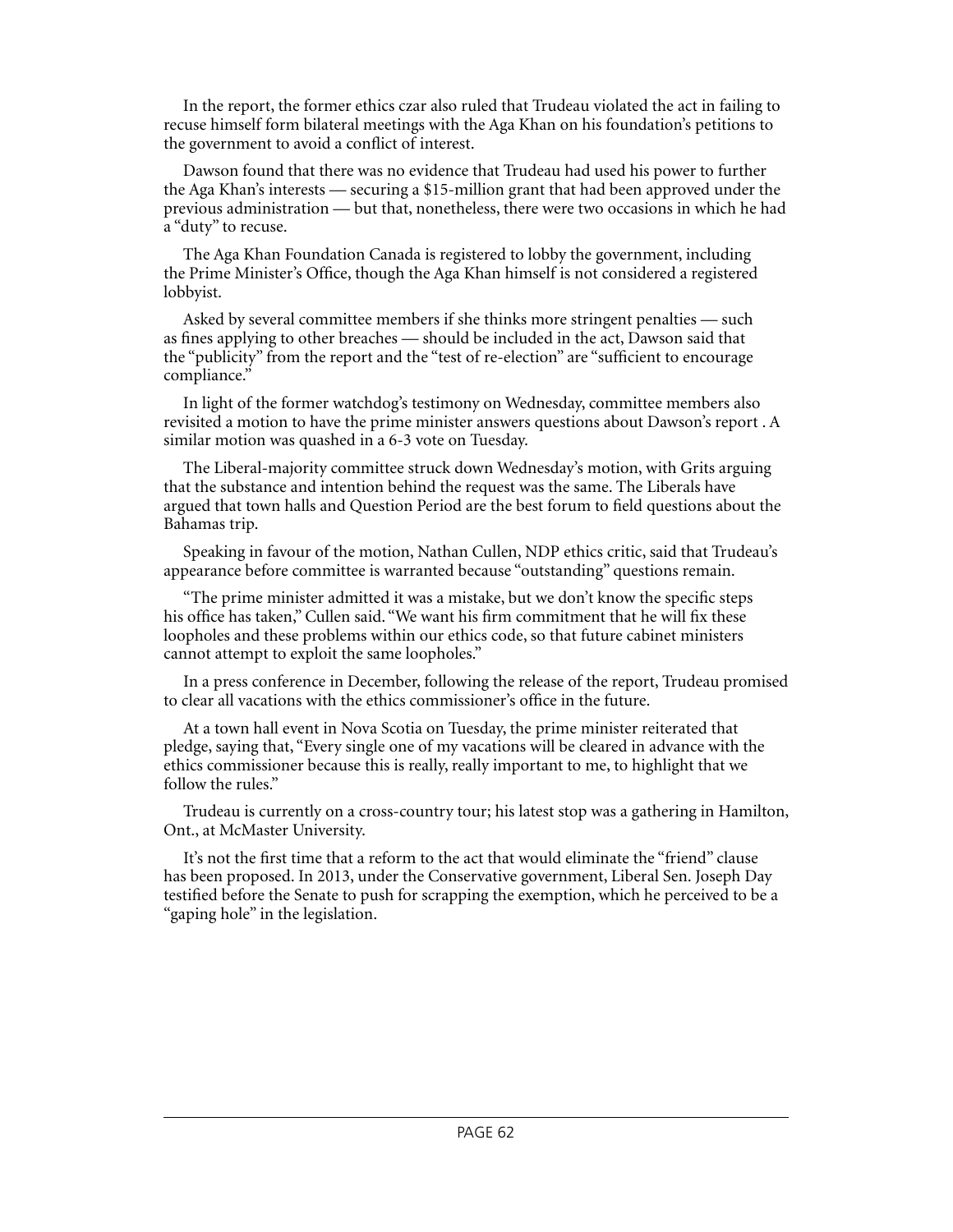# **Trudeau won't appear before ethics committee to testify on Bahamas trip**

NEWS | TESSIE SANCI PUBLISHED: TUESDAY, 01/09/2018 6:38 PM EST

 $\blacksquare$  The Liberal-dominated ethics committee defeated a motion on Tuesday to compel Justin Trudeau to answer the opposition's questions about his vacations on the Aga Khan's Bahamas island, which were found to have violated ethics rules.

"The opposition will have every opportunity to ask questions in Question Period when the House resumes," said Nathaniel Erskine-Smith, vice-chair of the committee and a Liberal MP, in defending his "no" vote.

Questions still remain over what went into Trudeau's decision to accept the trip and why he opted not to recuse himself from discussions involving government business with the Aga Khan, said NDP ethics critic Nathan Cullen.

"I have asked questions about this issue in that forum. My 30-second question was not given...a 30-second answer," Cullen said.

The last-minute meeting debating this motion follows a request from Peter Kent, the Conservatives' ethics critic, to Bob Zimmer, the Conservative chairman of the committee.

The request follows the late December release of former ethics commissioner Mary Dawson's [report](http://www.lobbymonitor.ca/2017/12/20/trudeau-broke-ethics-rules-in-accepting-holiday-trip-to-aga-khans-retreat/15975) on Trudeau's vacations in 2014 and 2016 to the Aga Khan's island. Dawson, whose term ended on Jan. 8, found that the prime minister broke several ethics rules when he accepted the vacation to the spiritual leader's property, which included complimentary use of the Aga Khan's home and personal helicopter.

Kent argued that a committee meeting is the right forum for the prime minister to answer questions.

"This is a calm and respectful setting to discuss the commissioner's findings," Kent said. "There is no heckling, questions are respectfully answered and questions can be [asked] within a relaxed period of an hour or two."

In an [interview](http://www.cbc.ca/news/politics/ethics-committee-trudeau-aga-khan-1.4478903) with CBC Radio on Tuesday morning, Trudeau declined to respond to whether he would appear before committee if the request was passed.

"I think keeping politics and partisan attacks to the side on this is what Canadians want," he said, adding that town halls would provide a venue for Canadians to ask questions about the issue.

In Tuesday's committee meeting, both Cullen and Kent took issue with Trudeau's press conference in December, during which he responded to Dawon's report. Opposition MPs noted that Trudeau disagreed with the former commissioner's findings that the Aga Khan cannot be considered a friend under the Conflict of Interest Act. In some circumstances, gifts from friends are allowed under the act.

Kent and Cullen also discussed their intention to question the prime minister on his decision to attend meetings with the Aga Khan following his vacations.

With the exception of commercial flights, Cullen said, citing the report's findings, Trudeau returned from a trip that was "essentially paid for" by the Aga Khan, and did not recuse himself from meetings that affected the Aga Khan Foundation Canada.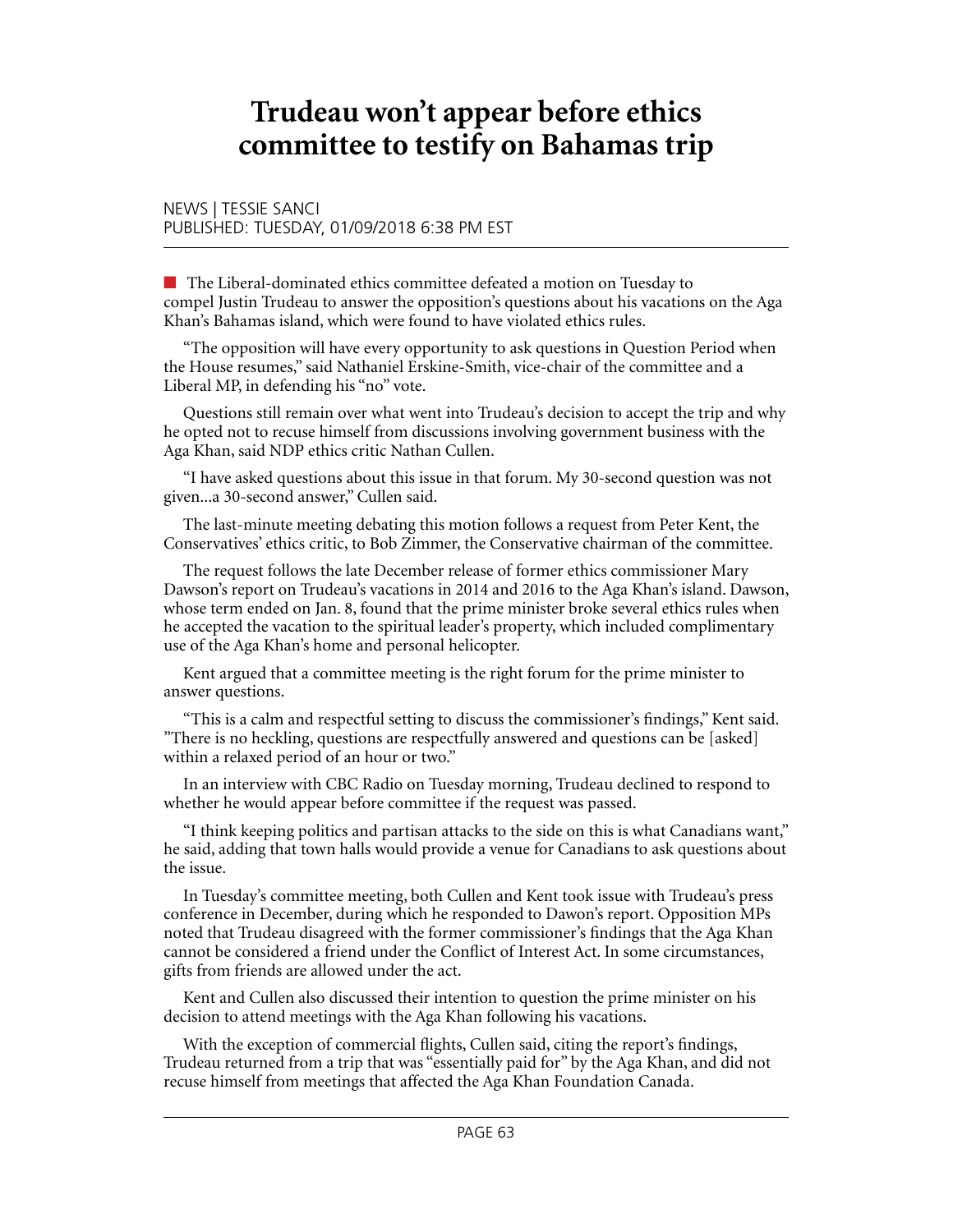Questions regarding those meetings remain unanswered, he added.

Erskine-Smith said that the committee should be more focused on discussing possible reforms to the act. "I look forward to having the ethics commissioner before us tomorrow and asking her questions about her 2013 recommendations [during the last review of the act] and possible reforms of the act," he said. "I think it's about that substantive work and not relitigating issues that we're likely to see in Question Period."

Although the Aga Khan's foundation is registered to lobby the Prime Minister's Office, and has received government funding, the spiritual leader is not considered a lobbyist. The Office of the Commissioner of Lobbying's determined that the Aga Khan isn't subject to lobbying rules because he isn't paid for his petitions to the government.

Dawson's term in office ended on Monday, but she is due to appear before the committee on Wednesday to discuss possible reforms to ethics rules.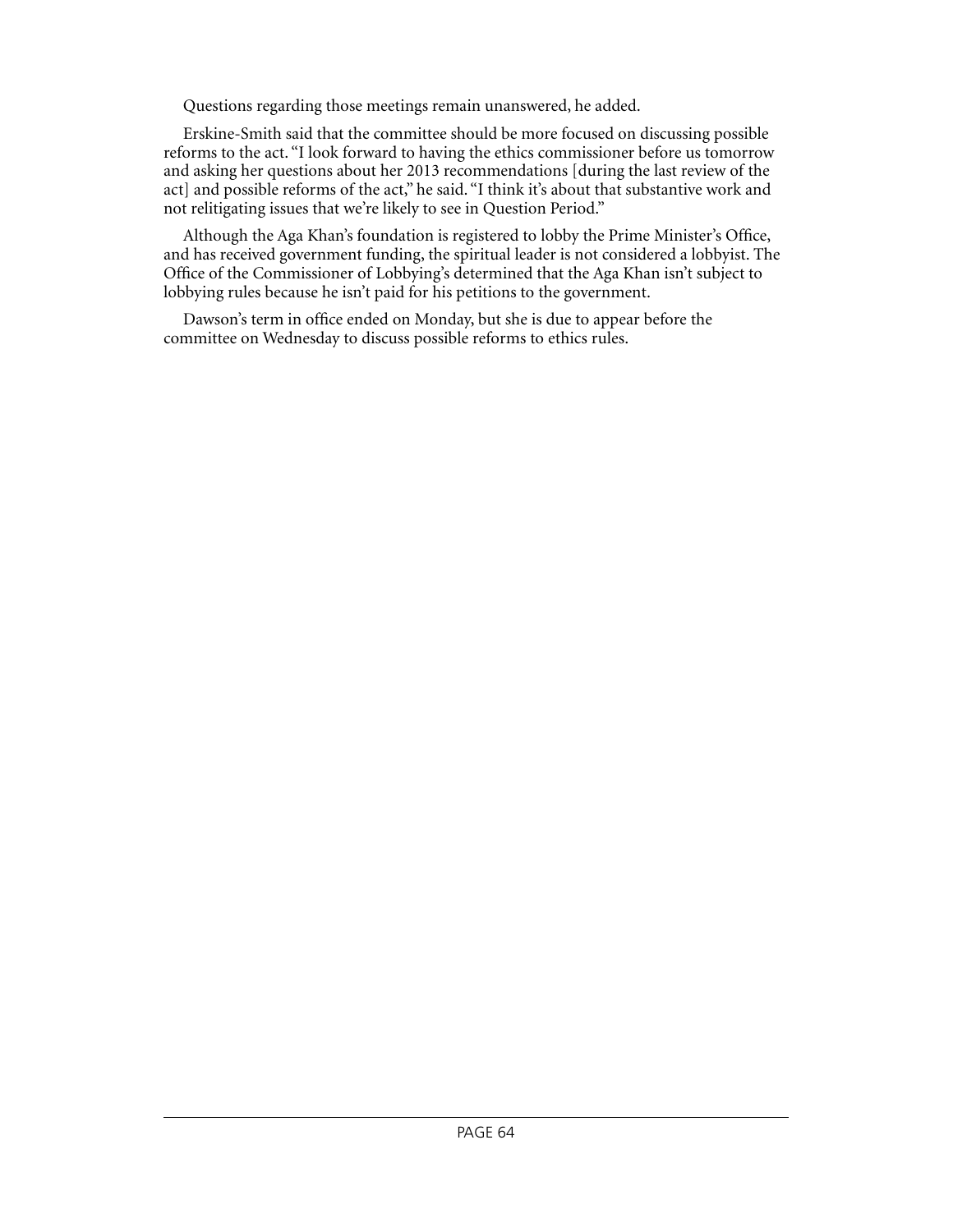# **Lobbying commissioner's office to move forward with Aga Khan probe: Democracy Watch**

NEWS | TESSIE SANCI PUBLISHED: WEDNESDAY, 01/03/2018 5:06 PM EST

 $\blacksquare$  An ethics group says that the lobbying commissioner's office will undergo a review into whether the Aga Khan broke certain lobbying rules related to the prime minister's complimentary use of the spiritual leader's private island.

Duff Conacher, co-founder of Democracy Watch, recently requested that the Office of the Commissioner of Lobbying (OCL) investigate whether the Aga Khan contravened the Lobbyists' Code of Conduct when he allowed Prime Minister Justin Trudeau and his family to use the Aga Khan's private helicopter and island home in 2014 and 2016. On the latter occasion, Liberal MP Seamus O'Regan was also present.

Conacher told The Lobby Monitor in a phone interview on Wednesday that the OCL will undergo an administrative review of the matter. (Administrative reviews are factfinding missions that may or may not lead to a formal investigation.)

The OCL would not confirm this. "The Commissioner is unable to discuss investigation activities or to confirm whether they are occurring, will be occurring or have occurred," reads an email statement from the OCL to The Lobby Monitor on Wednesday.

The Aga Khan Foundation Canada, a charitable anti-poverty organization, was registered to lobby the Prime Minister's Office and the House of Commons at the time that both incidents took place. The Aga Khan is a member of the board of directors for the foundation, according to the organization's website.

The OCL received a previous complaint about this matter in September 2017, according to [aCBC report.](http://www.cbc.ca/news/politics/trudeau-agakhan-bahamas-lobbying-1.4461548) At the time, Karen Shepherd, then the lobbying commissioner, determined that because the Aga Khan is not paid to lobby for his foundation, federal lobbying rules don't apply to him.

However, Conacher argued that the spiritual leader's affiliation with the foundation should warrant a review of his actions.

Conacher addressed a letter to the commissioner on Dec. 20, saying that it should be the OCL's position "that anyone working for or associated with a company that is registered to lobby a public office holder who gives to or does anything for that office holder...that is more than an average voter does (e.g. an average voter may post a sign on their lawn, or make a donation or vote) puts that office holder in an apparent conflict of interest (and possibly a real conflict of interest depending on the significance of what they give or do)."

He said that his organization believes the Aga Khan contravened Rule 6, which says that a lobbyist shall not undertake any action that would place a public office holder (POH) in a real or apparent conflict of interest, and Rule 10, that states that lobbyists shall not provide gifts or favours to a POH that they are lobbying or will lobby.

Conacher also requested that neither Shepherd, whose term ended on Dec. 29, nor Nancy Bélanger, the incoming commissioner, be involved in the investigation, should it go forward.

Shepherd's six-month contract extension in June 2016 "causes at least the appearance of a conflict of interest for you," Conacher wrote.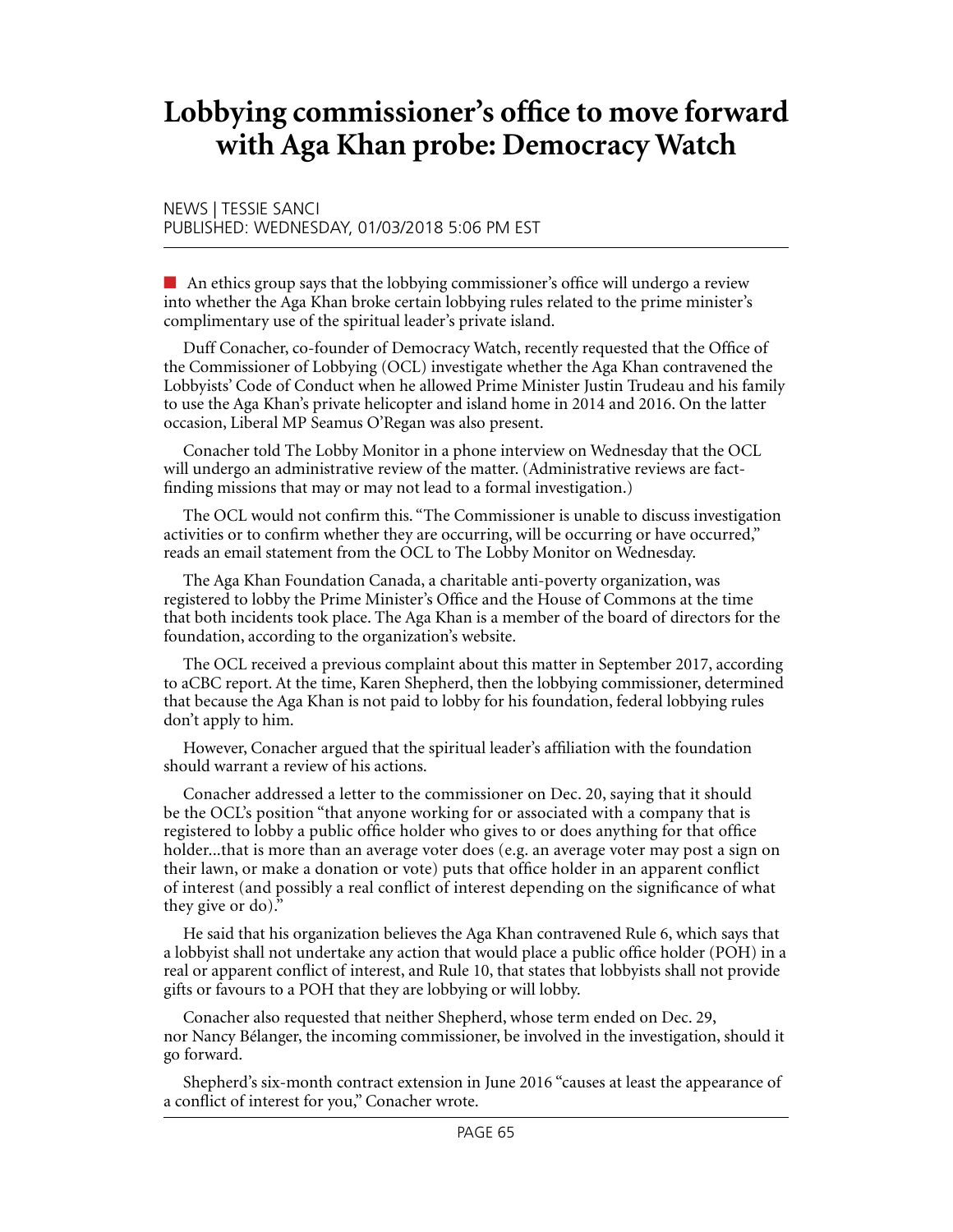Conacher also argued that Bélanger's appointment to the lobbying commissioner position occurred through a "secretive, PMO-controlled process" and therefore she should refer the investigation to "someone who is fully independent of the Commissioner, the Cabinet and all federal political parties."

His request for an investigation follows the release of Ethics Commissioner Mary Dawson'[sreport](http://www.lobbymonitor.ca/2017/12/20/trudeau-broke-ethics-rules-in-accepting-holiday-trip-to-aga-khans-retreat/15975)) on Dec. 20, which found Prime Minister Trudeau contravened provisions in the Conflict of Interest Act when he vacationed on the Aga Khan's private island.

Among the violations, Dawson found that Trudeau should not have accepted the offer of travel from the Aga Khan, and that Trudeau "failed to meet the general duty" in not arranging his "private affairs" to avoid being placed in a conflict of interest.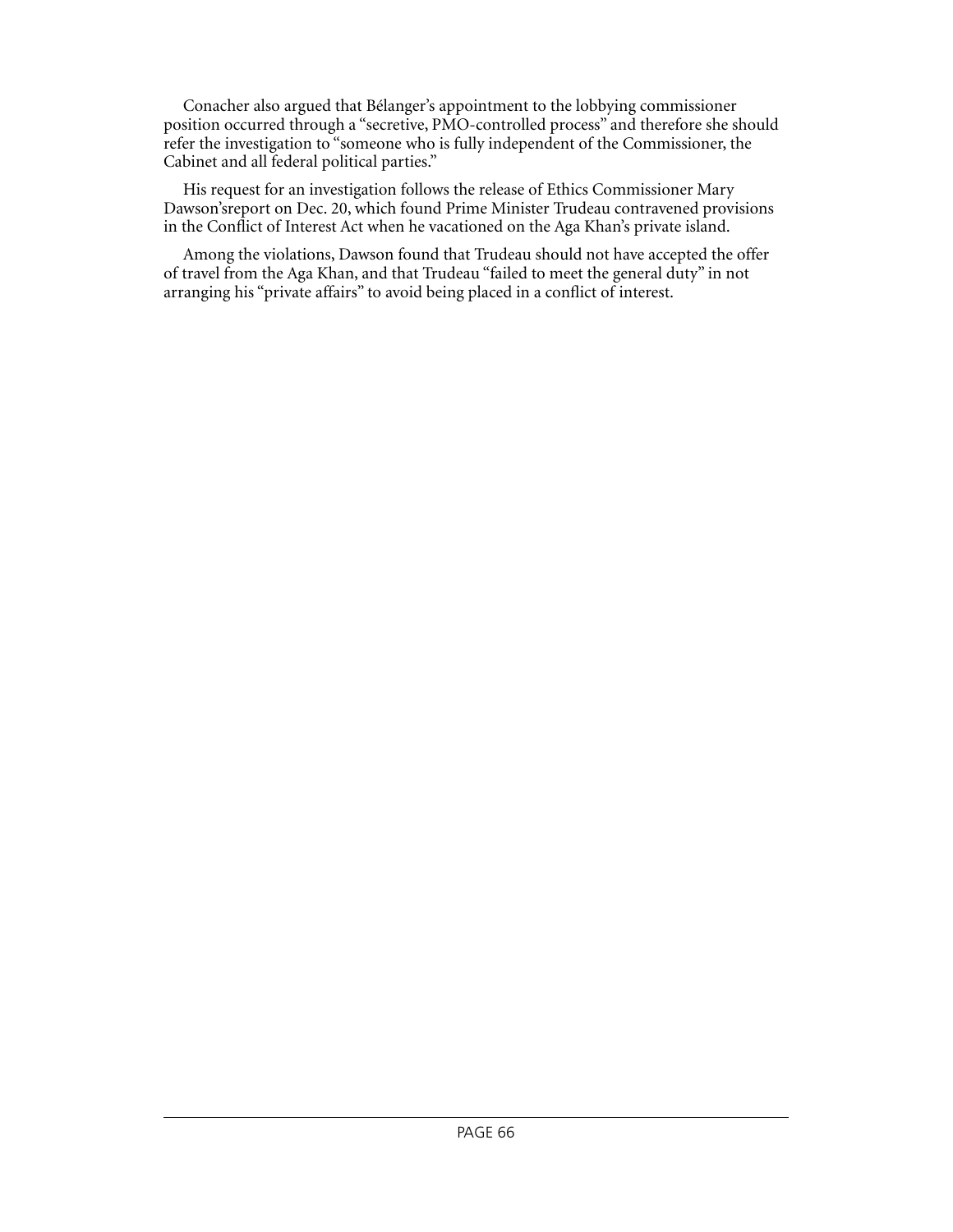# **Trudeau broke ethics rules in accepting holiday trip to Aga Khan's retreat, says watchdog**

#### NEWS | BEATRICE PAEZ PUBLISHED: WEDNESDAY, 12/20/2017 12:55 PM EST

n Prime Minister Justin Trudeau broke four provisions in the Conflict of Interest Act when he vacationed in the Aga Khan's retreat in the Bahamas last Christmas, the ethics watchdog[ruled](http://ciec-ccie.parl.gc.ca/Documents/English/Public%20Reports/Examination%20Reports/The%20Trudeau%20Report.pdf) on Wednesday.

"When Mr. Trudeau, as Prime Minister, accepted the gifts of hospitality from the Aga Khan and the use of his private island in March and December 2016, there were ongoing official dealings with the Aga Khan, and the Aga Khan Foundation Canada was registered to lobby his office," said Mary Dawson, outgoing ethics commissioner, in a statement. "Therefore, the vacations accepted by Mr. Trudeau or his family could reasonably be seen to have been given to influence Mr. Trudeau in his capacity as Prime Minister."

Addressing the media in the wake of the report, Trudeau apologized for not taking the necessary steps to avoid a conflict of interest. "I should have taken precautions and cleared my family vacation in dealings with the Aga Khan in advance. I'm sorry I didn't, and in the future I will be clearing all my family vacations with the commissioner's office," he told reporters. "I take full responsibility for this. As an office, we will be doing things differently."

At the time of Trudeau's visit to Bell Island, where his family and friends stayed from Dec. 26, 2016, to Jan. 4, 2017, the Aga Khan Foundation was registered to lobby his office.

In defending the trip when news first broke alleging that he was in a conflict of interest, Trudeau said that the Aga Khan had been a longtime family friend.

In her report, however, Dawson disputed this. She noted that while the prime minister's father and the Aga Khan had a decades-long friendship, Trudeau himself had not had any "personal or private interactions" in the last 30 years, save for his father's funeral in 2000.

"I have always believed him to be a family friend," Trudeau said Wednesday, responding to Dawson's assessment of their friendship. "It was an opportunity to visit a friend, to have some family time."

In addition to the holiday visit, Dawson's report disclosed two other trips—one in December 2014, another in March 2016—the Trudeaus took.

Dawson's ruling has some implications for the lobbying community. It renews expectations that lobbyists weigh the optics involved in gift giving. Lobbyists already have to tread carefully in ensuring that they don't provide a public office holder a gift or favour to that could be perceived to carry a sense of obligation.

Two separate complaints alleging that Trudeau violated conflict-of-interest rules were lodged in January. Conservative Leader Andrew Scheer, then running to lead the Official Opposition, and Tory MP Blaine Calkins urged Dawson to open a probe, with Calkins citing section 11 of the act, which prohibits a public office holder — and, by extension, family members — from "accepting any gift or other advantage" that might influence the official.

Dawson's findings provide fresh ammunition for opposition parties, which have doggedly called the Trudeau administration out for alleged ethical lapses. In a tweet on Wednesday,[Scheer](https://twitter.com/AndrewScheer) criticized Trudeau's handling of the controversy, saying, "Throughout this process, Trudeau has not acted like someone who accepts he has made a mistake. It seems he believes the rules do not apply to people like him."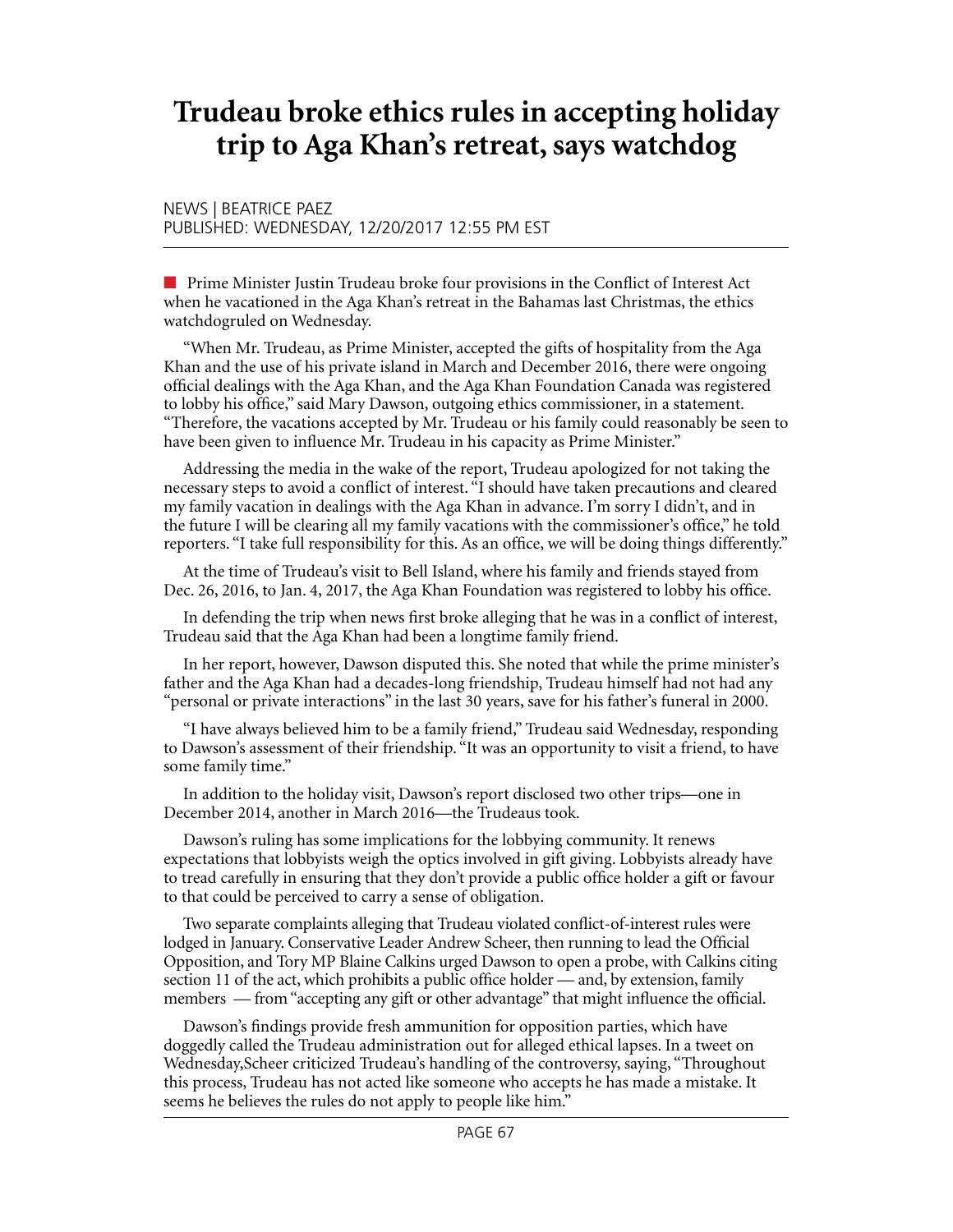When asked about discussions with the Aga Khan during his stay, Trudeau said, "We talked about global issues. He is a friend with whom I've had many discussions with on the international context, whether it's Syria or what's happening to the Ismaili communities. We did not specifically talk about political issues in Canada."

To prevent the appearance of conflict of interest, government officials subject to the act are required to notify the ethics commissioner if they plan to accept sponsored or allexpense paid trips. Trudeau neglected to get the green light from Dawson before going on trip and travelling on the Aga Khan's private helicopter.

The latter fact was in direct contravention with section 12 of the act, which says that ministers and other high-ranking officials can't accept travel on a private aircraft — unless there are exceptional circumstances. Dawson rejected the assertion that the use of the private helicopter was exceptional because the island was located in an isolated area, saying that there were other means of getting there.

Trudeau was found in violation of four sections of the act:

Section 5: Trudeau "failed to meet the general duty" in not arranging his "private affairs" to avoid being placed in a conflict of interest;

Section 11: "Public office holders are prohibited from accepting any gift or other advantage that might reasonably be seen to have been given to influence the public office holder." Exceptions to the rule are allowed when the gift is given by a relative or friend. Trudeau's "personal relationship" with the Aga Khan did not meet Dawson's interpretation of the "concept of friend."

Section 12: "Ministers and members of their families [are prohibited] from accepting travel or non-commercial chartered or private aircraft unless certain exceptions apply." Dawson ruled that there were no exceptional circumstances and that the trip was not required as part of his official duty.

Section 21: "Public office holders have to recuse themselves from any discussion, decision, debate or vote on any matter in respect of which they would be in a conflict of interest." Dawson found that there were two occasions in which Trudeau failed to recuse himself from discussions "during which he had an opportunity to further the private interests of the Global Centre for Pluralism," a not-for-profit corporation founded by the Aga Khan.

At the same time, Trudeau was cleared of two alleged violations. Dawson concluded that there was no evidence Trudeau had made decisions that "furthered the private interest" of Aga Khan or his other institutions. She also determined that he did not give the Aga Khan preferential treatment by advancing the foundation's projects or facilitating meetings with other departments.

The foundation remains registered in-house with its CEO, Khalil Sharriff. The Aga Khan, a spiritual leader, also has long-running ties with the federal government, partnering with it on a number of international-development initiatives. The foundation has been a recipient of government funding, most recently some \$48 million from Global Affairs Canada and \$396,299 from the International Development Research Centre, its disclosure filing shows.

The findings come just weeks before Dawson is slated to end her tenure in early January, capping a year that has thrust the office into the spotlight, given the government's struggle to find her replacement and the ethics commissioner's ongoing probe into Finance Minister Bill Morneau's sponsorship of pension legislation.

In accepting Dawson's findings, Trudeau said that the report speaks to the strength of Canada's institutions: "I think we can all collectively be reassured that we have mechanisms in our institutions here that hold everyone to account and make sure that everyone follows the rules."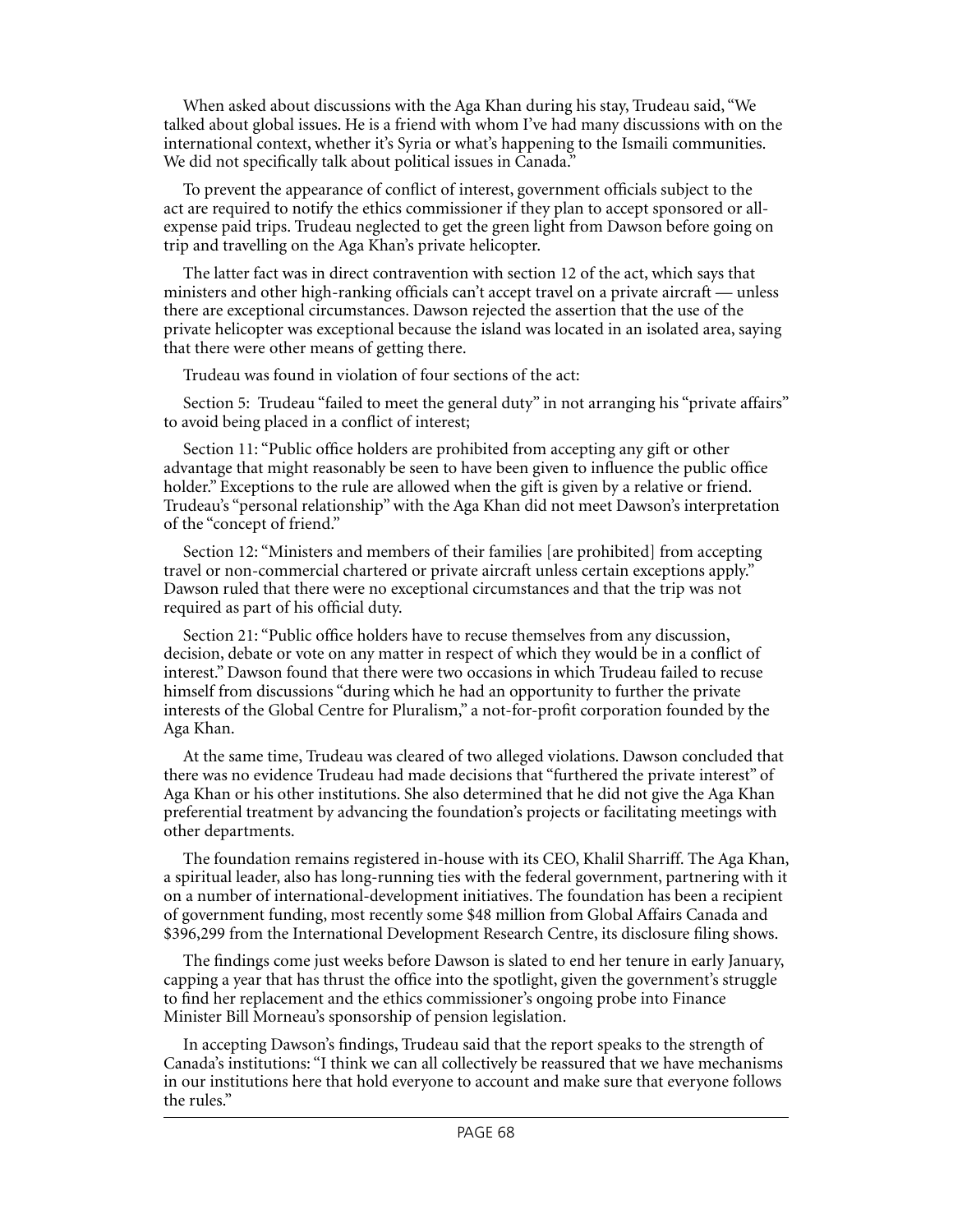# **New lobbying watchdog could help bridge gap between her office and ethics commissioner's, lobbyists say**

NEWS | SHRUTI SHEKAR PUBLISHED: DEC. 6, 2017

**n** Some Ottawa lobbyists have long advocated for the government to merge the lobbying and ethics commissioners' offices to avoid confusion and improve coordination. While the Liberal government's nomination last week of a new lobbying commissioner makes that prospect unlikely, some lobbyists say the appointee's past experience working in the ethics watchdog's office could help bridge the gap between the two offices.

Former Liberal MP and cabinet minister Don Boudria, senior counsellor at Hill and Knowlton, said the government's Nov. 30 nomination of lawyer Nancy Bélanger comes as good news.

"The ideal thing would have been to redo [the offices] and make one commissioner for both, which is what I have been saying all along. So I guess the next best thing they could have done is do what they have done," said Mr. Boudria.

Ms. Bélanger, should her nomination be approved, would bring to the lobbying watchdog role six years of experience as general counsel with the conflict of interest and ethics commissioner's office, between 2007 and 2013.

"She's going to be able to look at [her role, if she is made lobbying commissioner] and say, 'Wait a minute, there are two sets of rules here. Let's coordinate our approach so that we don't say two different things to the same people,' which has happened so many times in the past," said Mr. Boudria.

He and other Ottawa lobbyists have long advocated for the two commissioners' offices to merge because their respective governing legislation has such similar language that lobbyists argue it creates confusion around reporting, making it unclear which provisions apply to their activities.

For example, the term "designated public office holder" in the Lobbying Act has a broader definition than that of the similar "public office holder" term in the Conflict of Interest Act administered by the ethics commissioner.

Rules on giving gifts related to receptions and lobby events have also emerged as an area straddled by both commissioners' offices, each with their own rules.

Ms. Bélanger joined the public service in 1993 as a Federal Court law clerk, and has since taken jobs with the Department of Justice and Immigration and Refugee Board, and is currently the deputy commissioner of legal services and public affairs in the information commissioner's office, another officer of Parliament.

Ethics commissioner Mary Dawson, whose term was extended for six months for the third time on July 9, told members of the Procedure and House Affairs Committee in February 2016 that merging the two offices might help with overlap and confusion over the rules and guidance dispensed by the two commissioners.

Karen Shepherd, the outgoing lobbying commissioner, did not share that assessment. She told the House Ethics Committee on Nov. 29 that before merging the two offices, the government should "look at how the offices can work better together." Ms. Shepherd has been the lobbying commissioner since 2008.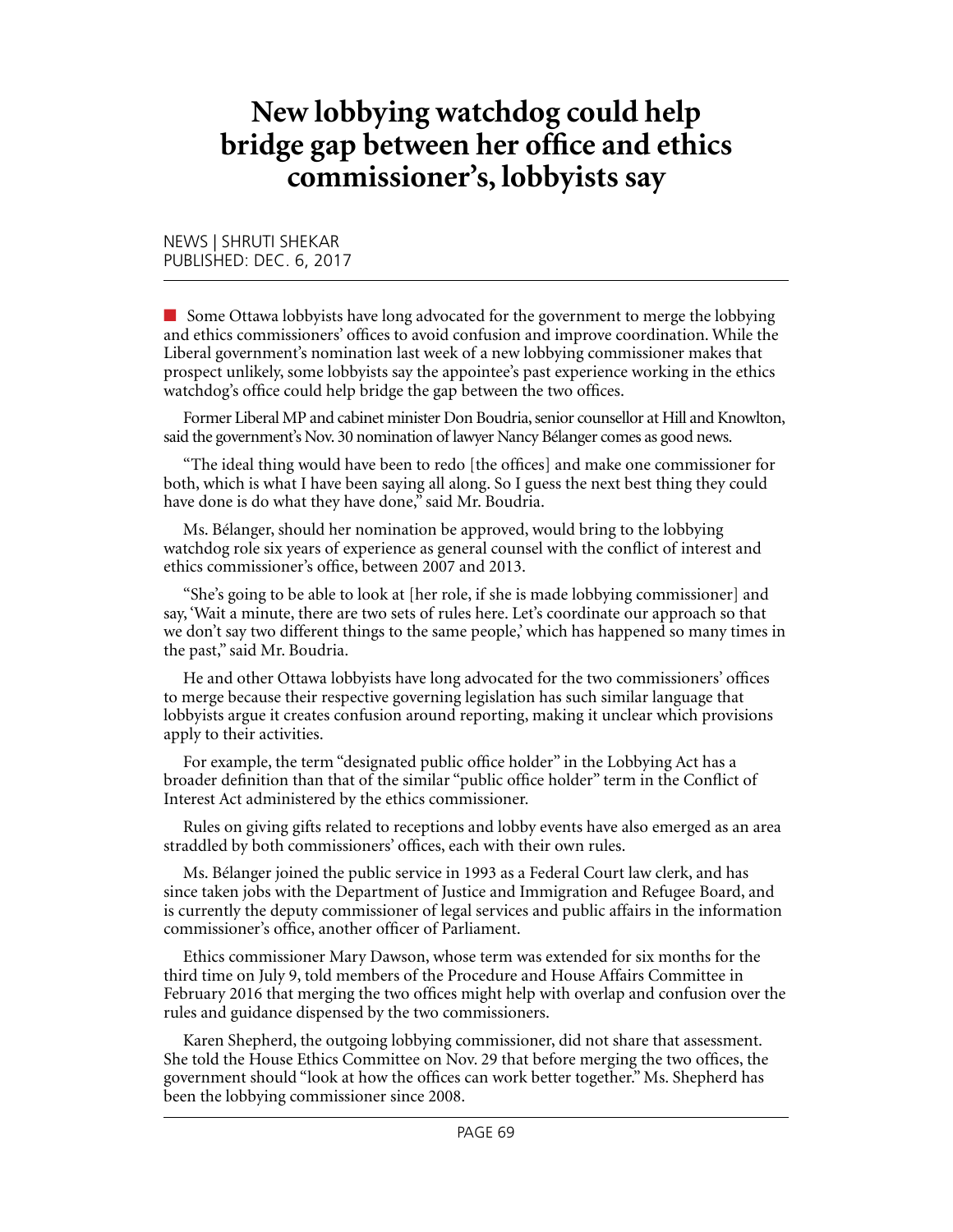Former Liberal MP Joe Jordan, a senior associate with Ottawa's Bluesky Strategy Group, said if the government were to merge the two offices, it would have already done it.

Mr. Jordan, who was an early proponent of combining the offices, said he's "come around to seeing the wisdom of leading them separately, but having better communication." He noted that bringing in someone from the ethics side could "resolve" the optics around the two offices not being coordinated enough.

## **Bélanger brings fresh eyes to Lobby Act review**

Ms. Bélanger is set to appear before the House Ethics Committee on Dec. 6. Her governor-in-council appointment, essentially a decision by cabinet, is supposed to be done after consultation with the leader of every recognized party in the Senate and House of Commons, and both chambers' approval by resolution.

That needs to happen before Parliament rises for the winter break in mid-December in order for a smooth transition, as Ms. Shepherd's term expires on Dec. 29.

Should her nomination go through, Ms. Bélanger will have some challenges at her feet.

Generic pharmaceutical giant Apotex is taking the lobbying commissioner's office to court in an attempt to block its investigation of a fundraiser the company's chairman hosted during the 2015 federal election.

It is the first time the office has faced such a legal battle. Parliament granted Ms. Shepherd's request for \$400,000 for legal costs, on top of her office's annual budget of about \$4.4-million.

Tim Powers, vice-chair at Summa Strategies and a former adviser to federal Conservative politicians, said he hopes Ms. Bélanger will bring her own vision to an upcoming revamp of the Lobbying Act. The new commissioner will be expected to provide recommendations. The statutory review happens every five years; the last one was in 2012.

One of Ms. Shepherd's recommendations was to allow the commissioner to give administrative monetary penalties on issues outside of criminal offences.

Mr. Boudria and Mr. Jordan both agreed a five-year ban on former designated public office holders from lobbying—the so-called "cooling-off period"—after they leave office, should be reduced.

Mr. Boudria noted that the new commissioner should ask if rules are reasonable, necessary, and useful, and should make sure the office is equipped in understanding parliamentary procedure.

## **Appointment process still flawed: critics**

Conservative ethics critic Peter Kent (Thornhill, Ont.) said Ms. Bélanger's credentials, at first glance, "seem very sound…and we are delighted that [a nomination] has been made and in a relatively timely fashion."

However, he criticized the Liberal government's appointment process in general.

"A consultation would be appreciated," Mr. Kent said, adding that Ms. Bélanger's nomination stands "at odds with the Liberal commitment to be more transparent and open and to consult with opposition parties on these major appointments."

NDP ethics critic Nathan Cullen (Skeena-Bulkley Valley, B.C.) told reporters last week that the approach was "entirely broken," and that Prime Minister Justin Trudeau (Papineau, Que.) "insulted the entire process" when he submitted to opposition parties only one name to recommend for the role.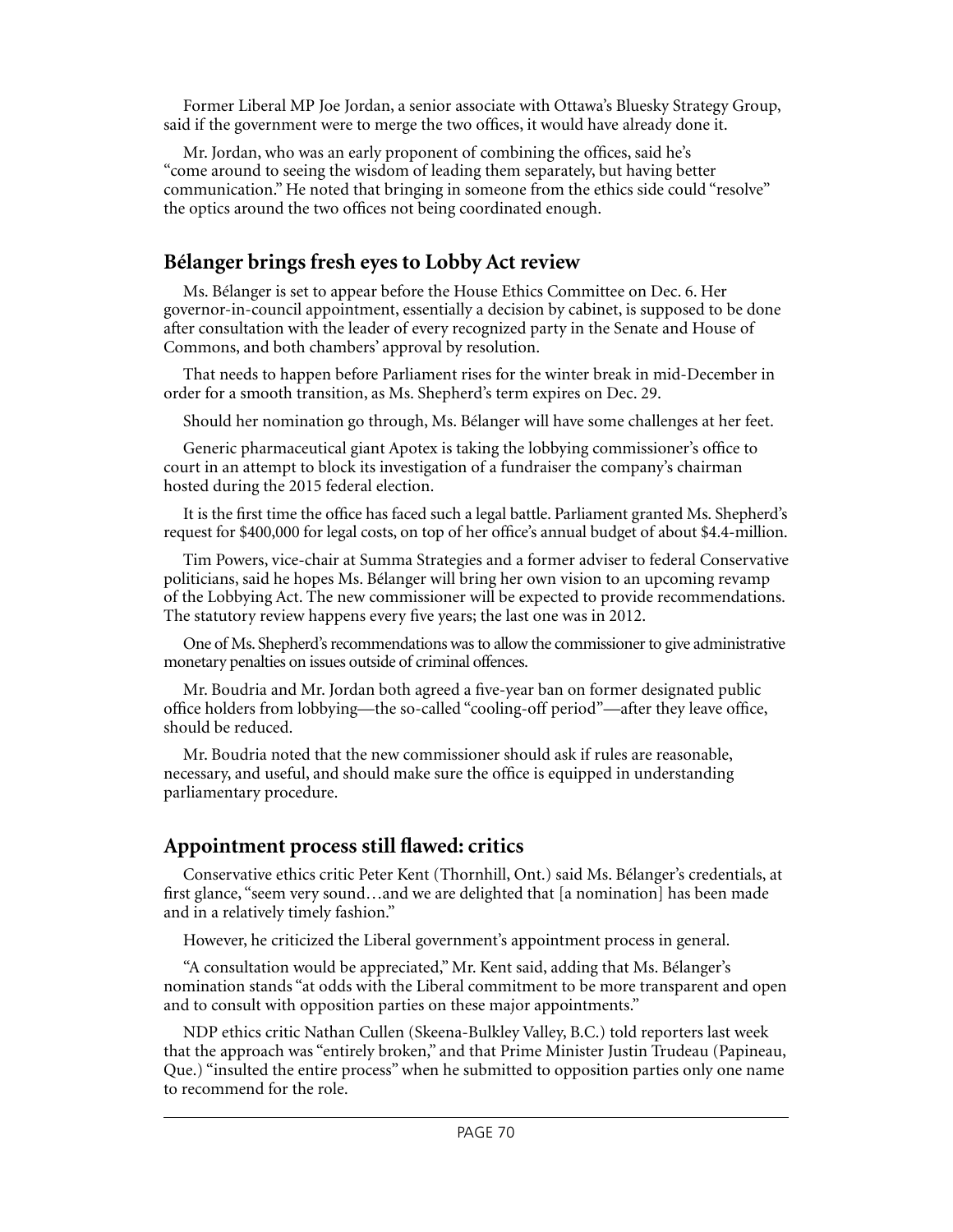"The whole process blew up in their faces when they tried it with the language commissioner," he said, referring to a former Ontario Liberal MPP who withdrew her name from contention for that job earlier this year after opposition criticism that her appointment was a partisan one.

"I thought they would have learned. We suggested a different option forward: the Speaker of the House to chair a committee made up of the parties. We'll shortlist, and then we'll put somebody forward," Mr. Cullen said.

For the new lobbying and ethics commissioners, the Privy Council Office used Boyden, a headhunting service, to help with the search, at a cost of \$200,000.

Duff Conacher, co-founder of government watchdog Democracy Watch, said the process isn't merit-based and is flawed.

"[Boyden is] not doing the screening. They are not coming up with the shortlist," Mr. Conacher said, adding that after speaking with Boyden, he learned that the initial screening did not involve extensive questioning. "The NDP has an entirely legally correct position. They should only receive one name at a time, but they should be able to say 'Meh, we aren't really comfortable with that, what are the other names?' That's the consultation."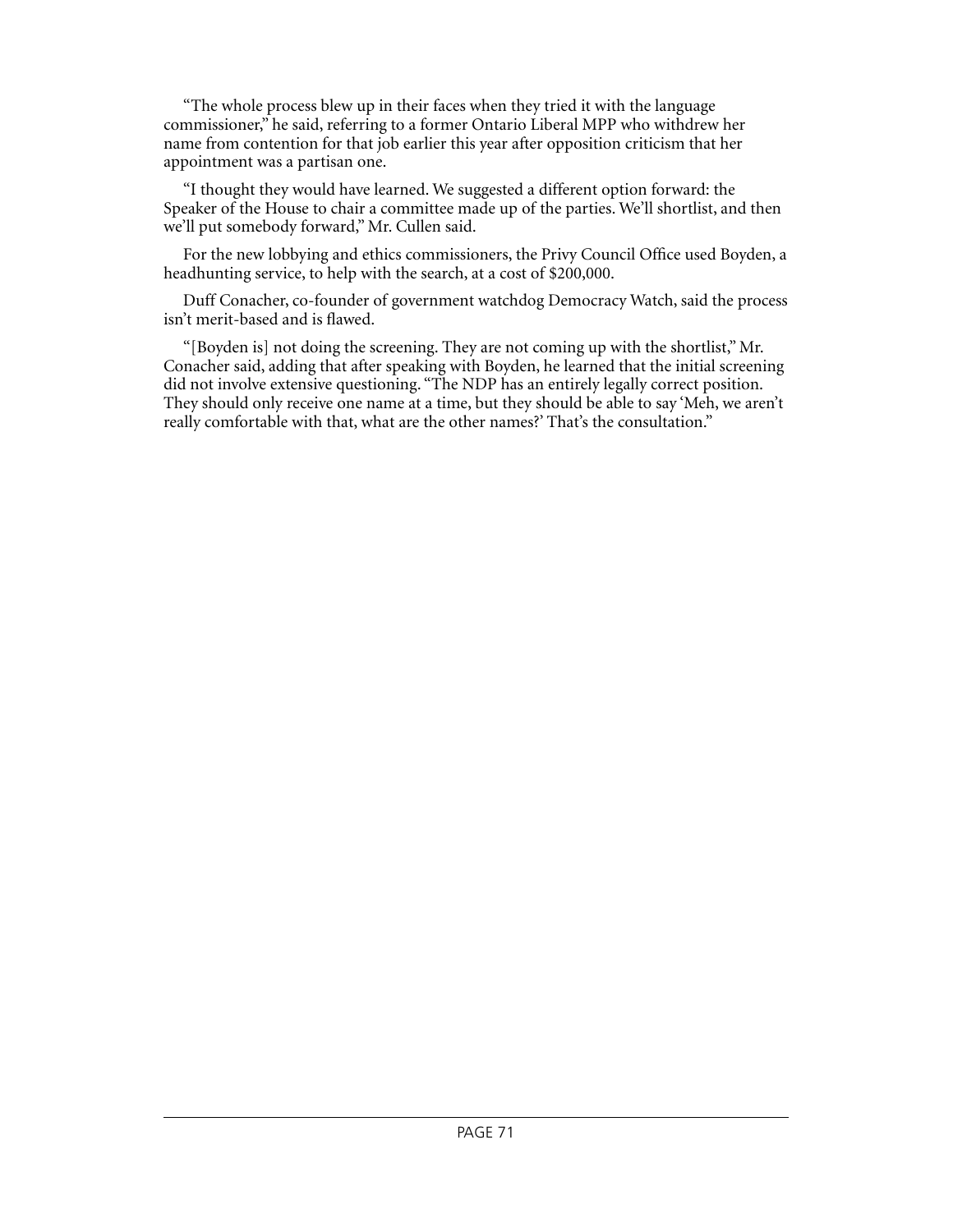# **Penalties could be in cards if nominee for lobbying watchdog confirmed**

#### NEWS | TESSIE SANCI, BEATRICE PAEZ PUBLISHED: FRIDAY, 12/08/2017 4:11 PM EST

**n** Parliament's upcoming review of the Lobbying Act should "absolutely" explore the possibility of imposing penalties for lobbyists found in violation of laws, said Nancy Bélanger, nominee for the next lobbying commissioner.

"We can look at whether the current penalties are adequate, whether it has to be criminal penalties," Bélanger said, responding to questions from senators on her nomination. "Everything is on the table."

"Public shaming" or an investigation by the RCMP, Bélanger noted, is the current method of punishing a lobbyist found in contravention of lobbying laws.

Currently, when the commissioner has reason to believe a lobbyist has violated the act, she refers the investigation to the RCMP, which ultimately decides whether to prosecute.

"It seems clear that the sanctions are not sufficient enough to ensure real compliance with the law and code," Bélanger said, noting that the idea of creating a spectrum of penalties could be considered. "There's no real consequence."

Those indicted for breaches to the act can face a fine of up to \$200,000, or two years in prison; summary convictions carry a fine as high as \$50,000. For violations of the Lobbyists' Code of Conduct — a non-statutory document — there are no fines or jail terms, only a report that lays out the facts of the case.

Outgoing Lobbying Commissioner Karen Shepherd has long called for administrative monetary penalties (AMPs)— fines that can be imposed for certain contraventions — to be written into the act, similar to what exists in other lobbying regimes, including Quebec and British Columbia.

In the last review in 2012, under former prime minister Stephen Harper's tenure, the government did not endorse Shepherd's recommendations to impose AMPs. Instead, it committed to "continue to study" the potential for reform.

Liberal Sen. Dennis Dawson, a former lobbyist himself, questioned Bélanger about her knowledge of lobbying and plans for outreach to the government-relations community, given that she has never been a lobbyist and been lobbied by stakeholders in her past roles.

Dawson said that while there are some "rotten apples among us," there should be enough consultation with lobbyists before there are changes to lobbying laws. He noted that the "success" of the federal lobbying regime, as opposed to Quebec, is that the office has sought the input of the lobbying community.

Responding to Dawson, Bélanger said her priority would be to "enhance" her "credibility" with lobbyists just as she has built relationships with other government stakeholders over her career.

On top of coming up with her own recommendations for the act's review, Bélanger may also have to contend with the possible merger of the lobbying commissioner's office with the ethics commissioner's office. Ethics Commissioner Mary Dawson, whose term is up on Jan. 8, had expressed support for the amalgamation of duties to resolve issues over how rules that affect both lobbyists and public office holders are interpreted.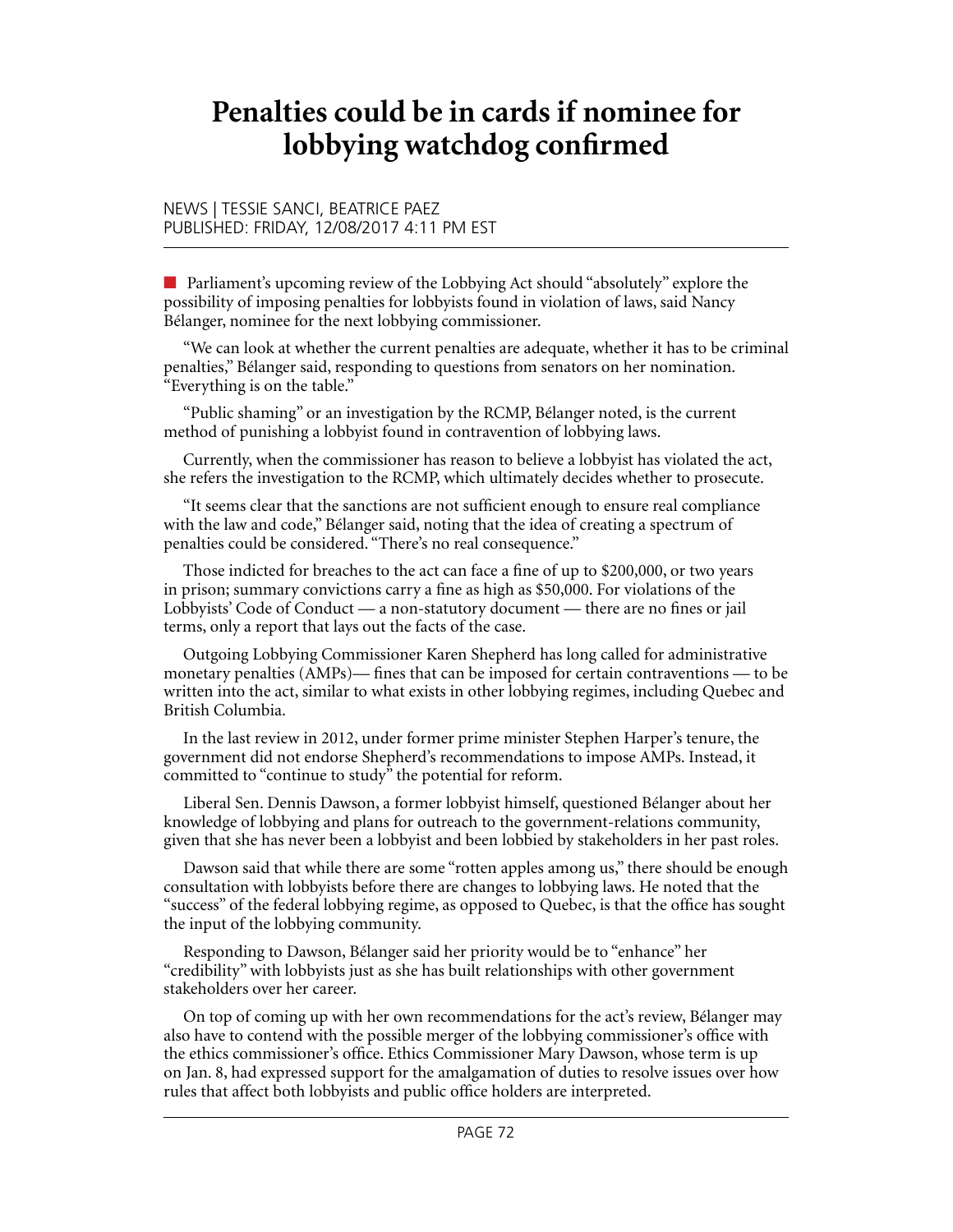In an appearance before the House ethics committee Nov. 29, Shepherd has said there could be areas of co-operation between the two watchdogs, but that there's a "reason for the two offices being separate." Combining the offices would be a reversal of a decision in 2004 when the government decided to separate its functions, citing institutional bias.

Although there has been no official debate on the matter since, it's been widely discussed on the Hill once again.

Earlier this week, at her appearance before the House ethics committee, Bélanger was asked her thoughts on a possible merger. The issue was brought up again by Liberal Sen. Pierrette Ringuette.

"I have not formed an opinion because I don't work [in the Office of Lobbying]," Bélanger responded Friday.

However, she said, if Parliament were to go ahead with a merger, she would follow through on what she is asked to do by Parliament.

She also added there's an opportunity for the offices to collaborate to help lobbyists understand the rules on both the lobbying and ethics sides, which are not necessarily contradictory to each other but their interpretation might not always be consistent.

Bélanger also took the opportunity to emphasize her interest in working to increase Canadians' awareness of the full scope of lobbying in order to combat the cynicism that lobbyists encounter about their work.

"I do want Canadians to know that lobbying is a legitimate activity and there is nothing wrong with it as long as it is being transparent," Bélanger said.

"I think lobbying is an activity that all Canadian should recognize as beneficial because there are causes; there are non-profit organizations that also lobby. They lobby precisely to let decision makers, [such as] politicians, aware of their needs," she added.

The government has long sought to fill the lobbying post. Unable to name a successor up until last week, outgoing Lobbying Commissioner Shepherd was asked to stay on an interim basis three times, each for a period of six months.

Its appointment process has not been without contention. At a committee hearing on Wednesday, all but one parliamentarian — NDP ethics critic Nathan Cullen, who abstained — ruled in favour of her nomination. Citing the government's lack of consultation, Cullen abstained from the vote.

To find Shepherd's successor, along with a replacement for the ethics commissioner Dawson, the office signed a \$200,000 contract with a headhunting firm. A portion of the funds for that search came out of the lobbying commissioner's budget at a time when the office is under a financial squeeze as it faces the first lawsuit that's been filed against it.

The government recently approved Shepherd's request for an extra \$400,000 to battle Apotex's attempt to quash her investigation into a fundraiser it hosted for the Liberals. With a staff of 28, the office has a budget of about \$4.4 million.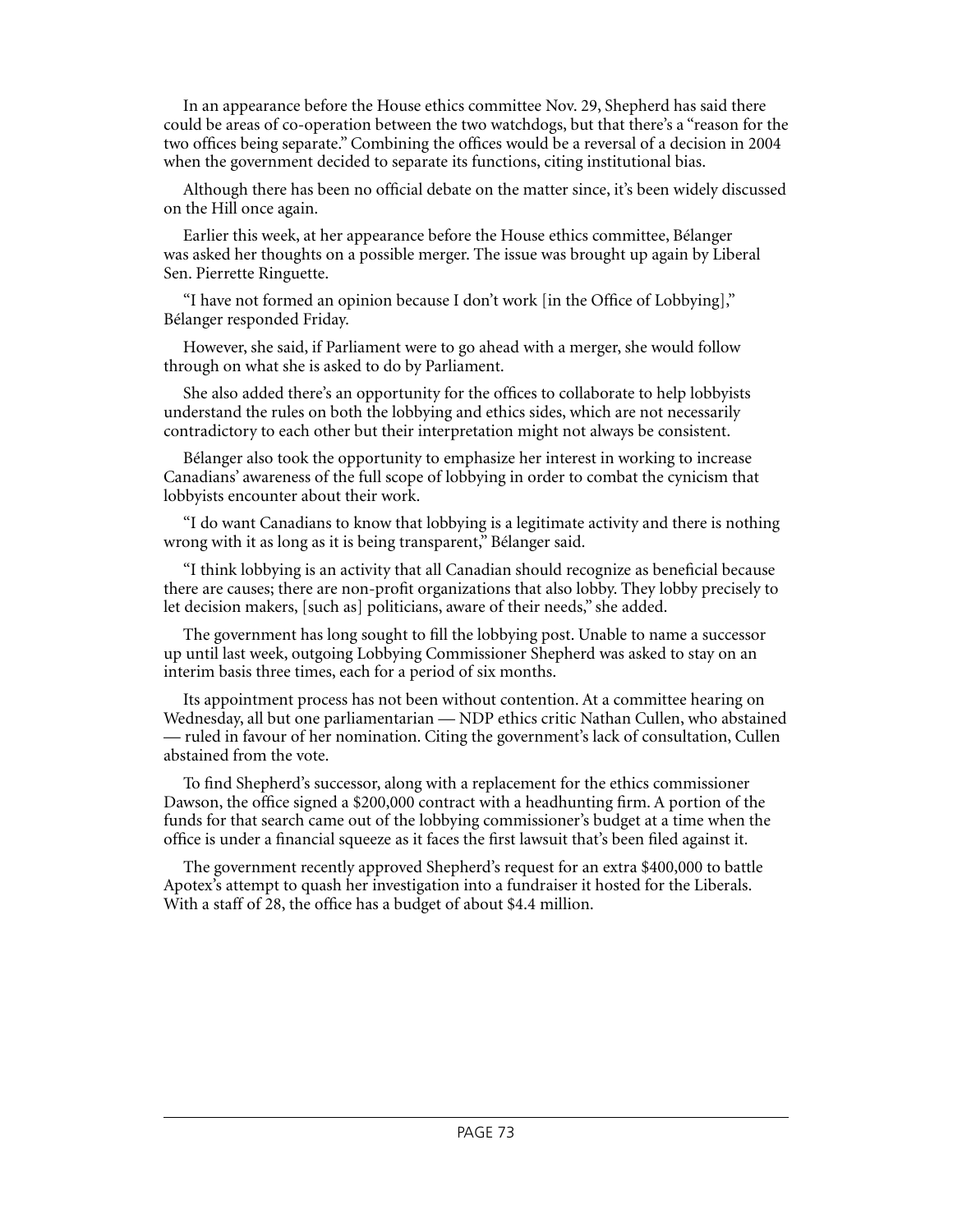# **Trudeau's nominee for lobby watchdog sought other post, committee hears**

NEWS | BEATRICE PAEZ PUBLISHED: WEDNESDAY, 12/06/2017 5:18 PM EST

n Nancy Bélanger, nominee for the next lobbying commissioner, presented herself as diplomatic watchdog, one who would not look to "shake things up" upon arrival and would set her sights on enhancing the public's awareness of the office at a confirmation hearing before the House ethics committee Wednesday.

Bélanger, a longtime public servant, is currently serving a high-ranking position at the information commissioner's office. When asked by Liberal MP Mona Fortier how she would "make her mark," Bélanger said she would work to "raise awareness and show Canadians the importance of lobbying," leveraging social media to bolster the profile of her post.

Her nomination, announced Thursday, comes just as the government is racing to fill the post before outgoing commissioner Karen Shepherd's term is up. Save for one abstention from NDP ethics critic Nathan Cullen, who said there was a lack of consultation over the nomination process, committee members voted in favour of her nomination.

Before her nomination was made public, Cullen said that the government addressed a letter to the opposition, disclosing only one name — Bélanger's — drawn from the pool of applicants. Testifying about the application process that she went through, Bélanger revealed that she initially put herself up for consideration to become a parliamentary officer — as the next information commissioner. She interviewed to succeed her current boss, Suzanne Legault, on Aug. 16.

In the span of three months, Bélanger said she passed through the application hurdles. Following an interview for that role, the government wanted her to consider applying for the lobbying position.

Mid-November, she heard word from the Treasury Board Secretariat's office that they "would likely" put her name forward. By Nov. 22, more than a week before the government announced its nomination, Bélanger was told the job was hers.

Pressed to share more details about her recruitment, including who she sat down with for the interview, Bélanger named four people: Janine Sherman, deputy secretary to the cabinet, senior personnel and public service renewal at the Privy Council Office; Sabina Saini, chief of staff to Treasury Board Secretariat (TBS) Scott Brison; Hilary Leftick, director of appointments at the Prime Minister's Office; and Yaprak Baltacıolu, secretary at the TBS.

With a little over a week to go before the House breaks for the holiday hiatus, the next stop on Bélanger's confirmation tour is an appearance before the Senate on Friday at 9:30 a.m.

Outreach, both to the public and lobbyists, will be a top priority for Bélanger.

"Lobbyists don't know me. One of my challenges will be to settle my credibility and instil trust," she said.

With the Lobbying Act overdue for its legislative review, Bélanger fielded a number of questions on how she might approach some of the past recommendations that the OCL had raised in 2012 — the last review.

Though Bélanger stopped short of offering her own recommendations, when asked about the political landmines and optics around gift giving, she noted there's room for co-operation between the ethics and lobbying commissioner's offices to clarify rules around gifting.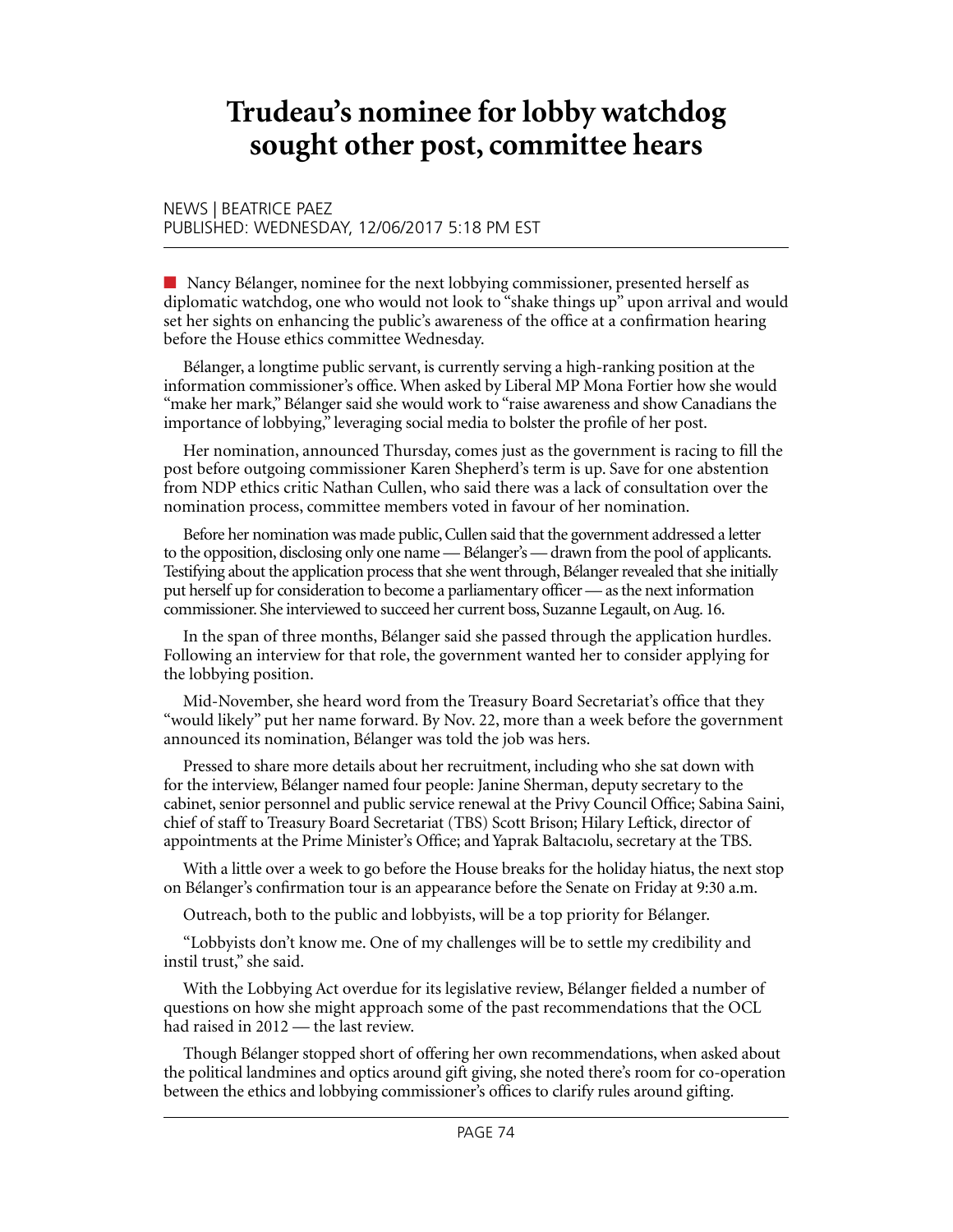Both the ethics commissioner's office — where Bélanger had a six-year stint as general counsel — and the lobbying commissioner's office produce separate guidance on the issue. Shepherd is responsible for advising lobbyists; Shepherd's counterpart, Mary Dawson, tackles thorny issues that public office holders bring to her attention.

"I can't give you a rule, but certainly I understand this is an issue that will need to be clarified for all," Bélanger said.

If her nomination is approved by both the House and the Senate, Bélanger would be elevated to assume control of an office that monitors the activities of more than 5,000 registered lobbyists, and which many say has matured since it was created in 2008.

She also stands to inherit the challenge of fighting the first-ever lawsuit levelled against the office by pharma giant Apotex because of its investigation into a fundraiser the company hosted for the Liberals. Dealing with the suit has placed stress on the resources of the office, forcing it to hit pause on projects, as Shepherd testified to in an appearance before committee on Nov. 29. Shepherd's request for \$400,000 in funding to cover the legal costs has since been approved by the committee.

Prior to the vote in favour of Bélanger's nomination, Cullen went on the record to say that his abstention was not "personal," explaining that the Liberals' process, framed as "open, transparent and merit-based" does not meet the textbook definition of consultation that's enshrined in law.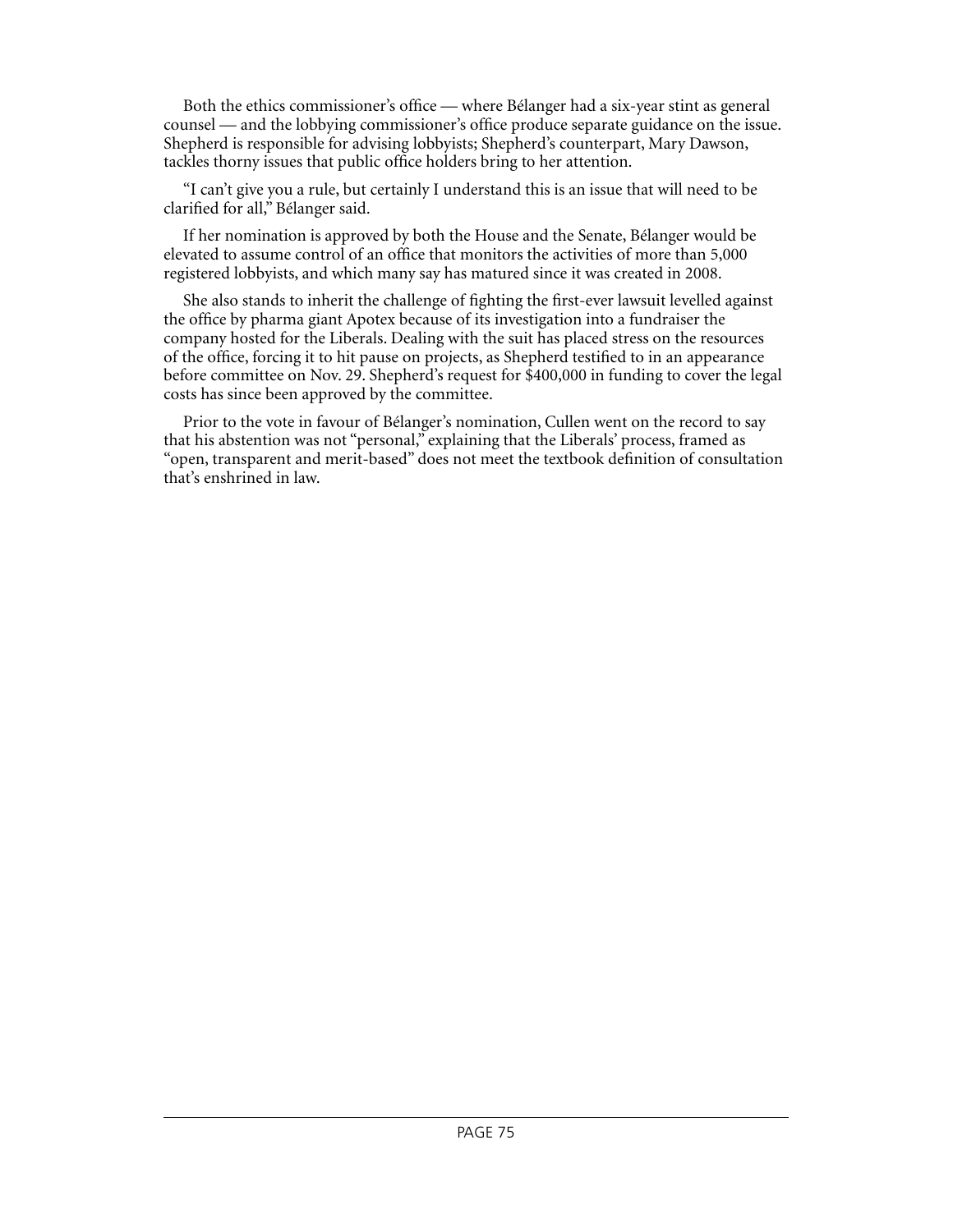# **Trudeau faces renewed criticism over Aga Khan trip**

NEWS | THE LOBBY MONITOR PUBLISHED: WEDNESDAY, 09/13/2017 3:22 PM EDT

n Prime Minister Justin Trudeau is facing fresh criticism over his Bahamas vacation after new details surfaced that the cost of his trip was much more than had been publicly accounted for.

On Wednesday, the CBC reported that the RCMP spent more than \$215,000, more than double the amount it initially disclosed in Parliament. In March, the RCMP said the bill for Trudeau's Christmas trip to the Aga Khan's private island was \$71,988 while noting that other expenses were still being processed.

Ethics Commissioner Mary Dawson, whose term expires at the end of the year, has yet to offer a ruling on her investigation into whether Trudeau violated government rules, which prohibit him and his Cabinet from taking sponsored trips without first getting the commissioner to sign off.

The trip has raised eyebrows — and formal complaints — upon revelations that Trudeau, with family and friends in tow, travelled to the private island using the Aga Khan's private helicopter.

Trudeau has said in past press conferences that the Aga Khan has been a family friend since he was a child.

The Aga Khan Foundation Canada has a long history on record of lobbying the federal government, dating back to 2011.

Since then, it has logged 121 communication reports, four of which have been filed in the past six months under CEO Khalil Shariff's name. The most recent, both filed in July, were tied to Global Affairs and Finance Canada on international development and international relations matters.

The latest disclosure filings showed that the foundation received more than \$48 million in funding from Global Affairs Canada for its development work in the last fiscal year. It's expected to receive more in the coming year as well.

To lobbyists, the trip serves as a [cautionary tale.](http://www.lobbymonitor.ca/2017/01/20/lobbyists-should-view-trudeau%E2%80%99s-bahamas-trip-as-a-cautionary-tale-powers/15257) The Lobby Monitor previously reported that those in the advocacy business should take care to think about the perception that their actions might trigger.

The news comes as the Liberals are fending off attacks from the business community and the Conservatives on its proposed tax measures that it says would target the wealthy.

Duff Conacher, co-founder of Democracy Watch, said in a phone interview that the government has tried, through its cross-country town-hall tour in January, to "counter both the fundraising event scandals and the Aga Khan gift."

"They obviously recognize how dangerous it is for them to be labelled as friends of billionaires," Conacher said, adding that this latest revelation does not bolster its case for tax reform. "Anything that links the prime minister, the Liberals, to billionaires being friends of theirs is not going to help them with their argument that it's OK for them to increases the taxes of anybody."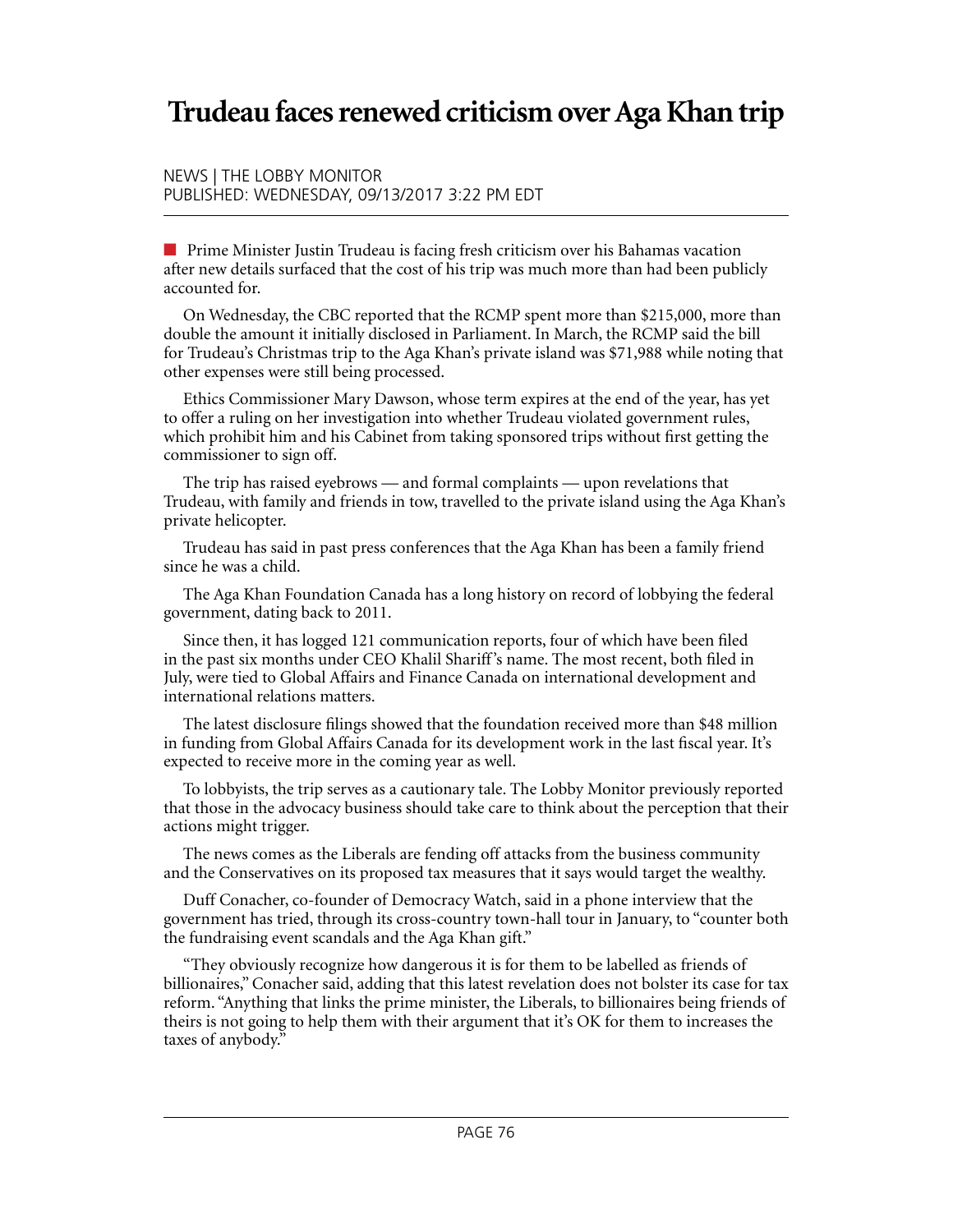# **Ask the Lobby Monitor: The politics, optics of gift-giving**

#### NEWS | THE LOBBY MONITOR PUBLISHED: THURSDAY, 08/03/2017 4:28 PM EDT

 $\blacksquare$  Ask the Lobby Monitor is a new column that offers guidance for confusing situations lobbyists might encounter. We ask for input, as indicated, from a variety of sources, including the Office of the Lobbying Commissioner of Canada, lobbyists, lawyers and ethics groups.

(All proposed scenarios are fictional or adapted.)

Scenario: It's Breast Cancer Awareness Month, and pink ribbons are making a yearly comeback. A charitable organization and an industry association decide to organize an evening reception in a show of solidarity for this largely non-partisan cause that both groups support.

All MPs and senators have been invited via an email invitation, per the requirement that such events be open to all.

Only one of the groups is registered to lobby the MP, who has been asked to deliver some remarks at the event because he or she has had a history of backing the cause as a private citizen. The other group, the charitable organization, is not registered to lobby that MP.

To express their gratitude, both pool their resources to give the MP a ticket to a sold-out theatre production (or an unrelated ticket event) that is well above the \$200 threshold, which requires government officials to publicly disclose such gifts with the ethics commissioner's office.

This isn't the first occasion where the MP has made an appearance at an event sponsored by the industry association and received a gift for their support. Within the last year, the MP in question was given a gift worth roughly \$100.

Is one party — or both — putting itself and the MP at risk of a conflict of interest, given that the MP is a known supporter of the cause? Could the MP be seen as offering preferential access to the groups if he or she has made several appearances at the group's events? And is there a chance that it could be interpreted as an attempt to influence a policy outcome?

### **Response:**

Intersection of interests

The politics of gift giving — and the rules around it — dictate that a gift's value is not the only factor that determines whether it is appropriate. Context plays a huge role when the ethics and lobbying commissioners are asked to probe an MP's or lobbyist's conduct when a gift of considerable weight is given.

"The rule is structured so that whether the gift is acceptable or not isn't contingent on the value of the gift," said Ian Stedman, a PhD candidate at York University and contributor to a chapter on ethics in Honest Politics Now: What Ethical Conduct Means in Canadian Public Life, in a phone interview. (The book, edited by Ian Greene and David Shugarman, both professors at York University, delves into high-profile political scandals, using them as case studies to explore conflict-of-interest issues.)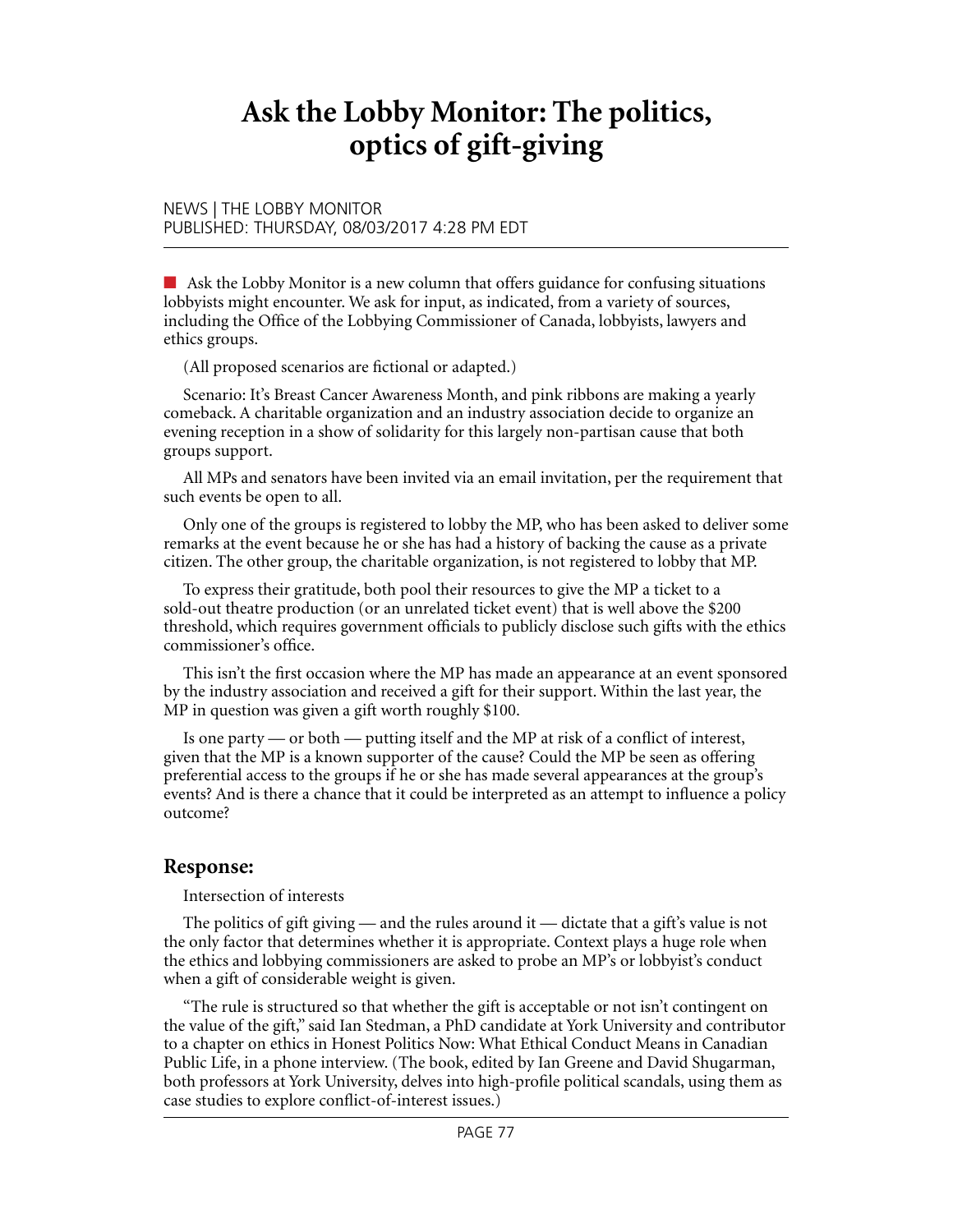Regardless of whether or not there is lobbying going on at that charitable event, lobbyists "have to be attentive to the rules" around gift-giving, he said.

He also noted, "If you have given part of the value of that ticket to the public office holder, if you're part of the contribution, you do have to be attentive to the perception [around it]."

For those sponsoring the event who do not "stand to benefit from it" and have no any intention of lobbying on the issue, Stedman said, "you're more than likely on the right side of" the rules.

Do event sponsors have an obligation to register with the commissioner, if they have not already? In this case, because the group is not trying to influence policy, but merely supporting a cause, it would not have to register with the lobbying commissioner, an Ottawa-based lawyer said.

On the other hand, groups that are registered to lobby on the cause, have to exercise caution about appearances.

As a general rule — with some exceptions — the lobbying commissioner's office said in an email that its "best advice is that lobbyists should take steps to minimize the intersection of gifts and its lobbying activities."

The office added, "When lobbying intersects with the provision of gifts to public office holders (POH) being lobbied, there is a risk of creating a real or apparent conflict of interest."

On the issue of preferential access, the lobbying commissioner's office said that "a professional, working relationship" between the POH and a lobbyist would not create a conflict of interest.

If the lobbyist has ties to the POH that cut deeper than that — as friends, family members or business partners — those relationships may create the perception of preferential access, it noted.

### **When in doubt, consult**

A painting by contemporary [Indigenous artist Jason Carter](http://ciec-ccie.parl.gc.ca/EN/PublicRegistries/Pages/Declaration.aspx?DeclarationID=d9c6805b-cd52-e711-b8b7-000e1e0776f0). Complimentary tickets to the Calgary Stampede. Round-trip tickets and accommodations to [Udine, Italy,](http://ciec-ccie.parl.gc.ca/EN/PublicRegistries/Pages/Client.aspx?k=e0d203c6-392c-e711-abf7-000e1e0776f0) given to an intern at the Prime Minister's Office, who was invited to attend a G7 university summit as a student. These are some of the gifts given, but not necessarily accepted, logged on the public registry in the past few months.

In many instances, when government officials make pilgrimages to various ridings, they will often pop in at local events, celebrate a company's milestone or participate in a panel discussion.

During those appearances, it is not unheard of, and is acceptable, for a gift — as a gesture of appreciation — to be given to a POH who is acting in an official capacity.

"There are some exceptions when gifts would be acceptable, such as expressions of courtesy, protocol or hospitality provided when a public office holders is carrying out jobrelated duties," the lobbying commissioner's office told The Lobby Monitor in an email.

The office's emailed response noted three circumstantial exceptions:

an official is playing a ceremonial role, or presenting, at an event where there's complimentary food and drinks;

an official is visiting a riding and has been given a ticket to a public event in that riding;

an official receives a gift "following an appearance, speech, or presentation as a token of thanks or appreciation"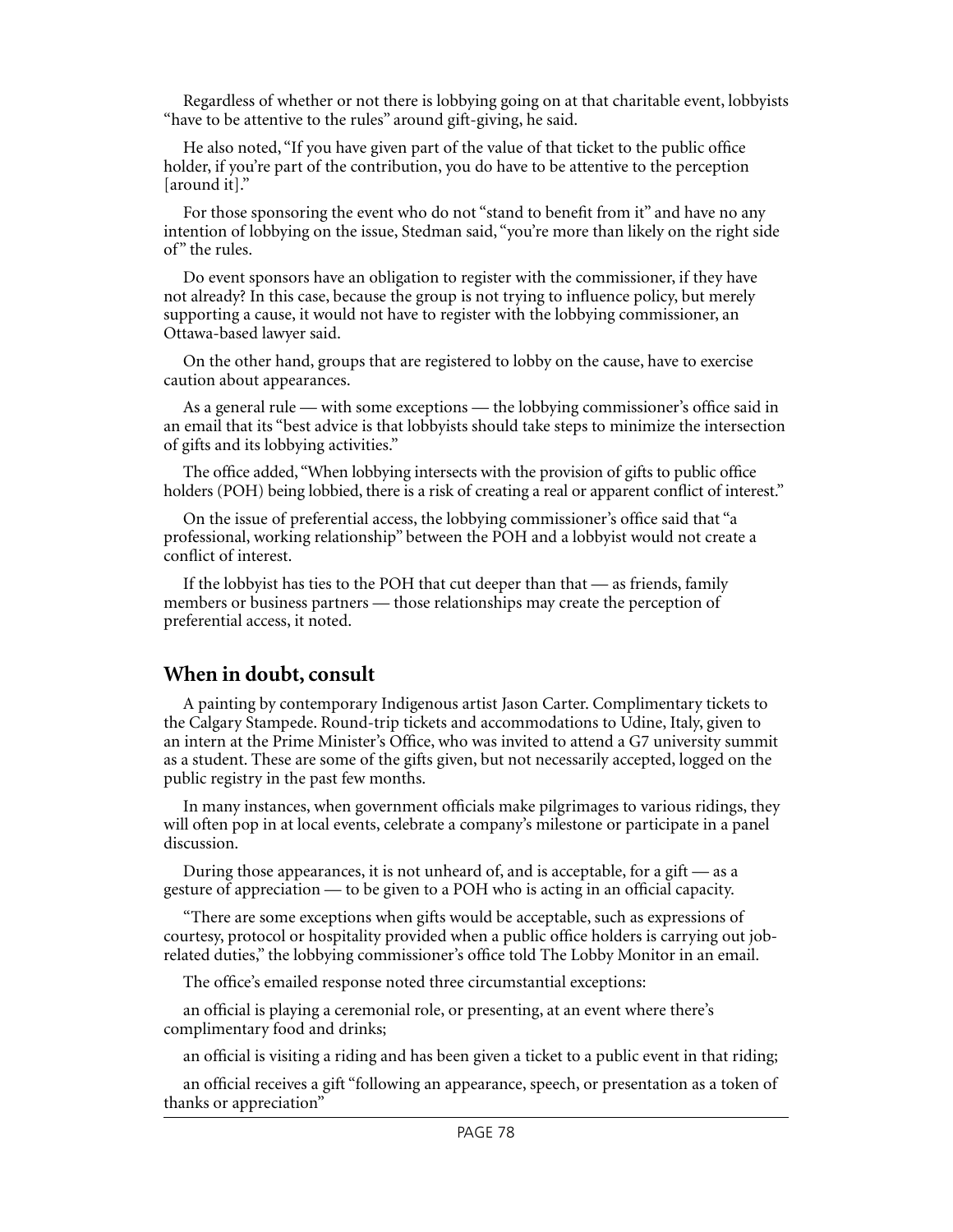However, figuring out what is acceptable and what could be construed as inappropriate, even when exceptions apply, can be a tricky matter, especially if the gift's value surpasses the \$200 threshold.

Indeed, under rule 10 of the Lobbyists' Code of Conduct, lobbyists are expected to avoid situations that create "a sense of obligation" by providing — or even promising — a gift or favour that the POH cannot accept.

Even if a group has not registered with the commissioner — but is obligated to — the lobbyists' code of conduct applies, the lobbying commissioner's office said. In other words, just because a group has no file in the registry, does not make the rules any less relevant to them, especially if they plan to engage the government on policy matters.

To stay on side with that rule, the lobbying commissioner's office advises lobbyists to verify with government officials themselves that if, by giving the giving the "gift in question," they are not putting MPs in the line of fire.

Stedman echoed that sentiment, saying that running gift-giving plans by the lobbying and ethics commissioners first to get their approval should be the approach.

Ultimately, the MP can decide whether or not to decline the gift, or to pay for it.

For example, Small Business and Tourism Minister Bardish Chagger recently forfeited the painting by Jason Carter, which Travel Alberta had attempted to give following a visit to Calgary in May, according to the file in the public registry. (While there, Chagger attended an event celebrating Calgary as a host destination for Rendez-Vous Canada 2017.)

From the ethics commissioner office's perspective, which provides guidance to POHs, situations are weighed on a case-by-case basis.

While the office said in an email that it is not at liberty to respond to hypothetical scenarios or "actual situations," it referred to the "acceptability test" in subsection 14(1) of the Conflict of Interest Code for Members of the House of Commons.

Under that provision, MPs — and members of their family — can accept gifts when it is being given as a courtesy or protocol, or as an act of hospitality.

"In deciding whether or not a gift is acceptable, most relevant is whether the person or entity offering the gift is seeking or may in the future seek to influence a member in the exercise of a duty or function of his or her office," the ethics commissioner's office said in an email.

### **'Business lunch' principle**

If there is an established pattern of gift-giving, the MP and, by extension, the gift-giver might start to raise some eyebrows.

Consider this [guideline](http://ciec-ccie.parl.gc.ca/EN/ReportsAndPublications/Pages/GiftsGuideline.aspx) on gifts from the conflict of interest commissioner:

"While a single business lunch may not give rise to such a perception, a series of free business lunches might reasonably be seen to have been given to influence the public office holder," according to the [gift guideline](http://ciec-ccie.parl.gc.ca/EN/ReportsAndPublications/Pages/GiftsGuideline.aspx) published by the ethics commissioner's office in July 2011.

That same principle might apply to giving the MP a series of gifts following his or her appearance at several events.

"It's a trigger for you to think twice about whether eyebrows are raised about you accepting those gifts as an MP," Stedman said. "It triggers for the MP, or the public office holder, to look at that series of gifts, and say, 'OK. Is this normal? Are these really acceptable gifts? Is there another relationship that I'm not paying attention to that's causing them to continue to gift me things?'"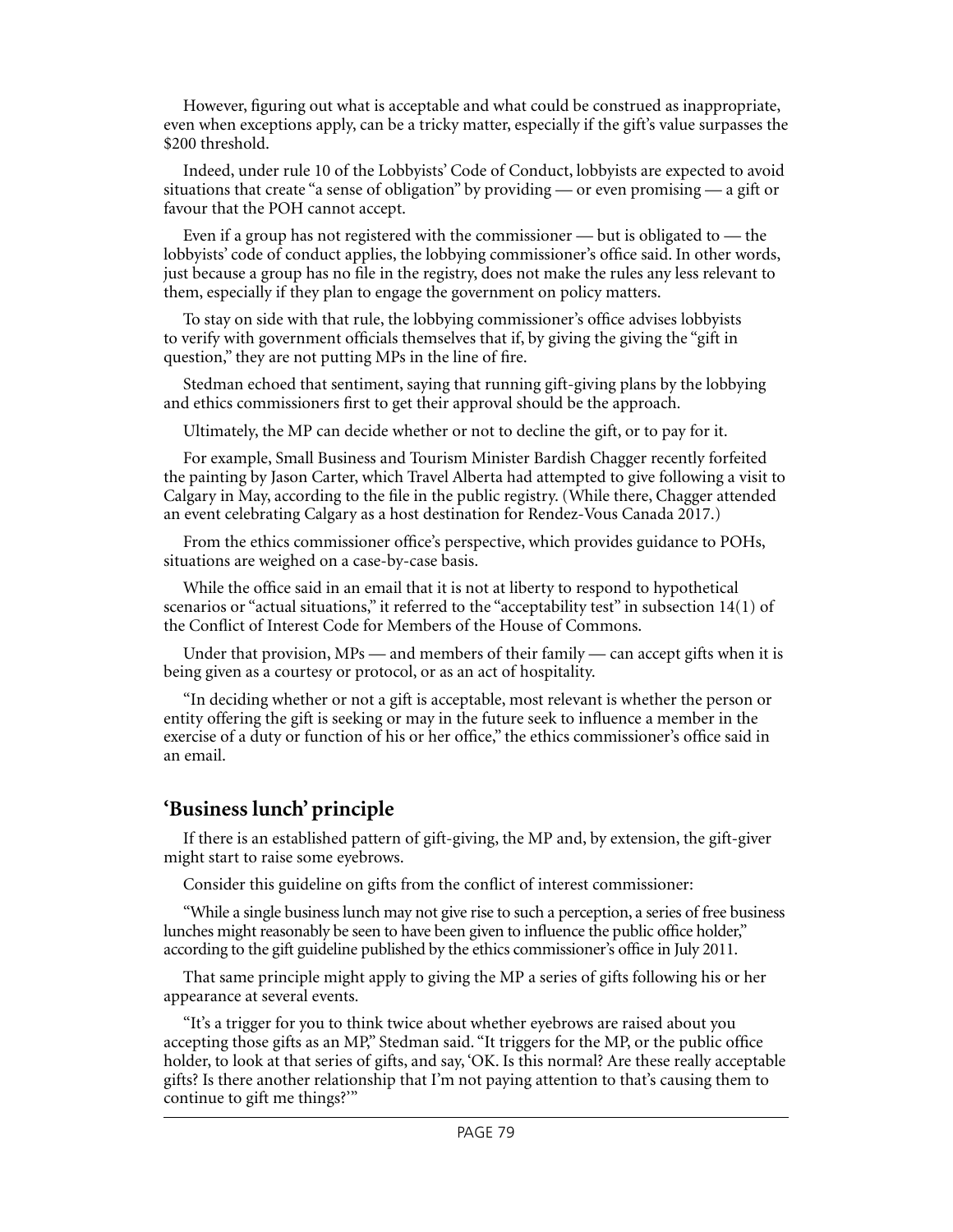While there may not necessarily be a problem with accepting gifts that add up to \$200, Stedman noted, the situation may give MPs pause to "give some thought to the context" if they find themselves having to regularly disclose such gifts.

Groups that have a high level of engagement with government, particularly those vying for funding or involved in consultations, should err on the side of caution.

"The challenge comes when their industry's dealing heavily with the government for an extended period of time," Stedman said.

He cited a hypothetical example in which groups should tread more carefully to avoid bad optics. In the case of organizations that have just received an influx of funding through a government program, he said they should be wary of wining and dining with government officials.

"They just have to be careful in their interactions," he said. "If there's a potential for them to be asking for more, then they shouldn't be giving them gifts and taking them to dinners, because that's gonna look bad."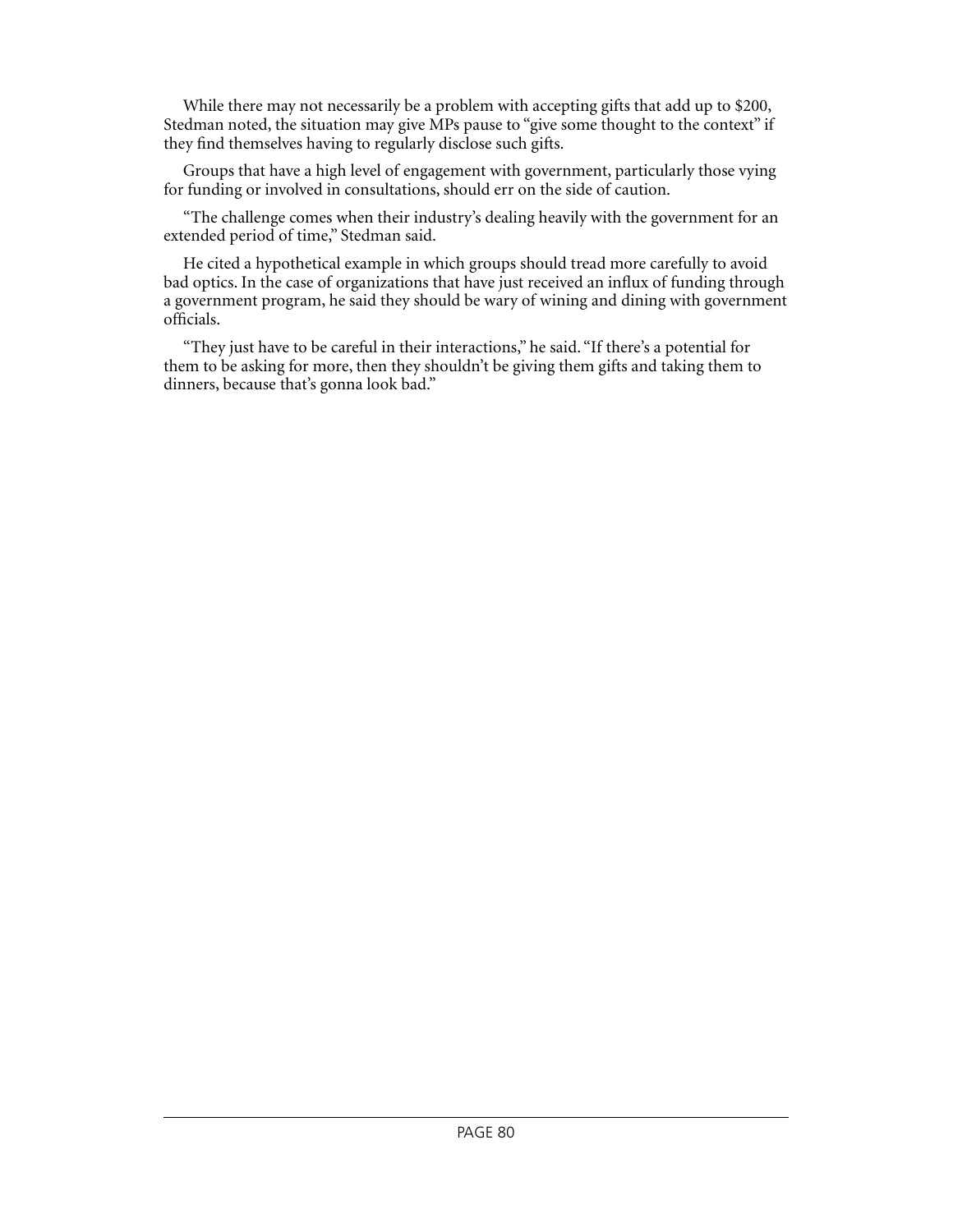# **Ask the Lobby Monitor: Cocktail break shifts conversation to shop talk**

#### NEWS | THE LOBBY MONITOR PUBLISHED: MONDAY, 07/17/2017 1:24 PM EDT

 $\blacksquare$  Scenario: A consultant lobbyist and an in-house lobbyist who represent a university are at an alumni function. They happen to bump into the innovation minister who they're registered to lobby. They exchange pleasantries, sticking to general news about Canada's push to retain its scientific talent.

The consultant leaves briefly to grab a drink, but casually mentions before he goes that he'd like to discuss a subject — artificial intelligence (AI) research — on which he's registered to lobby.

Does that encounter — upon that person's return — then turn into an oral and prearranged meeting? And do both parties have to log the exchange with the commissioner when they file their report by the 15th of the month?

### **Response:**

Split-second transitions

You've talked up a storm about where Canada fits into the AI landscape, and you need a refreshment, but don't want the conversation to end just yet without first finding out how the government foresees advancing the country's prospects.

Even if you hadn't initially intended to segue into a policy discussion, exchanging ideas on how to target funding by bringing it up before hitting pause — and switching into a different role — transitions the conversation into an oral and pre-arranged meeting.

"If the person in question says, 'I'm gonna get a drink, and come talk to you about  $X$ ," that's arranged in advance," said Scott Thurlow, Ottawa-based lawyer and consultant with Temple Scott and Associates.

It doesn't matter if the minister wasn't attending the public function in an official capacity. The minister might have been attending as a private citizen, as an alumnus, but if discussions veer into their policy territory, note that exchange in your filings.

"An agreement to discuss registrable subject matters at a later time (even if it is only a short delay) means that any subsequent communication is arranged," Dorin Petriu, policy analyst at the Office of the Lobbying Commissioner, told The Lobby Monitor in an emailed response.

Both parties — regardless of whether it was the in-house or consultant lobbyist who initiated things — have to report the conversation.

#### Guest of honour

You missed the memo that the innovation minister was among the university's guests of honour, who would be delivering some remarks about his department's commitment to supporting research development.

While you didn't plan on engaging the minister on policy matters you're registered to discuss, the fact that he's attending the public function as a government official triggers an obligation to report the exchange.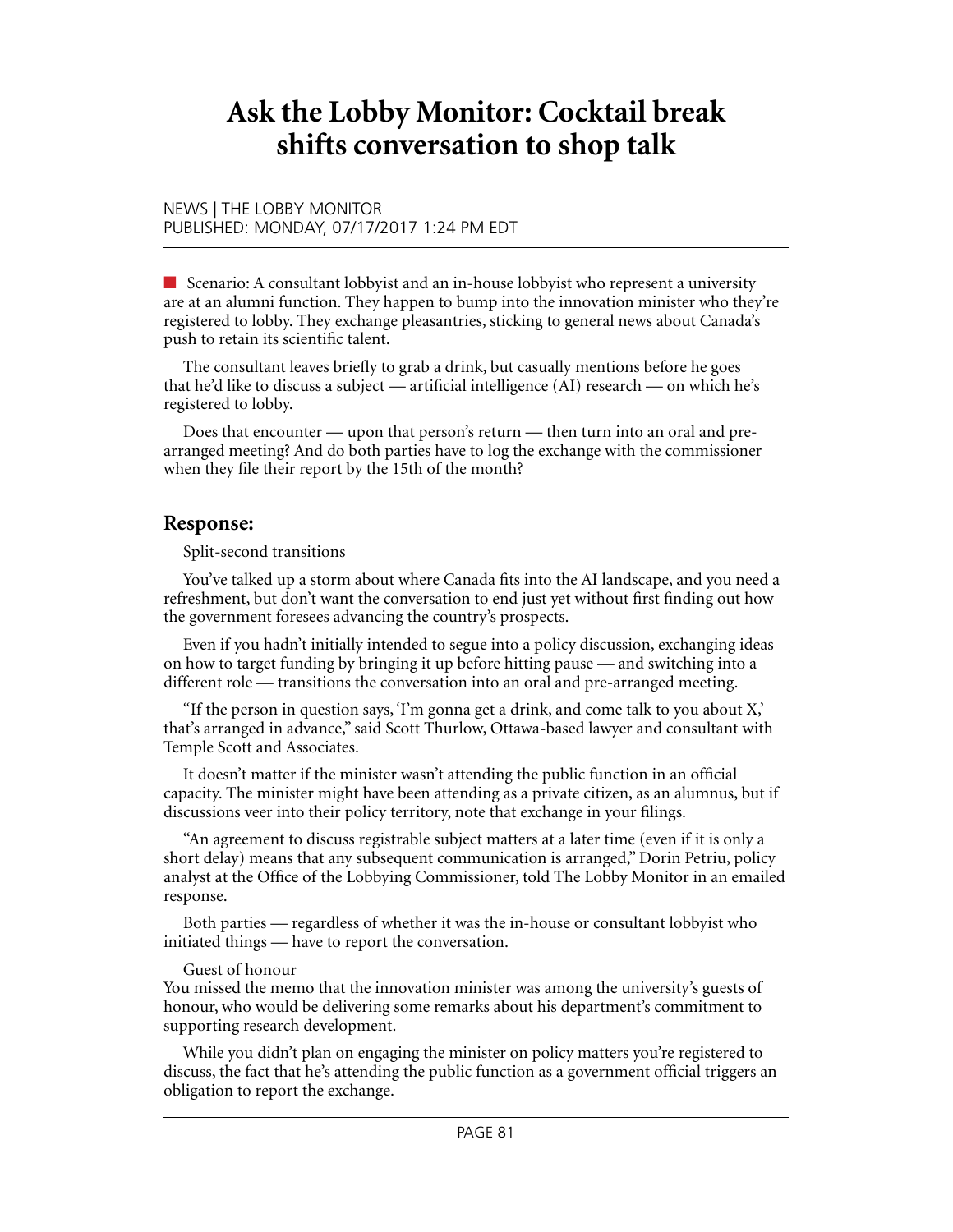"Our interpretation is that the entire event was arranged in advance and the requirement to report oral and arranged communications has been triggered," Petriu said. "Lobbyists having discussions on registrable subject matters with the minister at the event must report them."

## **The first move**

When you initiate "an oral and pre-arranged" discussion with a designated public office holder, the onus is on you to report that exchange.

Even if you are offering input on a bill or resolution in the draft stage, sitting before a House committee and awaiting passage, defeat or amendment, that conversation has to be reported, Petriu pointed the reference to subsection  $7(a)(ii)$  of the Lobbying Act.

Everything else that gets into the weeds of policy change or preservation, and talk of funding, is for the registry records, Thurlow said.

For example, if you return from grabbing a cocktail, express how well one policy is going in another country and suggest Ottawa look into it, you have to report that such a discussion took place.

The exception: fact-finding missions, according to [subsection 4\(2\)](https://lobbycanada.gc.ca/eic/site/012.nsf/eng/00884.html) of the Lobbying Act.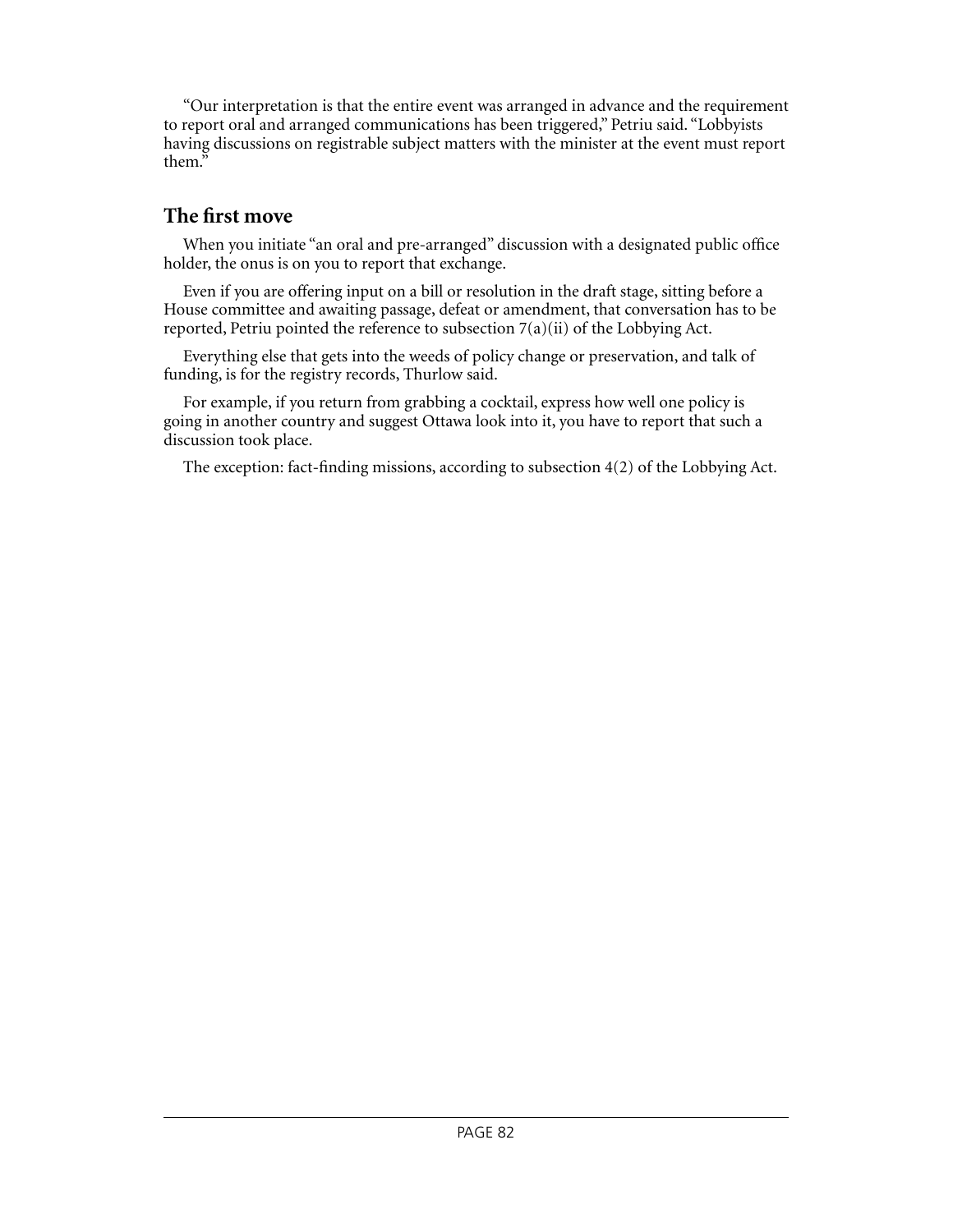## **Dawson tables final annual report, says requests to understand Act increased**

### NEWS | SHRUTI SHEKAR PUBLISHED: THURSDAY, 06/08/2017 3:20 PM EDT

■ According to the Ethics Commissioner's 2016-17 report, compared to the previous year, the Commissioner's Office saw a significant increase in the number media requests, new ministerial staff appointments and requests to understand the Conflict of Interest Act.

Mary Dawson tabled her last Conflict of Interest Act Annual Report as the Ethics Commissioner Thursday.

She noted in the report that in the past year, she filed 1,753 communications with public office holders (POH), of which 24 per cent reported a personal situation, 15 per cent were postemployment obligations, eight per cent accounted for outside activities, 23 per cent were related to gifts and 30 per cent related to other matters such as fundraising, letters of support, and recusals.

In the past year, Dawson notes there was an increase in requests "for advice about gifts or other advantages, probably due in part to the fact that I issued two examination reports related to gifts during this period."

The report notes she received 401 requests to get more information on gifts and other advantages, compared to 168 the previous year, 52 requests were POHs who declared gifts compared to 23 the previous year, and in total 213 gifts or advantages were declared compared to 80 in the previous year.

The office provides a 30-day deadline to voluntarily disclose acceptance of gifts. For the first time this year Dawson notes she imposed "a penalty for failure to make a pubic declaration of a gift" within that deadline.

Regarding gift-giving, Dawson draws on the continued increased attention fundraising activity has had in the past year, and notes that the Act does not provide enough information regarding rules around fundraising.

"My recommendation that a more stringent rule be established for ministers and parliamentary secretaries with regard to fundraising still warrants attention," she says.

However, Dawson notes that her office undertakes initiatives to help POHs.

She said she made 16 presentations to organizations and offices that are "aimed at helping public office holders and Members understand their obligations under the Act and the Members; Code, educating and informing other stakeholders and the Canadian public about the two regimes and my role and mandate in applying them, facilitating my reporting to Parliament and exchanging information with other jurisdictions."

Dawson notes that there were an "unusually high" number of new ministerial staff members appointed in the previous year "following the change in government in the latter part of 2015-2016." Dawson adds that 315 new appointments were made in the past year.

"This led to delays in processing the initial compliance cases in the first quarter," Dawson says.

Initial compliance process needs to be completed by all POHs within 120 days following their appointment.

With respect to media requests to the Office, Dawson says it was the first year that her staff collected this data. Dawson says the office sets a 75 per cent target to respond to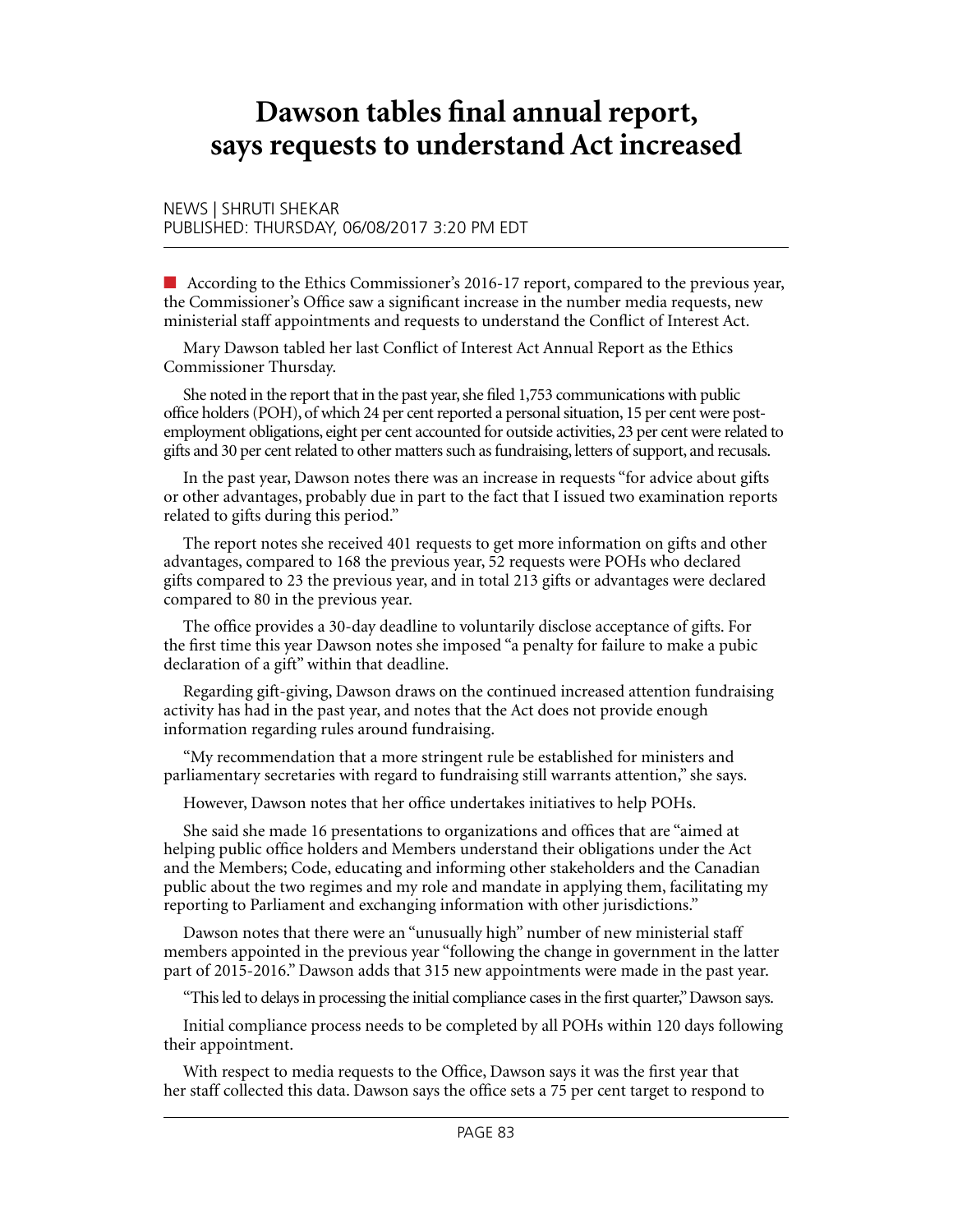requests, and in the past year the office "met its service standards in 83 per cent of cases for media requests and in 81 per cent of cases for public inquiries."

Dawson indicates that the previous year saw the number of media requests increase again. In the last year there were 315 requests from the media compared to 143 the previous year.

"I believe that the actions taken by my Office have contributed to a growing level of public awareness over the years about the Act and the Members' Code and the role of my Office in applying them," Dawson writes in her report. "I believe that overall increase in media inquiries since my Office was created reflects heightened and sustained awareness among journalists about Canada's federal conflict of interest regimes."

Dawson's priorities for the future include, among others, an evaluation of her office's website and a social media strategy.

### **Reported investigations**

Dawson concludes there was an increase in files opened for investigations, adding that the files in progress have "remained relatively constant over the last five years."

In the past year Dawson put out five reports including the [Vennard](http://www.thewirereport.ca/briefs/2016/09/13/vennard-shouldn%E2%80%99t-have-accepted-birthday-gift-from-red-fm-watchdog/31280) report, [Bennett](http://www.lobbymonitor.ca/2016/11/17/ethics-commish-says-bennett-contravened-the-conflict-of-interest-act/15153) report,[Philpott](http://www.lobbymonitor.ca/2017/01/04/ethics-comish-releases-last-report-for-2016-on-health-minister/15226) report, [Toews](http://www.lobbymonitor.ca/2017/04/21/ethics-commish-finds-former-manitoba-minister-guilty-of-breaking-ethics-rules/15483) report and the [Wright](http://www.lobbymonitor.ca/2017/05/25/harper%E2%80%99s-former-chief-of-staff-found-guilty-of-breaking-ethics-rules/15562) report.

### **Recommendations for the future**

Overall, Dawson says while the Act has "functioned well," there is room for improvement.

She lists seven key recommendations, including: "increasing transparency around gifts and other advantages, perhaps by lowering the threshold for disclosure; broadening the scope of conflict of interest to extend it to 'entities' rather than limited it to persons; and narrowing the overly broad prohibition to engaging in outside activities and hold controlled assets."

The Act came into force July 9, 2007, and Dawson has been the commissioner since then. Her appointment term finishes at the end of June.

### **Sponsored-travel report has group renewing call for clarity on lobbying rules**

A new report shows MPs received \$562,237 worth of sponsored travel in 2016 - more than a third from groups that lobby

Groups, governments and lobbyists sponsoring parliamentary travel spent more than half a million dollars last year on MP expenses falling under the line items: gifts, transportation, accommodation and "other."

Conflict of Interest and Ethics Commissioner Mary Dawson's 2016 report, [released](http://ciec-ccie.parl.gc.ca/Documents/English/Public%20Reports/Sponsored%20Travel/2016%20Sponsored%20Travel%20List.pdf)  [Friday,](http://ciec-ccie.parl.gc.ca/Documents/English/Public%20Reports/Sponsored%20Travel/2016%20Sponsored%20Travel%20List.pdf)shows 67 MPs across all parties accepted sponsored trips valued at \$562,237.

On Monday Democracy Watch renewed its criticism and called for clarity on the rules around lobbyist-paid travel - namely that it explicitly be forbidden.

While the vast majority of groups reporting trip sponsorships aren't simultaneously registered to lobby, several are. The Centre for Israel and Jewish Affairs (CIJA) topped the list with 24 sponsored trips, the \$230,467 representing more than a third of the year's total.

In May 2016 the ethics group co-founder [filed a complaint with Lobbying Commissioner](http://democracywatch.ca/wp-content/uploads/LettToFedLobbyCommMay252016.pdf)  [Karen Shepherd](http://democracywatch.ca/wp-content/uploads/LettToFedLobbyCommMay252016.pdf) calling for a "ruling on gift of paid trips." The complaint listed 16 businesses and lobby groups that sponsored MP travel since 2009 while registered to lobby the federal government, it also included six other groups that are not registered to lobby. Several of those same names reappear in this year's report.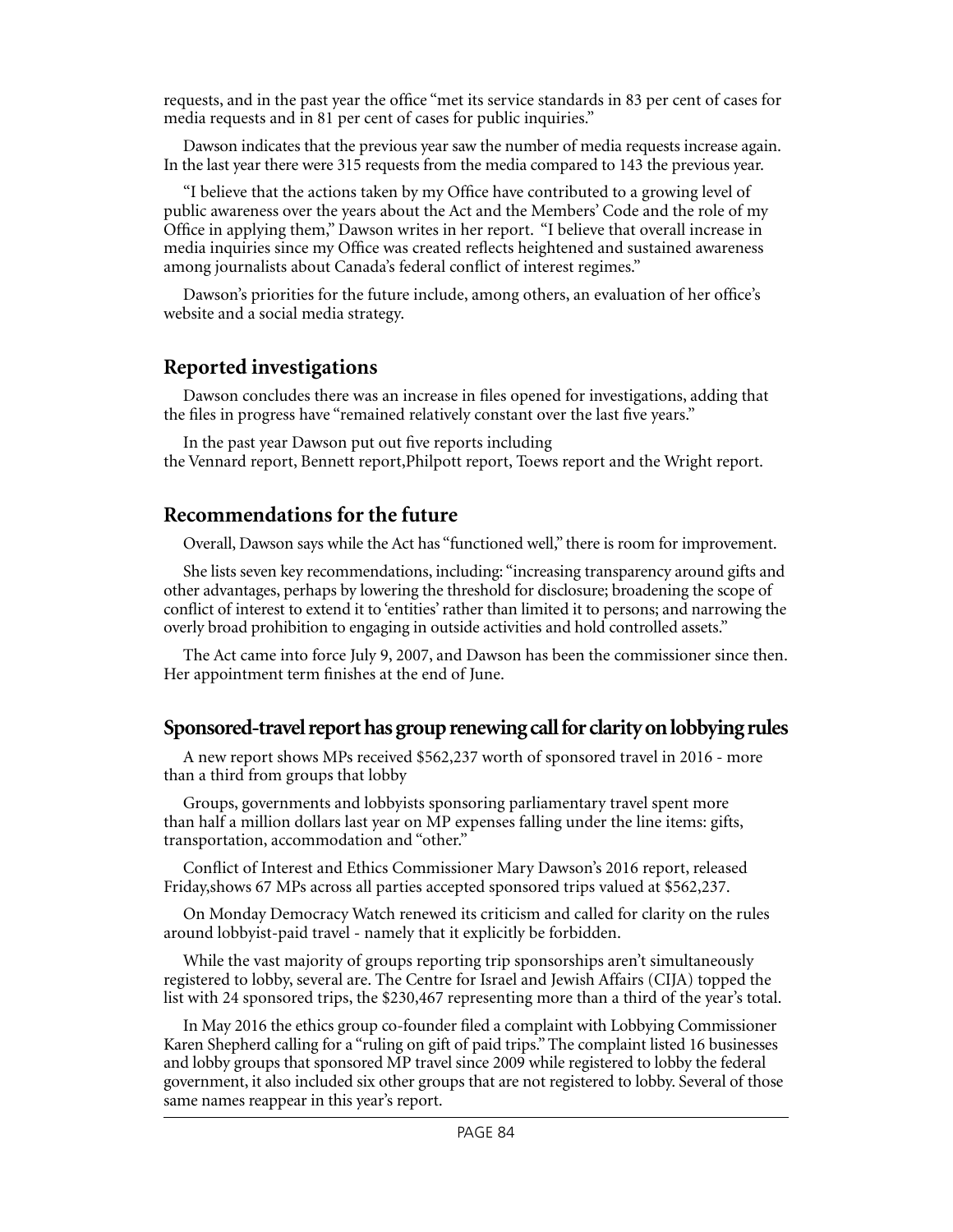"It shouldn't take so long, we set out pretty clear cases," said Duff Conacher, who said a lack of ruling 10 months later is a sign of "ongoing negligence" by the commissioner.

Shepherd's office did not answer a query to confirm when that decision will be released.

"The Commissioner takes all allegations seriously," Shepherd's office said by email." The Lobbying Act requires the Commissioner to conduct all investigations and reviews in private. She has no further comment."

In response to Conacher's complaints, CIJA said it "follows all the regulations that pertain to this travel."

In emailed responses spokesman Martin Sampson said CIJA takes elected officials to Israel to educate them about the country and its citizens, "the centrality of Israel to Jewish identity, and the unique position faced by the people of the region." "CIJA trips include Israeli and Palestinian speakers from across the political spectrum," Sampson added.

Last year's CIJA-sponsored trips broke down to 12 Liberal MPs, including Seamus O'Regan, Any Fillmore and Marco Mendicino; nine Conservatives including Lisa Raitt, Marilyn Gladu, Michelle Rempel, Steven Blaney and Dan Albas; and three NDP, including Garrison, Randall and Matthew Dubé.

When Conacher filed the first complaint, [CEO Shimon Fogel told the Lobby Monitor](http://www.lobbymonitor.ca/2016/05/26/calls-for-examination-of-lobby-group-sponsored-travel-cite-need-for-lobbyists-code-clarity/14798) it was a "legitimate question" for Democracy Watch to pose.

"I'll confess that I'm struggling to understand the Lobbyists' Code of Conduct," said Fogel at the time, adding that if regulations are "so aggressive and restrictive" there is a danger of lawmakers "cocooning" themselves in a way that creates a distance between themselves and those they represent.

Fogel said in May that while CIJA doesn't hide its positions, the travel program explicitly communicates to participants that "there are absolutely no strings attached, there are no obligations, there are no expectations."

Fogel is registered to lobby for the group, which has filed 102 monthly communications reports in the last six months and [has increased its lobbying efforts in the last number of years.](http://www.lobbymonitor.ca/2017/03/22/february-lobbying-education-groups-lead-lobbying/15415)

While Conacher would like to see all sponsored travel come under greater scrutiny, he said the lobbyist code has clear guidelines.

Rule 6 in the Lobbyists' Code states "a lobbyist shall not propose or undertake any action that would place a public office holder in a real or apparent conflict of interest," while Rule 10 stipulates that lobbyists should not promise or provide gifts or other benefits to public office holders they are lobbying or will lobby in the future.

"Essentially it says that ... it's illegal for lobbyists to do anything that puts an MP or government official in even appearance of a conflict of interest and paying for an MP's trip that costs thousands of dollars definitely crosses that line," said Conacher.

If Shepherd rules against that reasoning, Conacher said the group will take the case to court. He pointed to the 2009 Federal Court of Appeal ruling - Democracy Watch v. Barry Campbell which held that no conflict of interest, real or apparent, is acceptable under the code.

Breaching the code carries no monetary or legal penalties, but the commissioner can make a public report to Parliament, in effect naming and shaming lobbyists who break the rules.

In the eithics report, MP's listed a variety of reasons for a sponsored trip, calling it an "introduction to country and its institutions," meetings with "Israeli officials and other stakeholders to better understand geopolitical situation" and an "educational learning journey" to "better understand the " situation in Middle East." In some cases, MPs brought a partner or person to accompany the on trips that ranged from several days to a week.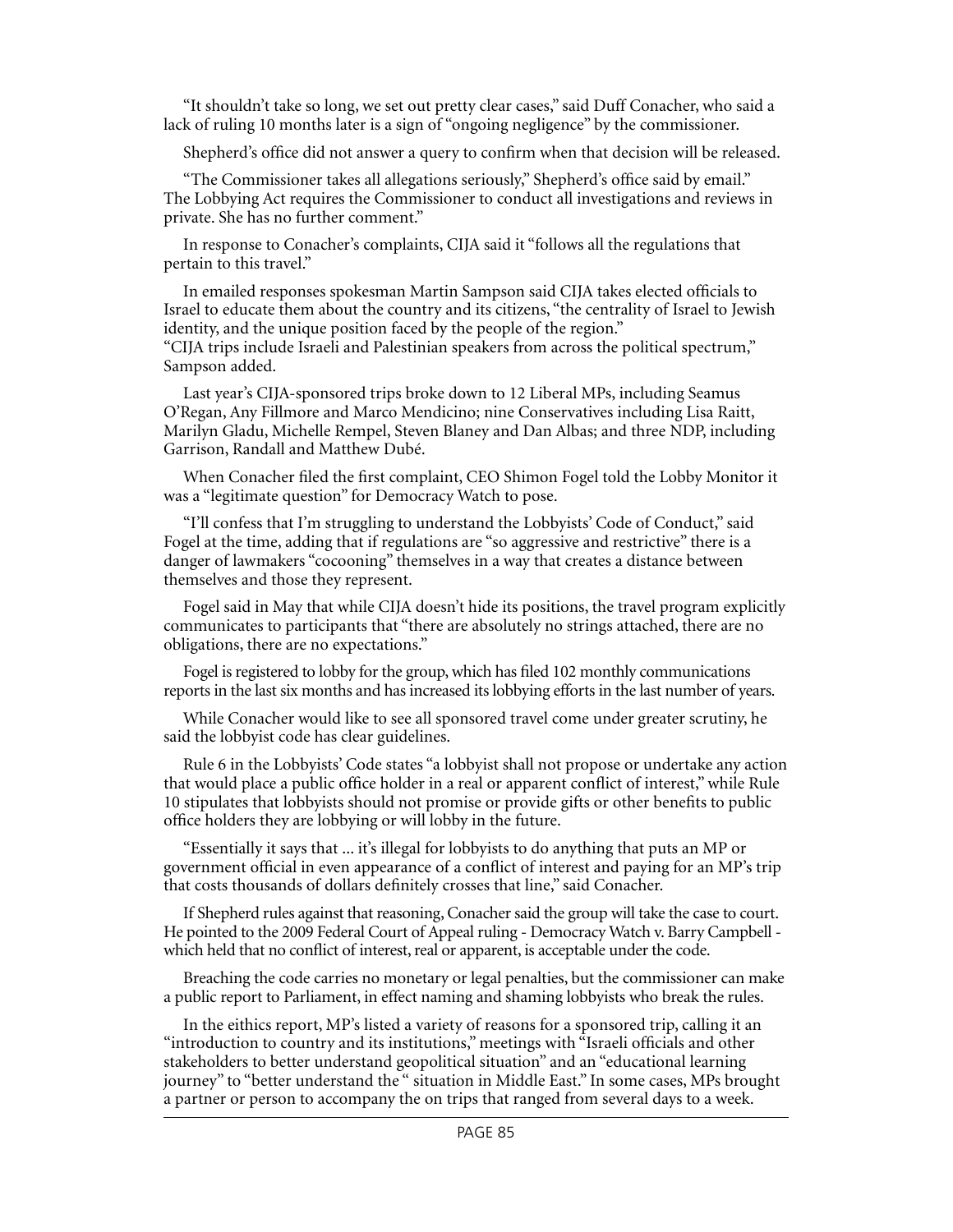Conacher doesn't see a problem with sponsored travel for international organizations or to present at conferences, but again called into question whether the Taiwan-based Chinese International Economic Cooperation Association should be required to register to lobby.

The Act says any group that spends 20 per cent of its organizational activities lobbying, must register.

"An entity that does seek change to international rules or Canadian rules, then yes there is a problem even if they're not lobbying within Canada," Conacher said.

The association, based in Taiwan, could not immediately be reached for comment.

In 2016 the Chinese International Economic Cooperation Association sponsored 11 MP trips totalling \$127,739 so several could attend national day celebrations, and others could meet with government officials. Eight Liberals travelled last year, including MPs Wayne Easter, Randeep Sarai and Judy Sgro, two NDP MPs, including Peter Julian and Deepak Obhrai was the lone Conservative sponsored by the group.

Sampson said most Canadian politicians don't have budgets that allow for international travel.

"We are open and transparent about our trips and we follow all the regulations," he said. "Our trips enable them to visit an important region that they otherwise would not be able to visit."

Conacher disagreed with that argument and suggested a travel fund that the auditor general would manage would be a better approach.

The report also lists Results Canada, Engineers Without Borders, and World Vision Canada - all groups that are currently registered to lobby.

Results Canada's national public engagement manager could not be reached for comment Monday.

The non-profit poverty group, which was listed in Conacher's May complaint, is registered to lobby in-house with executive director Lauren Dobson-Hughes as of June 11, 2008. Dobson-Hughes has filed 15 monthly communication reports, according to public records.

Its file says it advocates "spending priorities related to the dissemination of Canada's Official Development Assistance envelope to ensure that aid is targeted at initiatives that serve the world's poorest."

*- with files from Alyssa O'Dell*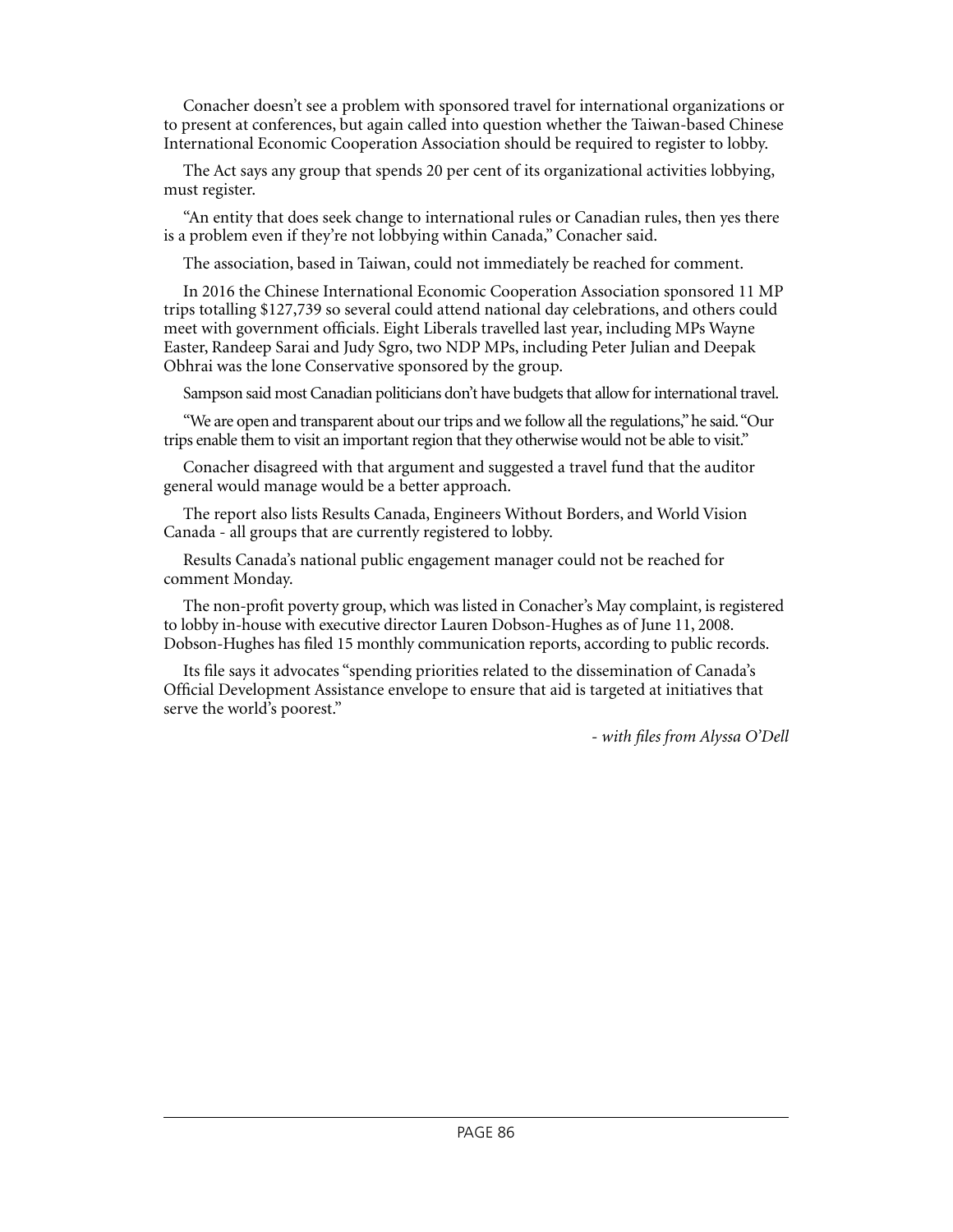# **Democracy Watch files complaint with Ethics Commish over Aga Khan 'gifts'**

#### LOBBY NOTES | ALYSSA O'DELL PUBLISHED: WEDNESDAY, 02/08/2017 4:45 PM EST LAST UPDATED: TUESDAY, 02/14/2017 7:08 AM EST

n Ethics group Democracy Watch has sent a letter to federal Conflict of Interest Commissioner Mary Dawson call on her to rule that Prime Minister Justin Trudeau violated the Conflict of Interest act when he "accepted the gifts of a holiday trip and helicopter ride" from the Aga Khan.

The [letter](http://democracywatch.ca/wp-content/uploads/LettToEthicsCommAgaKhanGiftJan312017.pdf), sent Jan. 31, also called for a ruling that both Trudeau and Liberal MP Seamus O'Regan, who was present for part of the holiday, violated the Conflict of Interest Code for MPs.

Democracy Watch board member Duff Conacher also called for a ruling on if Conservative Party Interim Leader Rona Ambrose violated the MP Code by accepting a gift of a trip from billionaire energy mogul and Calgary Flames co-owner Murray Edwards over the Parliamentary break.

"MPs are not also allowed to accept a gift, even a gift from friends, if it could possibly be reasonably viewed as given to influence them, and based on this standard Liberal MP Seamus O'Regan violated the MP Code by accepting the gift of the trip from the Aga Khan, as did Prime Minister Trudeau when he was an MP in December 2014," Conacher said in a Feb. 8 press release.

"Conservative MP Rona Ambrose also violated the MP Code by accepting the gift of the trip from Murray Edwards who is registered to lobby," he said.

Ambrose called the Ethics Commissioner to clear the travel while she was already on the yacht trip, according to media reports. Dawson's office told The Globe and Mail Monday that it had not launched an inquiry into the vacation.

Murray is actively registered to lobby federally as chair of the board of Canadian Natural Resources Ltd., although the filing lists his role as including less than 20 per cent lobby activities.

Democracy Watch has also requested that Dawson recuse herself from ruling on these issues, given the fact her contract was renewed for a six-month term in December, something the group called a "gift" from cabinet and a "financial conflict of interest." Democracy Watch is calling for a provincial ethics commissioner to rule on all complaints about the Trudeau Cabinet.

Dawson has [since indicated](http://www.lobbymonitor.ca/2017/02/03/ethics-commish-wont-seek-reappointment/15290) she will not seek further re-appointment. Her office [has](https://www.hilltimes.com/2017/02/01/ndp-mp-bemoans-awkward-situation-ethics-commissioner-investigating-trudeau-bahamas-trip/93941)  [told](https://www.hilltimes.com/2017/02/01/ndp-mp-bemoans-awkward-situation-ethics-commissioner-investigating-trudeau-bahamas-trip/93941) The Hill Times the contract does not create a conflict of interest, as opposition party leaders are consulted on the appointment of the Ethics Commissioner.

However, Democracy Watch claims out that subsection 82(2) of the Parliament of Canada Act allows cabinet to make six-month appointments without consulting the opposition.

"It's a conflict of interest and violation of the federal ethics law for Prime Minister Trudeau and his Cabinet to choose their own ethics and lobbying watchdogs, especially when they are being investigated by those watchdogs," Conacher said.

Lobbyists should view Trudeau's Bahamas trip as a cautionary tale: Powers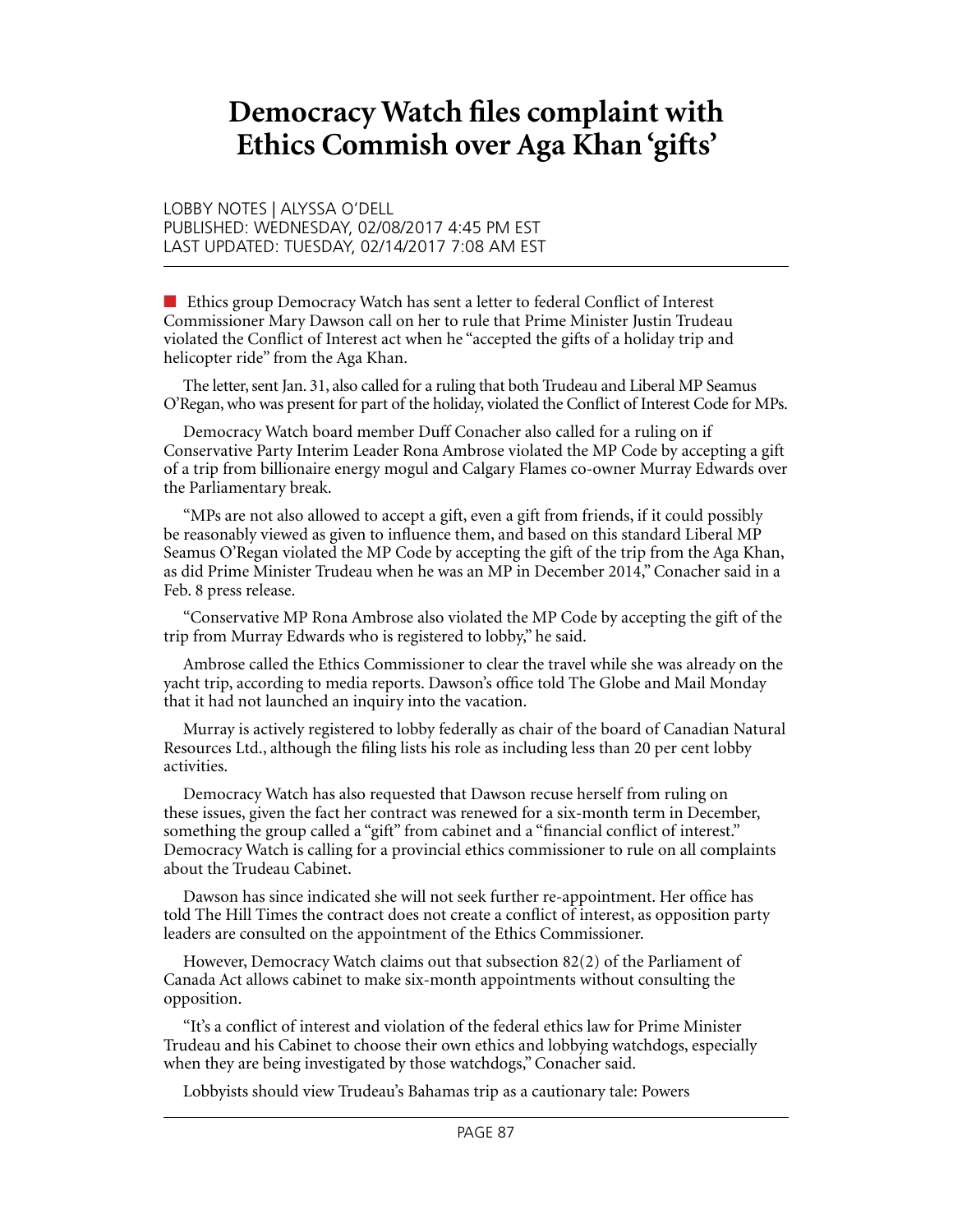# **Vacation prompts comparison to sponsored travel**

NEWS | SHRUTI SHEKAR PUBLISHED: FRIDAY, 01/20/2017 4:36 PM EST

n Prime Minister Justin Trudeau's December trip to the Bahamas with the Aga Khan should be a cautionary tale for lobbyists, said one government relations specialist, but added it shouldn't be assumed that lobbying rules were broken.

Tim Powers, vice-chairman of Summa Strategies, said in a phone interview that it wouldn't be wise to make any sort of claim of the trip breaking lobbying rules unless all the facts were reviewed, and the only person who can do that is Lobbying Commissioner Karen Shepherd.

He added that the perception of how the story is unfolding isn't casting the most favourable light on Trudeau, but it is something to which lobbyists should pay attention.

"It's a reminder to anybody who is involved in the advocacy business to make sure you know the rules," Powers said. "But more importantly is you understand the perception: if something that you were doing were to become a news story, how would it look to the outside world?"

He added that lobbyists need to be "mindful" of their advocacy work, and how it would appear to the general public.

When asked whether this case has affected lobbyists and their work, Powers said he thinks "what you find happening in the lobby business more often than not is people are being more diligent on that front, and that's a good thing."

Trudeau travelled to Nassau, Bahamas, with his family on a government Challenger aircraft during the Christmas holidays. He later confirmed at a press conference in Kingston, Ont., last week that he travelled to the private island off the coast of Nassau on a helicopter provided by the Aga Khan.

Trudeau also said during several other press conferences that the Aga Khan had known him since he was a child and was being hospitable.

After several news outlets, including The Lobby Monitor, reported that this could be a [breach in the Conflict of Interest Act,](http://www.lobbymonitor.ca/2017/01/12/ethics-commish-says-trudeau-not-required-to-declare-aga-khan-friendship-as-tories-push-for/15244) and an official request from an opposition MP, Ethics Commissioner Mary Dawson indicated that she was going to investigate the trip to see if any wrongdoing was committed.

According to section 12 of the Conflict of Interest Act:

"No minister of the Crown, minister of state or parliamentary secretary, no member of his or her family and no ministerial adviser or ministerial staff shall accept travel on non-commercial chartered or private aircraft for any purpose unless required in his or her capacity as a public office holder or in exceptional circumstances or with the prior approval of the Commissioner."

When asked if the Prime Minister declared the trip with Dawson or if he was planning on it, Cameron Ahmed, spokesperson for the Prime Minister's office, said in an emailed statement that Trudeau "is happy to engage with the Commissioner and will answer any questions she may have."

The Aga Khan Foundation is a registered group in the federal lobbyists' registry, and some questioned whether the helicopter that Trudeau flew in — as well as the entire trip could be considered a gift, which would breach the Lobbyists' Code of Conduct.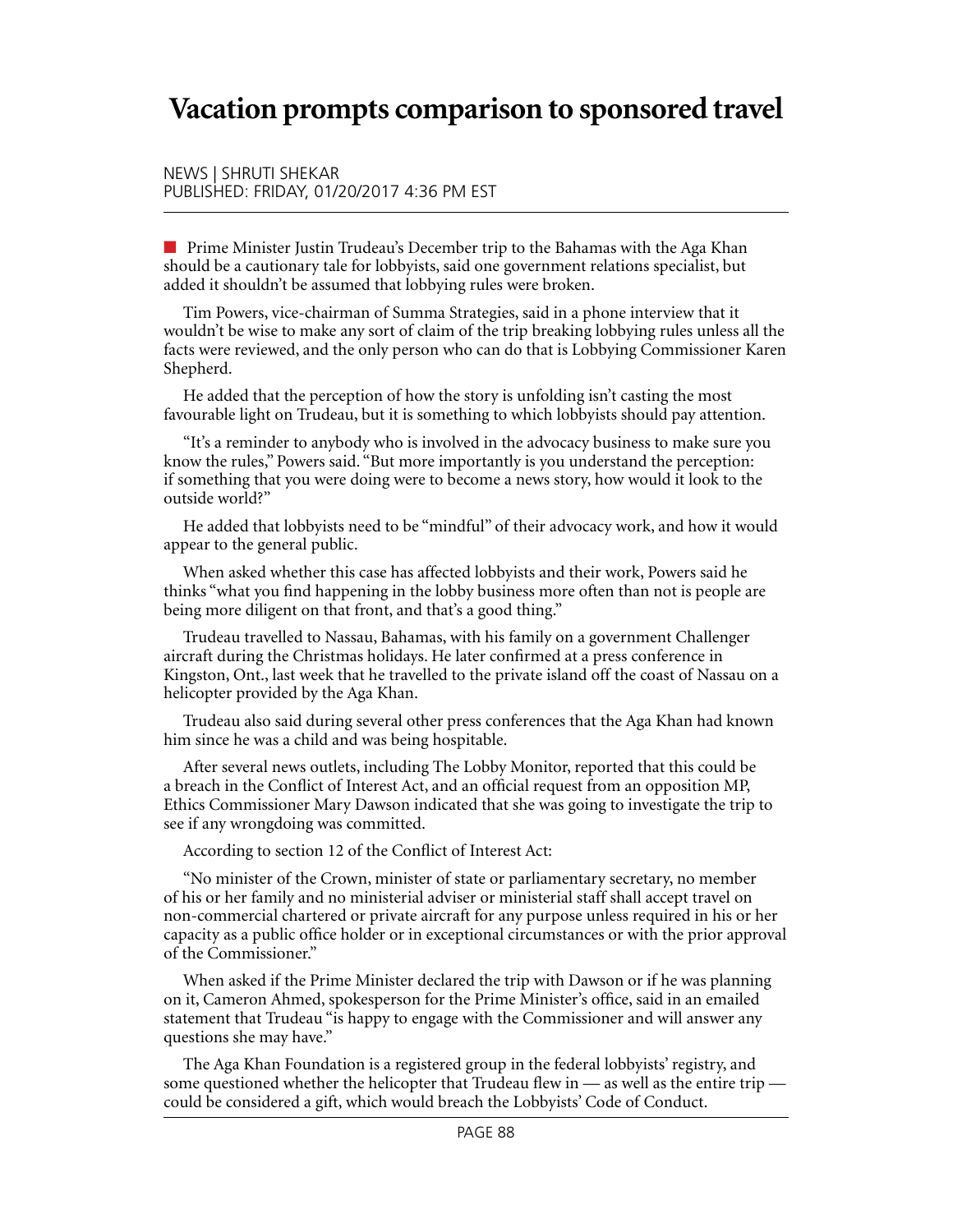"Was the accommodation paid for? Was there a rental fee? I think the real danger here is not knowing all the facts and not having all the information that I assume the Lobbying Commissioner or Ethics [Commissioner] will see," Powers said.

The Aga Khan Foundation of Canada is registered to lobby in-house with Khalil Shariff, CEO of the group, its file in the lobbyists' registry indicated. It added that in the past six months the group has filed five monthly communication reports.

The most recent communication was to Elissa Goldberg, assistant deputy minister for Global Affairs Canada, on Dec. 21, 2016, and to Geoffroi Montpetit, chief of staff at Global Affairs Canada, on Dec. 13, 2016, its file states. Conversations were about international development.

According to its file, the group is lobbying the government to receive funds "for ongoing development programs and projects."

The Lobby Monitor reached out the Aga Khan Foundation to ask about the number of hours Shariff's role required him to lobby, if the foundation had internal rules regarding conflict of interest on lobbying, and if the helicopter was rented or outsourced. They did not respond by deadline.

Warren Kinsella, consultant at Daisy Consulting Group and a lawyer, posed a counterargument, asking in a blog post on his website if "Trudeau [was] supposed to swim to his destination? Hitch-hike? Canoe? Walk on water?"

"Let's not bother debating whether the circumstances were 'exceptional' (although they probably were: he was going to, you know, an island). Let's also not debate whether a Prime Minister ever stops being a 'public office holder' (because they probably never really do, do they?). Let's just say this was, say, sponsored travel," Kinsella said in his post.

## **According to the Members' Code:**

"Subsection 15(0.1) of the Members' Code expressly permits Members to accept sponsored travel that arises from or relates to their positions, effectively exempting it from the rules on gifts or other benefits. Sponsored travel includes all benefits received in connection with the travel, including accommodation and, as noted above, gifts and other benefits.

Where the cost of any sponsored travel accepted by a Member exceeds \$200 and is not wholly paid from the Consolidated Revenue Fund or by the Member personally, his or her political party or any parliamentary association recognized by the House, it must be disclosed to the Commissioner and publicly declared within 60 days after the end of the trip."

When asked how rules would change if the one giving sponsored travel to a public office holder was a lobbyist, Kinsella said in emailed responses that sponsors are "almost always a lobbyist."

"[The Centre for Israel and Jewish Affairs], for example, sponsors a great deal of air travel — with MPs from all parties — every year. That never raises any concerns," Kinsella said. "This case shouldn't either. The Opposition — and some bored pundits — are attempting to manufacture hysteria because they are frustrated by Trudeau's ongoing popularity."

CIJA, according to its file in the lobbyists' registry, is "the official representative organizational voice of the Jewish community of Canada."

"In seeking to enhance Canada-Israel Friendship, the Centre liaises with government, media, business and academic sectors, often submitting briefs and providing background analysis on matters of public policy," its file says. "It sponsors seminars, conferences and other types of educational programming in Canada, and organizes Middle Easy study missions as well as visits to other communities where there are specific issues relevant to the Jewish community."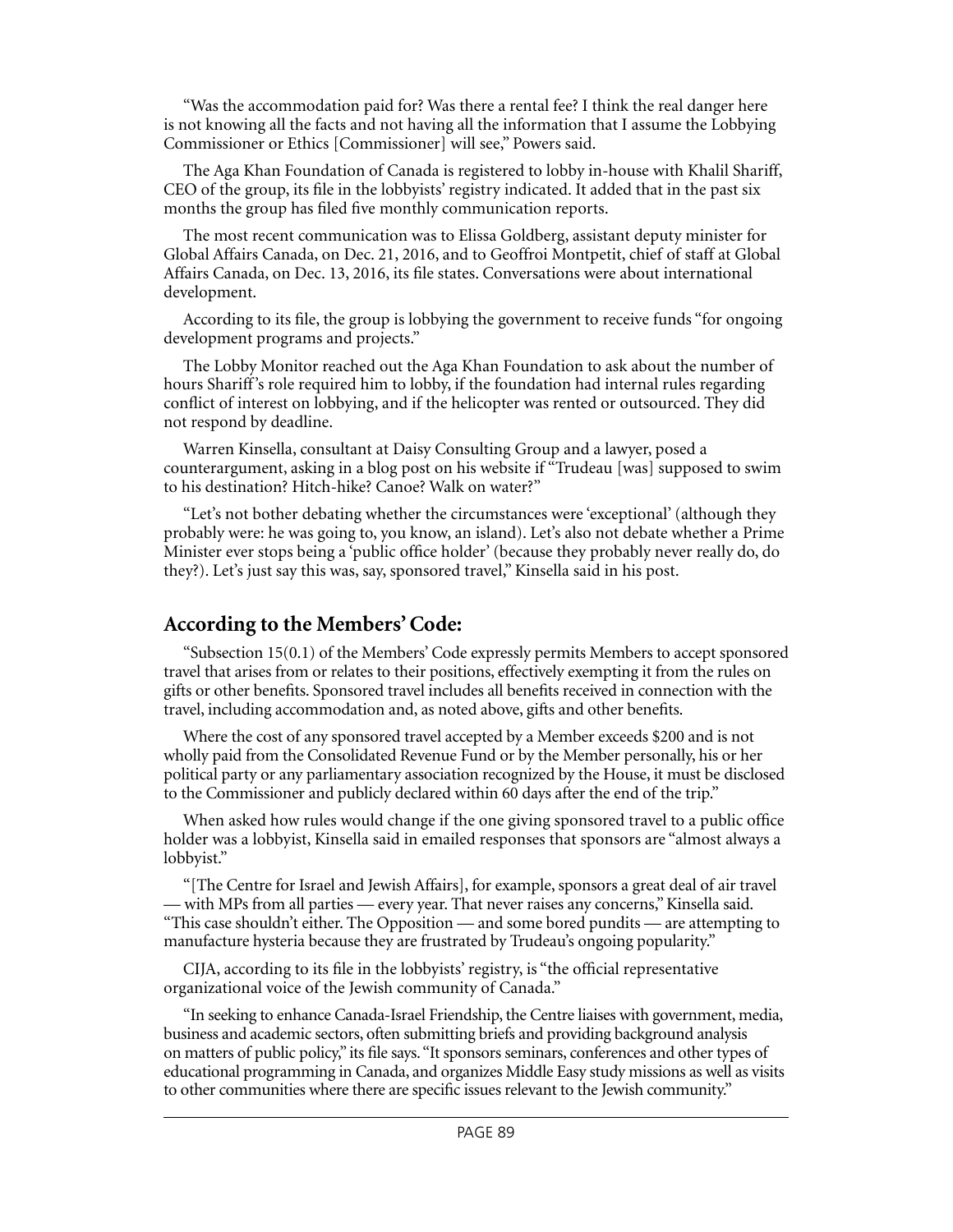CIJA is registered to lobby in-house with Shimon Fogel, the group's CEO, as of Nov. 20, 2011, its file in the lobbyists' registry indicated. In the past six months, the group has filed 99 monthly communication reports.

CIJA declined to comment when asked how it felt that their sponsored travels were compared to that of the Prime Minister's to a private island.

In May, the Lobby Monitor [wrote about sponsored travel](http://www.lobbymonitor.ca/2016/05/26/calls-for-examination-of-lobby-group-sponsored-travel-cite-need-for-lobbyists-code-clarity/14798) and spoke to Fogel, who said that CIJA makes sure to abide by the rules and remain transparent.

He said in last year's story that he cannot speak to the appropriateness of sponsored travel by other groups, but is "confident that any objective assessment" of CIJA's parliamentary travel program would turn up no instances of undue influence or pressure to adopt a particular perspective.

While noting that CIJA does not try to hide its positions, Fogel said the travel program explicitly indicates to participants that "there are absolutely no strings attached, there are no obligations, there are no expectations" related to asks, other than participating in trip programming learning opportunities.

Though any comparison could be created, Powers said "the question is, does the comparison hold up to the rules and regulations that are at play and is it believable?"

"I think the challenge that the Prime Minister and the government have… is just the way [it was communicated]," Powers said. "Whenever you communicate in bits and pieces around a story that people are already raising suspicions about, you create extra suspicion and further questions are forthcoming and then you get a never-ending cycle of different explanations and versions."

According to the lobbying commissioner, if this was an instance of sponsored travel, any shop talk would have to be recorded.

In an emailed statement, Shepherd said she would "consider communication during sponsored travel to be arranged [communication]."

"Any oral communication on registrable topics must be reported in a Monthly Communication Report by the 15th of the month following the communication during a sponsored travel event," Shepherd said.

#### She added:

"Corporations and organizations that are not registered and offer sponsored travel must consider the time spent on organizing the event and the time during the sponsored travel as part of their significant part of duties calculation and register if it causes them to meet the 20 per cent threshold. The requirement for filing Monthly Communication Report would also apply if registration is required."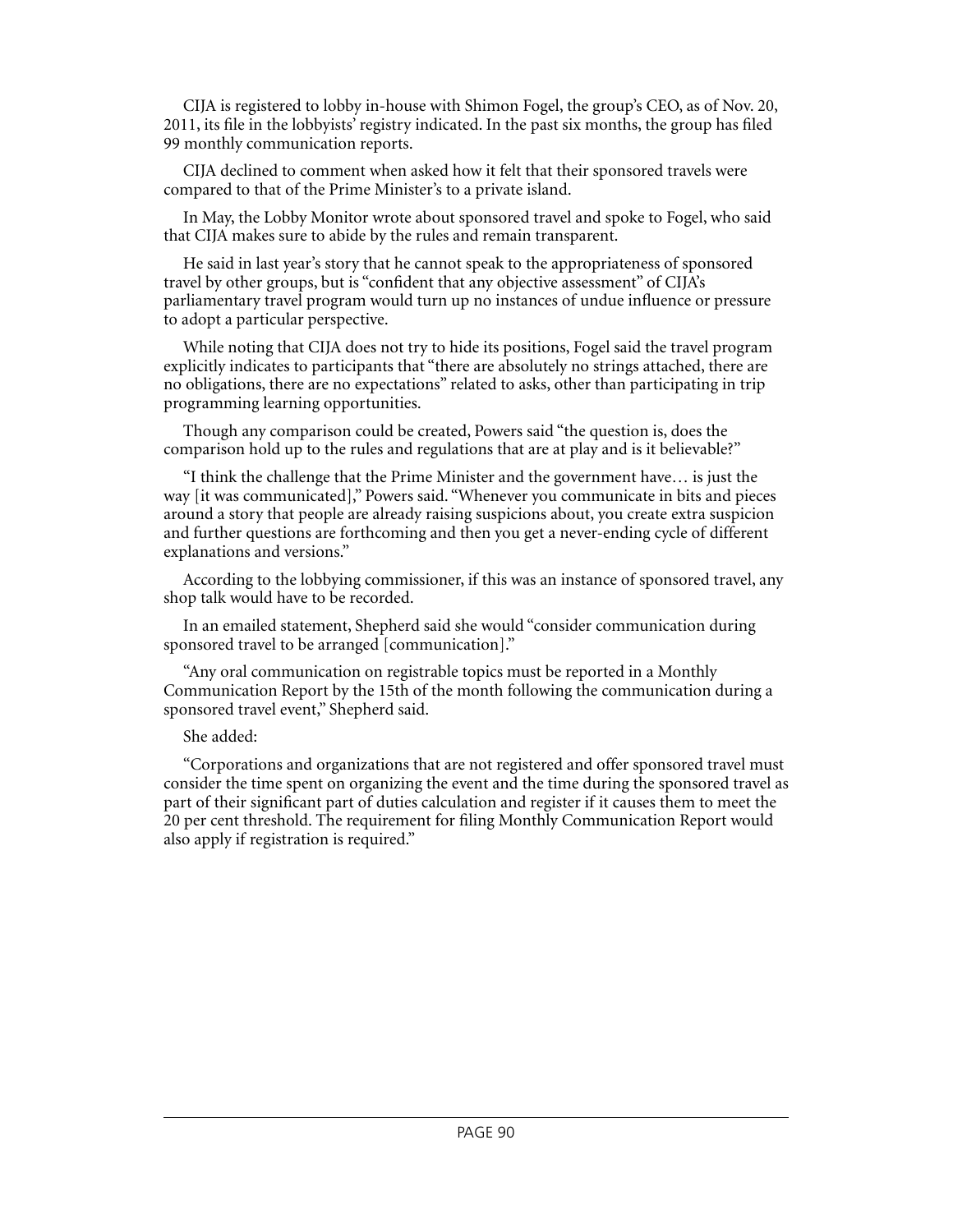# **Ethics commish says Bennett contravened Conflict of Interest Act**

### LOBBY NOTES | SELINA CHIGNALL

n A report released by the Ethics Commissioner has found that the former president and chief executive officer of the Royal Canadian Mint contravened the Conflict of Interest Act by accepting gifts from a client.

Ethics Commissioner Mary Dawson released [The Bennett Report](http://ciec-ccie.parl.gc.ca/EN/InformationFor/Pages/NewsRelease11172016.aspx) Thursday that reviewed an incident from February 2014 in which Brinks Canada hosted a retirement party for Ian Bennett, who was retiring from the Mint. He was presented with "a model of a ship resembling the Bluenose, which is represented on the Canadian dime," the report said.

By accepting this gift, Bennett contravened section 11 of the Act.

"That section prohibits public office holders from accepting any gift that might reasonably be seen to have been given to influence them in the exercise of their official powers, duties or functions," the report said.

Brinks Canada is a longtime stakeholder and supplier to the Mint, the report said. The company provides armoured car transportation and currency and coin processing services.

"In November 2013, at the time of the invitation, there were several ongoing contracts being negotiated between the two organizations, including one that Mr. Bennett signed several days after the retirement dinner," the report said.

"Due to fact that one of the Mint's objects is to mint coins in anticipation of profit, during the course of my examination I found that the Mint's relationships with stakeholders as well as its governance structure have much in common with corporations in the private sector," Dawson added.

Although the gifts might have been to recognize Bennett's career and his retirement and solid business relationship with Brinks Canada, Dawson said

"Mr. Bennett's acceptance of those gifts occurred in the context of an ongoing business relationship involving contracts between the Mint and Brinks Canada. I therefore found that they might reasonably be seen to have been given to influence him in the exercise of his official functions."

She noted that Bennett might have only perceived those gifts in relation to his retirement, that was four months away. He was still obliged under the Act as a public office holder to avoid accepting gifts from stakeholder and "engaging the prohibition relating to gifts."

"That obligation remains and must be taken into account," the report noted.

And while Bennett said the gift could not influence his decisions to conduct businesses or sign contracts with the company, Dawson said perception does not determine whether or not it's acceptable for a public officer to receive gifts or the person giving the present.

"Instead, it depends on whether, in the circumstances surrounding the gift, it might reasonably be seen to have been given to influence a public office holder," the report said.

Because contract negotiations were going on between the Mint and Brinks Canada, Dawson said the gifts—of the model ship and dinner—could be seen "to have been given to influence him in the exercise of his official functions."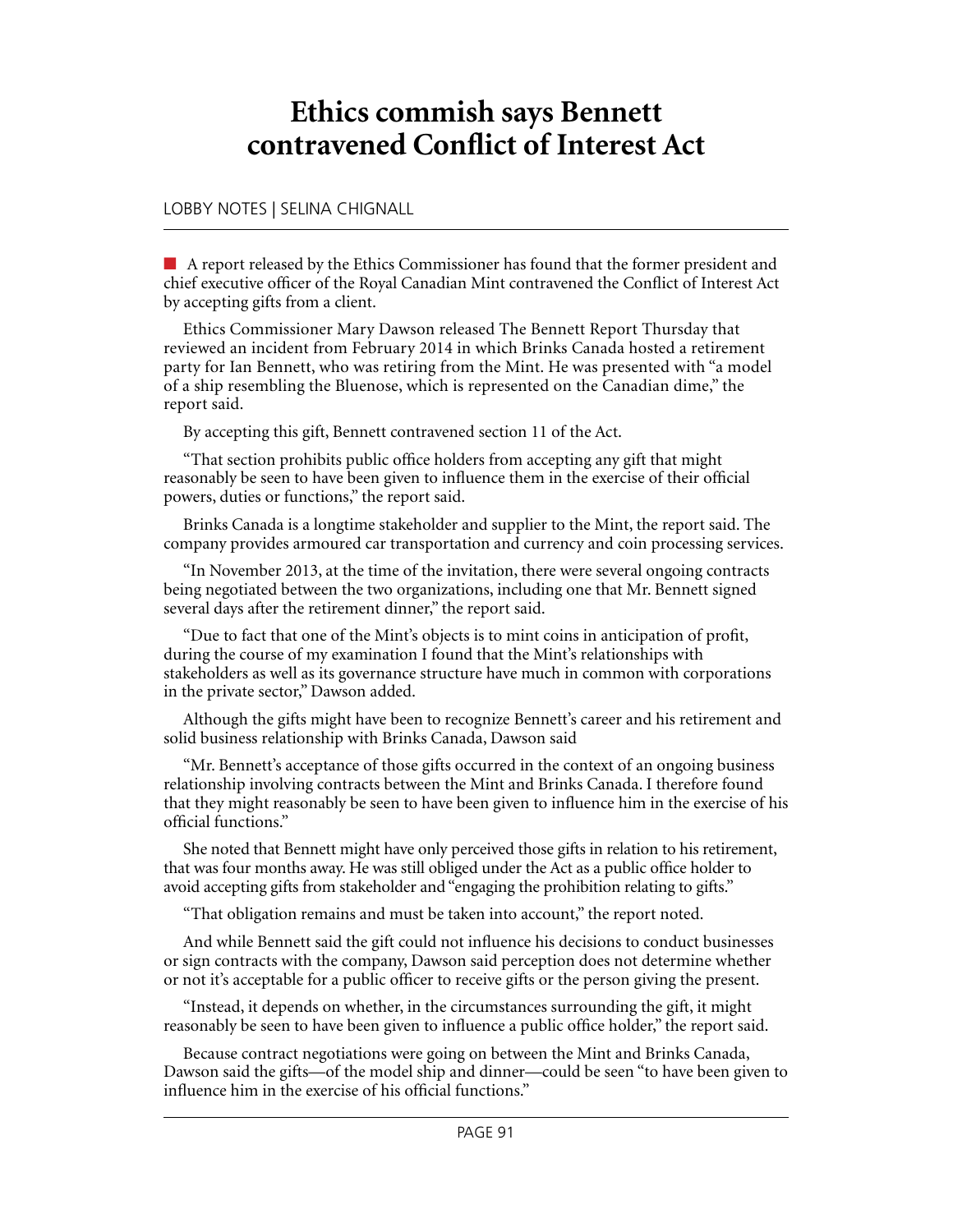She also found no evidence to suggest a friendship between Bennett with those hosting the dinner, so she concluded that the exceptions provided in subsection  $11(2)$  of the Act did not apply.

This report comes at a time when Dawson's term as Ethics Commish is coming to end in December. [The Privy Council's Office confirmed on June 30 to The Lobby](http://lobbymonitor.ca/2016/09/28/lobbying-and-ethics-commish-job-postings-made-available/15048)  [Monitor](http://lobbymonitor.ca/2016/09/28/lobbying-and-ethics-commish-job-postings-made-available/15048) that current Ethics Commissioner Mary Dawson received an extension to her term by six months.

The Lobby Monitor reached out to Dawson's office to see if she would be seeking to reapply to her position; her office had "no comment on that."

Calls for examination of lobby group-sponsored travel cite need for Lobbyists' Code clarity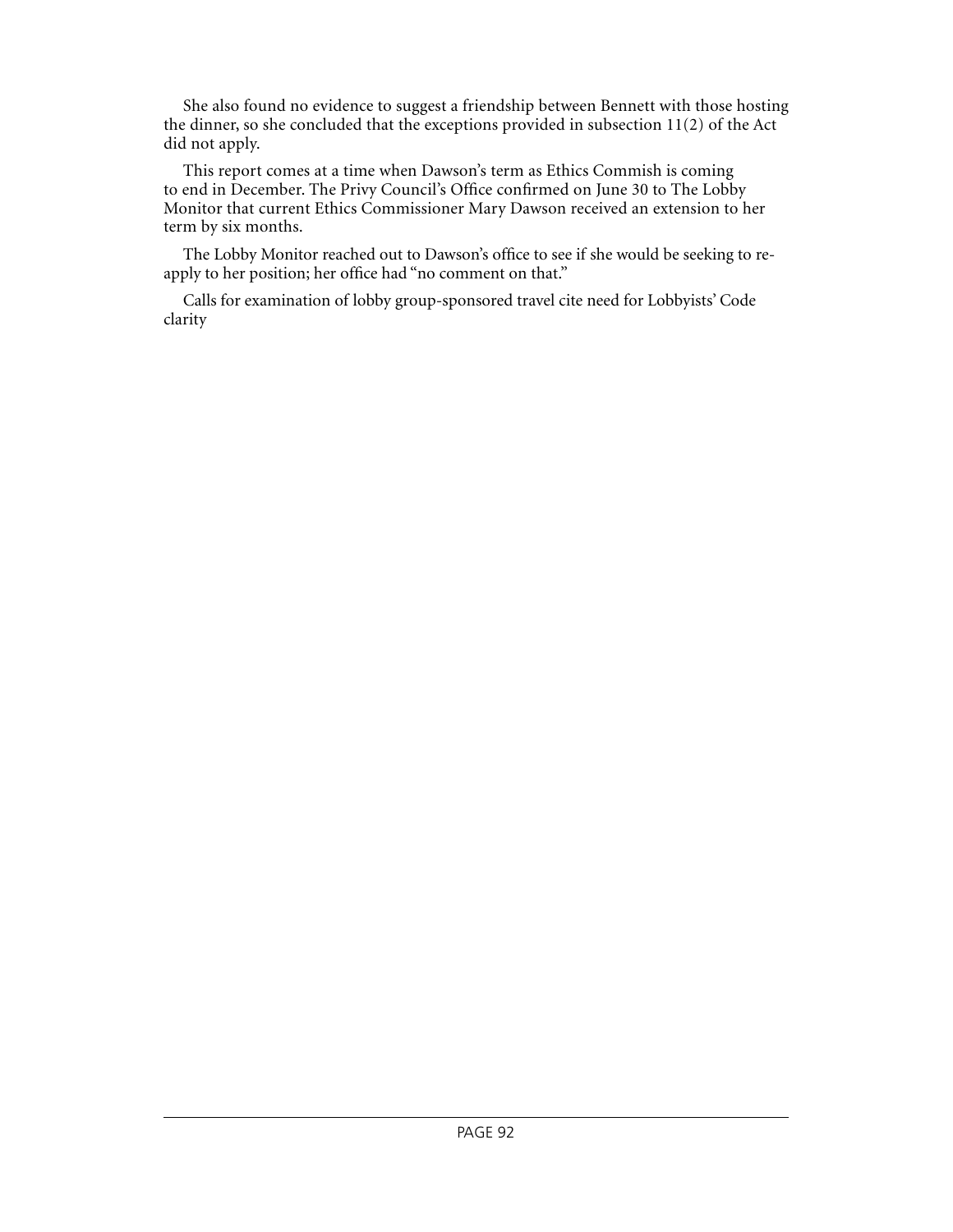# **'I think it's a legitimate question for them to pose,' says CIJA's Fogel of watchdog call for ruling on lobbyist-paid travel, noting confidence in the group's program**

#### NEWS | ALYSSA O'DELL PUBLISHED: THURSDAY, 05/26/2016 4:32 PM EDT

n Ethics watchdog group Democracy Watch has filed a request for investigation with the Office of the Commissioner of Lobbying of Canada, calling for a ruling on the applicability of gifting provisions in the Lobbyists' Code of Conduct to MPs' and senators' travel sponsored by registered federal lobby groups.

Democracy Watch said in a release it believes the sponsored travel violates Rule 6 (formerly Rule 8) in [the recently-updated](http://www.lobbymonitor.ca/2015/11/13/lobbyists-code-guidance-on-political-activities-may-be-amended-before-rules-come-into-force/14191) Lobbyists' Code of Conduct, and has asked for an investigation into sponsored travel between March 2009 and the present.

The request for investigation was filed May 25, according to [the document](http://democracywatch.ca/wp-content/uploads/LettToFedLobbyCommMay252016.pdf), and also calls on Lobby Commissioner Karen Shepherd to remove herself from ruling on the complaint based on the fact that Shepherd has expressed interest in being reappointed to her post following the end of her term this summer.

The organization recommends "a similar commissioner from another jurisdiction" rule on the issue.

Shepherd's office declined to comment on the matter when reached by The Lobby Monitor.

"Neither the federal Commissioner of Lobbying nor the federal Ethics Commissioner should rule on this complaint because they are up for possible reappointment and also have a very weak enforcement record," said Democracy Watch co-founder and visiting professor at the University of Ottawa Duff Conacher in a statement.

He confirmed in an emailed statement to The Lobby Monitor that Shepherd's office acknowledged receipt of the complaint Thursday.

### **Democracy Watch joins calls for clarity on code rules**

Rule 6 in the Lobbyists' Code states that "a lobbyist shall not propose or undertake any action that would place a public office holder in a real or apparent conflict of interest," while Rule 10 stipulates that lobbyists should not promise or provide gifts or other benefits to public office holders they are lobbying or will lobby in the future.

The spring 2009 Federal Court of Appeal ruling in Democracy Watch v. Barry Campbell held that no conflict of interest, real or apparent, is acceptable under the code.

Breaching the code carries no monetary or legal penalties, but the commissioner can make a public report to Parliament, in effect naming and shaming lobbyists who break the rules.

Democracy Watch's submission asks Shepherd to make it "very clear" in any ruling if paid travel would be considered a gift under Rule 10 of the code, and the group is not alone in suggesting provisions in the Lobbyists' Code [aren't as clear](http://www.lobbymonitor.ca/2016/04/08/gric-gearing-up-for-formal-consultation-following-feedback-on-lobbying-regulations/14641) as they could be.

"I'll confess that I'm struggling to understand the Lobbyists' Code of Conduct," said Shimon Fogel, CEO of the Centre for Israel and Jewish Affairs, which was named in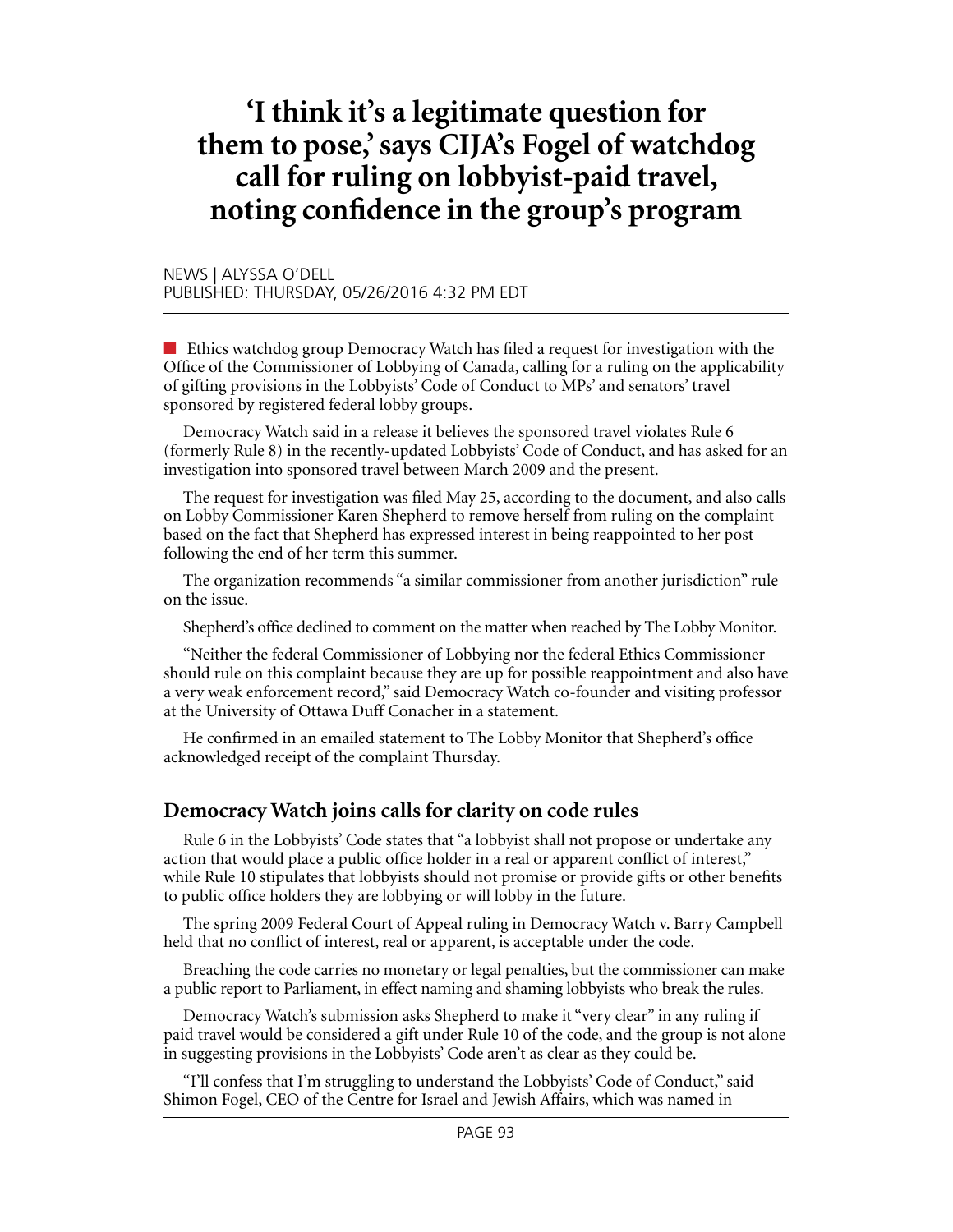Democracy Watch's letter as one group registered to lobby that has sponsored travel for lawmakers.

"It seems to change often, and it's not entirely clear to me that the objective of ensuring transparency as the core mandate is what is always the focus," Fogel said in a phone interview with The Lobby Monitor, adding that if regulations are "so aggressive and restrictive" there is a danger of lawmakers "cocooning" themselves in a way that creates a distance between themselves and those they represent.

The updated code came into force in December following consultations with the GR sector.

"I think it's a legitimate question for [Democracy Watch] to pose," Fogel continued, on the general subject of calls for inquiry into sponsored travel.

"I mean it sounds very ominous when it's framed as a complaint, but I do think it's an area that merits some consideration," he said, adding it would be "perfectly appropriate" for the lobby commissioner or another arm of Parliament to evaluate whether undue influence is being exercised by certain groups sponsoring travel.

He said he cannot speak to the appropriateness of sponsored travel by other groups, but is "confident that any objective assessment" of CIJA's parliamentary travel program would turn up no instances of undue influence or pressure to adopt a particular perspective.

While noting that CIJA does not try to hide its positions, Fogel said the travel program explicitly indicates to participants that "there are absolutely no strings attached, there are no obligations, there are no expectations" related to asks, other than participating in trip programming learning opportunities.

### **So far CIJA, Results Canada have disclosed sponsored travel in 2016**

GR consultants told The Lobby Monitor in 2013 that [it can be risky](http://www.lobbymonitor.ca/2013/04/04/sponsoring-mp-travel-a-risky-proposition-consultants/11650) for NGOs and corporate clients to sponsor travel for MPs as a way to showcase operations to the government.

Democracy Watch's [complaint](http://democracywatch.ca/wp-content/uploads/LettToFedLobbyCommMay252016.pdf) lists 16 businesses and lobby groups that sponsored MP travel since 2009 while registered to lobby the federal government, and six further groups that are not registered to lobby.

The Conflict of Interest Code allows for Members of the House of Commons to accept sponsored trips for themselves and a guest that may arise from their position. When travel costs exceed \$200 for a sponsored trip, MPs have 60 days to file a report to the commissioner disclosing the trip.

According to disclosures filed so far for 2016, the CIJA and non-profit poverty group Results Canada have sponsored MP travel while also registered to lobby federally, the Democracy Watch complaint notes.

Liberal MPs Seamus O'Regan, Dan Ruimy, Marco Mendicino, Andy Fillmore; Conservatives Blake Richards, Michelle Rempel and Alain Rayes; and NDP MP Randall Garrison all reported travel to Israel with funding from CIJA this year.

"This serves as a very useful opportunity for parliamentarians to learn about something that is very complex and very difficult to get their heads around from a distance of 10,000 kilometres away," Fogel said, noting that CIJA has been transparent in disclosures about the program, even before parliamentary regulations required it.

"It's a transparent process, not something that we hide," he said.

Results sponsored travel to India to visit immunization programs and attend a polio summit for Liberal MP Sonia Sidhu, according to travel disclosures for 2016 so far.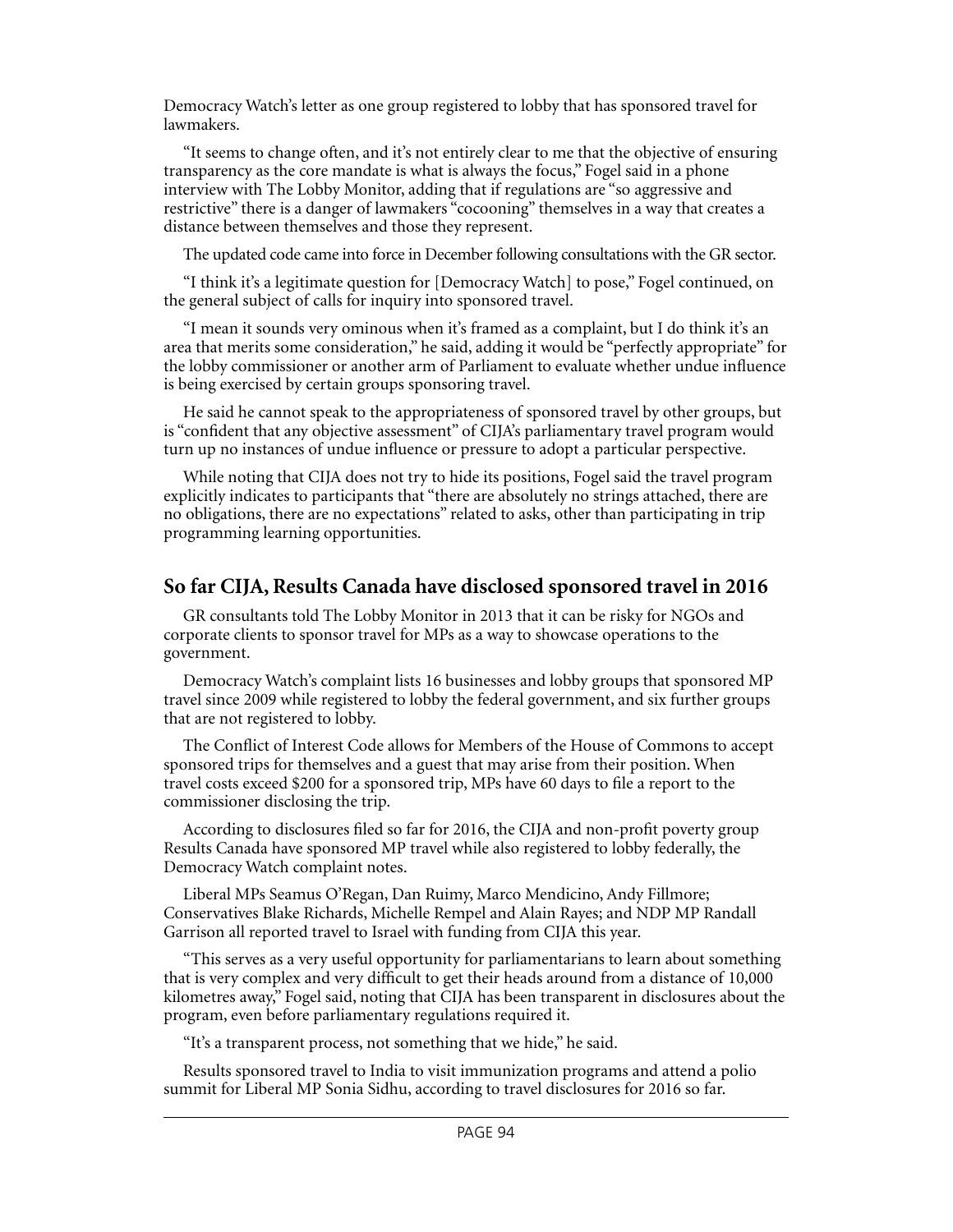[Last year,](http://lobbymonitor.ca/2015/03/27/chinese-economic-group-promoting-ties-with-canada-through-more-than-$145k-in-sponsored-travel/13657) the group told The Lobby Monitor the trips help MPs see the impact of projects first-hand, but are not essential for gaining support for international development or aid initiatives. The organization did not reply to request for comment for this story before publishing deadline.

In the past, MPs [have defended](http://www.lobbymonitor.ca/2013/04/04/sponsoring-mp-travel-a-risky-proposition-consultants/11650) the practice of accepting sponsored travel, within limits, given limited budgets and the benefits of on the ground experience.

Among the groups named in Democracy Watch's letter, which the organization claims sponsored travel in 2014-2015 while registered to lobby, are the Armenian National Committee of Canada, Results Canada and Westjet.

Groups named in the letter from previous years include The Canadian Union of Public Employees, Engineers Without Boarders Canada, United Steelworkers of America, Cenovus Energy, the United Food and Commercial Workers International Union, [Goldcorp](http://www.lobbymonitor.ca/2012/09/11/goldcorp-sponsored-mp-senator-trip-to-guatemala-mine/10879), World Vision and Cameco Corp., among others.

Lobbying commissioner's new directive on receptions could deprive government of lobbyists' input, says industry leader

The head of the group representing lobbyists across the country says recent directives from Lobbying Commissioner Karen Shepherd regarding lobbyist-hosted receptions could negatively affect an important source of input for government officials.

Last month, Ms. Shepherd offered some interpretation of how the Lobbyists' Code of Conduct applies to both gifts and, by extension, receptions.

In an online notice, Ms. Shepherd noted the rule of the Lobbyists' Code that prohibits lobbyists from taking "any action that would place a public office holder in a real or apparent conflict of interest."

She cited another part of the code that states: "To avoid the creation of a sense of obligation, a lobbyist shall not provide or promise a gift, favour, or other benefit to a public office holder whom they are lobbying or will lobby, which the public office holder is not allowed to accept."

The Conflict of Interest Code for Members of Parliament includes a number of restrictions on MPs accepting gifts, including that they not accept benefits that could be viewed to influence their decision-making, and that MPs must disclose to the ethics commissioner if the value of gifts from any one source exceeds \$200 in value over a 12 mont period.

In the context of gifts, Ms. Shepherd said "caution" needs to be exercised by lobbyists when organizing social functions for parliamentarians. She recommended that, for such occasions, lobbyists ensure that all Members of the House of Commons and Senate are invited, that the total cost of all gifts, food, and beverages for such events are "reasonable," that invitations not include information related to lobbying, and that lobbying not take place at the events.

Following these criteria would "mitigate the risk of creating a sense of obligation, or the appearance of one," she said.

André Albinati, president of the Government Relations Institute of Canada (GRIC) and a principal at Earnscliffe Strategy Group, said he's advising lobbyists to follow the commissioner's directives, despite disagreeing with them.

He said these provisions from the commissioner, which are not explicit within the regulations, can cause uncertainty among lobbyists, resulting in them erring "on the side of not hosting an event, not having an event, not having a reception, not engaging in that public policy dialogue, not having a speech with a CEO, not going to a fundraiser that involves parliamentarians."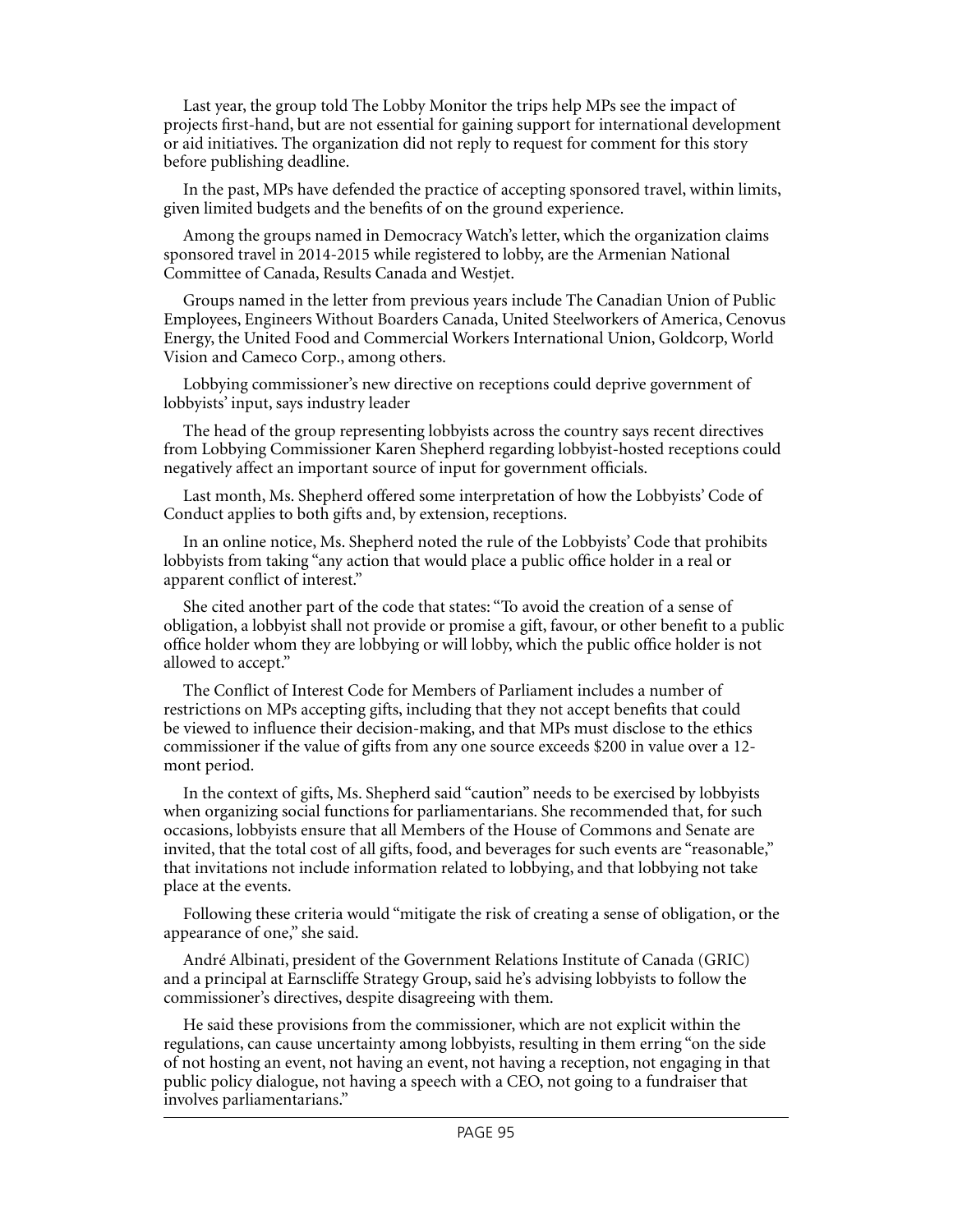He added: "I think it possibly runs contrary to the interests of a federal government who is actually looking at increasing the consultation touch points between stakeholders and government."

Mr. Albinati said he knows of several organizations—which he would not specify—that are considering cancelling annual events that have been held for decades.

Some upcoming lobbying events include an annual showcase for parliamentarians put on by the Entertainment Software Association of Canada at the Fairmont Chateau Laurier, the annual reception for MPs put on by Consumer & Food Products of Canada that's also at the Chateau Laurier, and a reception for MPs by the Canadian Health Food Association in the Parliamentary Restaurant, all of which are scheduled for Feb. 23.

Mr. Albinati said the commissioner's directives might make lobbyists reluctant to have any contact with parliamentarians beyond bilateral meetings in their offices.

"To think that parliamentarians are chained to a desk in the House of Commons only, that they aren't out in the world and out across Canada and engaging with Canadians and [lobbyists] in a more dynamic and interactive way, I think again, does a disservice to an understanding of what the public-policy space is and how views are brought to bear," he said.

"A parliamentarian's job doesn't stop," Mr. Albinati added. "It's not a 9-5 job. It actually starts at the crack of dawn when they get out of bed and head out to their first breakfast meeting. And some of those people they might be meeting with actually might be registered lobbyists. … As they go through their day, all of those different touch points, the more complicated you make that, the more barriers you're creating to the public-policy process."

Mr. Albinati said it's not just government-consulting firms that are being affected by this direction, but other companies and not-for-profit groups ranging from universities to those advocating for heath-care recipients.

When asked about complaints that its latest directives might curtail meaningful input for policy-makers, the Lobbying Commissioner's Office said in an emailed statement: "There is nothing prohibiting lobbyists [at receptions] from arranging meetings with ministers or parliamentarians that do not take place at receptions."

Mr. Albinati said the government, at some point, will have to consider whether the directions being put out by the Lobbying Commissioner's Office are appropriate. A statutory five-year review of the Lobbying Act is due in 2017.

"Parliamentarians will want to be really be careful about allowing unaccountable, arm'slength entities like the commissioner of lobbying [to have] too many additional powers and allowing them to create these complex regimes that people have a problems figuring out," Mr. Albinati said. "You shouldn't need lawyers to figure out how to talk to a Member of Parliament."

The office of Treasury Board President Scott Brison (Kings-Hants, N.S.), the minister responsible for the Lobbying Act, did not respond to a request for comment.

Mr. Albinati said the chill the commissioner's directive creates could negatively affect the economy in Ottawa-Gatineau.

"It means there will be fewer room rentals, there will be less catering, all of that sort of stuff," Mr. Albinati said. "These decisions do have ramifications over time."

On the topic of gifts more generally, Ms. Shepherd said some acceptable examples of such, coming from lobbyists to public office holders, include refreshments and meals at events where the official "has a role to play," tickets for an MP to an community event or charitable function in their riding, or a token of appreciation following a public appearance.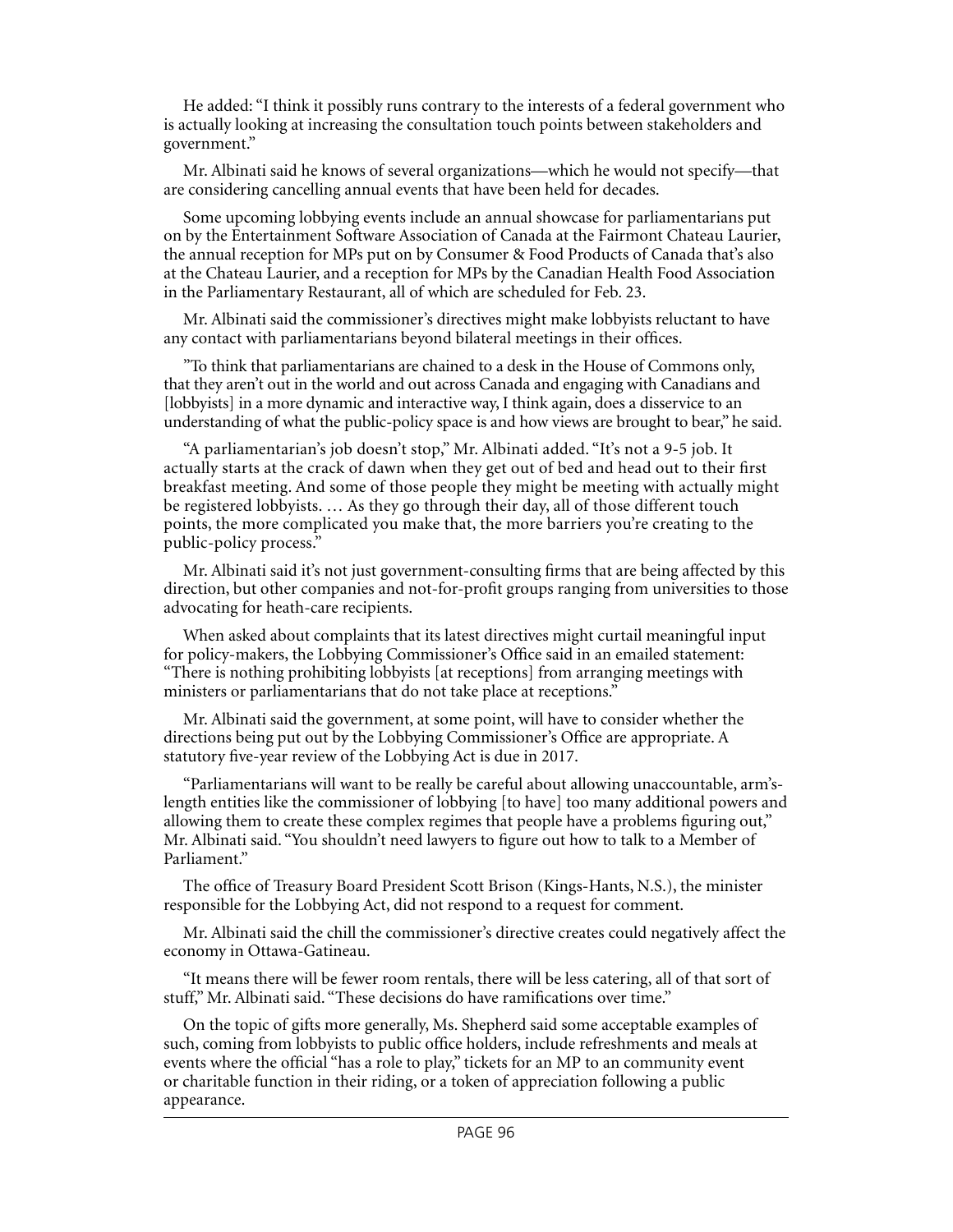The guidance said: "If a lobbyist is actively lobbying or will lobby a public office holder, gifts, including meals and tickets to events, other than the exceptions listed above, are most likely unacceptable."

Asked about the recent directives on gifts, Mr. Albinati said: "We find this notion that a parliamentarian can be bought for a cup of coffee, for a bottle of water, for a sandwich or something, is quite insulting to [parliamentarians]."

The lobbying commissioner's office, on the other hand, said: "Clearer rules on gifts from lobbyists is not about questioning the integrity of lobbyists nor about questioning the integrity of public office holders, rather they are intended to assure Canadians that lobbying is conducted ethically and with the highest standards. Codes of conduct for lobbyists and for public officials help to assure Canadians that this is the case.

"It is a culture change, but it reflects the increasing demand Canadians have for higher standards of both their public servants and parliamentarians. Those lobbying them must also subject to high ethical standards."

One in-house lobbyist for a not-for-profit organization said the latest directive on receptions is "really stupid. … Think about it; I can't talk to you but I invite you to a reception? … Part of the problem is I don't think the regulators understand what's going on in the government-relations industry."

This lobbyist said that the giving of gifts to government officials, for the most part, is a throwback to 1950s-style lobbying. Yet, he said buying someone a coffee or a meal, or things that are "standard business courtesy," should not be restricted.

"If I invite you for coffee and pay for the coffee, that's just common courtesy," he said. "No one's going get bought off a coffee; it's stupid."

Another consultant lobbyist said she agrees with much of what the lobbying commissioner said in her posting last month, but said restrictions on issue-related material being given as part of a reception is heavy handed.

"I think organizations have a right to share public information with these decisionmakers," she said. "If something were secret, they wouldn't be handing it out at a reception anyways."

This lobbyist said this and other interpretations coming from the lobbying commissioner's office—late last year, for example, some recommendations were issued with regard to limiting political activity by lobbyists—are confusing people in the sector and adding to their workload.

"They're having to escalate the conversations internally, pulling together people by phone or by meeting, their in-house advisers, their external advisers, on trying to figure out, 'What's your interpretation? What do you think?' How many countless meetings are taking place that wouldn't have had to take place before if it was the status quo?"

Asked about the potential of causing uncertainty in the government-relations sector, the lobbying commissioner's office said: "During the consultation on the Lobbyists Code of Conduct, lobbyists expressed a need for additional clarity around conflict of interest. Specifically, there was a need expressed for the rules to be more clear and explicit. … Clearer rules will reduce the perception that actions taken by lobbyists create undue influence or that lobbyists have been granted special access because of their relationship with the public office holder."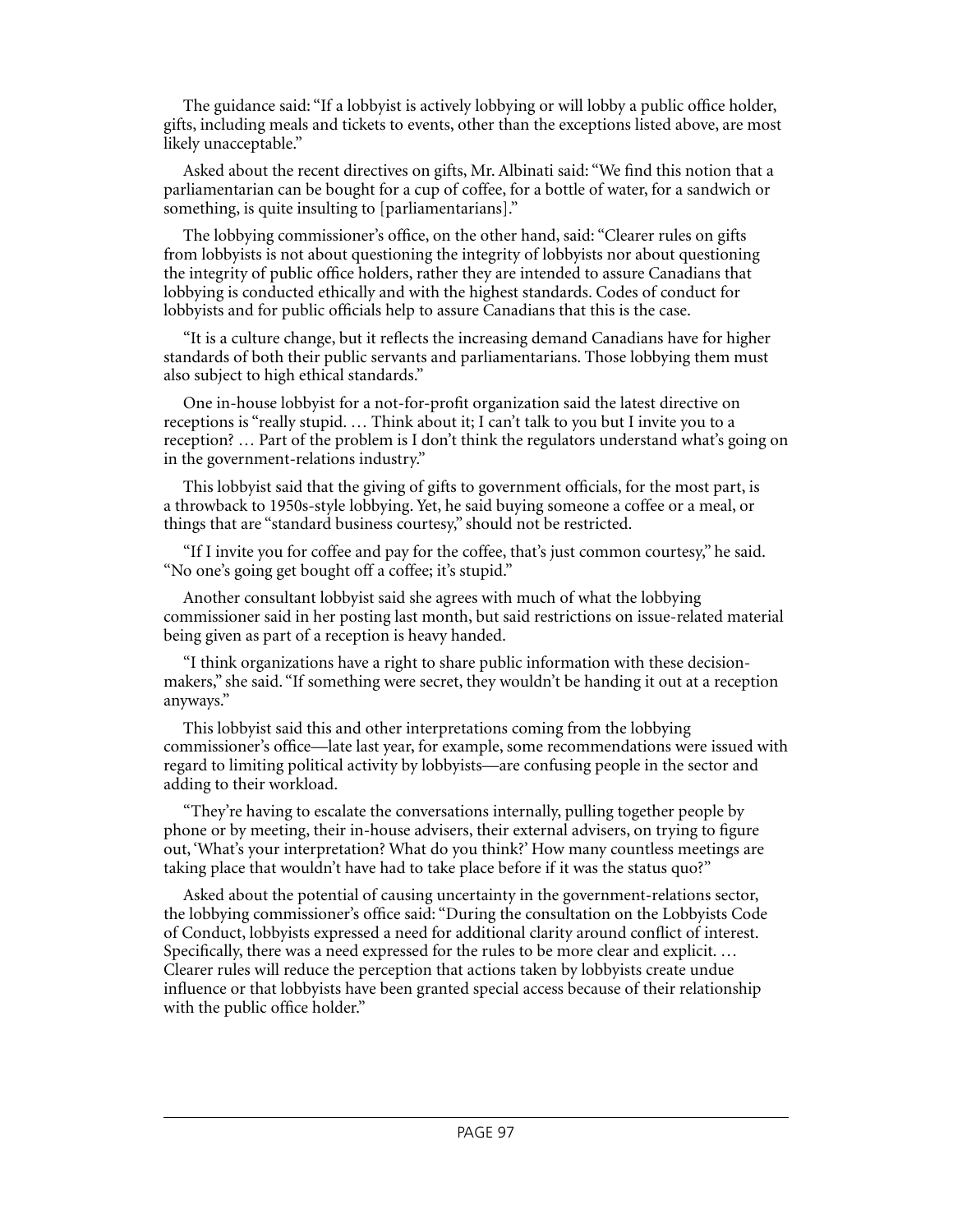# **Careful what you share at lobby day events and parliamentary receptions, warns lobby czar in guidance update**

NEWS | ALYSSA O'DELL PUBLISHED: WEDNESDAY, 01/27/2016 3:40 PM EST

■ Lobbyists, corporations and organizations should "exercise caution" when inviting MPs and senators to receptions, according to updated written guidance from federal Lobbying Commissioner Karen Shepherd.

The [guidance](http://www.ic.gc.ca/eic/site/012.nsf/eng/01183.html) on Rule 10 of the Lobbyists' Code of Conduct – which states that " a lobbyist shall not provide or promise a gift, favour, or other benefit to a public office holder whom they are lobbying or will lobby, which the public office holder is not allowed to accept" – was updated Jan. 20 with a new section detailing Shepherd's guidance specifically relating to receptions where parliamentarians are invited.

The updated advice reminds stakeholders that "they should consider the risk posed by inviting Parliamentarians they are lobbying, or will lobby," to a parliamentary reception event, like those regularly held on and off the Hill around Ottawa.

Groups will often hold meet-and-greet parliamentary receptions following lobby day events in Ottawa, or as standalone events.

According to Shepherd's guidance, meeting the three separate conditions "will mitigate the risk of creating a sense of obligation," namely that all MPs and members of the Senate be invited; the cost of any gifts at the event, including food, beverages or trinkets offered to attendees be "reasonable"; and that the invitation to the event not be accompanies "by any information related to lobbying activity."

Further, the commissioner's guidance states that there should be no lobbying activity at such an event.

"In determining whether to invite Parliamentarians that a lobbyist, corporation, or organization is lobbying, the Commissioner encourages lobbyists to exercise caution," Shepherd's guidance states, noting that lobbyists can consult with her office or parliamentarians themselves on acceptability of a reception invite under specific circumstances.

"The primary purpose [of the update] was to add specific advice regarding receptions for Parliamentarians," said René Leblanc, deputy commissioner at the Office of the Commissioner of Lobbying, in an emailed statement to The Lobby Monitor.

"The OCL received a number of questions on this issue so the Commissioner decided to add this clarification in the guidance," he said, adding that the revised guidance also specifies that the guidance is targeted at lobbyists rather than public office holders, who should consult their own appropriate ethical authorities with questions on gift acceptability if needed.

The standards are not new. The Office of the Commissioner of Lobbying told The Lobby Monitor in November that a similarly-worded three-part acceptability test would apply in the case of gifts offered in conjunction with lobby day events or parliamentary receptions.

However, one veteran lobbyist from Ottawa, who spoke to The Lobby Monitor on a not-for-attribution basis at the time, said they had previously been advised by Shepherd's office that holding such receptions or lobby day activities could indeed be considered part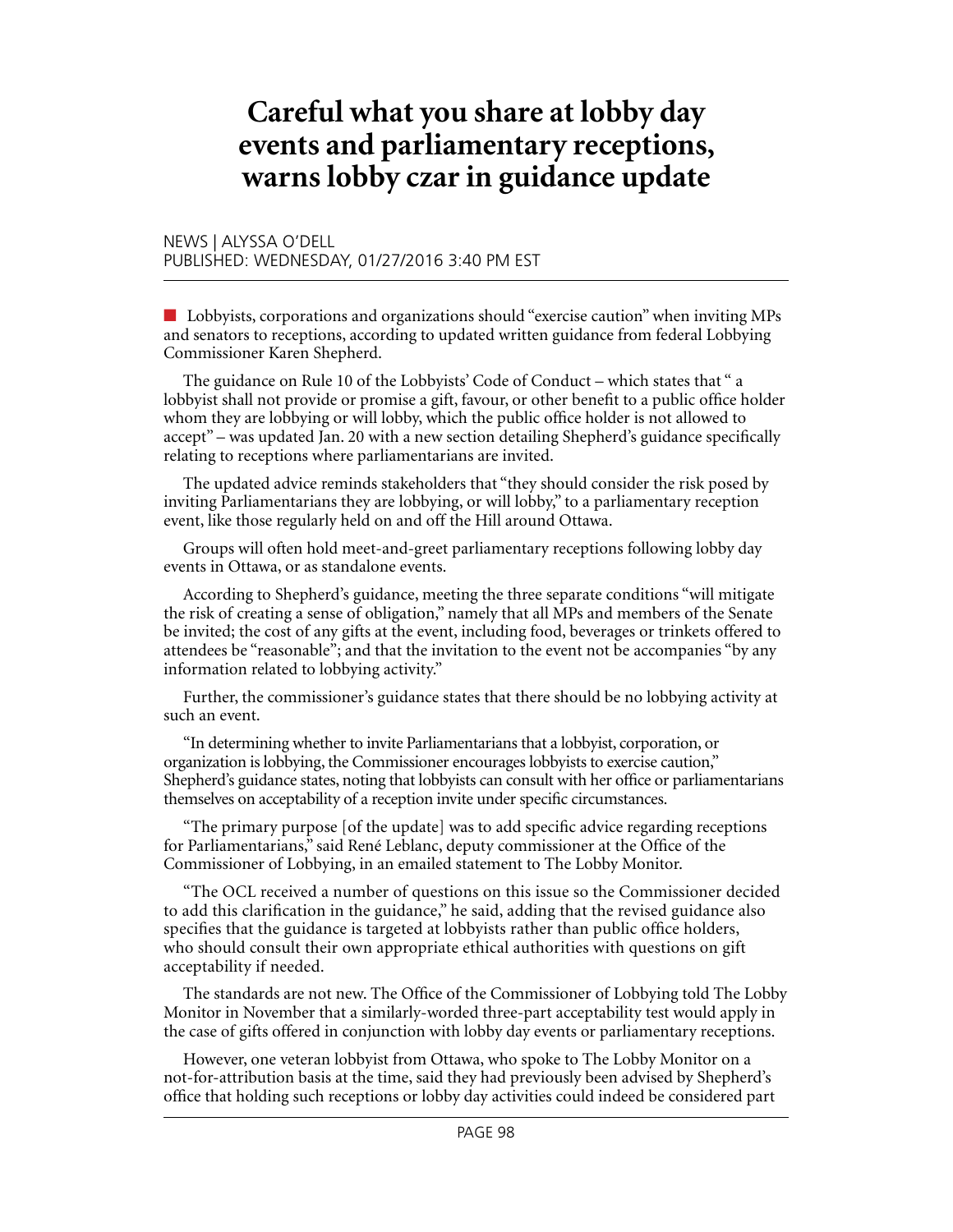of a lobbying "ask," and noted [inconsistencies with advice](http://www.lobbymonitor.ca/2015/11/27/confusion-on-gifting-rules-conflicting-advice-from-watchdogs-getting-ridiculous-mps-and/14236) from the OCL and Ethics and Conflict of Interest Commissioner Mary Dawson, whose office oversees the Conflict of Interest Act and Conflict of Interest Code for Members.

Shepherd's updated guidance is very similar advice [previously issued](http://www.lobbymonitor.ca/2015/11/27/confusion-on-gifting-rules-conflicting-advice-from-watchdogs-getting-ridiculous-mps-and/14236) by Dawson.

An [updated version](http://www.lobbymonitor.ca/2015/11/13/lobbyists-code-guidance-on-political-activities-may-be-amended-before-rules-come-into-force/14191) of the Lobbyists' Code, a set of rules and ethical guidelines for registered federal lobbyists to follow, came into force Dec. 1.

Early 2016 is shaping up to be a busy season on the lobby day reception front, as groups look to make introductions to lawmakers following a prolonged election season that saw a slowdown in lobbying in the capital.

For example, parliamentarians have been invited to a reception with members of Canada's energy sector, following the annual "Energy Industry: Updates and Insights" event in Ottaw[aFeb. 2](http://www.lobbymonitor.ca/calendar/2016-2-2), and the Produce Marketing Association, which is registered to lobby federally on a number of industry-specific asks, is "hosting a reception with Members of Parliament to promote the importance of the produce industry," at Ottawa's Chateau Laurier with celebrity chef Michael Smith on [Feb. 23](http://www.lobbymonitor.ca/weeklycalendar/2016-02-22), according to a recent press release from the group.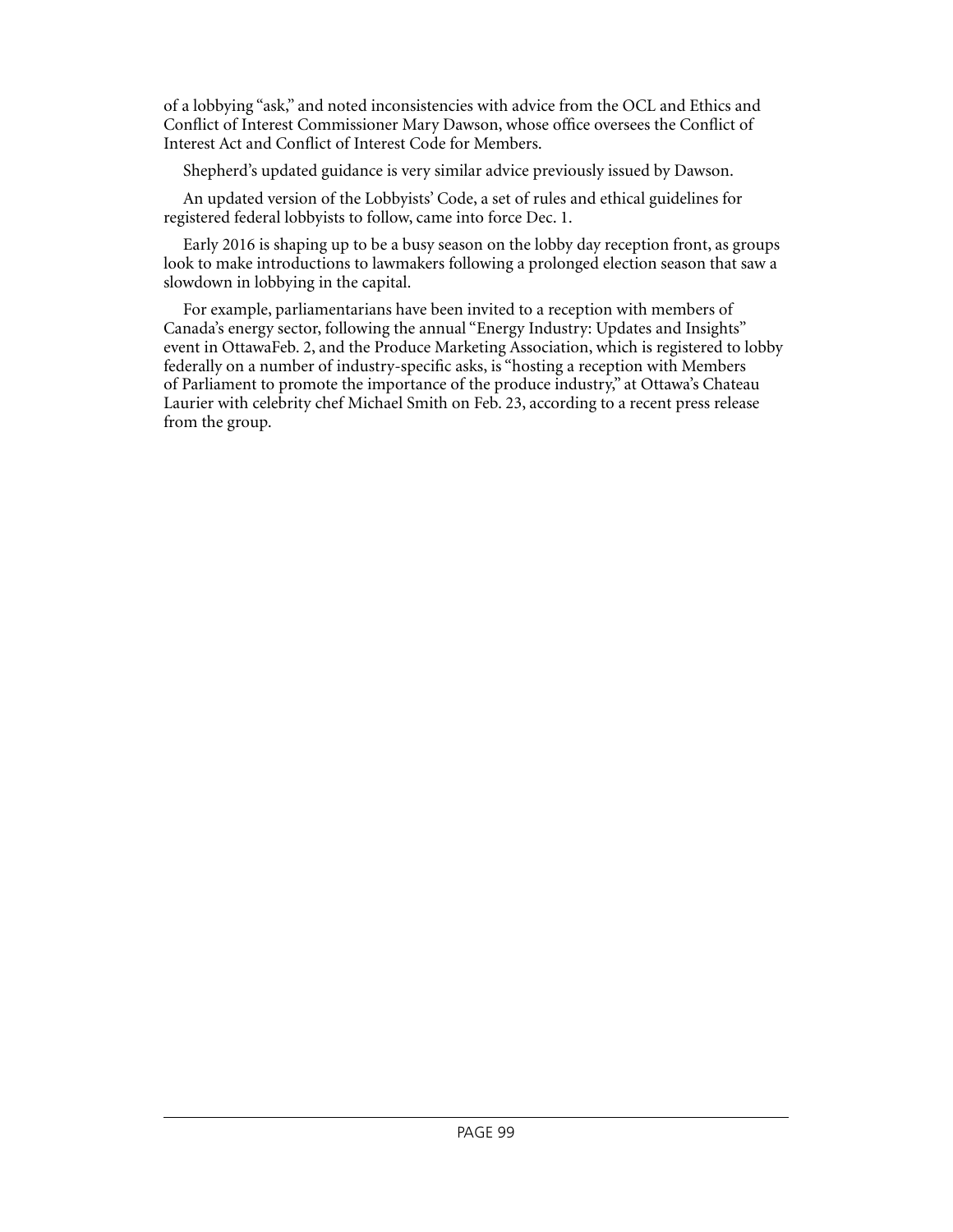# **Confusion on gifting rules, 'conflicting advice' from watchdogs, getting 'ridiculous,' MPs and lobbyists say**

Lobbyists say two offices still lack harmonization, worry about sponsored events

NEWS | ALYSSA O'DELL PUBLISHED: FRIDAY, 11/27/2015 2:24 PM EST

n Lobbyists and MPs continue to express frustration over lack of certainty on conflict of interest rules covering gifts, tickets to events and lobby days, despite recent moves to clarify gifting guidelines for GR professionals in the revised Lobbyists' Code of Conduct, due to come into force Dec. 1.

Hill staffers who spoke to The Lobby Monitor also said it was "not very" feasible for MPs or their staff to be constantly checking in with the Conflict of Interest and Ethics Office in lieu of more concrete rules, given the number of events Members of the House regularly attend.

"I don't think it's [the Conflict of Interest and Ethics Commissioner's] fault that she has to suggest we do this on a case-by-case basis," Conservative MP Scott Reid told The Lobby Monitor in a phone interview.

"She has no ability to write rules independently for us, and she has no business interpreting the rules in a very lax manner, so that everybody can feel they're safe," said Reid, who was recently named the Official Opposition critic for democratic institutions and Deputy Opposition House Leader.

"There's a lot of re-asking the same question."

Much of the difficulty, Ottawa politicos say, stems from the fact that while lobbyists, public office holders and MPs may often brush shoulders in the capital, these three categories of professionals are covered by separate rules and regulations, administered by the Office of the Commissioner of Lobbying and Office of the Commissioner of Conflict of Interest and Ethics, respectively.

"These two offices have given completely conflicting advice," said one GR consultant who regularly works in Ottawa and spoke with The Lobby Monitor on a not-for-attribution basis.

Lobbyists and MPs have separate codes covering conflict of interest provisions, while Ministers and their staff are also covered by the Conflict of Interest Act.

In one example, Lobbying Commissioner Karen Shepherd told The Lobby Monitor in an emailed statement that it is her understanding that food and drink offered to MPs at lobby day events would fall under the gift exception in the Conflict of Interest Code for Members, so long as it meets three conditions: the items are of "reasonable" value, offered to all Members of Parliament, and "not accompanied by a request for the Members' support or future support."

However, the Ottawa consultant said they had previously been advised by Shepherd's office that lobby day activities were indeed considered part of a lobbying "ask."

After confirming the three-part acceptability test with the Conflict of Interest and Ethics Office, The Lobby Monitor asked for further clarification, given Commissioner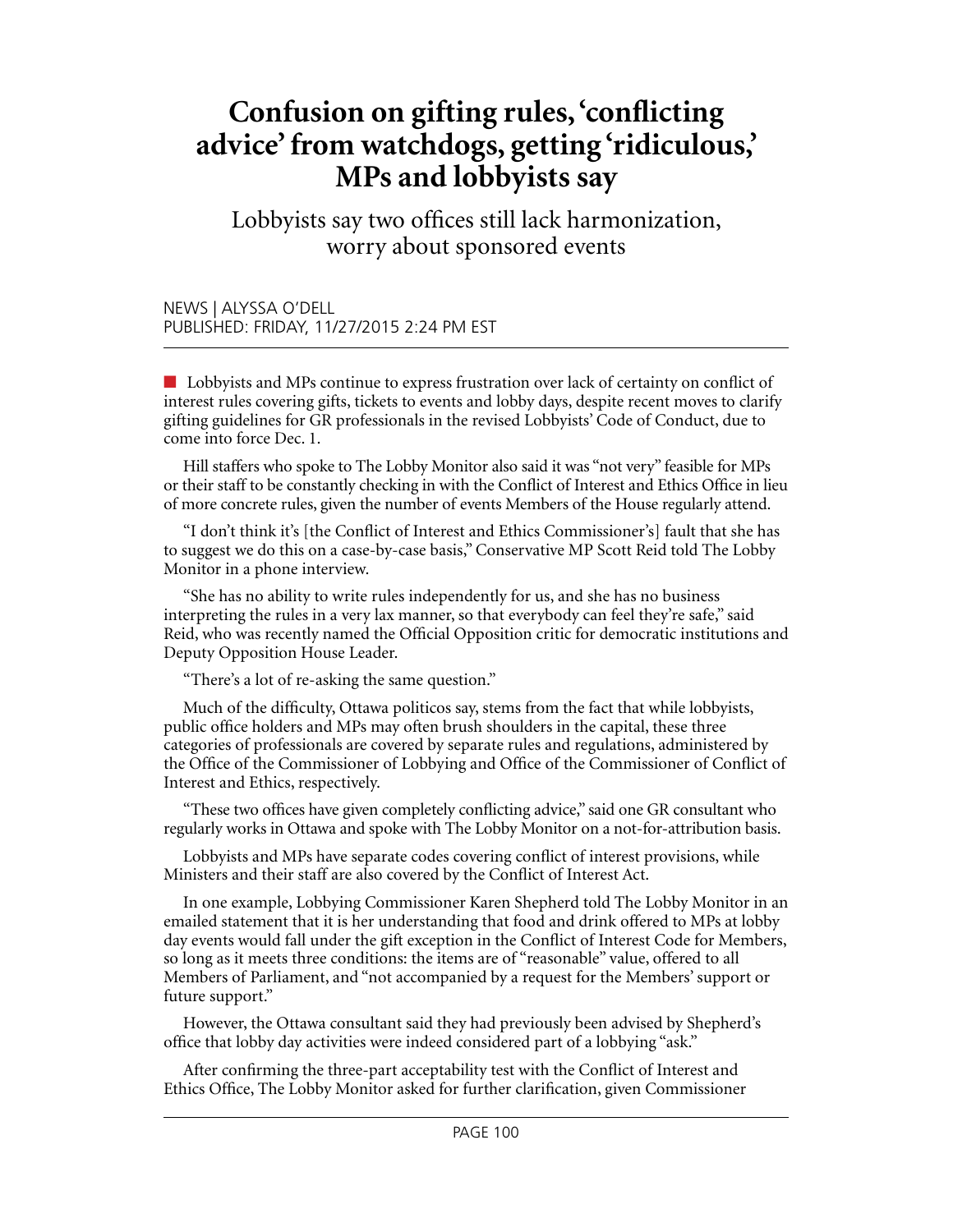Mary Dawson's [advisory opinion](http://ciec-ccie.parl.gc.ca/EN/ReportsAndPublications/Pages/AdvisoryOpinionAcceptabilityGiftsLobby.aspx) on gifts associated with lobby days states that generally "organizations hold lobby days in order to raise awareness of various causes and gain support for them … in short, to lobby Members of Parliament."

"We didn't express ourselves with clarity as we should have," said Marie Danielle Vachon, Director of Policy, Research and Communications, in a follow-up phone interview with The Lobby Monitor.

### **A statement from the office offered clarification:**

"The advantages/benefits, including food and drinks offered at the event, would be acceptable under the exception to the acceptability test for gifts received as a "normal expression of courtesy or protocol, or within the customary standards that normally accompany the position" ... provided that they are reasonable in value and are offered to all public office holders or Members, as the case may be. Trinkets or favours of token value offered at the event, such as pins, pens, notepads and keychains, would generally not reasonably be seen to have been given to influence public office holders and Members and would therefore usually be acceptable."

However, Vachon admitted the rules make it hard to provide blanket guidance, saying "clearly, in all circumstances" certain small items like pens or small trinkets branded with an industry association logo, for example, are acceptable for MPs to take.

Asked about a different potential gifting situation, where an MP might be given a ticket by a charity to attend a gala put on or sponsored by a certain industry or lobby group, she said the office would have to "weigh all of those factors for that MP before we said, 'yes you can go or no you can't."

## **Lobbyists' worry about sponsored events**

The [revised Lobbyists' Code of Conduct](http://www.lobbymonitor.ca/2015/11/13/lobbyists-code-guidance-on-political-activities-may-be-amended-before-rules-come-into-force/14191) contains a provision (Rule 6) that states that "a lobbyist shall not propose or undertake any action that would place a public office holder in a real or apparent conflict of interest," making it even more crucial for anyone who has to register with the federal lobbyists' registry to understand to rules covering MPs and other public office holders, and when they are allowed to accept invitations or gifts.

"If you get an MP in trouble because of a lobbying infraction or an ethics infraction, you're never getting into [the] House again," said Joe Jordan, a former Liberal MP turned government relations consultant, who spoke recently at a Hill Times [panel on getting issues](http://www.lobbymonitor.ca/2015/11/26/panelists-offer-advice-for-lobbyists-advocating-new-government/14234)  [heard](http://www.lobbymonitor.ca/2015/11/26/panelists-offer-advice-for-lobbyists-advocating-new-government/14234) in the new Parliament.

"New MPs might not know the rules; you better know the rules." he emphasized.

Although GR professionals have said the Lobbying Commissioner and Conflict of Interest and Ethics Commissioners' offices lack harmonization, most say the new Lobbyists' Code does better align with rules governing other public office holders and MPs, and is a step forward in the right direction.

Other lobbyists, like Canadian Electricity Association director of GR Geoff Smith, say they aren't concerned about the updated code impacting traditional lobby day events held on or around Parliament Hill.

"Our only concern is with regard to CEA sponsored events at which we invite MPs and political staff to attend as our guests. We will review this practice in light of the revised Code of Conduct," he said in an emailed statement to The Lobby Monitor.

"The guidelines say you really have to look at the context of the scenario," said Canadian Cattlemen's Association director of government relations, adding that he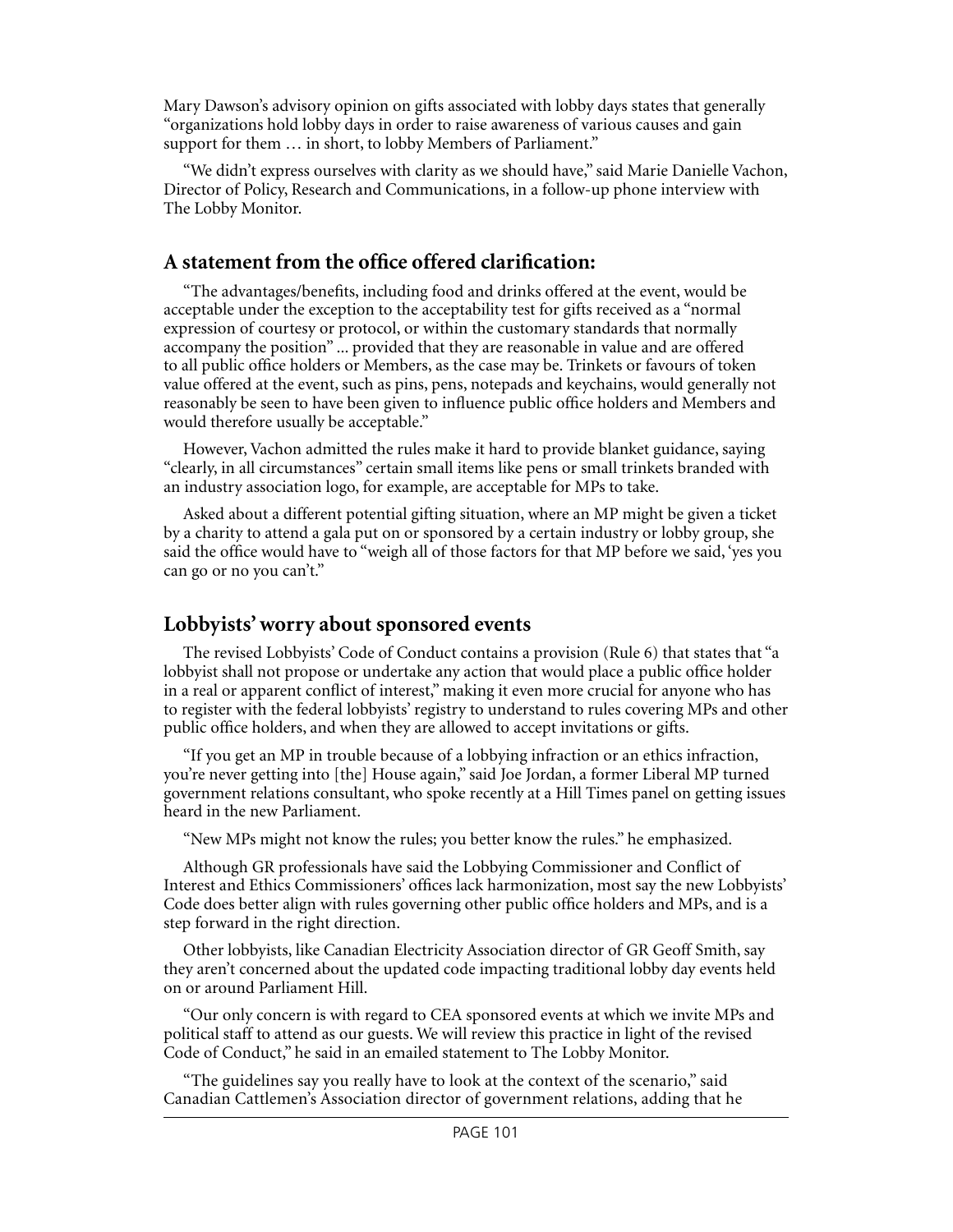doesn't think the new code will impact that group's regular lobby day events, such as the "Canadian Beef, Canadian Beer and Canadian Whiskey," reception scheduled for Dec. 1 on Parliament Hill.

### **MP offices follow different practices**

The Lobby Monitor spoke with several MPs about their office procedures for deciding on the acceptability of an event invitation or gift.

"Often you get these invitations on short notice," said Conservative MP Reid, adding that it can be difficult to get clarity in time to make a decision to go or not.

He has sat for a decade on the House Standing Committee on Procedure and House Affairs (PROC), which recently reviewed the Conflict of Interest Code for Members, and said with the amount of event invitations he receives (not necessarily accepts), he believes an MP could easily attend an event every night of the week while the House it sitting.

"They're doing this to influence me, does that mean that I'm actually influenced by it? That's not the test," he explained, noting that the ultimate test for gift acceptability is if the item can "reasonably be seen to have been given to influence the Member in the exercise of a duty or function."

He said this reverse onus doesn't make sense.

Liberal MP Wayne Easter said he believes the system doesn't leave enough room for common sense judgment from elected Members of Parliament.

"Attending a reception and gaining information, even attending a hockey game, is not going to influence how you vote on a certain issue," Easter told The Lobby Monitor in a phone interview.

"It gets to the point of being ridiculous, if every time I'm going to go to an event I'm going to call the Commissioner's office," said Easter, who estimates there are nights when he has three events to attend.

The guidance on gifting rules "certainly hasn't become any more clear," recently, he added.

One senior Parliament Hill staffer, familiar with events, said there hasn't been many issues getting answers back from Ethics Commissioner Dawson's office in a timely fashion for the 1-3 events per month their member attends, although other MPs admit to making the rounds at many more venues regularly.

However, having a clear policy of consultation with the Ethics Office doesn't appear to be standard among MPs office's, and can lead to tension in stakeholder relations.

The staffer, who spoke with The Lobby Monitor on a background basis, said there have been times when their MP had declined an invitation to an event from an industry or lobby group based on advice obtained from the Ethics Commissioner's office, only to be told by the group that other MPs attended.

It's an issue for members who don't want to appear to be snubbing stakeholders, they said.

Heightened awareness of conflict of interest issues, following [the Bonner Report](http://www.lobbymonitor.ca/2015/03/30/bonner-case-will-cause-problems-for-charities-put-budgets-in-jeopardy-organizers-say/13665) of earlier this year, has also led to concern from charities that regularly invite MPs to events, which may include a sponsor that also lobbies the government.

That report called out a former ministerial staffer for breaching rules in the Conflict of Interest Act relating to gifts by accepting tickets to events from groups that lobbied his department.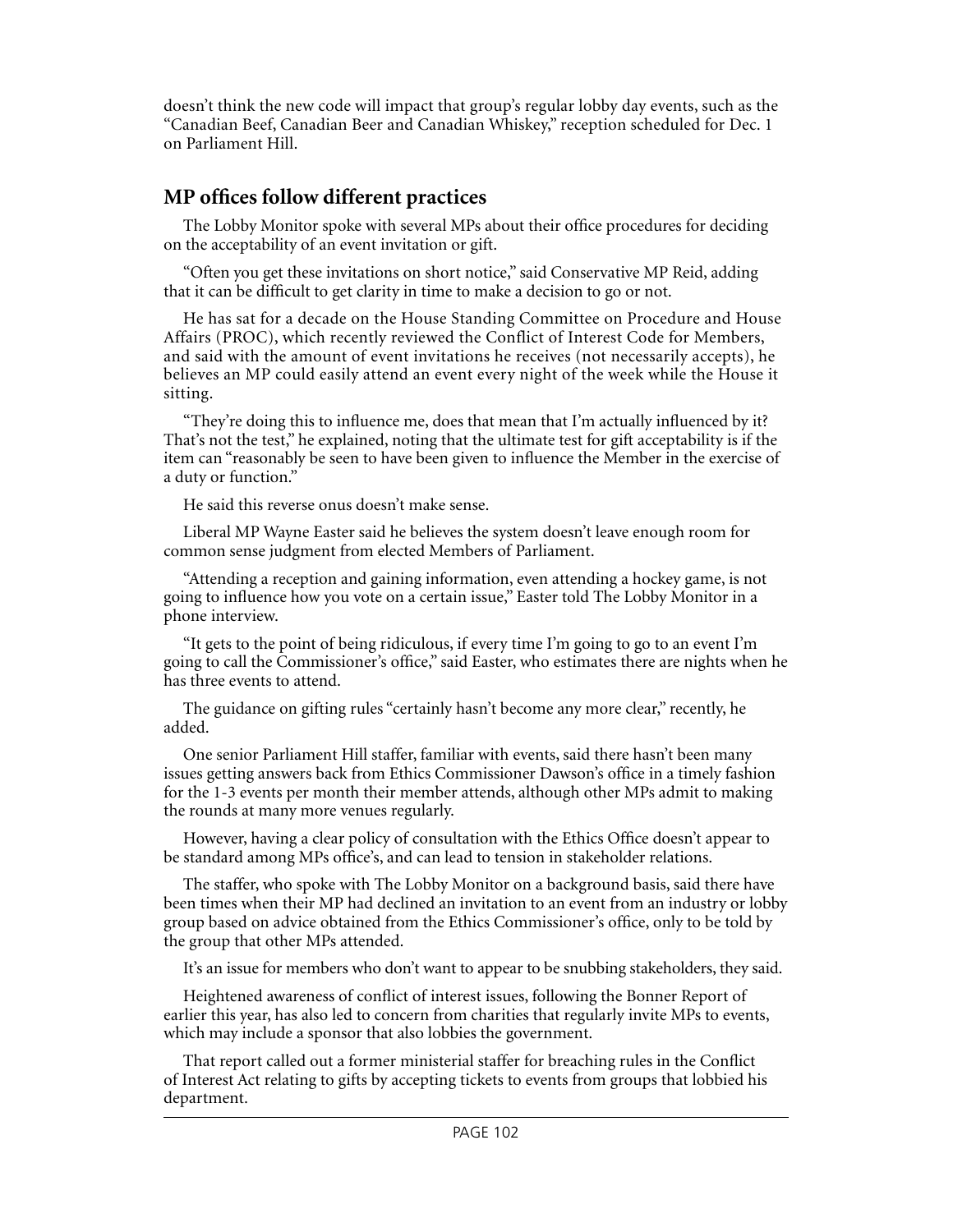One consultant told The Lobby Monitor on a background basis that they have heard of major corporate clients ending regular yearly charity donations worth tens of thousands of dollars, out of an abundance of caution.

Reid said he is in favour of making future adjustments to the Members' Code, which would help clear up the rules. He personally supports the idea of a maximum threshold value for gifts or tickets, under which it wouldn't be expected an MP could be improperly influenced.

The code was recently updated in October to include a lower \$200 reporting threshold for gifts that may be acceptable, although the Ethics Commissioner Dawson has reiterated that gift being of lower value doesn't necessarily make it acceptable.

Dawson's office has reiterated that, "ultimately, it is up to the public office holders or the members, in deciding whether or not to attend the event or to accept any other gifts offered to them, to ensure that they meet their obligations under the Act or the Code."

Expanded Lobbyists' Code of Conduct Gazetted, comes into force Dec. 1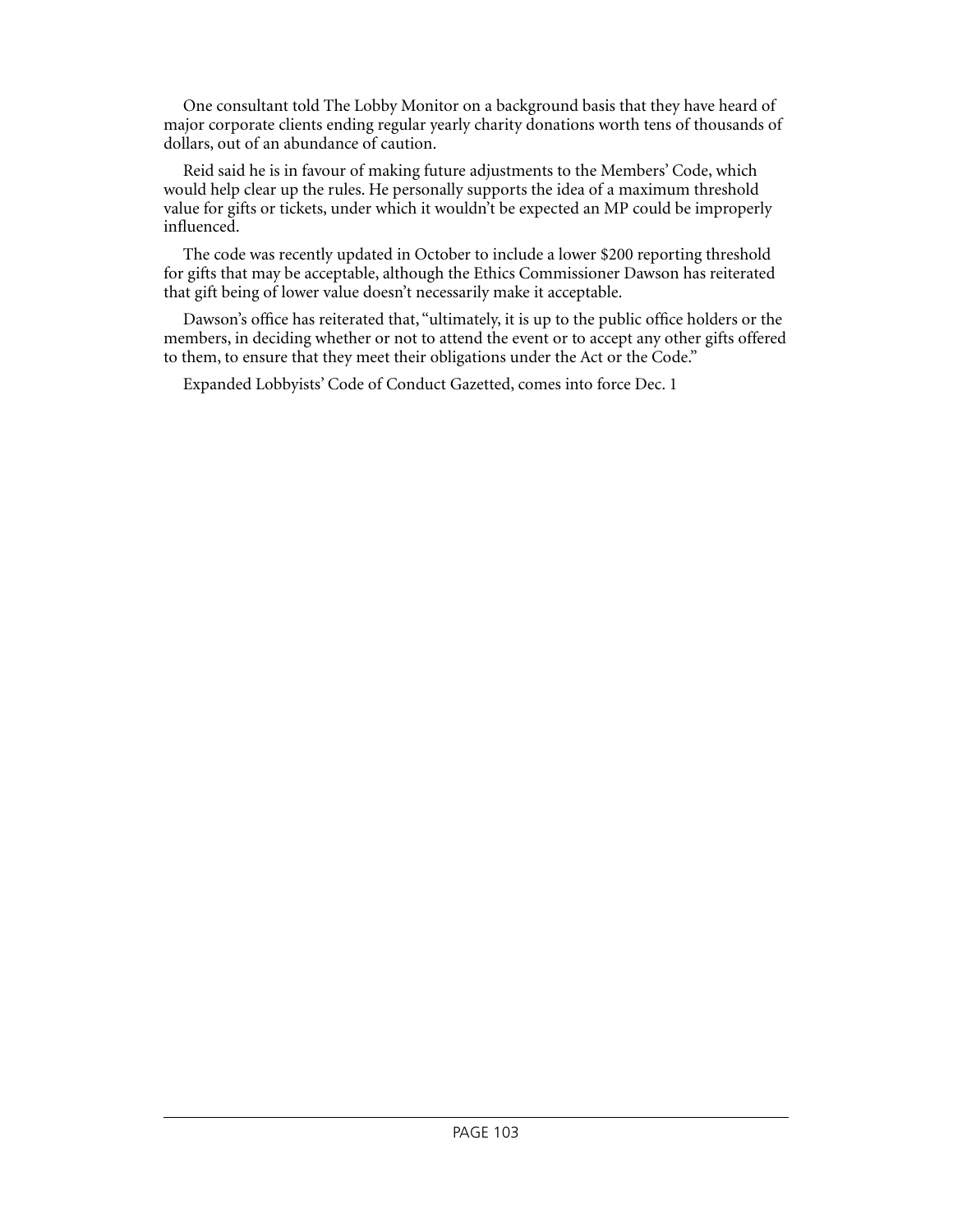# **Those who engage in certain political activities can't lobby candidates they helped elect for "maximum of five years"**

#### NEWS | THE LOBBY MONITOR PUBLISHED: SATURDAY, 11/07/2015 6:44 PM EST

n The revised Lobbyists' Code of Conduct has been entered in the [Canada Gazette](http://www.gazette.gc.ca/rp-pr/p1/2015/2015-11-07/html/index-eng.php), and is set to come into effect on Dec. 1, 2015, according to notice published online Saturday.

Lobbying Commissioner Karen Shepherd presented the revised code to MPs at committee [in May,](http://www.lobbymonitor.ca/2015/05/26/new-lobbyists-code-of-conduct-strongly-worded-more-prohibitive-with-no-mention-of-%E2%80%9Cfriends%E2%80%9D/13791) after stakeholder consultations started in fall 2014 about the potential need for, and shape of, revisions to the code.

"The principles and rules of the Lobbyists' Code of Conduct (2015) make it easier for lobbyists to understand the behaviour expected of them when lobbying federal public office holders," said Commissioner Shepherd in a prepared statement.

Notable changes in the new code include an added principal that require lobbyists to conduct business "in a manner that demonstrates respect for democratic institutions, including the duty of public office holders to serve the public interest," and clarification of conflict of interest rules to bring them into line with the 2009 Federal Court of Appeal decision in Democracy Watch v. Barry Campbell, which said that no conflict of interest is acceptable.

Shepherd also published guidance for the application of the code's new conflict of interest rules, and has a [Nov. 12](http://www.lobbymonitor.ca/calendar/2015-11-12) information session on the changes scheduled in Ottawa for members of the Government Relations Institute of Canada and the Public Affairs Association of Canada.

That [guidance](http://www.ocl-cal.gc.ca/eic/site/012.nsf/eng/01194.html) covers definition of situations that may create a perception of conflict of interest, including preferential access due to a "close personal relationship," certain political activities and the provision of gifts or favours.

In the area of political activities that carry a risk of creating a "sense of obligation" and therefore a conflict of interest, working on behalf of election of a candidate – an issue that has led to a chill on political participation and criticism from some lobbyists of a squeeze on their rights to freedom of expression – Shepherd has ruled that a "maximum of five years is a sufficient period of time to wait before lobbying" a public office holder if elected, or even their staff.

"When certain political activities are carried out by lobbyists, it is reasonable to think that political staffers who serve at the pleasure of the member or minister may also feel a sense of obligation," Shepherd said at committee in May.

Political activities that carry a significant risk that Commissioner Shepherd has outlined in her guidance include working in a strategic capacity in a party's war room during an election; leading debate preparation for a party leader or providing strategic advice in the context of debate preparation; and any national-level strategic positions, whether paid or not, amon[gother actions](http://www.ocl-cal.gc.ca/eic/site/012.nsf/eng/01182.html).

### **Code doesn't mention 'friends,' commissioner's guidance does**

At the time of the House committee in May on Access to Information, Privacy and Ethics, it was confirmed by Commissioner Shepherd that previous mentions of the word "friend" under the preferential access rules governing conflict of interest matters had been removed, following some controversy and confusion among the lobbying community.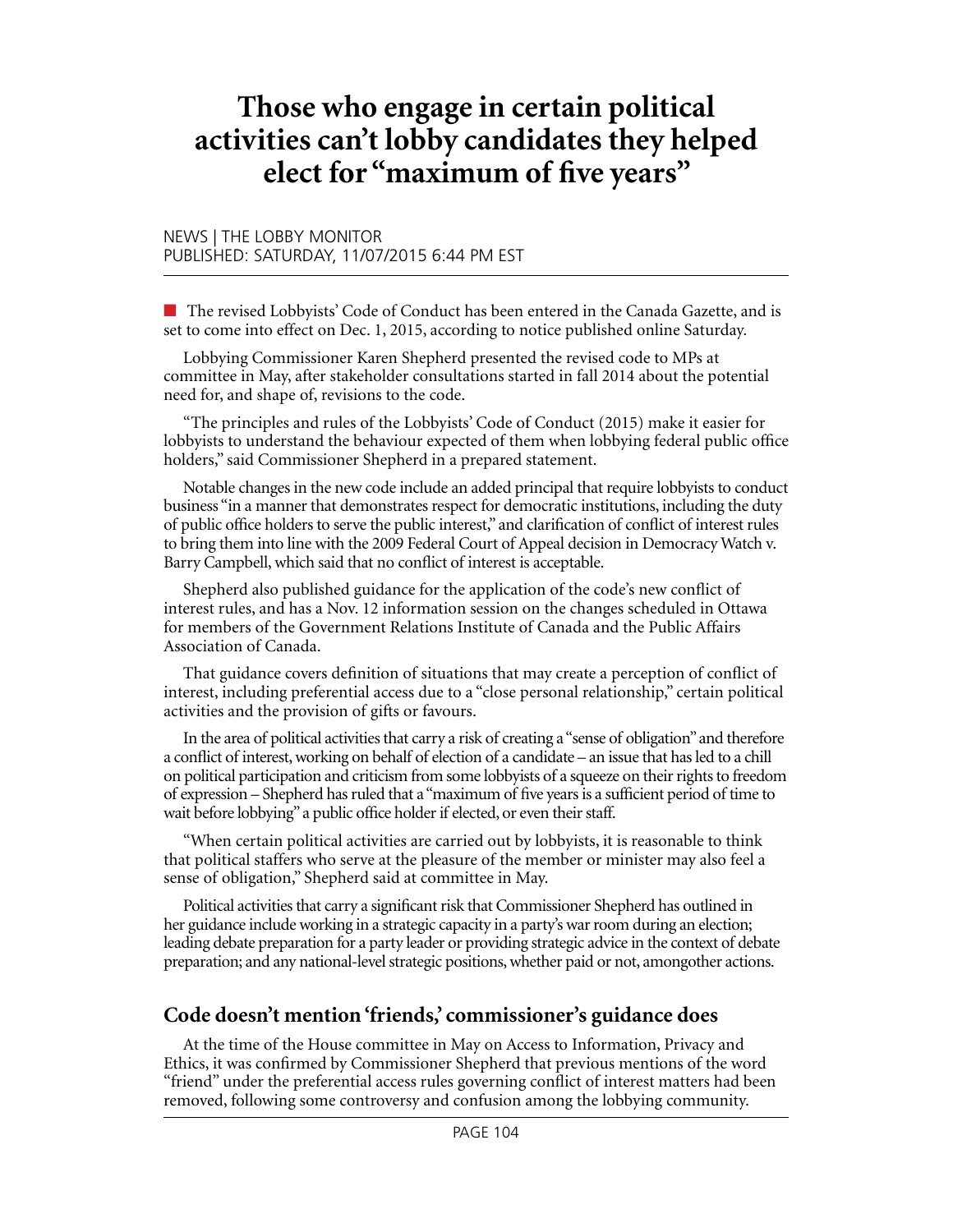The revised code now states that a lobbyist shall not arrange a meeting for another person or meet themselves with a "public office holder with whom they share a relationship that could reasonably be seen to create a sense of obligation."

However, Shepherd's [published guidance](http://www.ocl-cal.gc.ca/eic/site/012.nsf/eng/01181.html) on the matter states that certain relationships where a "close bond of friendship, a feeling of affection, or a special kinship that extends beyond simple association," exist may cause this sense of obligation.

Back in May, then-Liberal open government and ethics critic Scott Simms, recently re-elected in the Oct. 19 federal election, raised concerns at committee over prohibiting lobbying if a close relationship is shared.

"This town is not that big," Simms said of Ottawa. "We tend to see each other in social settings."

As well, meeting or arranging a meeting for others with a lobbyist's immediate family by blood or marriage, or any public office holders the lobbyist is a business partner with, "may create the perception of preferential access," the Office of the Commissioner of Lobbying states.

"To be clear, this would not include members of a lobbyist's broad social or business circle, where there is little emotional attachment," the guidelines state.

"GRIC and PAAC are encouraged generally that the Revised Code brings a measure of clarity and consistency to some areas that were addressed by stakeholders in this process," said The Government Relations Institute and the Public Affairs Association in a joint statement on the code when it was presented to MPs in May.

The commissioner's guidance notes that alleged breaches of a principle or a rule within the code will trigger "powers of investigation of the Commissioner of Lobbying."

"The Commissioner holds that a breach of a principle [i.e. openness, integrity] is as feasible as a breach of a rule," the guidance reads. "Given the interrelationship of a rule to a principle, the powers of investigation of the Commissioner of Lobbying can be triggered in the case of both breaches of principles and rules of the Code."

The Lobbyists' Code of Conduct is set out in the Lobbying Act as a set of rules and ethical guidelines for registered federal lobbyists to follow, when registration is required under the act. There are no monetary or legal penalties associated with breaching the code, but the commissioner can make a public report to Parliament, naming and shaming lobbyists who break the rules.

### **On gifts and favours**

Any provision or promise of a "gift, favour, or other benefit to a public office holder" is barred under the code's conflict of interest rules as well.

However, Shepherd has ruled that "expressions of courtesy" or hospitality such as a token of thanks following an appearance or speech; refreshments or meals at events where public office holders have a role to play; and "[t]ickets to a public event such as a community event or charitable fundraiser given by event organizers to a Member of Parliament for events in their riding or region."

Still, lobbyists are cautioned against providing tickets to charitable or other events at a reduced or no cost, to public office holders they lobby or may lobby in the future.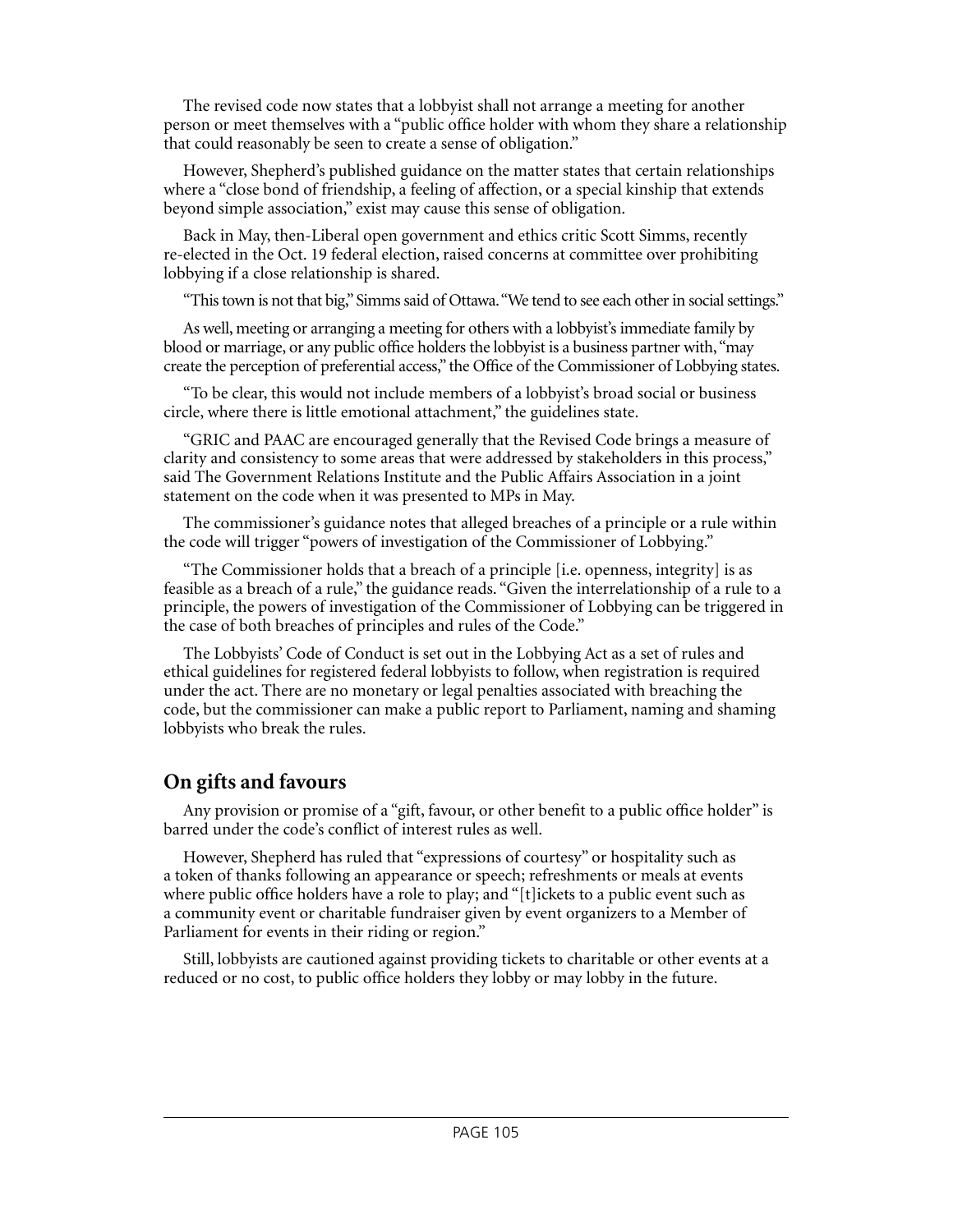# **Ethics proponents see grounds for investigation into whether Hyder breached Lobbyists' Code**

#### NEWS | YAEL BERGER, ALYSSA O'DELL PUBLISHED: FRIDAY, 08/14/2015 4:19 PM EDT

 $\blacksquare$  Although Hill + Knowlton Strategies lobbyist Goldy Hyder maintains he was not paid by any party for providing crisis management advice and media lines to former chief of staff Nigel Wright and independent Senator Mike Duffy, he does admit he tried to help out a good friend.

"I was acting as a friend at all times and nothing more," Hyder said of his involvement with Duffy during the Senate scandal in an emailed statement to The Lobby Monitor this week.

As Wright took the stand in court Wednesday and Thursday as a witness for the Crown in Duffy's trial, emails presented as evidence show Hyder helped Wright and Duffy manage the expense scandal for the embattled senator as it was unfolding in May 2013.

"It doesn't matter if you're paid," Duff Conacher, co-founder of ethics watchdog group Democracy Watch and visiting professor at the University of Ottawa, said in a phone interview with The Lobby Monitor.

"If you're paid then you're not doing a favour."

The Federal Court of Appeal made it clear in 2009 that Rule 8 of the Lobbyists' Code of Conduct should be interpreted in a manner that reflects that any conflict of interest, or appearance of one, impairs public confidence in government decision-making.

"You can't be doing any kind of work for anyone you're lobbying," Conacher said. "You can't do anything; you can't do any favours or give any gifts to anyone you lobby."

Conacher said the guidance from the lobbying commissioner on what activities undertaken by a lobbyist could place a public office holder in a conflict isn't exhaustive and doesn't specifically refer to the kind of work Hyder did for Duffy, but that doesn't really matter.

"The guideline can't change the law, and the law is the unanimous ruling of the Federal Court of Appeal. They said anything that would create a sense of obligation — just a sense of obligation, not even a real obligation . . . All you have to do is create a sense of obligation and you've crossed the line."

"Doing a favour for Nigel Wright is crossing the line," Conacher said.

Lobbying Commissioner Karen Shepherd's office won't confirm or deny if Hyder is being investigated under the code of conduct and Hyder declined to comment on whether or not he is being investigated.

The situation in the PMO is not uncommon, one Ottawa lobbyist, who asked to remain anonymous, told The Lobby Monitor.

"Every cabinet minister in the history of time, either Liberal of Conservative . . . has a cadre of advisers that they depend on as their touchstones for advice," the lobbyist said. The lobbyist said Wright was no different from other advisers.

Since the lobbying commissioner rules on conflict of interest issues on a case-bycase basis, the question comes down to who called whom, and whether or not a line was successfully drawn between being a lobbyist and a communications person, the lobbyist said on background.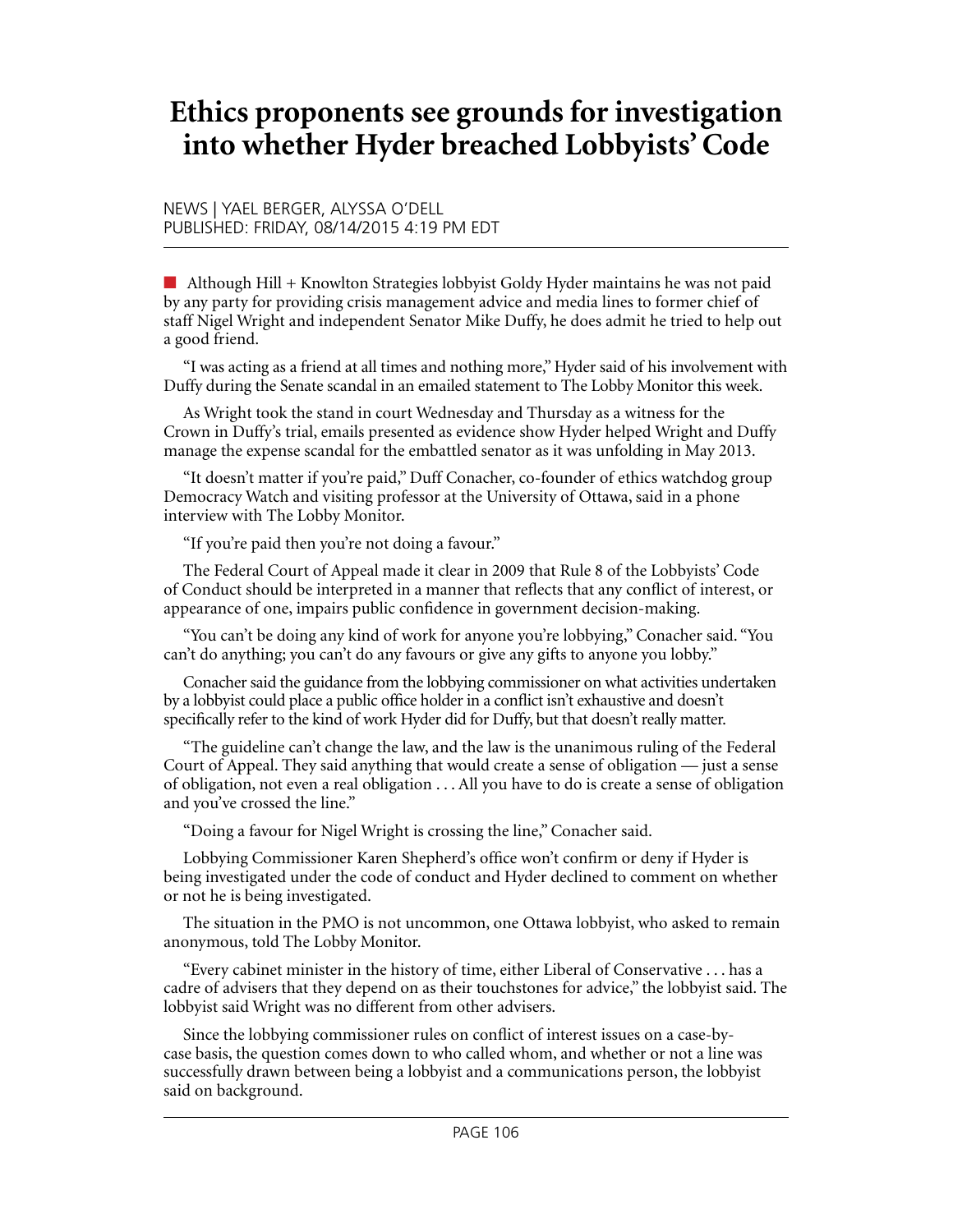"The way the industry usually deals with it is that if you get the phone call, or if you get the email first, you consider it non-lobbying activity," they added.

Wright's emails suggest it was Duffy who reached out to Hyder first for help.

The situation is an illustration of the challenging grey area lobbyists must deal with while navigating Canada's lobbying law and conflict of interest rules.

"[Ethics and lobbying commissioners] always say, 'It's on a case-by-case basis,' and in order to keep [the commissioners] relevant, we have to call them," the lobbyist said, adding that lobbyists would prefer more clarity.

"The question is, when it is a department you're registered to lobby, how you distinguish between — when you get the call — advice and lobbying?"

What are corruption, conflict of interest and a sense of obligation?

The 2009 federal court decision determined the difference between corruption and conflict of interest for lobbyists.

"According to the Court, it is not enough that a public office holder uphold his or her public duty over a private interest. Actually choosing a private interest over the public duty is not a conflict of interest; it is corruption. The mere existence of the competing private interest is what gives rise to the conflict," Lobbying law expert Guy Giorno, a partner at Fasken Martineau and former PMO chief of staff, said in a Fasken Martineau bulletin on Feb. 18, 2011, after Shepherd found several lobbyists in breach of the code.

New rules were introduced by Shepherd this year through a review of the Lobbyists' Code of Conduct which prohibit lobbyists from lobbying public office holders "with whom they share a relationship that could reasonably be seen to create a sense of obligation."

The new rules don't come into force until after they've been published in the Canada Gazette, but Shepherd suggested the new rules just clarify guidance the commissioner has been giving to lobbyists for years.

The rule around creating a sense of obligation was a revised version of the rule that initially intended to prohibit lobbyists from lobbying their "friends."

The new code "will explicitly prohibit lobbyists from lobbying members of Parliament and ministers when they have carried out political activities that could reasonably be seen to create a sense of obligation," Shepherd told the House ethics committee in May this year.

The Lobby Monitor reached out to André Albinati, Government Relations Institute of Canada president, for comment on the topics of conflict of interest and lobbyists who do favours for public office holders while also lobbying them, but Albinati declined to comment for this story.

#### **Hyder lobbied PMO then communicated with staffers about helping Duffy**

One year before Hyder was shown to be [consulting with PMO staff](http://lobbymonitor.ca/2015/08/13/h%20k-president-developed-media-strategy-with-duffy-wright-during-senate-expense-scandal-emails/13967) over a media statement for Duffy, he was actively lobbying the Prime Minister's Office on behalf of high profile clients, communication reports filed with the federal lobbyists' registry reveal.

In May 2012, Hyder discussed energy issues with PMO staffer Drew Campbell, who did stakeholder relations, and Virginie Bonneau, who dealt with Quebec affairs at the time, for oil firm client Talisman Energy Inc., according to filings with the federal registry.

Campbell was involved, at least from a distance, in managing the Duffy expense issue within the PMO during the unfolding of the scandal in February 2013, according to Wright's emails submitted in court.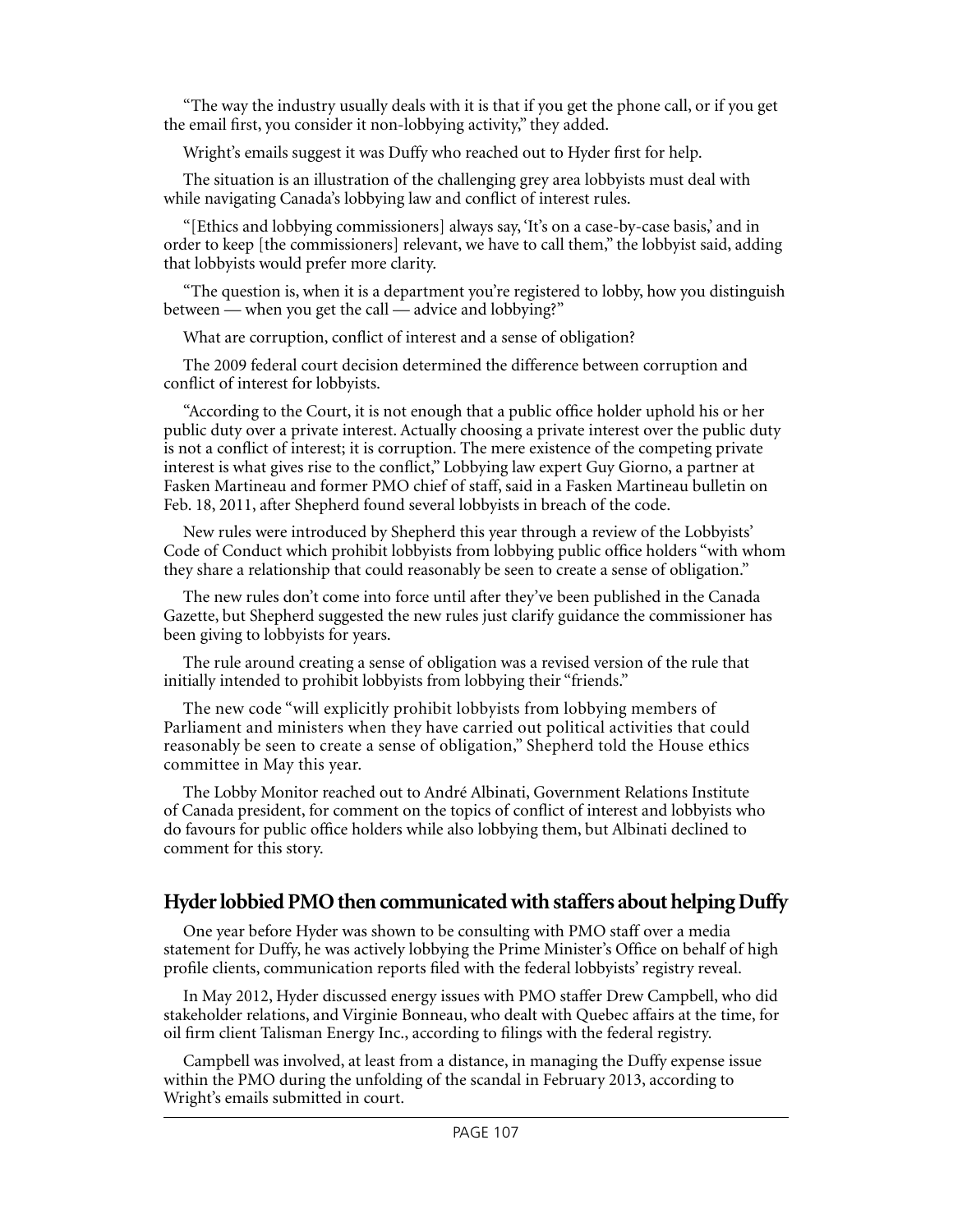"If a lobbyist has lobbied a policy-maker, she or he cannot then help the policy-maker afterwards because that would amount to returning a favour that the policy-maker may have done for the lobbyist in making a favourable decision," Conacher was said in a 2011 Hill Timesarticle on the application of Rule 8.

On Feb. 15, 2013, Campbell emailed Chris Woodcock, then-PMO issues management director whose name appears frequently in the office's emails about the expense scandal.

"If for some reason we want to respond, I would suggest that the Senator work closely with others to ensure that he has a clear plan and will not make the situation worse," Campbell wrote in a discussion about the possibility of Duffy responding to media criticism later that month.

The emails don't show Hyder being looped in and contributing media lines until the end of April, and he is not shown communicating directly with Campbell.

Nine months before helping draft Duffy's statement and liaising with the PMO, Hyder was lobbying Harper's office actively on behalf of Chinese state-owned oil and gas firm CNOOC International.

Hyder was registered as a consultant for CNOOC to lobby MPs, the PMO, Industry Canada and Finance Canada, among other departments, on the Canadian Environmental Assessment Act and the Investment Canada Act in relation to the acquisition of Calgarybased oil and gas company Nexen Inc.

CNOOC closed the \$15-billion deal to acquire Nexen in February 2013.

A July 22, 2012 filing with the federal lobbyists' registry shows Hyder communicated with Dave Forestell, then staff director in the Prime Minister's Office, about international trade, industry and the environment.

Forestell is now director of government relations for Barrick Gold Corp., according to his LinkedIn profile.

Hyder also reported discussions with several other key PMO staffers between 2009 and summer 2012 for prominent clients, but has never reported any communications with members of the Senate.

#### **Opposition parties weigh in on status of ethics rules**

Contravention of the Lobbyists Code of Conduct is not an offence and does not result in a penalty. The lobbying commissioner can investigate a possible breach and issue a public report, however, in effect "naming and shaming" the lobbyist in question.

Opposition parties have used the Duffy trial as an opportunity to lambaste the Conservative government on its ethics record, but none of the other parties has proposed a government ethics platform anywhere near as robust as Harper's 2006 accountability plan.

Former cabinet minister John Baird introduced the Federal Accountability Act as the Harper Conservative's first piece of legislation after coming into power.

"There's always the presumption of innocence, and that's where we need to be first," said Green Party spokesperson Julian Morelli, noting that he wouldn't want to indicate there was anything wrong with Hyder's actions.

The situation does, however, signal a possible need to look at the transparency associated with Canada's lobbying regime, and how well lobbyists are publicly specifying their activities with public office holders, he said.

"You don't want to have the public feeling that something is going on that shouldn't," Morelli added.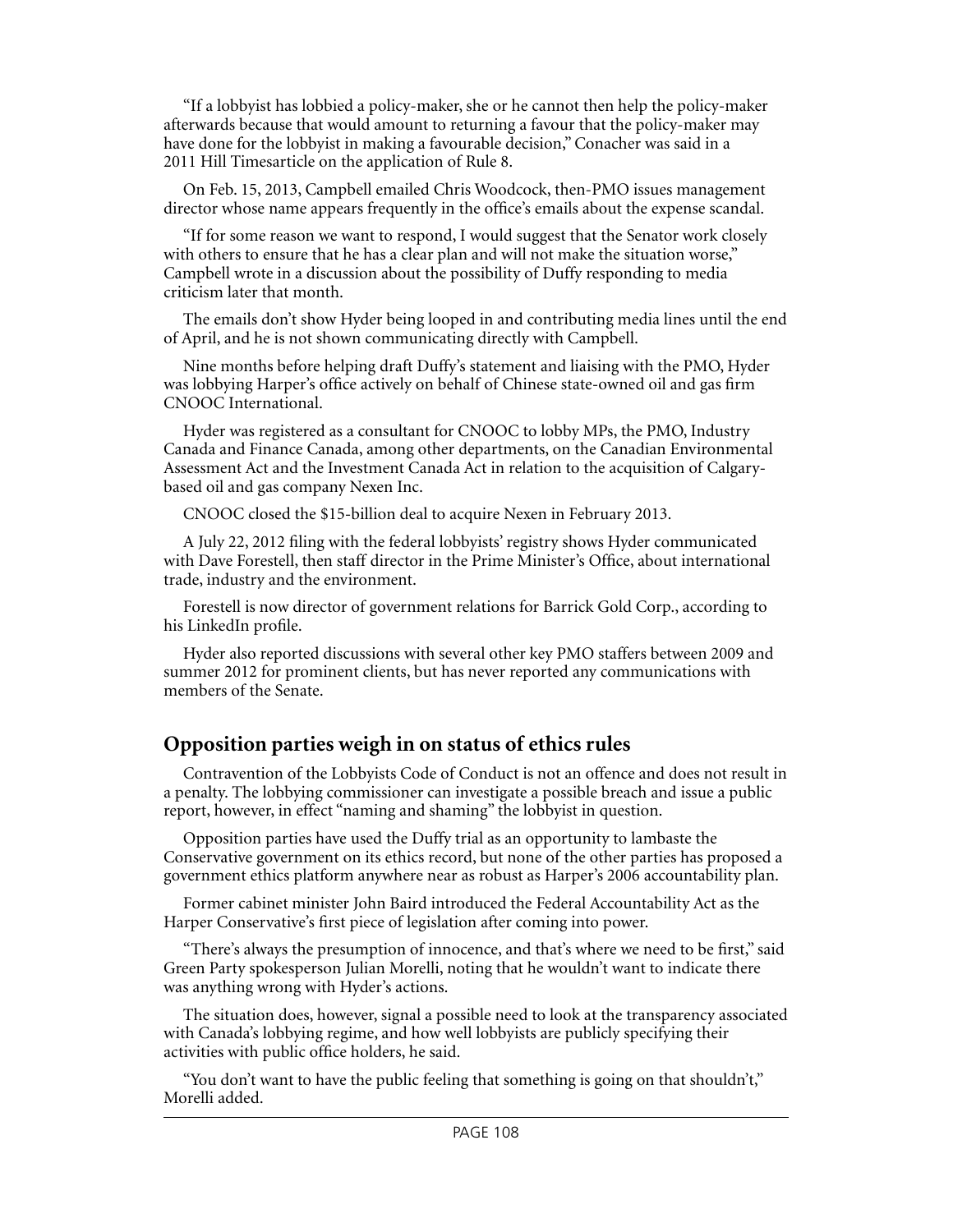He said there is always some concern when lobby firms of any sort provide advice on sensitive issues outside the realm of what they are contracted to do, and even the appearance of a conflicting interest could become an issue.

"If there's the appearance of a conflict, that's where the … rules of accountability need to be corrected," he said in a phone interview with The Lobby Monitor.

"Why are they bringing lobbyists in? It shows a very unhealthy relationship between the lobbyists and the internal workings of the Prime Minister's Office," NDP candidate for Timmins—James Bay, Ont. Charlie Angus told media at a press conference Thursday in front of the Ottawa courthouse where Wright has been testifying this week.

Conflict of Interest and Ethics Commissioner Mary Dawson, whose office is responsible for investigating public office holders who may have violated the Conflict of Interest Act, has had to suspend her 2013 investigation into Wright until all Crown proceedings and any appeals have been dealt with.

"We think that the role of the ethics commissioner has to be strengthened, that there has to be an ability for the ethics commissioner to bring administrative monetary penalties when people do wrong and that we think it's really problematic that she has to suspend her investigation while the RCMP investigates," Angus said.

"Right now the RCMP are investigating, but there's all matter of ethical breaches where the RCMP simply don't pick it up and the ethics commissioner doesn't follow through," he added.

Angus said the NDP would bring forward concerns about any lobbyists being involved in a secret agreement for cover-up and collusion to the lobbying commissioner as well.

Lobbying Commissioner Karen Shepherd's office cannot comment on whether or not Hyder is under investigation for a breach of the code, as her office undertakes all of its investigations in private until a report is released.

Cases which are brought before the commissioner or come to her attention but which are dropped are not made public.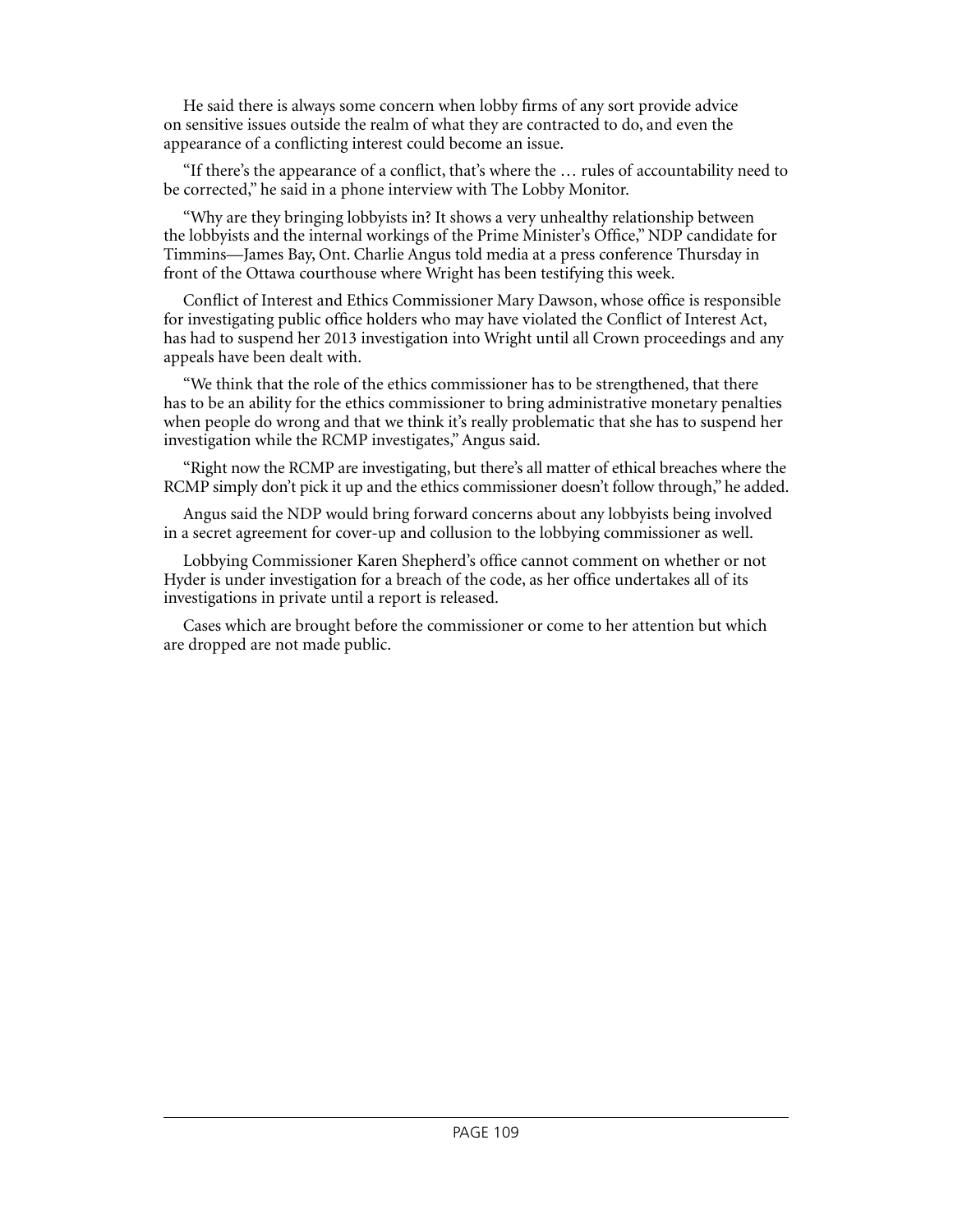# **New Lobbyists' Code of Conduct strongly worded, more prohibitive with no mention of "friends"**

#### PUBLISHED: TUESDAY, 05/26/2015 3:59 PM EDT

n The new Lobbyists' Code of Conduct, which was presented to MPs at committee on Monday, will further prohibit lobbyists activities and interactions with public officials, but makes no direct mention of "friends."

Lobbying Commissioner Karen Shepherd appeared Monday at the House of Commons Standing Committee on Access to Information, Privacy and Ethics to speak on the Main Estimates 2015-16.

The commissioner used the opportunity before committee, likely her last appearance there before the House rises at the end of June, to present her new code for lobbyists.

Shepherd began consultations in 2013 to see if there was a need for changes to the Lobbyists' Code of Conduct. In 2014, her office put out a [revised code](http://www.lobbymonitor.ca/2014/10/16/shepherd-proposes-new-code-ethics-rules/13301) and undertook more consultations to get feedback from stakeholders on the changes.

Shepherd said there are three major changes to the ethical rules for lobbyists. The code has been changed to be more consistent with the Lobbying Act and all mentions of the interaction between lobbyists and their clients have been removed, since the code is meant to govern relationships between lobbyists and public office holders; a new principle stating that lobbyists should act in a manner that shows respect for Canada's democratic institutions was added to reflect the role lobbyists play in the public policy process; and changes were made to clarify conflict of interest rules to align with the 2009 Federal Court of Appeal judgment in Democracy Watch v. Campbell in 2009, which said that no conflict of interest is acceptable.

New rules were added to clarify issues around preferential access, conflict of interest and obligation; political activities; and hospitality and gifts in line with the court ruling.

Regarding preferential access, Shepherd removed all references to the word "[friend](http://www.lobbymonitor.ca/2014/12/19/ban-on-lobbying-friends-is-a-solution-in-search-of-a-problem-lobbyists-say/13413)," which had been in an earlier version of the code. The addition of the concept of "friend" without a definition created a lot of controversy and confusion among the lobbying community.

Instead, Shepherd's new code focuses on relationships that could reasonably be seen to create a sense of obligation because of a close, personal relationship between the lobbyist and public office holder.

Relationships created through financial or business dealings, if the lobbyist is a relative of the public office holder, or if they are close, personal friends could all be seen to create a sense of obligation, Shepherd said during her appearance at committee.

Liberal MP and critic for open government and ethics Scott Simms raised concerns at committee over the prohibition on lobbying public office holders with whom the lobbyist shares a close relationship.

"This town is not that big," Simms said of Ottawa. "We tend to see each other in social settings."

Shepherd responded to Simms concerns about a chill over lobbying activities and said she agreed that she doesn't want to stop good public policy, and that nobody wants government operating in a vacuum.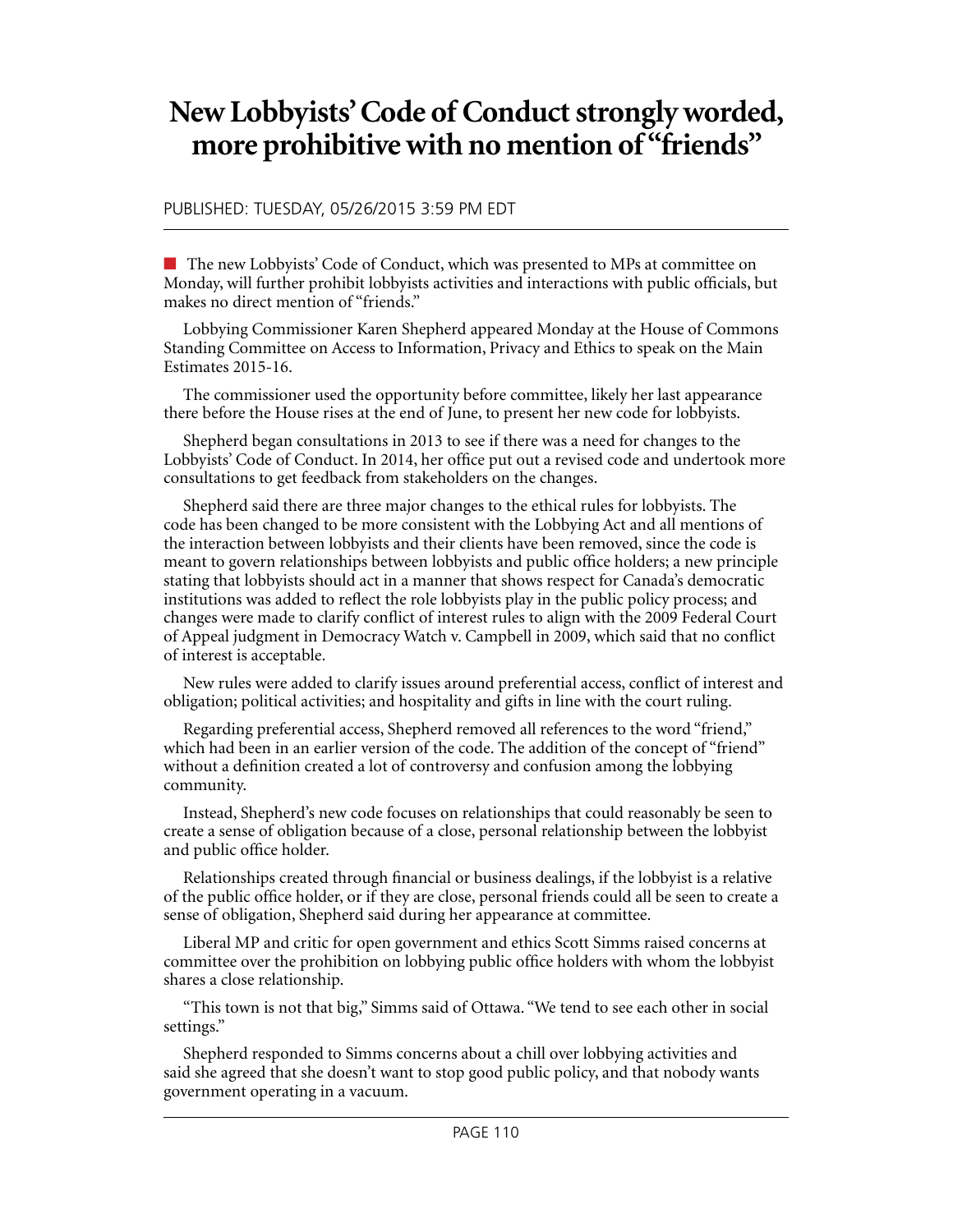Lobbying law expert Guy Giorno, a partner at Fasken Martineau and former PMO chief of staff, said in a report to clients on Tuesday on the new rules that the "sense of obligation" test is the most significant change to the code of conduct.

"The Lobbying Commissioner has embraced the Court of Appeal ruling and, through the new Code, she will prohibit any lobbying of an official whom a reasonable person believes would feel a sense of obligation to the lobbyist," Giorno said.

The new rules also aim to clarify which political activities undertaken by lobbyists would put a public office holder in a real or apparent conflict.

"The code will explicitly prohibit lobbyists from lobbying members of Parliament and ministers when they have carried out political activities that could reasonably be seen to create a sense of obligation," Shepherd said in her opening remarks. The ban would be for a "specified period," according to the code, which has yet to be determined.

The political activities that Shepherd said would result in the lobbyist being prohibited from lobbying a public office older include organizing a fundraising campaign or event, writing speeches, preparing candidates for debates, and serving on the executive of an electoral district association.

This prohibition in the new code goes a step further to restrict lobbyists from lobbying staff who work in the minister or MP's office if the lobbyist conducted political activities to help the member get elected.

"When certain political activities are carried out by lobbyists, it is reasonable to think that political staffers who serve at the pleasure of the member or minister may also feel a sense of obligation," Shepherd said.

Shepherd also clarified political activities that would not create a sense of obligation, such as making a donation, putting up a lawn sign, being a member of an electoral district association or attending fundraising events.

The Government Relations Institute of Canada (GRIC) and the Public Affairs Association of Canada (PAAC) jointly responded to the new code in a release on Monday.

"GRIC and PAAC are encouraged generally that the Revised Code brings a measure of clarity and consistency to some areas that were addressed by stakeholders in this process," the release said.

"At the same time, we expect to hear concerns from our members with respect to the Revised Code's cynical treatment of participation by public office holders in charitable and community events (suggesting that the judgment of MPs and Public Office Holders cannot be trusted if they accept a ticket to a dinner or lunch event)."

The Lobbyists' Code of Conduct is set out in the Lobbying Act as a set of rules and ethical guidelines for registered federal lobbyists to follow. There are no monetary or legal penalties associated with breaching the code, but the commissioner can make a public report to Parliament, naming and shaming lobbyists who break the rules.

Shepherd told The Lobby Monitor after committee that even though the new code may not come into effect for several months, the 1997 version of the code is the rule that currently stands and the guidance her office has published on the website should act as a good guide for anyone with questions before the election.

"The guidance that's out there for now for lobbyists still stands," Shepherd said. "And really, the only thing that's happening with the new code is there's some new rules, but a lot of it is to clarify what's actually in the guidance."

Shepherd said her office will use the summer months to work on further guidance and educational tools for lobbyists to help them comply with the new code, and plans to have the new code go through the Gazetting process in late fall.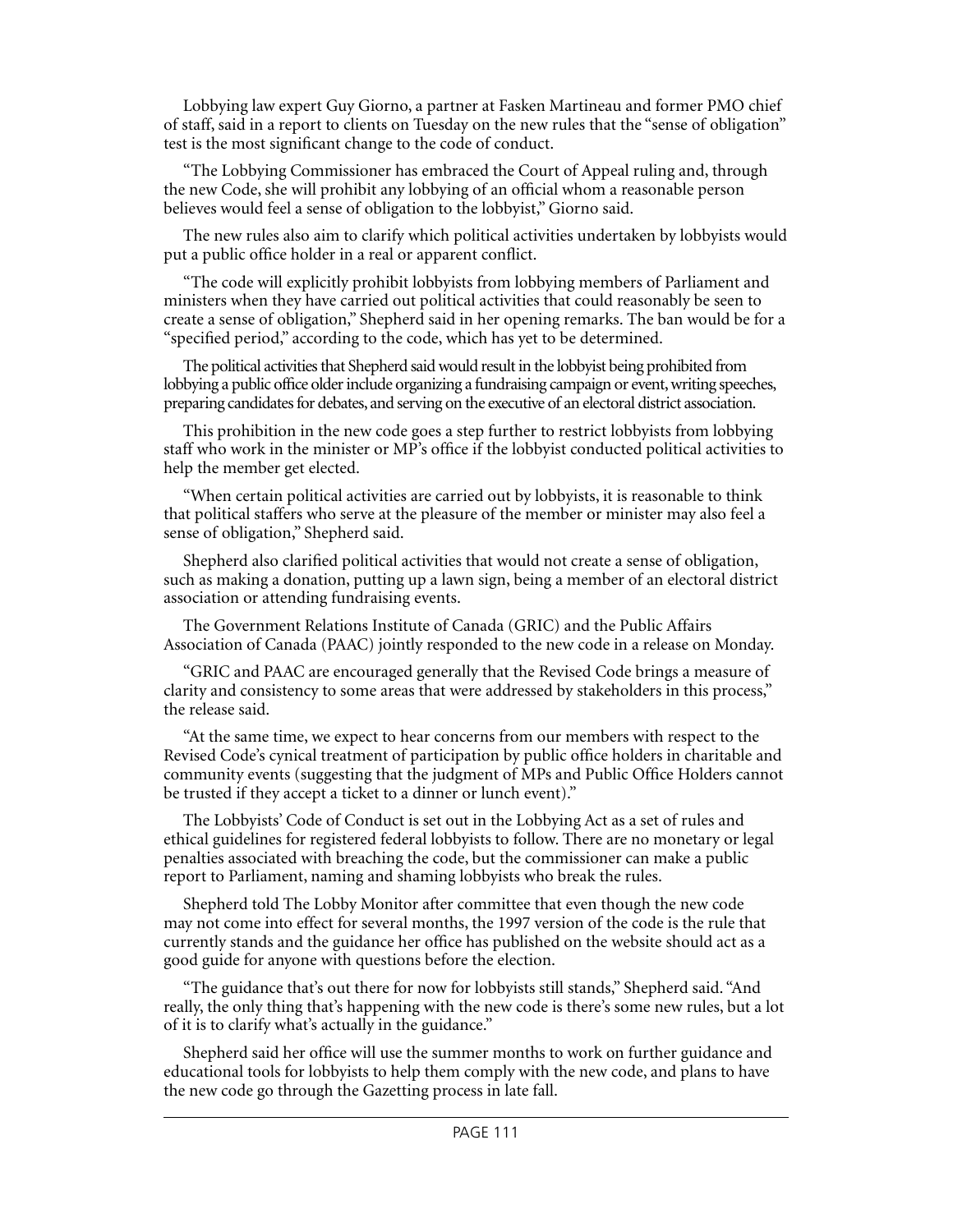The Lobbyists' Code of Conduct has never been amended since it came into effect in 1997.

Shepherd said she will consider hosting cross-country roundtable discussions with lobbyists to further educate them about the requirements of the new code and that she may create an annotated code as part of tools and guidance her office will work on over the summer months.

"Lobbyists very much want to comply with the act and the code, so I feel that it's my job to ensure that they have the necessary guidance and tools in order to be able to do that," Shepherd said.

## **Lobbyist gifting banned**

The new code bans all lobbyist gifting, except those gifts that are a "normal expression of courtesy or protocol."

The new rule prohibits lobbyists from giving gifts to public office holders, whether the lobbyist has lobbied that person, or not.

Shepherd said this additional rule on gifts is more for the occasional lobbyist than the professional, full-time consultants who are already familiar with what public office holders are allowed to accept.

"Rather than getting into what public office holders can accept, saying 'no gifts' makes it a lot easier," Shepherd said.

Expressions of courtesy and protocol include accepting a meal during an event that takes place over a mealtime, Shepherd said. She also said she doesn't see public office holders attending parliamentary receptions as creating a sense of obligation to that lobbyist or group who hosted the event if those events are open and all MPs are invited.

### **Shepherd investigating Duffy's meetings with lobbyists**

At committee, Shepherd confirmed that her office is investigating the activities of the lobbyists mentioned in former Conservative senator Mike Duffy's personal [diaries](http://www.lobbymonitor.ca/2015/05/01/duffy-diaries-now-suspended-senator-held-private-consultations-with-leaders-from-canadas-top/13745) from his time as a senator, which were made public through the criminal trial where Duffy is facing 31 counts of fraud and breach of trust.

Duffy kept a detailed record of conversations and events in his calendar, and his private schedule between 2009 and the end of 2012. Duffy listed meetings, meals and phone calls with a wide variety of individual lobbyists who have worked or work for corporations and government relations firms.

The lobbying commissioner conducts her investigations in private and cannot discuss details publicly regarding the parties being investigated or the nature and scope of the investigation, but Shepherd said the allegations came to her attention this year through media reports and that her office takes all allegations seriously.

At committee, NDP MP Charmaine Borg asked Shepherd if there was a legislative loophole that needed closing with respect to the 20-per-cent rule that might have led lobbyists to engage in unregistered activity with Duffy.

In-house lobbyists only need to register with the federal lobbyists' registry if they meet the "significant part of duties" test. This rule permits in-house corporation or association staff to lobby without registering, so long as the activities constitute less than 20 per cent of the person's duties.

Shepherd said Monday, as she has said in past committee meetings during the review of the Lobbying Act, that this rule is difficult to calculate and enforce and she recommended it be removed.